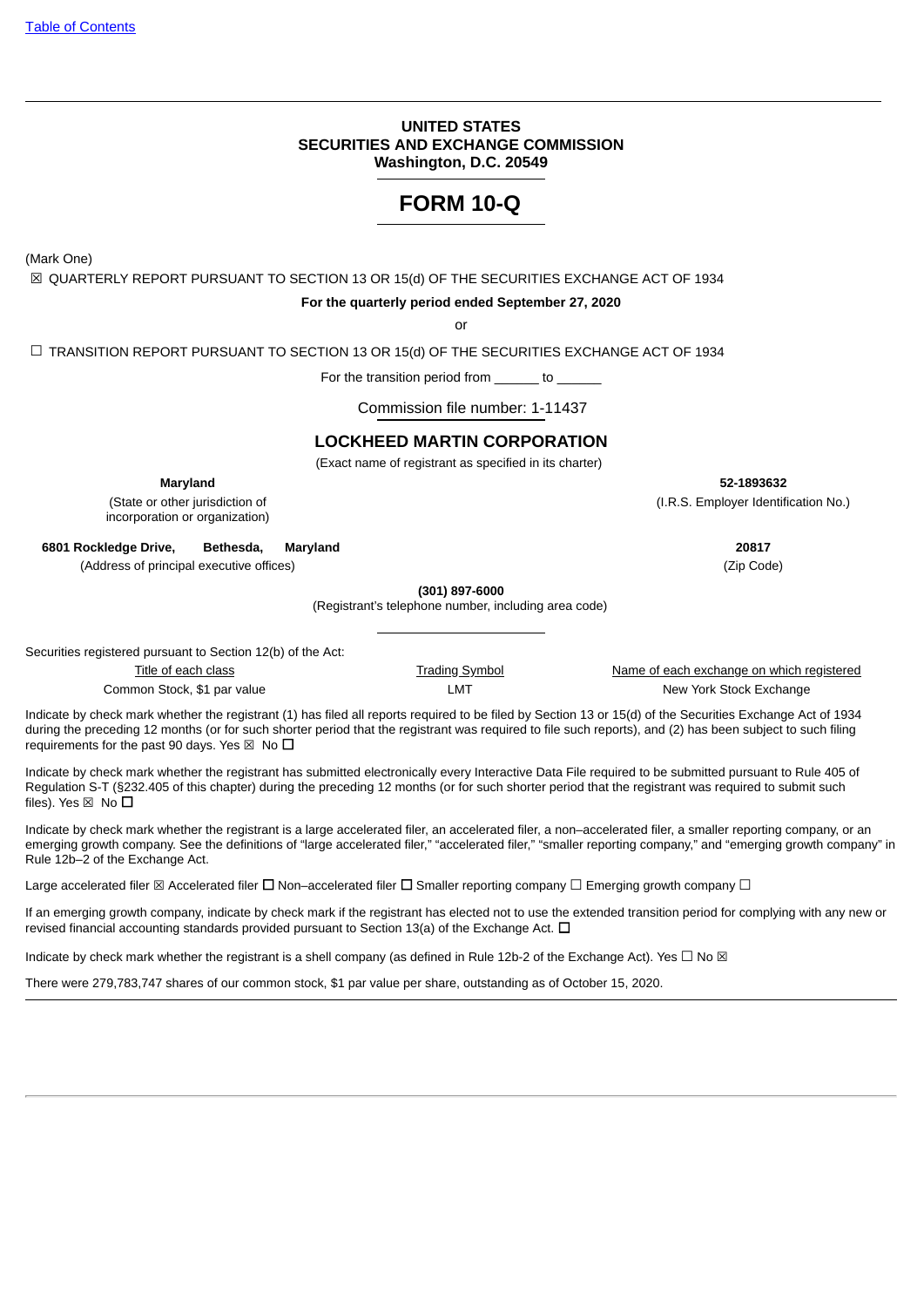### **Lockheed Martin Corporation Form 10-Q For the Quarterly Period Ended September 27, 2020 Table of Contents**

### **PART I. FINANCIAL [INFORMATION](#page-1-0)**

**Page**

| ITEM 1. | <b>Financial Statements (Unaudited)</b>                                                                                             |    |
|---------|-------------------------------------------------------------------------------------------------------------------------------------|----|
|         | Consolidated Statements of Earnings for the Quarters and Nine Months Ended September 27, 2020 and<br>September 29, 2019             | 3  |
|         | Consolidated Statements of Comprehensive Income for the Quarters and Nine Months Ended September 27,<br>2020 and September 29, 2019 | 4  |
|         | Consolidated Balance Sheets as of September 27, 2020 and December 31, 2019                                                          | 5  |
|         | Consolidated Statements of Cash Flows for the Nine Months Ended September 27, 2020 and September 29,<br>2019                        | 6  |
|         | Consolidated Statements of Equity for the Quarters Ended September 27, 2020 and September 29, 2019                                  | 7  |
|         | Consolidated Statements of Equity for the Nine Months Ended September 27, 2020 and September 29, 2019                               | 8  |
|         | <b>Notes to Consolidated Financial Statements</b>                                                                                   | 9  |
|         | Report of Independent Registered Public Accounting Firm                                                                             | 27 |
| ITEM 2. | <b>Management's Discussion and Analysis of Financial Condition and Results of Operations</b>                                        | 28 |
| ITEM 3. | <b>Quantitative and Qualitative Disclosures About Market Risk</b>                                                                   | 48 |
| ITEM 4. | <b>Controls and Procedures</b>                                                                                                      | 48 |
|         | <b>PART II. OTHER INFORMATION</b>                                                                                                   |    |

<span id="page-1-0"></span>

|                  | ITEM 1.  | <u>Legal Proceedings</u>                                    | 50 |
|------------------|----------|-------------------------------------------------------------|----|
|                  | ITEM 1A. | <b>Risk Factors</b>                                         | 50 |
|                  | ITEM 2.  | Unregistered Sales of Equity Securities and Use of Proceeds | 53 |
|                  | ITEM 6.  | <b>Exhibits</b>                                             | 54 |
|                  |          |                                                             |    |
| <b>SIGNATURE</b> |          |                                                             | 55 |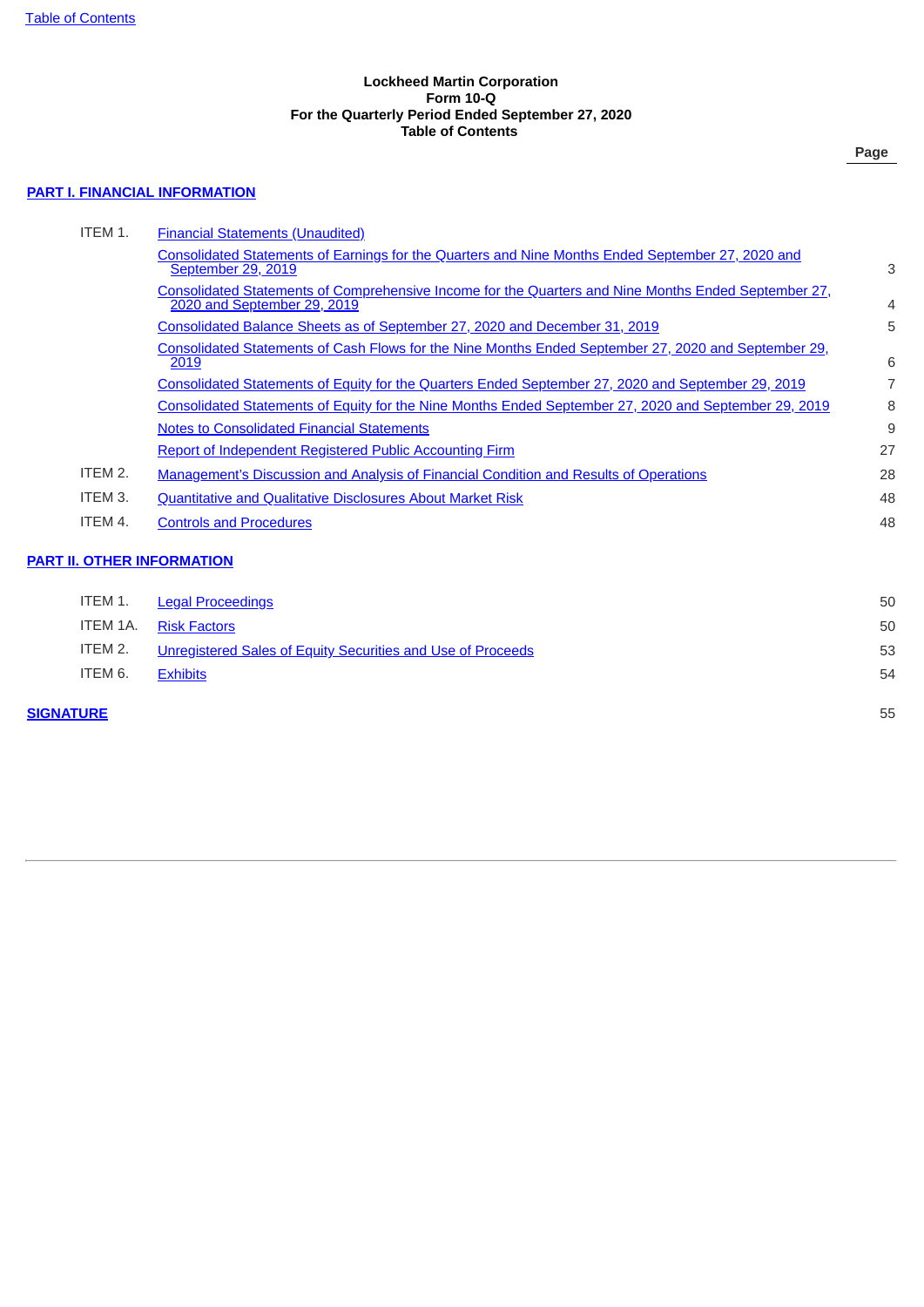### **PART I. FINANCIAL INFORMATION**

### <span id="page-2-1"></span><span id="page-2-0"></span>**ITEM 1. Financial Statements**

### **Lockheed Martin Corporation Consolidated Statements of Earnings (unaudited; in millions, except per share data)**

|                                                            | <b>Quarters Ended</b> |                |                       | <b>Nine Months Ended</b> |                |                       |
|------------------------------------------------------------|-----------------------|----------------|-----------------------|--------------------------|----------------|-----------------------|
|                                                            | September 27,<br>2020 |                | September 29,<br>2019 | September 27,<br>2020    |                | September 29,<br>2019 |
| <b>Net sales</b>                                           |                       |                |                       |                          |                |                       |
| Products                                                   | \$<br>13,869          | \$             | 12,728                | \$<br>40,607             | \$             | 36,701                |
| <b>Services</b>                                            | 2,626                 |                | 2,443                 | 7,759                    |                | 7,233                 |
| Total net sales                                            | 16,495                |                | 15,171                | 48,366                   |                | 43,934                |
| <b>Cost of sales</b>                                       |                       |                |                       |                          |                |                       |
| Products                                                   | (12, 370)             |                | (11, 339)             | (36, 204)                |                | (32, 638)             |
| <b>Services</b>                                            | (2, 363)              |                | (2, 211)              | (6, 915)                 |                | (6, 452)              |
| Other unallocated, net                                     | 374                   |                | 442                   | 1,193                    |                | 1,400                 |
| Total cost of sales                                        | (14, 359)             |                | (13, 108)             | (41, 926)                |                | (37,690)              |
| Gross profit                                               | 2,136                 |                | 2,063                 | 6,440                    |                | 6,244                 |
| Other (expense) income, net                                | 11                    |                | 42                    | (85)                     |                | 152                   |
| <b>Operating profit</b>                                    | 2,147                 |                | 2,105                 | 6,355                    |                | 6,396                 |
| Interest expense                                           | (145)                 |                | (162)                 | (442)                    |                | (496)                 |
| Other non-operating income (expense), net                  | 54                    |                | (162)                 | 135                      |                | (491)                 |
| Earnings from continuing operations before income<br>taxes | 2,056                 |                | 1,781                 | 6,048                    |                | 5,409                 |
| Income tax expense                                         | (303)                 |                | (173)                 | (952)                    |                | (677)                 |
| Net earnings from continuing operations                    | 1,753                 |                | 1,608                 | 5,096                    |                | 4,732                 |
| Net loss from discontinued operations                      | (55)                  |                |                       | (55)                     |                |                       |
| <b>Net earnings</b>                                        | \$<br>1,698           | $\pmb{\$}$     | 1,608                 | \$<br>5,041              | \$             | 4,732                 |
| Earnings (loss) per common share                           |                       |                |                       |                          |                |                       |
| <b>Basic</b>                                               |                       |                |                       |                          |                |                       |
| Continuing operations                                      | \$<br>6.28            | $\pmb{\$}$     | 5.70                  | \$<br>18.19              | $\frac{1}{2}$  | 16.77                 |
| Discontinued operations                                    | (0.20)                |                |                       | (0.20)                   |                |                       |
| Basic earnings per common share                            | \$<br>6.08            | $\pmb{\$}$     | 5.70                  | \$<br>17.99              | \$             | 16.77                 |
| <b>Diluted</b>                                             |                       |                |                       |                          |                |                       |
| Continuing operations                                      | \$<br>6.25            | $\mathfrak{P}$ | 5.66                  | \$<br>18.12              | $\mathfrak{L}$ | 16.66                 |
| Discontinued operations                                    | (0.20)                |                |                       | (0.20)                   |                |                       |
| Diluted earnings per common share                          | \$<br>6.05            | \$             | 5.66                  | \$<br>17.92              | \$             | 16.66                 |
| Cash dividends paid per common share                       | \$<br>2.40            | $\frac{1}{2}$  | 2.20                  | \$<br>7.20               | \$             | 6.60                  |
|                                                            |                       |                |                       |                          |                |                       |

<span id="page-2-2"></span>The accompanying notes are an integral part of these unaudited consolidated financial statements.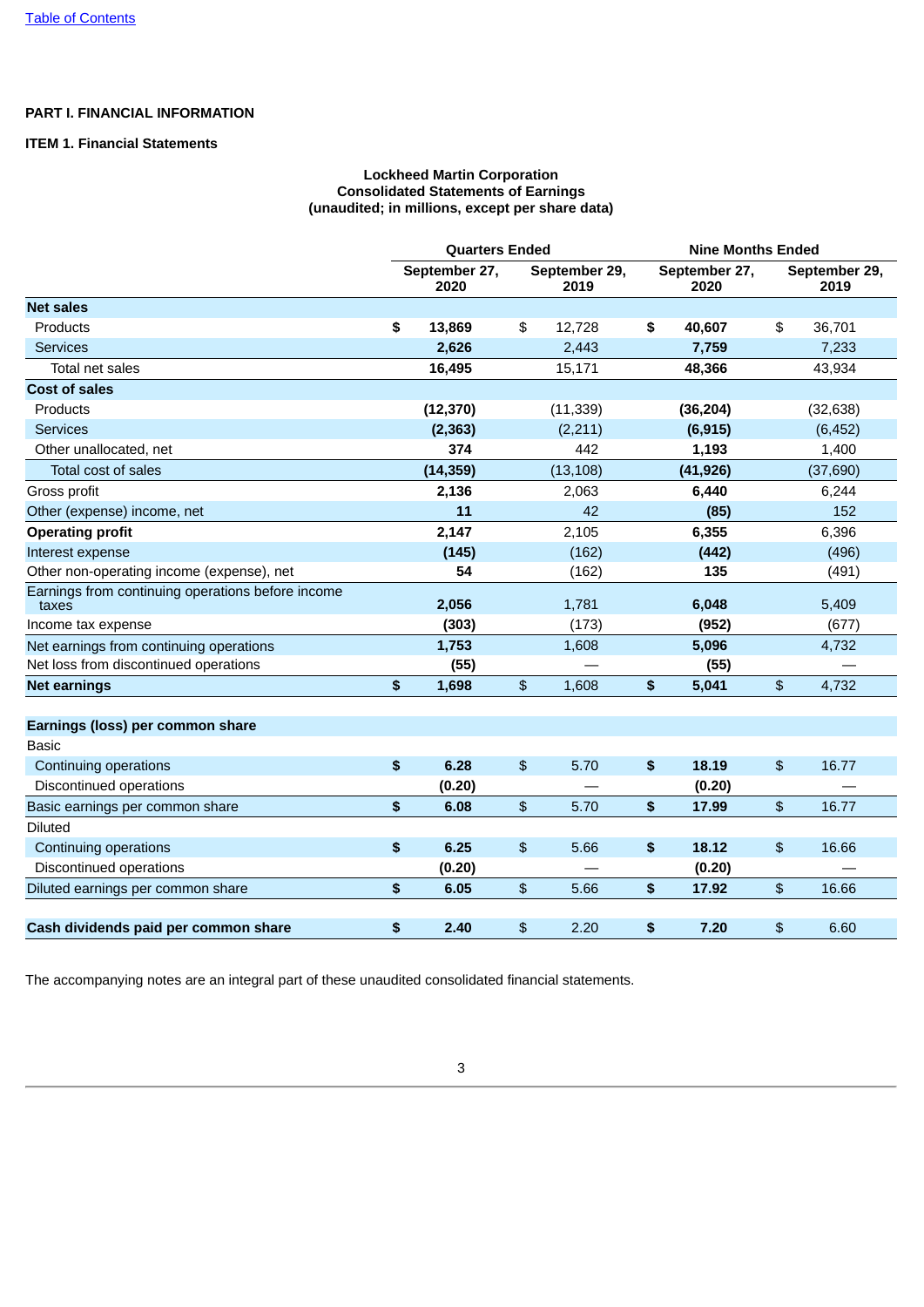### **Lockheed Martin Corporation Consolidated Statements of Comprehensive Income (unaudited; in millions)**

|                                                                           | <b>Ouarters Ended</b> |                       | <b>Nine Months Ended</b> |                       |  |                       |  |  |
|---------------------------------------------------------------------------|-----------------------|-----------------------|--------------------------|-----------------------|--|-----------------------|--|--|
|                                                                           | September 27,<br>2020 | September 29,<br>2019 |                          | September 27,<br>2020 |  | September 29,<br>2019 |  |  |
| Net earnings                                                              | \$<br>$1,698$ \$      | 1,608                 | - \$                     | $5,041$ \$            |  | 4,732                 |  |  |
| Other comprehensive income, net of tax                                    |                       |                       |                          |                       |  |                       |  |  |
| Recognition of previously deferred postretirement<br>benefit plan amounts | 110                   | 227                   |                          | 330                   |  | 681                   |  |  |
| Other, net                                                                | 34                    | (41)                  |                          | (35)                  |  | (13)                  |  |  |
| Other comprehensive income, net of tax                                    | 144                   | 186                   |                          | 295                   |  | 668                   |  |  |
| Comprehensive income                                                      | \$<br>$1,842$ \$      | 1,794                 | - \$                     | 5,336                 |  | 5.400                 |  |  |

<span id="page-3-0"></span>The accompanying notes are an integral part of these unaudited consolidated financial statements.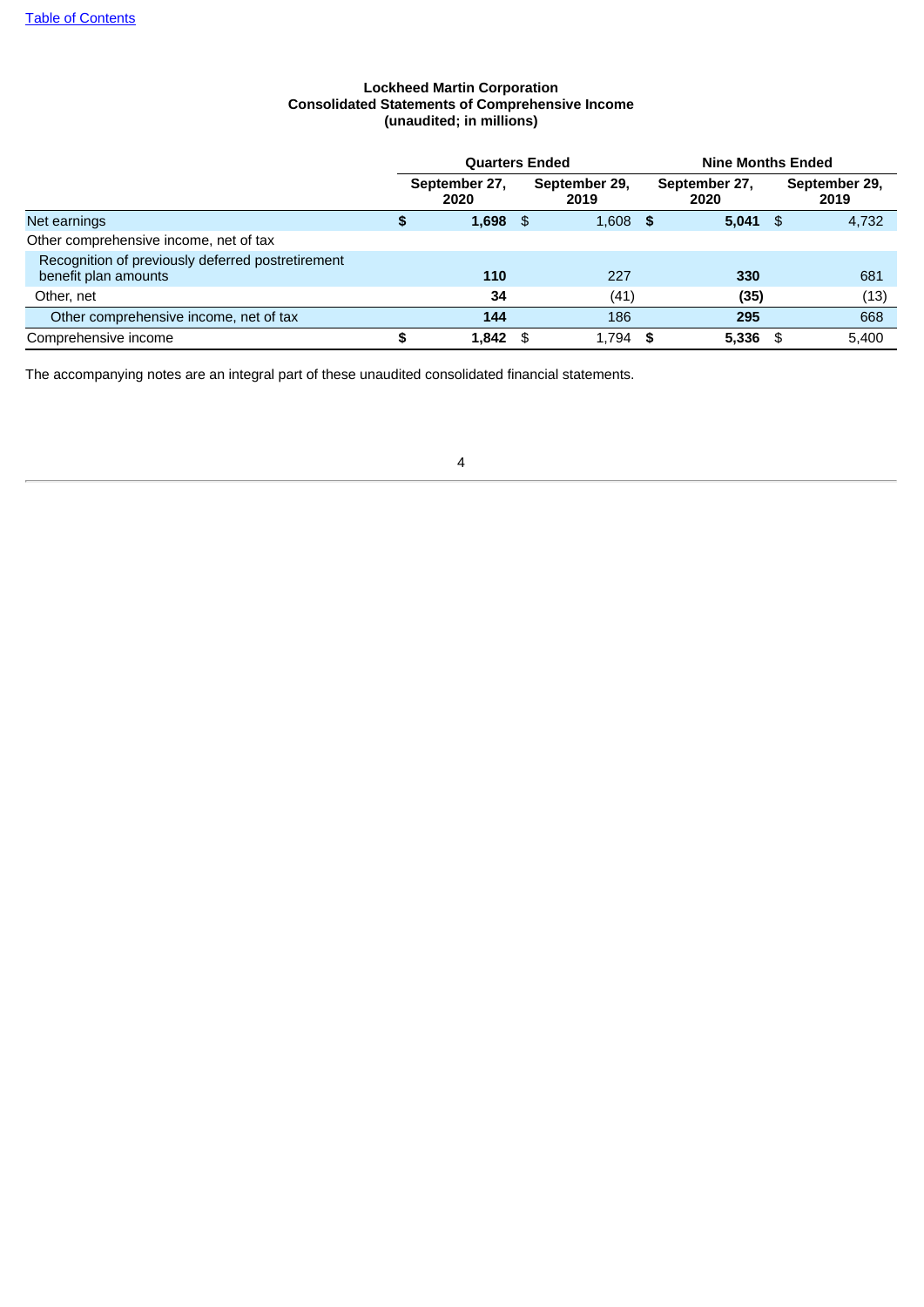### **Lockheed Martin Corporation Consolidated Balance Sheets (in millions, except par value)**

|                                        | September 27,<br>2020 | December 31,<br>2019 |
|----------------------------------------|-----------------------|----------------------|
|                                        | (unaudited)           |                      |
| <b>Assets</b>                          |                       |                      |
| <b>Current assets</b>                  |                       |                      |
| Cash and cash equivalents              | \$<br>3,585           | 1,514<br>\$          |
| Receivables, net                       | 2,480                 | 2,337                |
| Contract assets                        | 10,388                | 9,094                |
| <b>Inventories</b>                     | 3,293                 | 3,619                |
| Other current assets                   | 544                   | 531                  |
| Total current assets                   | 20,290                | 17,095               |
| Property, plant and equipment, net     | 6,803                 | 6,591                |
| Goodwill                               | 10,589                | 10,604               |
| Intangible assets, net                 | 3,013                 | 3,213                |
| Deferred income taxes                  | 3,198                 | 3,319                |
| Other noncurrent assets                | 6,880                 | 6,706                |
| <b>Total assets</b>                    | \$<br>50,773          | \$<br>47,528         |
| <b>Liabilities and equity</b>          |                       |                      |
| <b>Current liabilities</b>             |                       |                      |
| Accounts payable                       | 1,491<br>\$           | \$<br>1,281          |
| <b>Contract liabilities</b>            | 7,354                 | 7,054                |
| Salaries, benefits and payroll taxes   | 2,818                 | 2,466                |
| Current maturities of long-term debt   | 1,000                 | 1,250                |
| Other current liabilities              | 2,538                 | 1,921                |
| <b>Total current liabilities</b>       | 15,201                | 13,972               |
| Long-term debt, net                    | 11,675                | 11,404               |
| Accrued pension liabilities            | 12,765                | 13,234               |
| Other noncurrent liabilities           | 6,146                 | 5,747                |
| <b>Total liabilities</b>               | 45,787                | 44,357               |
| Stockholders' equity                   |                       |                      |
| Common stock, \$1 par value per share  | 278                   | 280                  |
| Additional paid-in capital             | 90                    |                      |
| Retained earnings                      | 19,844                | 18,401               |
| Accumulated other comprehensive loss   | (15, 259)             | (15, 554)            |
| Total stockholders' equity             | 4,953                 | 3,127                |
| Noncontrolling interests in subsidiary | 33                    | 44                   |
| Total equity                           | 4,986                 | 3,171                |
| Total liabilities and equity           | \$<br>50,773          | \$<br>47,528         |

<span id="page-4-0"></span>The accompanying notes are an integral part of these unaudited consolidated financial statements.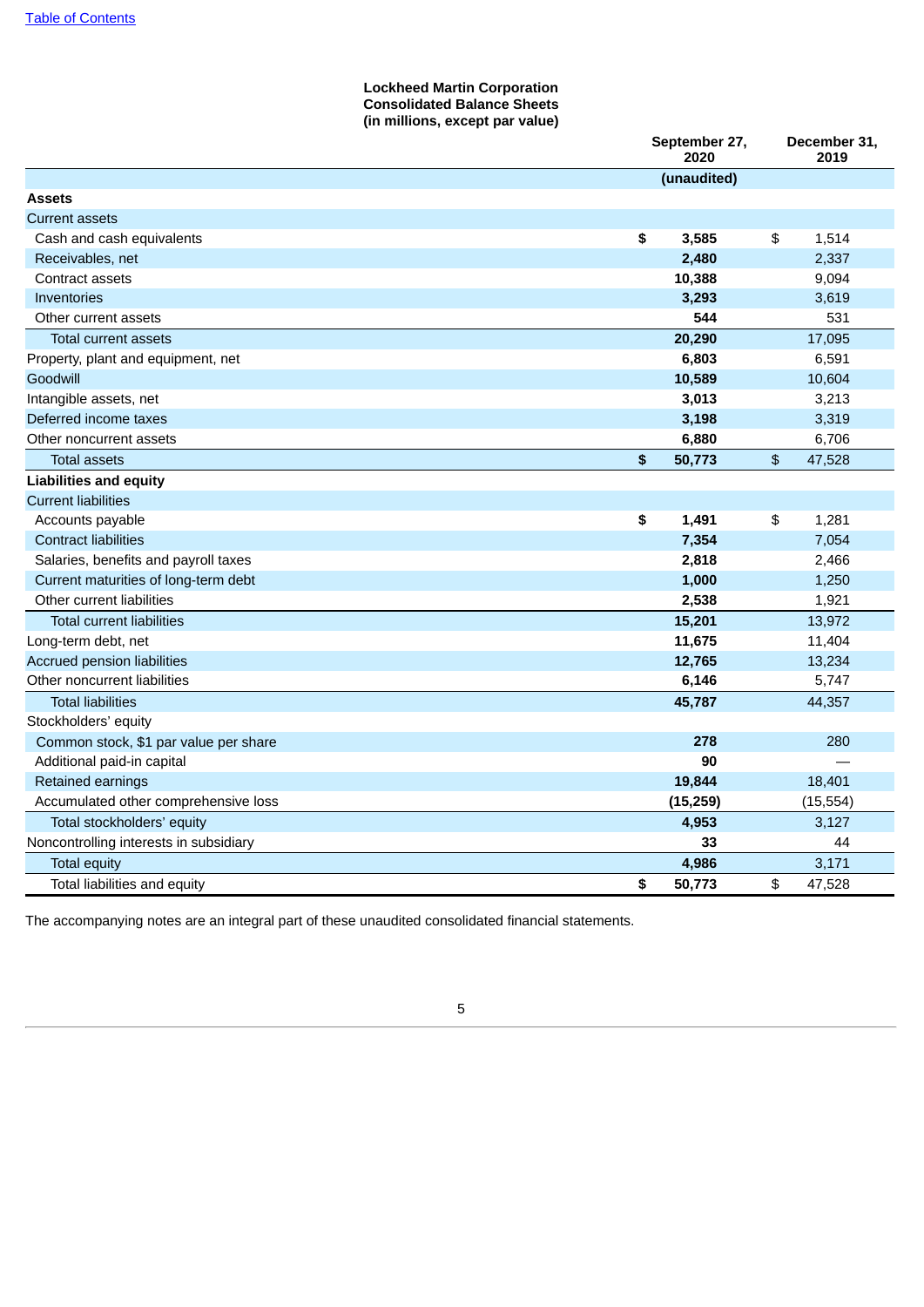### **Lockheed Martin Corporation Consolidated Statements of Cash Flows (unaudited; in millions)**

|                                                                                    | <b>Nine Months Ended</b> |                       |    |                       |  |
|------------------------------------------------------------------------------------|--------------------------|-----------------------|----|-----------------------|--|
|                                                                                    |                          | September 27,<br>2020 |    | September 29,<br>2019 |  |
| <b>Operating activities</b>                                                        |                          |                       |    |                       |  |
| Net earnings                                                                       | \$                       | 5,041                 | \$ | 4,732                 |  |
| Adjustments to reconcile net earnings to net cash provided by operating activities |                          |                       |    |                       |  |
| Depreciation and amortization                                                      |                          | 927                   |    | 867                   |  |
| Stock-based compensation                                                           |                          | 182                   |    | 158                   |  |
| Equity method investment impairment                                                |                          | 128                   |    |                       |  |
| Tax resolution related to former IS&GS business                                    |                          | 55                    |    |                       |  |
| Gain on property sale                                                              |                          |                       |    | (51)                  |  |
| Changes in assets and liabilities                                                  |                          |                       |    |                       |  |
| Receivables, net                                                                   |                          | (143)                 |    | 60                    |  |
| <b>Contract assets</b>                                                             |                          | (1, 294)              |    | (1, 532)              |  |
| Inventories                                                                        |                          | 326                   |    | (477)                 |  |
| Accounts payable                                                                   |                          | 247                   |    | 524                   |  |
| <b>Contract liabilities</b>                                                        |                          | 300                   |    | 286                   |  |
| Postretirement benefit plans                                                       |                          | (130)                 |    | 828                   |  |
| Income taxes                                                                       |                          | 58                    |    | (117)                 |  |
| Other, net                                                                         |                          | 679                   |    | 543                   |  |
| Net cash provided by operating activities                                          |                          | 6,376                 |    | 5,821                 |  |
| <b>Investing activities</b>                                                        |                          |                       |    |                       |  |
| Capital expenditures                                                               |                          | (1,044)               |    | (841)                 |  |
| Other, net                                                                         |                          | 27                    |    | 38                    |  |
| Net cash used for investing activities                                             |                          | (1,017)               |    | (803)                 |  |
| <b>Financing activities</b>                                                        |                          |                       |    |                       |  |
| Dividends paid                                                                     |                          | (2,036)               |    | (1,881)               |  |
| Repurchases of common stock                                                        |                          | (1, 100)              |    | (710)                 |  |
| Issuance of long-term debt, net of related costs                                   |                          | 1,131                 |    |                       |  |
| Repayments of current and long-term debt                                           |                          | (1, 150)              |    |                       |  |
| Repayments of commercial paper, net                                                |                          |                       |    | (600)                 |  |
| Other, net                                                                         |                          | (133)                 |    | (60)                  |  |
| Net cash used for financing activities                                             |                          | (3, 288)              |    | (3,251)               |  |
| Net change in cash and cash equivalents                                            |                          | 2,071                 |    | 1,767                 |  |
| Cash and cash equivalents at beginning of period                                   |                          | 1,514                 |    | 772                   |  |
| Cash and cash equivalents at end of period                                         | \$                       | 3.585                 | \$ | 2,539                 |  |

<span id="page-5-0"></span>The accompanying notes are an integral part of these unaudited consolidated financial statements.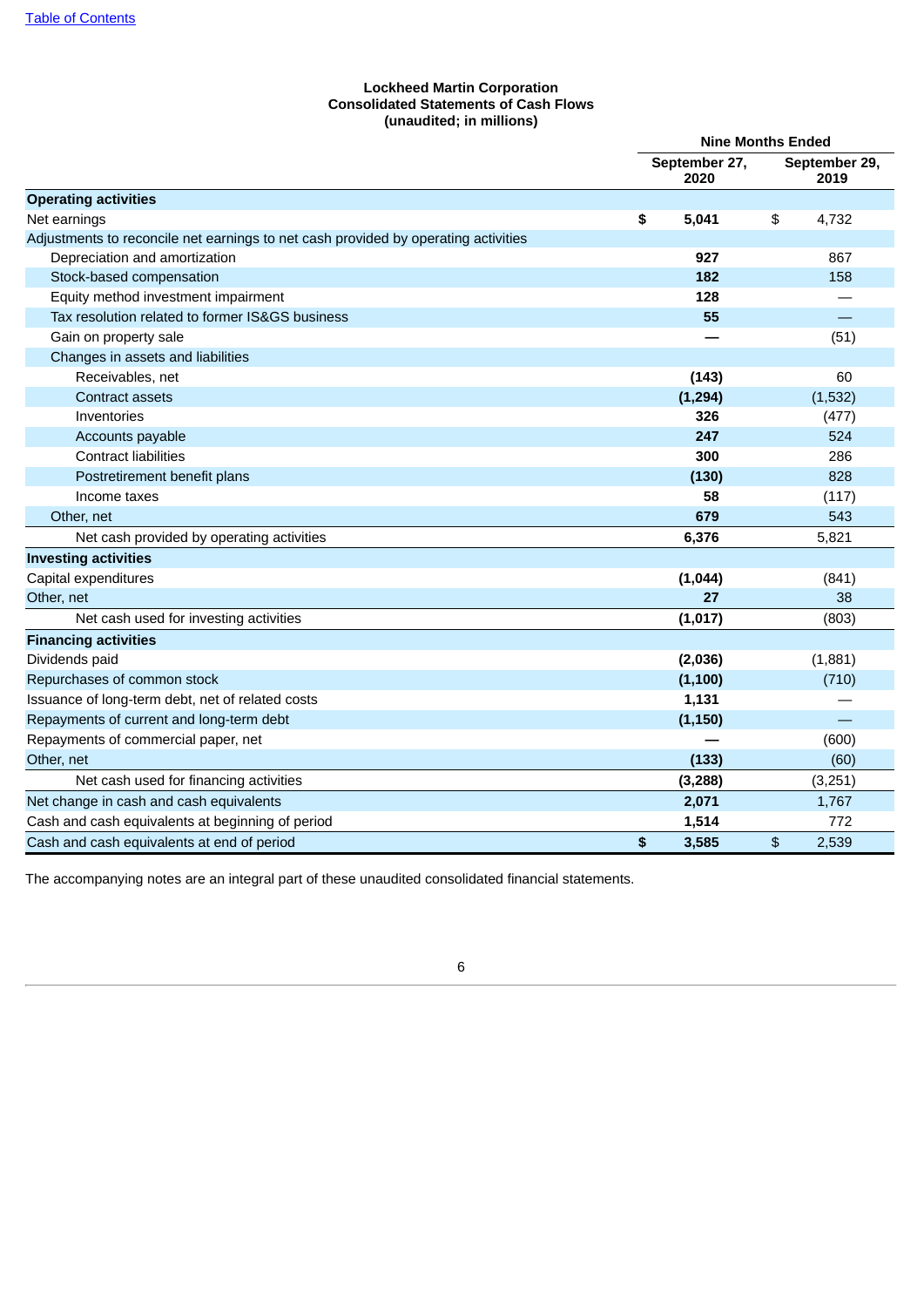### **Lockheed Martin Corporation Consolidated Statements of Equity For the Quarters Ended September 27, 2020 and September 29, 2019 (unaudited; in millions)**

|                                                           | Common       |        | <b>Additional</b><br>Paid-in | <b>Retained</b> | <b>Accumulated</b><br><b>Other</b><br>Comprehensive | <b>Total</b><br>Stockholders' | <b>Noncontrolling</b><br>Interests in | <b>Total</b>  |
|-----------------------------------------------------------|--------------|--------|------------------------------|-----------------|-----------------------------------------------------|-------------------------------|---------------------------------------|---------------|
|                                                           | <b>Stock</b> |        | Capital                      | <b>Earnings</b> | <b>Loss</b>                                         | <b>Equity</b>                 | <b>Subsidiary</b>                     | <b>Equity</b> |
| Balance at June 28, 2020                                  | \$           | 278 \$ |                              | \$<br>18,876 \$ | (15, 403)                                           | \$<br>3,751                   | \$<br>35                              | \$<br>3,786   |
| Net earnings                                              |              |        |                              | 1,698           |                                                     | 1,698                         |                                       | 1,698         |
| Other comprehensive income,<br>net of tax                 |              |        |                              |                 | 144                                                 | 144                           |                                       | 144           |
| Repurchases of common stock                               |              |        | (59)                         |                 |                                                     | (59)                          |                                       | (59)          |
| Dividends declared                                        |              |        |                              | (730)           |                                                     | (730)                         |                                       | (730)         |
| Stock-based awards, ESOP<br>activity and other            |              |        | 149                          |                 |                                                     | 149                           |                                       | 149           |
| Net decrease in noncontrolling<br>interests in subsidiary |              |        |                              |                 |                                                     |                               | (2)                                   | (2)           |
| Balance at September 27, 2020 \$                          |              | 278 \$ | 90                           | \$<br>19,844 \$ | (15, 259)                                           | \$<br>4,953                   | \$<br>33                              | \$<br>4,986   |
|                                                           |              |        |                              |                 |                                                     |                               |                                       |               |
| Balance at June 30, 2019                                  | \$           | 281 \$ |                              | \$<br>16,408 \$ | (13, 839)                                           | \$<br>2,850                   | \$<br>46                              | \$<br>2,896   |
| Net earnings                                              |              |        |                              | 1,608           |                                                     | 1,608                         |                                       | 1,608         |
| Other comprehensive income,<br>net of tax                 |              |        |                              |                 | 186                                                 | 186                           |                                       | 186           |
| Repurchases of common stock                               |              |        | (146)                        | (72)            |                                                     | (218)                         |                                       | (218)         |
| Dividends declared                                        |              |        |                              | (679)           |                                                     | (679)                         |                                       | (679)         |
| Stock-based awards, ESOP<br>activity and other            |              |        | 146                          |                 |                                                     | 146                           |                                       | 146           |
| Net decrease in noncontrolling<br>interests in subsidiary |              |        |                              |                 |                                                     |                               | (2)                                   | (2)           |
| Balance at September 29, 2019 \$                          |              | 281 \$ |                              | \$<br>17,265 \$ | (13, 653)                                           | \$<br>3,893                   | \$<br>44                              | \$<br>3,937   |

<span id="page-6-0"></span>The accompanying notes are an integral part of these unaudited consolidated financial statements.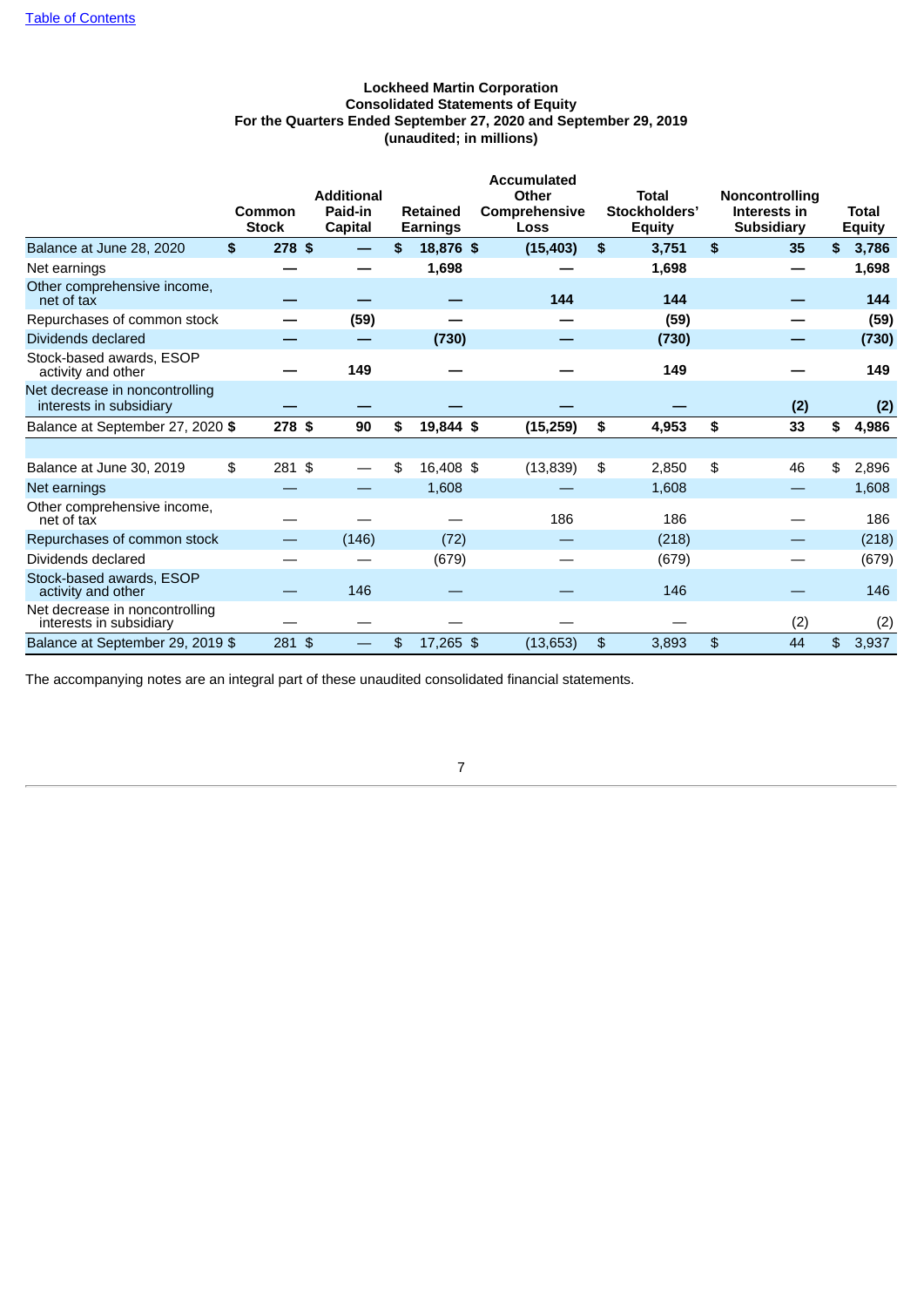### **Lockheed Martin Corporation Consolidated Statements of Equity For the Nine Months Ended September 27, 2020 and September 29, 2019 (unaudited; in millions)**

|                                                           | <b>Common</b><br><b>Stock</b> | <b>Additional</b><br>Paid-in<br>Capital | <b>Retained</b><br><b>Earnings</b> | <b>Accumulated</b><br><b>Other</b><br>Comprehensive<br>Loss | <b>Total</b><br>Stockholders'<br><b>Equity</b> | <b>Noncontrolling</b><br>Interests in<br><b>Subsidiary</b> | <b>Total</b><br><b>Equity</b> |
|-----------------------------------------------------------|-------------------------------|-----------------------------------------|------------------------------------|-------------------------------------------------------------|------------------------------------------------|------------------------------------------------------------|-------------------------------|
| Balance at December 31, 2019 \$                           | 280 \$                        |                                         | \$<br>18,401 \$                    | (15, 554)                                                   | \$<br>3,127                                    | \$<br>44                                                   | \$<br>3,171                   |
| Net earnings                                              |                               |                                         | 5,041                              |                                                             | 5,041                                          |                                                            | 5,041                         |
| Other comprehensive income,<br>net of tax                 |                               |                                         |                                    | 295                                                         | 295                                            |                                                            | 295                           |
| Repurchases of common stock                               | (3)                           | (256)                                   | (841)                              |                                                             | (1, 100)                                       |                                                            | (1, 100)                      |
| Dividends declared                                        |                               |                                         | (2,757)                            |                                                             | (2,757)                                        |                                                            | (2,757)                       |
| Stock-based awards, ESOP<br>activity and other            | 1                             | 346                                     |                                    |                                                             | 347                                            |                                                            | 347                           |
| Net decrease in noncontrolling<br>interests in subsidiary |                               |                                         |                                    |                                                             |                                                | (11)                                                       | (11)                          |
| Balance at September 27, 2020 \$                          | 278 \$                        | 90                                      | \$<br>19,844 \$                    | (15, 259)                                                   | \$<br>4,953                                    | \$<br>33                                                   | \$<br>4,986                   |
|                                                           |                               |                                         |                                    |                                                             |                                                |                                                            |                               |
| Balance at December 31, 2018 \$                           | 281 \$                        |                                         | \$<br>15,434 \$                    | (14, 321)                                                   | \$<br>1,394                                    | \$<br>55                                                   | \$<br>1,449                   |
| Net earnings                                              |                               |                                         | 4,732                              |                                                             | 4,732                                          |                                                            | 4,732                         |
| Other comprehensive income,<br>net of tax                 |                               |                                         |                                    | 668                                                         | 668                                            |                                                            | 668                           |
| Repurchases of common stock                               | (2)                           | (366)                                   | (350)                              |                                                             | (718)                                          |                                                            | (718)                         |
| Dividends declared                                        |                               |                                         | (2,551)                            |                                                             | (2,551)                                        |                                                            | (2, 551)                      |
| Stock-based awards, ESOP<br>activity and other            | 2                             | 366                                     |                                    |                                                             | 368                                            |                                                            | 368                           |
| Net decrease in noncontrolling<br>interests in subsidiary |                               |                                         |                                    |                                                             |                                                | (11)                                                       | (11)                          |
| Balance at September 29, 2019 \$                          | 281 \$                        |                                         | \$<br>17,265 \$                    | (13, 653)                                                   | \$<br>3,893                                    | \$<br>44                                                   | \$<br>3,937                   |

<span id="page-7-0"></span>The accompanying notes are an integral part of these unaudited consolidated financial statements.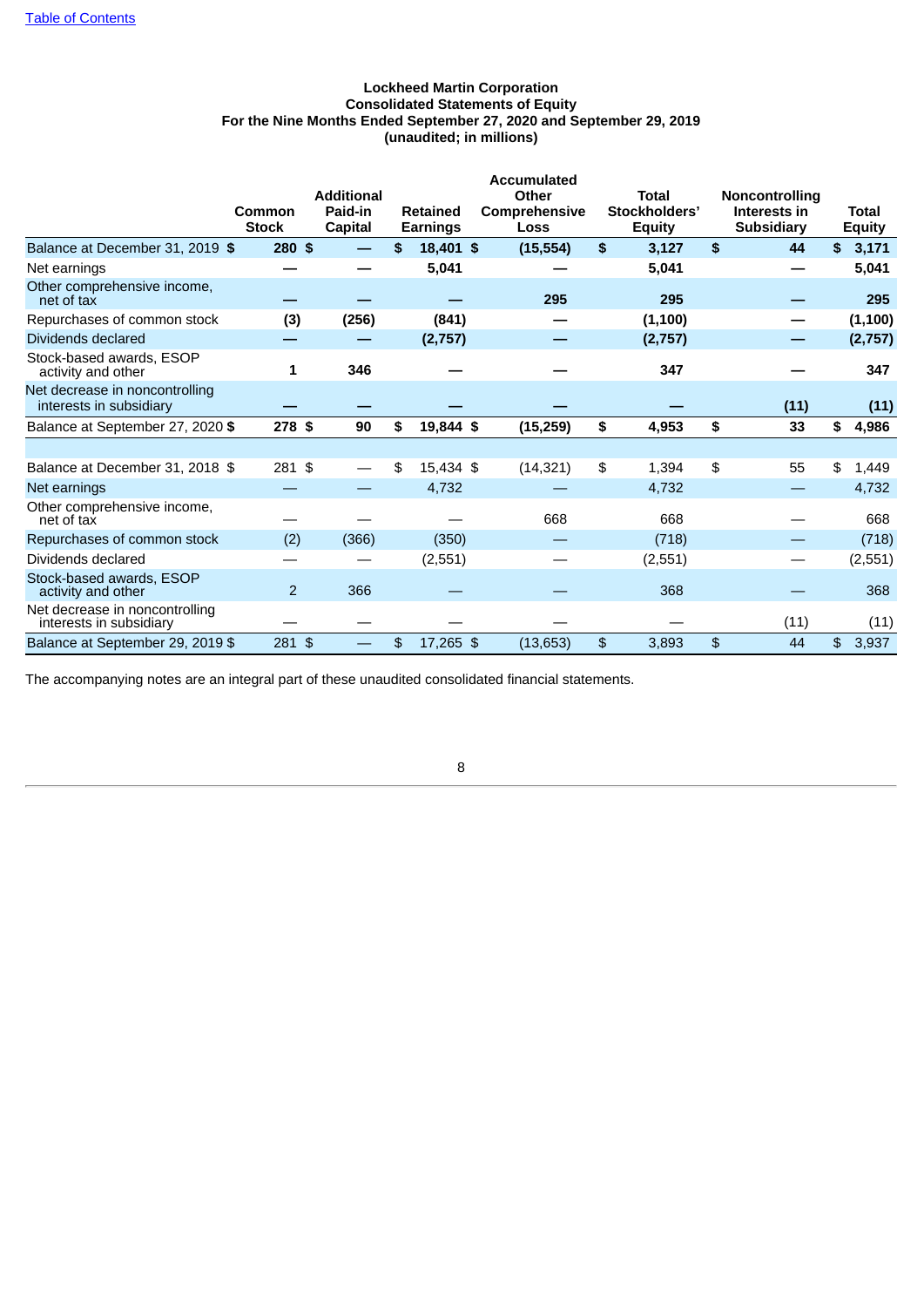### **NOTE 1 – BASIS OF PRESENTATION**

We prepared these consolidated financial statements in accordance with U.S. generally accepted accounting principles (GAAP) for interim financial information, the instructions to Form 10-Q and Article 10 of U.S. Securities and Exchange Commission (SEC) Regulation S-X. Accordingly, they do not include all of the information and notes required by GAAP for complete financial statements.

In the opinion of management, these consolidated financial statements reflect all adjustments that are of a normal recurring nature necessary for a fair presentation of our results of operations, financial condition, and cash flows for the interim periods presented. The preparation of these consolidated financial statements requires us to make estimates and assumptions that affect the amounts reported in the consolidated financial statements and accompanying notes. We base these estimates on historical experience and on various other assumptions that we believe are reasonable under the circumstances, the results of which form the basis for making judgments about the carrying amounts of assets and liabilities that are not readily apparent from other sources. Our actual results may differ materially from these estimates. Significant estimates inherent in the preparation of our consolidated financial statements include, but are not limited to, accounting for sales and cost recognition, postretirement benefit plans, assets for the portion of environmental costs that are probable of future recovery and liabilities, evaluation of goodwill, investments and other assets for impairment, income taxes including deferred tax assets, fair value measurements and contingencies. The consolidated financial statements include the accounts of subsidiaries we control and variable interest entities if we are the primary beneficiary. We eliminate intercompany balances and transactions in consolidation.

We close our books and records on the last Sunday of the calendar quarter, which was on September 27 for the third quarter of 2020 and September 29 for the third quarter of 2019, to align our financial closing with our business processes. The consolidated financial statements and tables of financial information included herein are labeled based on that convention. This practice only affects interim periods as our fiscal year ends on December 31.

We adopted Accounting Standards Update (ASU) 2016-13, *Financial Instruments—Credit Losses (Topic 326)*: *Measurement of Credit Losses on Financial Instruments*, effective January 1, 2020 using the modified retrospective approach. The new standard changes how we account for credit losses for financial assets and certain other instruments, including trade receivables and contract assets, that are not measured at fair value through net income. Under legacy standards, we recognized an impairment of receivables when it was probable that a loss had been incurred. Under the new standard, we are required to recognize estimated credit losses expected to occur over the estimated life or remaining contractual life of an asset (which includes losses that may be incurred in future periods) using a broader range of information including reasonable and supportable forecasts about future economic conditions. The adoption of the standard did not have a significant impact on our results of operations, financial position or cash flows.

We adopted ASU 2018-14, *Compensation—Retirement Benefits—Defined Benefit Plans—General (Topic 715-20): Disclosure Framework—Changes to the Disclosure Requirements For Defined Benefit Plans*, effective January 1, 2020. The new standard modifies the annual disclosure requirements for employers that sponsor defined benefit pension or other postretirement plans. The guidance requires disclosure changes to be presented on a retrospective basis. As this standard relates only to financial disclosures, its adoption did not have an impact to our results of operations, financial position or cash flows.

The results of operations for the interim periods presented are not necessarily indicative of results to be expected for the full year or future periods. Unless otherwise noted, we present all per share amounts cited in these consolidated financial statements on a "per diluted share" basis. These consolidated financial statements should be read in conjunction with the audited consolidated financial statements and notes thereto included in our Annual Report on Form 10-K for the year ended December 31, 2019 (2019 Form 10-K).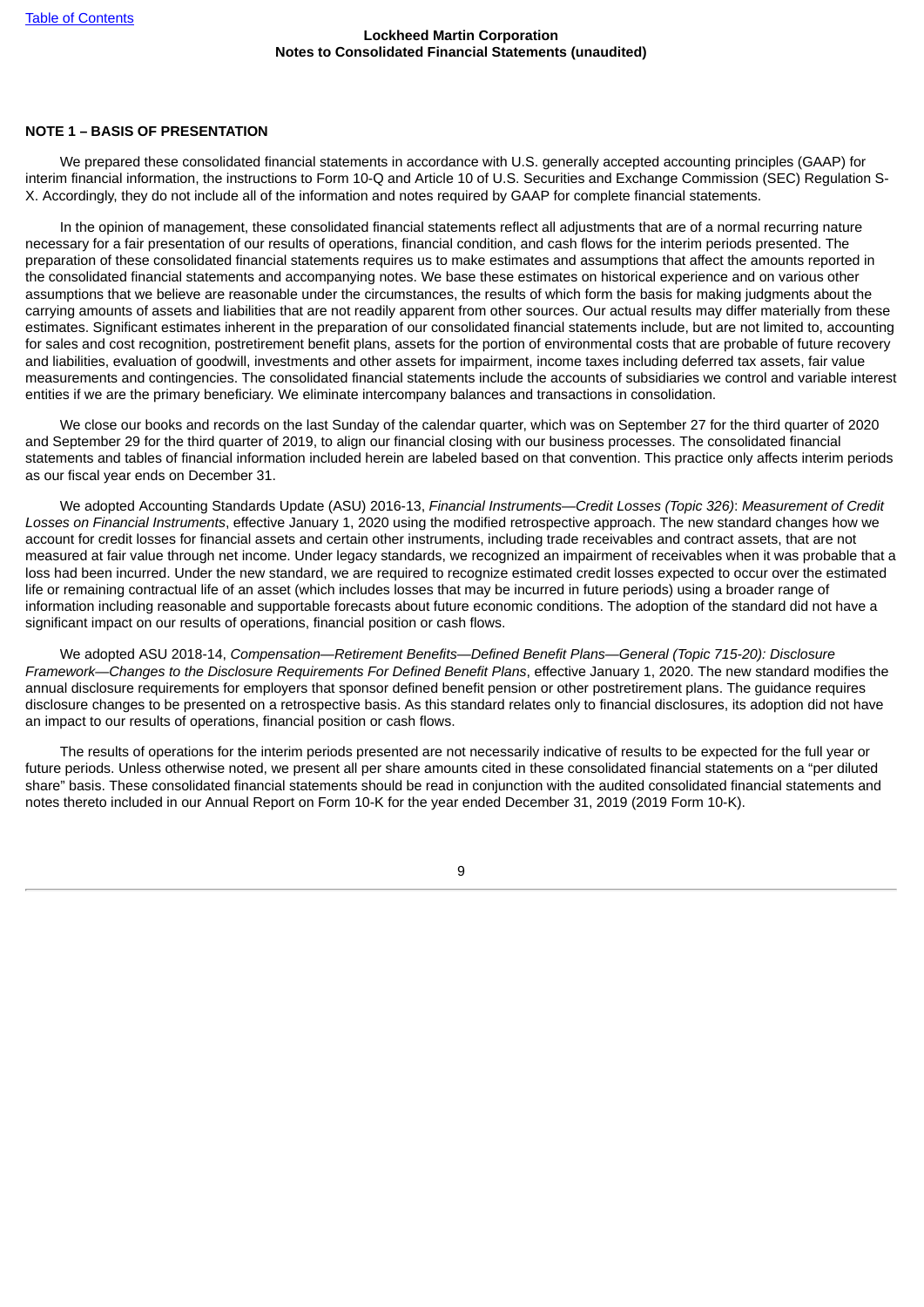### **NOTE 2 – EARNINGS PER COMMON SHARE**

The weighted average number of shares outstanding used to compute earnings per common share were as follows (in millions):

|                                                                        |                       | <b>Ouarters Ended</b> | Nine Months Ended     |                       |  |  |  |  |
|------------------------------------------------------------------------|-----------------------|-----------------------|-----------------------|-----------------------|--|--|--|--|
|                                                                        | September 27,<br>2020 | September 29,<br>2019 | September 27,<br>2020 | September 29,<br>2019 |  |  |  |  |
| Weighted average common shares outstanding for<br>basic computations   | 279.3                 | 282.0                 | 280.1                 | 282.2                 |  |  |  |  |
| Weighted average dilutive effect of equity awards                      | 1.3                   | 1.9                   | 1.2                   | 1.8                   |  |  |  |  |
| Weighted average common shares outstanding for diluted<br>computations | 280.6                 | 283.9                 | 281.3                 | 284.0                 |  |  |  |  |

We compute basic and diluted earnings per common share by dividing net earnings by the respective weighted average number of common shares outstanding for the periods presented. Our calculation of diluted earnings per common share also includes the dilutive effects for the assumed vesting of outstanding restricted stock units (RSUs) and performance stock units (PSUs) and exercise of outstanding stock options based on the treasury stock method. There were no significant anti-dilutive equity awards during the quarters and nine months ended September 27, 2020 or September 29, 2019.

### **NOTE 3 – INFORMATION ON BUSINESS SEGMENTS**

We operate in four business segments: Aeronautics, Missiles and Fire Control (MFC), Rotary and Mission Systems (RMS) and Space. We organize our business segments based on the nature of products and services offered.

Net sales and operating profit of our business segments exclude intersegment sales, cost of sales, and profit as these activities are eliminated in consolidation. Business segment operating profit includes our share of earnings or losses from equity method investees as the operating activities of the equity method investees are closely aligned with the operations of our business segments.

Business segment operating profit also excludes the FAS/CAS operating adjustment described below, a portion of corporate costs not considered allowable or allocable to contracts with the U.S. Government under the applicable U.S. government cost accounting standards (CAS) or federal acquisition regulations (FAR), and other items not considered part of management's evaluation of segment operating performance such as a portion of management and administration costs, legal fees and settlements, environmental costs, stock-based compensation expense, retiree benefits, significant severance actions, significant asset impairments, gains or losses from significant divestitures, and other miscellaneous corporate activities.

Excluded items are included in the reconciling item "Unallocated items" between operating profit from our business segments and our consolidated operating profit. See "Note 10 – Other" for a discussion related to certain factors that may impact the comparability of net sales and operating profit of our business segments.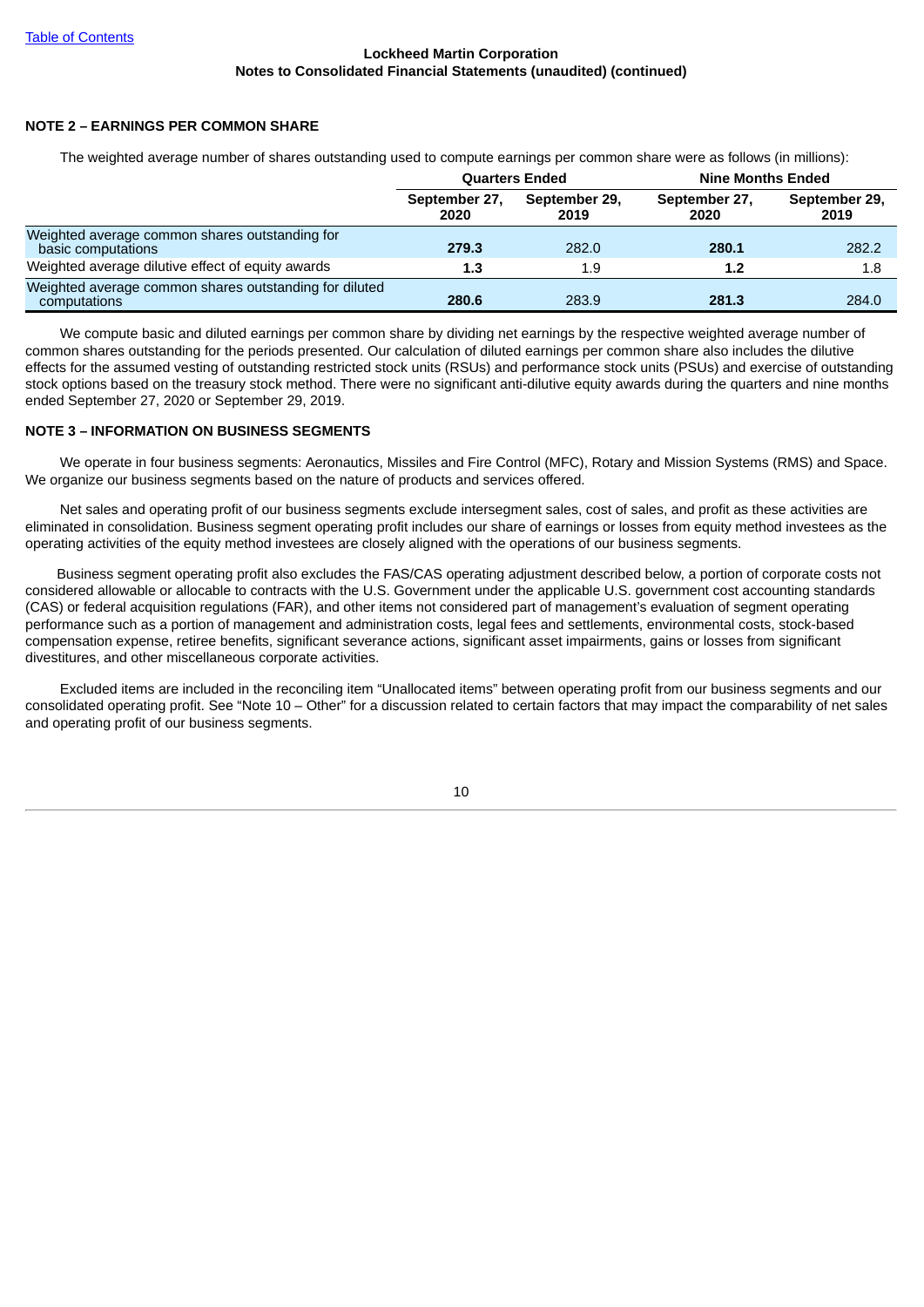Summary operating results for each of our business segments were as follows (in millions):

|                                         | <b>Ouarters Ended</b> |                       | <b>Nine Months Ended</b> |                       |    |                       |  |  |  |
|-----------------------------------------|-----------------------|-----------------------|--------------------------|-----------------------|----|-----------------------|--|--|--|
|                                         | September 27,<br>2020 | September 29,<br>2019 |                          | September 27,<br>2020 |    | September 29,<br>2019 |  |  |  |
| <b>Net sales</b>                        |                       |                       |                          |                       |    |                       |  |  |  |
| Aeronautics                             | \$<br>6,680           | \$<br>6,178           | \$                       | 19,552                | \$ | 17,312                |  |  |  |
| <b>Missiles and Fire Control</b>        | 2,971                 | 2,601                 |                          | 8,391                 |    | 7.362                 |  |  |  |
| Rotary and Mission Systems              | 3,998                 | 3,709                 |                          | 11,783                |    | 11,239                |  |  |  |
| <b>Space</b>                            | 2,846                 | 2,683                 |                          | 8,640                 |    | 8,021                 |  |  |  |
| Total net sales                         | \$<br>16,495          | \$<br>15,171          | \$                       | 48,366                | \$ | 43,934                |  |  |  |
| <b>Operating profit</b>                 |                       |                       |                          |                       |    |                       |  |  |  |
| Aeronautics                             | \$<br>705             | \$<br>665             | \$                       | 2,116                 | \$ | 1,842                 |  |  |  |
| Missiles and Fire Control               | 405                   | 349                   |                          | 1,171                 |    | 1,093                 |  |  |  |
| Rotary and Mission Systems              | 404                   | 342                   |                          | 1,209                 |    | 1,068                 |  |  |  |
| Space                                   | 248                   | 309                   |                          | 781                   |    | 931                   |  |  |  |
| Total business segment operating profit | 1,762                 | 1,665                 |                          | 5,277                 |    | 4,934                 |  |  |  |
| <b>Unallocated items</b>                |                       |                       |                          |                       |    |                       |  |  |  |
| FAS/CAS operating adjustment (a)        | 469                   | 513                   |                          | 1,407                 |    | 1,537                 |  |  |  |
| Stock-based compensation                | (67)                  | (54)                  |                          | (182)                 |    | (158)                 |  |  |  |
| Other, net (b)                          | (17)                  | (19)                  |                          | (147)                 |    | 83                    |  |  |  |
| <b>Total unallocated items</b>          | 385                   | 440                   |                          | 1,078                 |    | 1,462                 |  |  |  |
| Total consolidated operating profit     | \$<br>2,147           | \$<br>2,105           | \$                       | 6,355                 | \$ | 6,396                 |  |  |  |
| <b>Intersegment sales</b>               |                       |                       |                          |                       |    |                       |  |  |  |
| Aeronautics                             | \$<br>59              | \$<br>58              | \$                       | 179                   | \$ | 147                   |  |  |  |
| Missiles and Fire Control               | 129                   | 107                   |                          | 405                   |    | 372                   |  |  |  |
| Rotary and Mission Systems              | 438                   | 473                   |                          | 1,438                 |    | 1,433                 |  |  |  |
| Space                                   | 83                    | 91                    |                          | 296                   |    | 244                   |  |  |  |
| Total intersegment sales                | \$<br>709             | \$<br>729             | \$                       | 2,318                 | \$ | 2,196                 |  |  |  |

(a) The FAS/CAS operating adjustment represents the difference between the service cost component of financial accounting standards (FAS) pension income (expense) and total pension costs recoverable on U.S. Government contracts as determined in accordance with CAS.

(b) Other, net for nine months ended September 27, 2020 includes a non-cash impairment charge of \$128 million recognized in the second quarter of 2020 on our investment in the international equity method investee, Advanced Military Maintenance, Repair and Overhaul Center (AMMROC), which decreased net earnings from continuing operations by \$96 million (\$0.34 per share).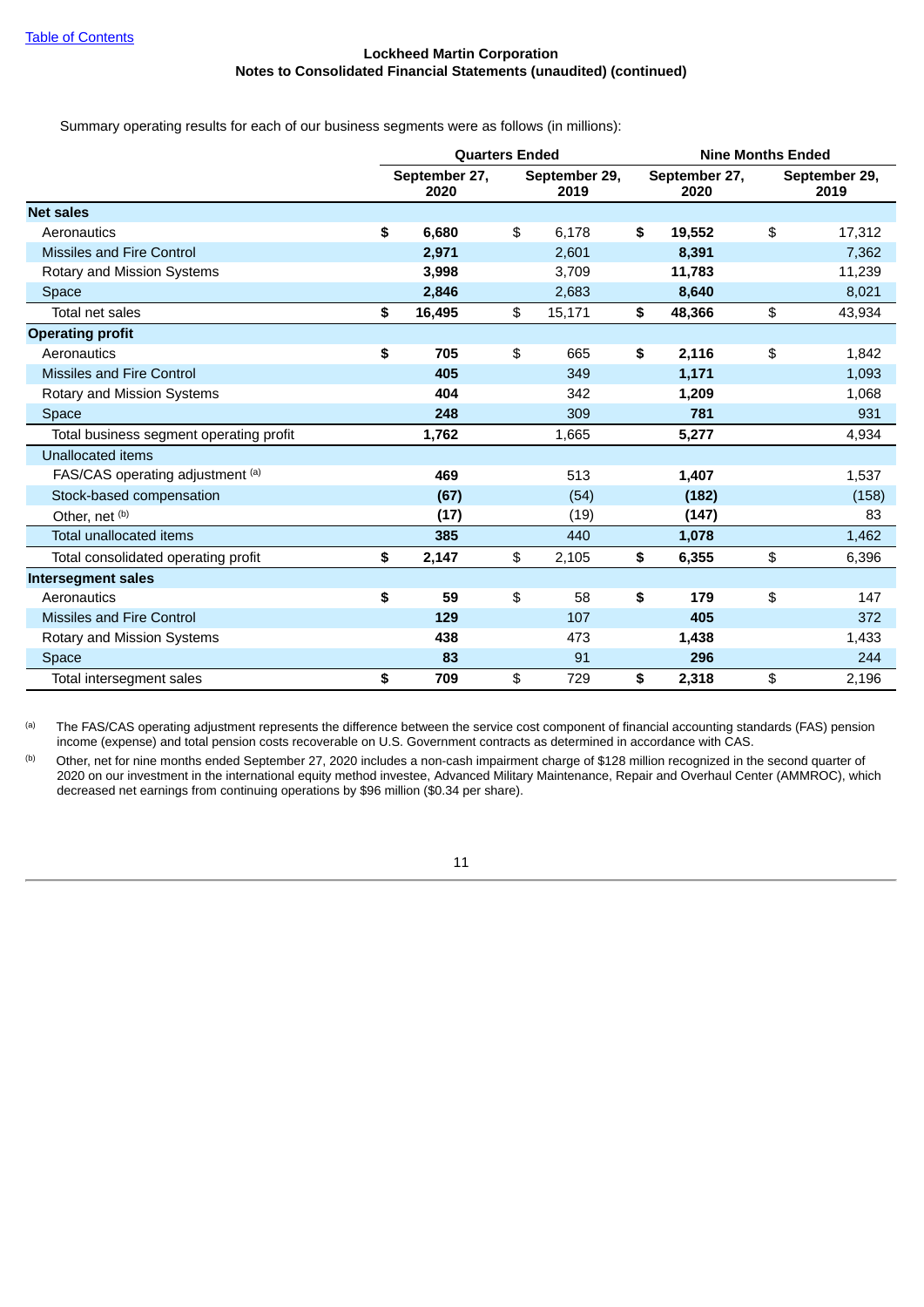Our total net FAS/CAS pension adjustment for the quarters and nine months ended September 27, 2020 and September 29, 2019, including the service and non-service cost components of FAS pension income (expense) for our qualified defined benefit pension plans, were as follows (in millions):

|                                             | <b>Ouarters Ended</b> |                       |               |                       | Nine Months Ended |  |  |  |
|---------------------------------------------|-----------------------|-----------------------|---------------|-----------------------|-------------------|--|--|--|
|                                             | September 27,<br>2020 | September 29,<br>2019 | September 27, | September 29.<br>2019 |                   |  |  |  |
| Total FAS income (expense) and CAS costs    |                       |                       |               |                       |                   |  |  |  |
| FAS pension income (expense)                | \$<br>29              | \$<br>(274)           | \$            | 88                    | \$<br>(820)       |  |  |  |
| Less: CAS pension cost                      | 494                   | 642                   |               | 1,483                 | 1,924             |  |  |  |
| Net FAS/CAS pension adjustment              | \$<br>523             | \$<br>368             | S             | 1,571                 | \$<br>1,104       |  |  |  |
|                                             |                       |                       |               |                       |                   |  |  |  |
| Service and non-service cost reconciliation |                       |                       |               |                       |                   |  |  |  |
| FAS pension service cost                    | \$<br>(25)            | \$<br>(129)           | \$            | (76)                  | \$<br>(387)       |  |  |  |
| Less: CAS pension cost                      | 494                   | 642                   |               | 1,483                 | 1,924             |  |  |  |
| FAS/CAS operating adjustment                | 469                   | 513                   |               | 1,407                 | 1,537             |  |  |  |
| Non-operating FAS pension income (expense)  | 54                    | (145)                 |               | 164                   | (433)             |  |  |  |
| Net FAS/CAS pension adjustment              | \$<br>523             | \$<br>368             | S             | 1,571                 | \$<br>1,104       |  |  |  |

We recover CAS pension and other postretirement benefit plan cost through the pricing of our products and services on U.S. Government contracts and, therefore, recognize CAS cost in each of our business segment's net sales and cost of sales. Our consolidated financial statements must present FAS pension and other postretirement benefit plan expense calculated in accordance with FAS requirements under U.S. GAAP. The operating portion of the net FAS/CAS pension adjustment represents the difference between the service cost component of FAS pension income (expense) and total CAS pension cost. The non-service FAS pension income (expense) component is included in other non-operating income (expense), net in our consolidated statements of earnings. As a result, to the extent that CAS pension cost exceeds the service cost component of FAS pension income (expense), we have a favorable FAS/CAS operating adjustment.

We expect to have FAS pension income in 2020, compared to FAS pension expense in prior periods. We no longer have service cost for certain of our plans as a result of completing the planned freeze of our salaried pension plans effective January 1, 2020 that was previously announced on July 1, 2014. See "Note 6 – Postretirement Benefit Plans" for additional information regarding the corporation's FAS pension expense or income and CAS pension cost.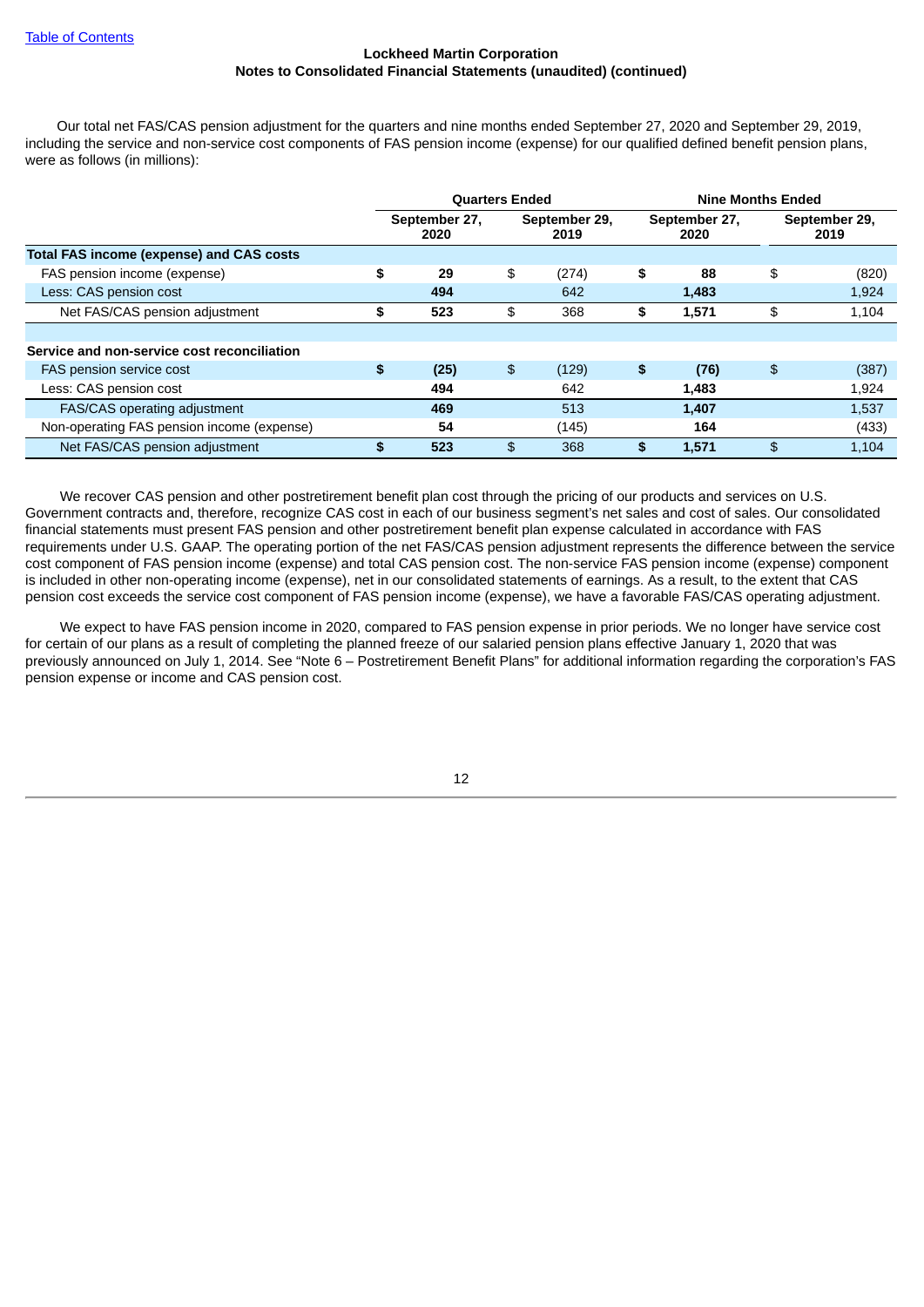Net sales by products and services, contract type, customer, and geographic region were as follows (in millions):

|                                | Quarter Ended September 27, 2020 |    |            |    |            |     |              |    |              |  |  |  |
|--------------------------------|----------------------------------|----|------------|----|------------|-----|--------------|----|--------------|--|--|--|
|                                | <b>Aeronautics</b>               |    | <b>MFC</b> |    | <b>RMS</b> |     | <b>Space</b> |    | <b>Total</b> |  |  |  |
| <b>Net sales</b>               |                                  |    |            |    |            |     |              |    |              |  |  |  |
| <b>Products</b>                | \$<br>5,742                      | \$ | 2,614      | \$ | 3,120      | Ŝ.  | 2,393        | \$ | 13,869       |  |  |  |
| <b>Services</b>                | 938                              |    | 357        |    | 878        |     | 453          |    | 2,626        |  |  |  |
| Total net sales                | \$<br>6,680                      | \$ | 2,971      | \$ | 3,998      | \$  | 2,846        | \$ | 16,495       |  |  |  |
| Net sales by contract type     |                                  |    |            |    |            |     |              |    |              |  |  |  |
| Fixed-price                    | \$<br>4,718                      | \$ | 2,034      | \$ | 2,666      | \$  | 516          | \$ | 9,934        |  |  |  |
| Cost-reimbursable              | 1,962                            |    | 937        |    | 1,332      |     | 2,330        |    | 6,561        |  |  |  |
| Total net sales                | \$<br>6,680                      | \$ | 2,971      | \$ | 3,998      | \$  | 2,846        | \$ | 16,495       |  |  |  |
| Net sales by customer          |                                  |    |            |    |            |     |              |    |              |  |  |  |
| U.S. Government                | \$<br>3,930                      | \$ | 2,206      | \$ | 2,971      | \$  | 2,463        | \$ | 11,570       |  |  |  |
| International (a)              | 2,729                            |    | 764        |    | 914        |     | 381          |    | 4,788        |  |  |  |
| U.S. commercial and other      | 21                               |    | 1          |    | 113        |     | 2            |    | 137          |  |  |  |
| Total net sales                | \$<br>6,680                      | \$ | 2,971      | \$ | 3,998      | \$  | 2,846        | \$ | 16,495       |  |  |  |
| Net sales by geographic region |                                  |    |            |    |            |     |              |    |              |  |  |  |
| <b>United States</b>           | \$<br>3,951                      | \$ | 2,207      | \$ | 3,084      | -\$ | 2,465        | \$ | 11,707       |  |  |  |
| Asia Pacific                   | 1,099                            |    | 70         |    | 383        |     | 21           |    | 1,573        |  |  |  |
| Europe                         | 1,141                            |    | 208        |    | 191        |     | 360          |    | 1,900        |  |  |  |
| Middle East                    | 440                              |    | 475        |    | 206        |     |              |    | 1,121        |  |  |  |
| Other                          | 49                               |    | 11         |    | 134        |     |              |    | 194          |  |  |  |
| Total net sales                | \$<br>6,680                      | \$ | 2,971      | \$ | 3,998      | \$  | 2,846        | \$ | 16,495       |  |  |  |

|                                |                    |              |            | Nine Months Ended September 27, 2020 |              |              |
|--------------------------------|--------------------|--------------|------------|--------------------------------------|--------------|--------------|
|                                | <b>Aeronautics</b> |              | <b>MFC</b> | <b>RMS</b>                           | <b>Space</b> | <b>Total</b> |
| <b>Net sales</b>               |                    |              |            |                                      |              |              |
| Products                       | \$<br>16,671       | \$           | 7,311      | \$<br>9,365                          | \$<br>7,260  | \$<br>40,607 |
| <b>Services</b>                | 2,881              |              | 1,080      | 2,418                                | 1,380        | 7,759        |
| Total net sales                | \$<br>19,552       | \$           | 8,391      | \$<br>11,783                         | \$<br>8,640  | \$<br>48,366 |
| Net sales by contract type     |                    |              |            |                                      |              |              |
| Fixed-price                    | \$<br>13,769       | \$           | 5,629      | \$<br>7,787                          | \$<br>1,518  | \$<br>28,703 |
| Cost-reimbursable              | 5,783              |              | 2,762      | 3,996                                | 7,122        | 19,663       |
| Total net sales                | \$<br>19,552       | \$           | 8,391      | \$<br>11,783                         | \$<br>8,640  | \$<br>48,366 |
| Net sales by customer          |                    |              |            |                                      |              |              |
| U.S. Government                | \$<br>13,315       | \$           | 6,259      | \$<br>8,685                          | \$<br>7,479  | \$<br>35,738 |
| International (a)              | 6,182              |              | 2,123      | 2,780                                | 1,131        | 12,216       |
| U.S. commercial and other      | 55                 |              | 9          | 318                                  | 30           | 412          |
| Total net sales                | \$<br>19,552       | \$           | 8,391      | \$<br>11,783                         | \$<br>8,640  | \$<br>48,366 |
| Net sales by geographic region |                    |              |            |                                      |              |              |
| <b>United States</b>           | \$<br>13,370       | $\mathbf{s}$ | 6,268      | \$<br>9,003                          | \$<br>7,509  | \$<br>36,150 |
| Asia Pacific                   | 2,447              |              | 217        | 1,165                                | 65           | 3,894        |
| Europe                         | 2,595              |              | 546        | 528                                  | 1,072        | 4,741        |
| Middle East                    | 981                |              | 1,324      | 626                                  | (6)          | 2,925        |
| Other                          | 159                |              | 36         | 461                                  |              | 656          |
| Total net sales                | \$<br>19,552       | \$           | 8,391      | \$<br>11,783                         | \$<br>8,640  | \$<br>48,366 |

(a) International sales include foreign military sales (FMS) contracted through the U.S. Government and direct commercial sales to international governments and other international customers.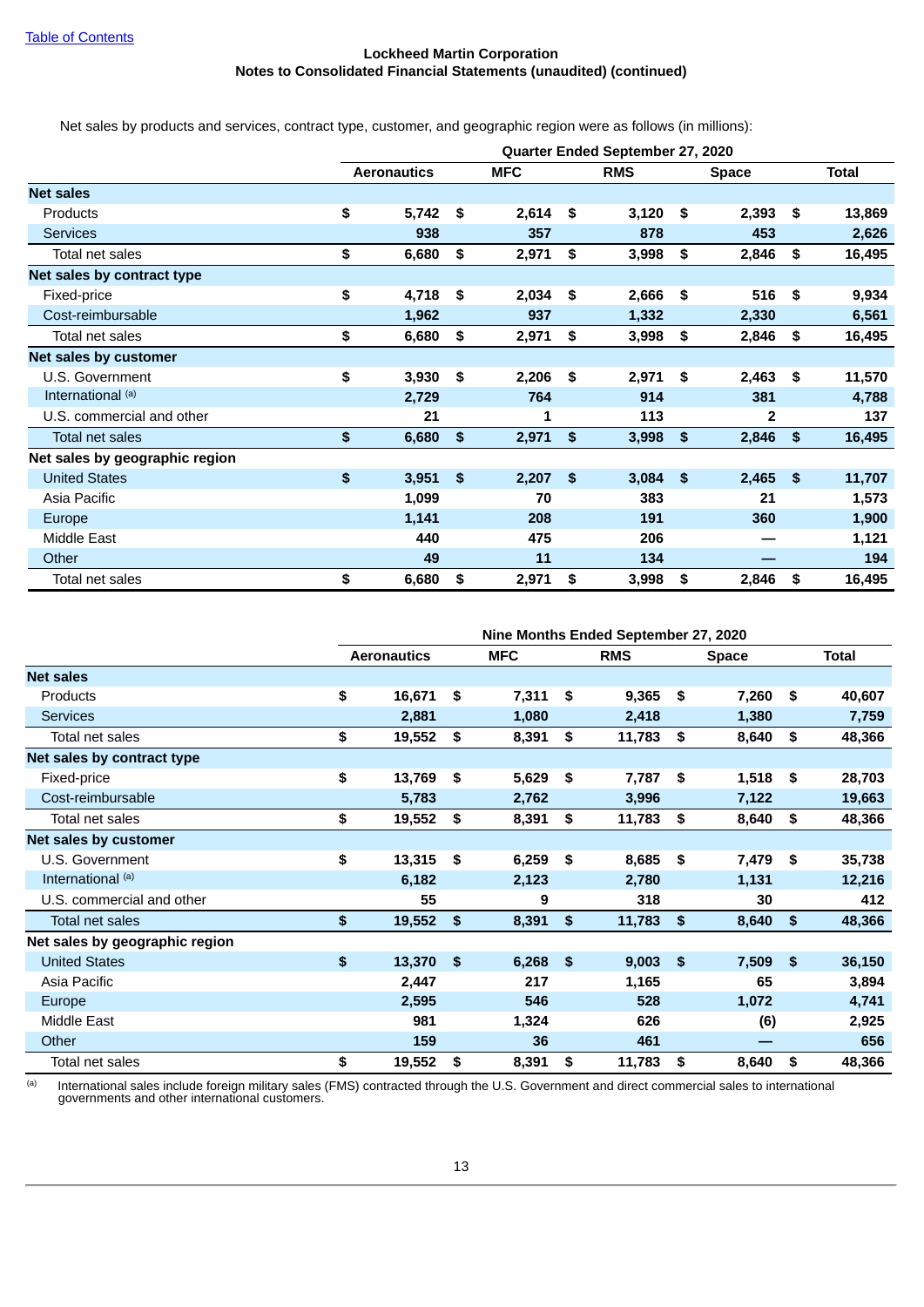|                                |                |                    |                |            |                | Quarter Ended September 29, 2019 |              |                |              |  |
|--------------------------------|----------------|--------------------|----------------|------------|----------------|----------------------------------|--------------|----------------|--------------|--|
|                                |                | <b>Aeronautics</b> |                | <b>MFC</b> |                | <b>RMS</b>                       | <b>Space</b> |                | <b>Total</b> |  |
| <b>Net sales</b>               |                |                    |                |            |                |                                  |              |                |              |  |
| Products                       | \$             | 5,340              | \$             | 2,172      | \$             | 2,982                            | \$<br>2,234  | \$             | 12,728       |  |
| <b>Services</b>                |                | 838                |                | 429        |                | 727                              | 449          |                | 2,443        |  |
| Total net sales                | \$             | 6,178              | \$             | 2,601      | \$             | 3,709                            | \$<br>2,683  | \$             | 15,171       |  |
| Net sales by contract type     |                |                    |                |            |                |                                  |              |                |              |  |
| Fixed-price                    | \$             | 4,567              | \$             | 1,681      | \$             | 2,536                            | \$<br>527    | \$             | 9,311        |  |
| Cost-reimbursable              |                | 1,611              |                | 920        |                | 1,173                            | 2,156        |                | 5,860        |  |
| Total net sales                | \$             | 6,178              | \$             | 2,601      | \$             | 3,709                            | \$<br>2,683  | \$             | 15,171       |  |
| Net sales by customer          |                |                    |                |            |                |                                  |              |                |              |  |
| U.S. Government                | \$             | 3,509              | \$             | 1,995      | \$             | 2,763                            | \$<br>2,332  | \$             | 10,599       |  |
| International (a)              |                | 2,631              |                | 572        |                | 804                              | 343          |                | 4,350        |  |
| U.S. commercial and other      |                | 38                 |                | 34         |                | 142                              | 8            |                | 222          |  |
| Total net sales                | \$             | 6,178              | $\mathfrak{F}$ | 2,601      | $\mathfrak{P}$ | 3,709                            | \$<br>2,683  | $\mathfrak{P}$ | 15,171       |  |
| Net sales by geographic region |                |                    |                |            |                |                                  |              |                |              |  |
| <b>United States</b>           | $\mathfrak{P}$ | 3,547              | \$             | 2,029      | $\mathfrak{P}$ | 2,905                            | \$<br>2,340  | $\mathfrak{P}$ | 10,821       |  |
| Asia Pacific                   |                | 1,046              |                | 107        |                | 317                              | 17           |                | 1,487        |  |
| Europe                         |                | 1,106              |                | 138        |                | 168                              | 326          |                | 1,738        |  |
| Middle East                    |                | 455                |                | 318        |                | 206                              |              |                | 979          |  |
| Other                          |                | 24                 |                | 9          |                | 113                              |              |                | 146          |  |
| Total net sales                | \$             | 6,178              | \$             | 2,601      | \$             | 3,709                            | \$<br>2,683  | \$             | 15,171       |  |

|                                |                    |                |            |                | Nine Months Ended September 29, 2019 |              |                |              |
|--------------------------------|--------------------|----------------|------------|----------------|--------------------------------------|--------------|----------------|--------------|
|                                | <b>Aeronautics</b> |                | <b>MFC</b> |                | <b>RMS</b>                           | <b>Space</b> |                | <b>Total</b> |
| <b>Net sales</b>               |                    |                |            |                |                                      |              |                |              |
| Products                       | \$<br>14,876       | \$             | 6,051      | \$             | 9,064                                | \$<br>6,710  | \$             | 36,701       |
| <b>Services</b>                | 2,436              |                | 1,311      |                | 2,175                                | 1,311        |                | 7,233        |
| Total net sales                | \$<br>17,312       | \$             | 7,362      | \$             | 11,239                               | \$<br>8,021  | \$             | 43,934       |
| Net sales by contract type     |                    |                |            |                |                                      |              |                |              |
| Fixed-price                    | \$<br>12,777       | \$             | 4,660      | \$             | 7,681                                | \$<br>1,585  | \$             | 26,703       |
| Cost-reimbursable              | 4,535              |                | 2,702      |                | 3,558                                | 6,436        |                | 17,231       |
| Total net sales                | \$<br>17,312       | \$             | 7,362      | \$             | 11,239                               | \$<br>8,021  | \$             | 43,934       |
| Net sales by customer          |                    |                |            |                |                                      |              |                |              |
| U.S. Government                | \$<br>10,420       | \$             | 5,528      | \$             | 8,113                                | \$<br>6,900  | \$             | 30,961       |
| International (a)              | 6,736              |                | 1,717      |                | 2,773                                | 1,098        |                | 12,324       |
| U.S. commercial and other      | 156                |                | 117        |                | 353                                  | 23           |                | 649          |
| Total net sales                | \$<br>17,312       | $\mathfrak{P}$ | 7,362      | $\frac{4}{5}$  | 11,239                               | \$<br>8,021  | $\mathfrak{L}$ | 43,934       |
| Net sales by geographic region |                    |                |            |                |                                      |              |                |              |
| <b>United States</b>           | \$<br>10,576       | $\mathfrak{P}$ | 5,645      | $\mathfrak{F}$ | 8,466                                | \$<br>6,923  | \$             | 31,610       |
| Asia Pacific                   | 2,736              |                | 315        |                | 1,065                                | 48           |                | 4,164        |
| Europe                         | 2,751              |                | 363        |                | 509                                  | 1,035        |                | 4,658        |
| Middle East                    | 1,127              |                | 1,003      |                | 738                                  | 15           |                | 2,883        |
| Other                          | 122                |                | 36         |                | 461                                  |              |                | 619          |
| Total net sales                | \$<br>17,312       | \$             | 7,362      | \$             | 11,239                               | \$<br>8,021  | \$             | 43,934       |

(a) International sales include FMS contracted through the U.S. Government and direct commercial sales to international governments and other international customers.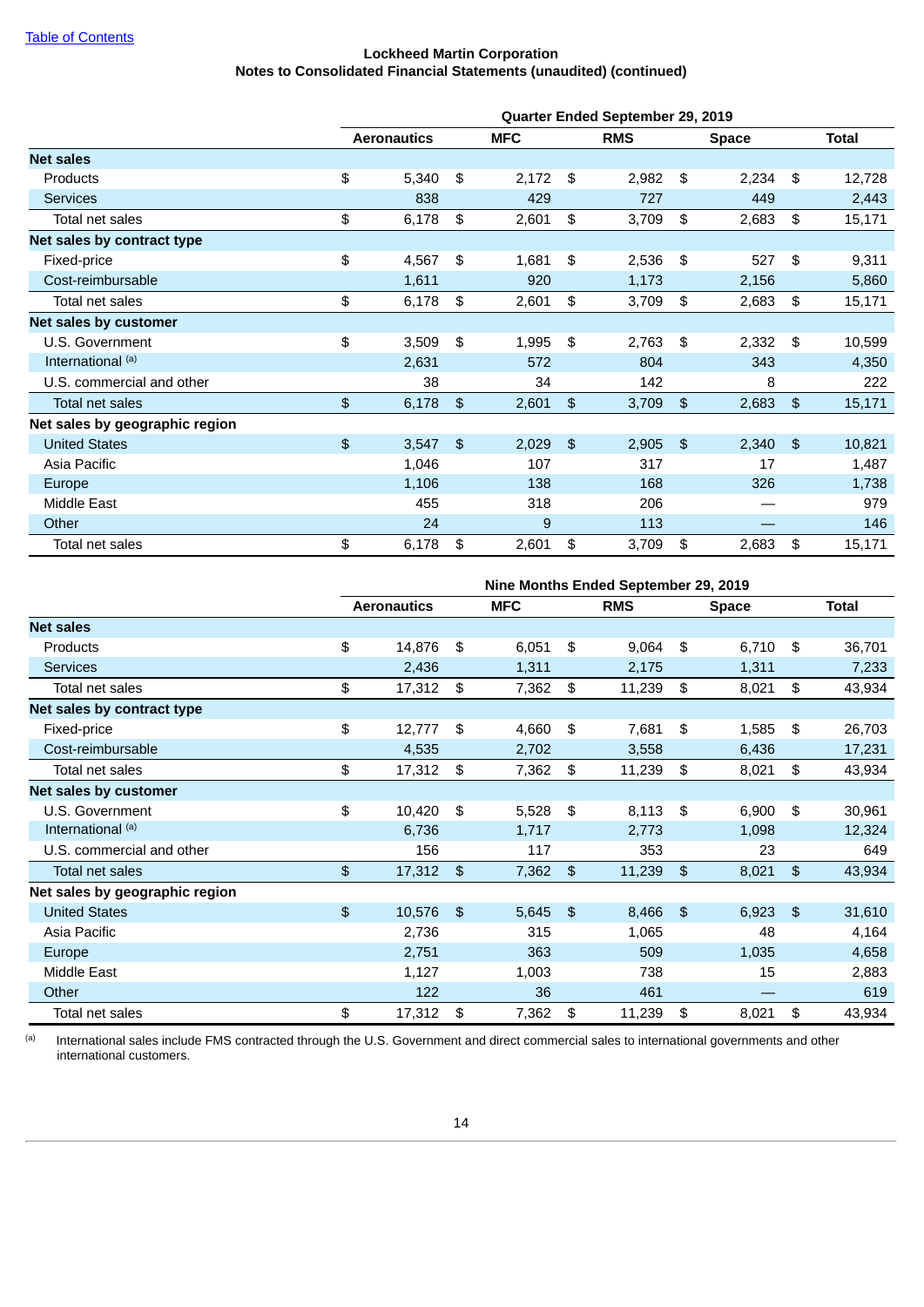Our Aeronautics business segment includes our largest program, the F-35 Lightning II Joint Strike Fighter, an international multi-role, multi-variant, stealth fighter aircraft. Net sales for the F-35 program represented approximately 28% of our total consolidated net sales for both the quarter and nine months ended September 27, 2020 and 28% and 27% of our total consolidated net sales for the quarter and nine months ended September 29, 2019.

Total assets for each of our business segments were as follows (in millions):

|                               | September 27,<br>2020 | December 31,<br>2019 |
|-------------------------------|-----------------------|----------------------|
| <b>Assets</b>                 |                       |                      |
| Aeronautics                   | \$<br>10,434          | \$<br>9,109          |
| Missiles and Fire Control     | 5,112                 | 5,030                |
| Rotary and Mission Systems    | 18,244                | 18,751               |
| Space                         | 6,145                 | 5,844                |
| Total business segment assets | 39,935                | 38,734               |
| Corporate assets (a)          | 10,838                | 8,794                |
| <b>Total assets</b>           | \$<br>50,773          | \$<br>47,528         |

(a) Corporate assets primarily include cash and cash equivalents, deferred income taxes, assets for the portion of environmental costs that are probable of future recovery and investments held in a separate trust.

#### **NOTE 4 – CONTRACT ASSETS AND LIABILITIES**

Contract assets include unbilled amounts typically resulting from sales under contracts when the percentage-of-completion cost-to-cost method of revenue recognition is utilized and revenue recognized exceeds the amount billed to the customer. Contract liabilities include advance payments and billings in excess of revenue recognized. Contract assets and contract liabilities were as follows (in millions):

|                        | September 27.<br>2020 | December 31,<br>2019 |
|------------------------|-----------------------|----------------------|
| <b>Contract assets</b> | 10.388                | \$<br>9,094          |
| Contract liabilities   | 7,354                 | 7,054                |

Contract assets increased \$1.3 billion during the nine months ended September 27, 2020, primarily due to the recognition of revenue related to the satisfaction or partial satisfaction of performance obligations during the nine months ended September 27, 2020 for which we have not yet billed our customers. There were no significant credit or impairment losses related to our contract assets during the quarters and nine months ended September 27, 2020 and September 29, 2019.

Contract liabilities increased \$300 million during the nine months ended September 27, 2020, primarily due to payments received in excess of revenue recognized on these performance obligations. During the quarter and nine months ended September 27, 2020, we recognized \$919 million and \$3.5 billion of our contract liabilities that existed at December 31, 2019 as revenue. During the quarter and nine months ended September 29, 2019, we recognized \$688 million and \$3.6 billion of our contract liabilities at December 31, 2018 as revenue.

#### **NOTE 5 – INVENTORIES**

Inventories consisted of the following (in millions):

|                                | September 27,<br>2020 | December 31,<br>2019 |
|--------------------------------|-----------------------|----------------------|
| Materials, spares and supplies | 567                   | 532                  |
| Work-in-process                | 2,462                 | 2,783                |
| Finished goods                 | 264                   | 304                  |
| Total inventories              | 3,293                 | \$<br>3,619          |

Costs incurred to fulfill a contract in advance of the contract being awarded are included in inventories as work-in-process if we determine that those costs relate directly to a contract or to an anticipated contract that we can specifically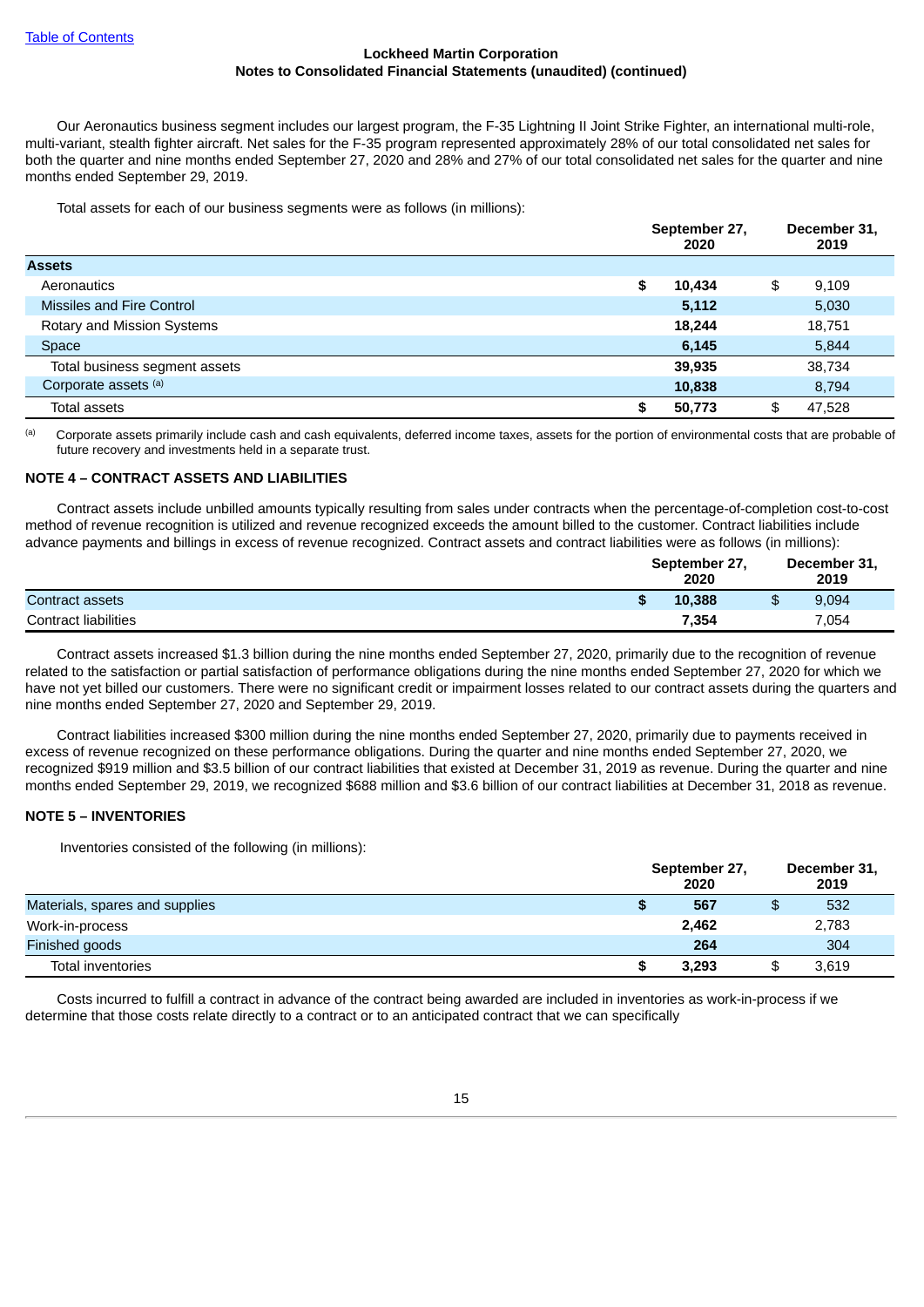identify and contract award is probable, the costs generate or enhance resources that will be used in satisfying performance obligations, and the costs are recoverable (referred to as pre-contract costs). Pre-contract costs that are initially capitalized in inventory are generally recognized as cost of sales consistent with the transfer of products and services to the customer upon the receipt of the anticipated contract. All other pre-contract costs, including start-up costs, are expensed as incurred. As of September 27, 2020 and December 31, 2019, \$557 million and \$493 million of pre-contract costs were included in inventories.

### **NOTE 6 – POSTRETIREMENT BENEFIT PLANS**

Our pretax net periodic benefit (income) cost related to our qualified defined benefit pension plans and retiree medical and life insurance plans consisted of the following (in millions):

|                                          | <b>Ouarters Ended</b> |    |                       | <b>Nine Months Ended</b> |                       |                |                       |  |
|------------------------------------------|-----------------------|----|-----------------------|--------------------------|-----------------------|----------------|-----------------------|--|
|                                          | September 27,<br>2020 |    | September 29,<br>2019 |                          | September 27,<br>2020 |                | September 29,<br>2019 |  |
| Qualified defined benefit pension plans  |                       |    |                       |                          |                       |                |                       |  |
| Service cost                             | \$<br>25              | \$ | 129                   | \$                       | 76                    | \$             | 387                   |  |
| Interest cost                            | 385                   |    | 452                   |                          | 1,154                 |                | 1,355                 |  |
| Expected return on plan assets           | (566)                 |    | (575)                 |                          | (1,698)               |                | (1, 725)              |  |
| Recognized net actuarial losses          | 213                   |    | 351                   |                          | 637                   |                | 1,053                 |  |
| Amortization of prior service credits    | (86)                  |    | (83)                  |                          | (257)                 |                | (250)                 |  |
| Total net periodic benefit (income) cost | \$<br>(29)            | \$ | 274                   | \$                       | (88)                  | \$             | 820                   |  |
| Retiree medical and life insurance plans |                       |    |                       |                          |                       |                |                       |  |
| Service cost                             | \$<br>3               | \$ | $\overline{4}$        | \$                       | 10                    | $\mathfrak{P}$ | 11                    |  |
| Interest cost                            | 18                    |    | 25                    |                          | 53                    |                | 73                    |  |
| Expected return on plan assets           | (32)                  |    | (28)                  |                          | (96)                  |                | (83)                  |  |
| Recognized net actuarial losses          | (1)                   |    |                       |                          | (3)                   |                | 2                     |  |
| Amortization of prior service costs      | <b>10</b>             |    | 10                    |                          | 29                    |                | 31                    |  |
| Total net periodic benefit (income) cost | \$<br>(2)             | \$ | 12                    | \$                       | (7)                   | \$             | 34                    |  |

As previously announced on July 1, 2014, we completed the final step of the planned freeze of our qualified and nonqualified defined benefit pension plans for salaried employees effective January 1, 2020; the plans are now fully frozen. With the freeze complete, the majority of our salaried employees participate in an enhanced defined contribution retirement savings plan.

We record the service cost component of net periodic benefit cost (for our bargained plans beginning in 2020) as part of cost of sales and the non-service cost components of net periodic benefit cost as part of other non-operating income (expense), net in the consolidated statements of earnings.

The recognized net actuarial losses and amortization of prior service credits or costs in the table above, along with similar costs related to our other postretirement benefit plans (\$4 million and \$14 million for the quarter and nine months ended September 27, 2020, and \$11 million and \$31 million for the quarter and nine months ended September 29, 2019) were reclassified from accumulated other comprehensive loss (AOCL) and recorded as a component of net periodic benefit (income) cost for the periods presented. These costs totaled \$140 million (\$110 million, net of tax) and \$420 million (\$330 million, net of tax) during the quarter and nine months ended September 27, 2020, and \$290 million (\$227 million, net of tax) and \$867 million (\$681 million, net of tax) during the quarter and nine months ended September 29, 2019 and were recorded on our consolidated statements of comprehensive income as an increase to other comprehensive income.

The required funding of our qualified defined benefit pension plans is determined in accordance with the Employee Retirement Income Security Act of 1974 (ERISA), as amended by the Pension Protection Act of 2006 (PPA), along with consideration of CAS and Internal Revenue Code rules. There were no contributions to our qualified defined benefit pension plans during the quarters and nine months ended September 27, 2020 and September 29, 2019.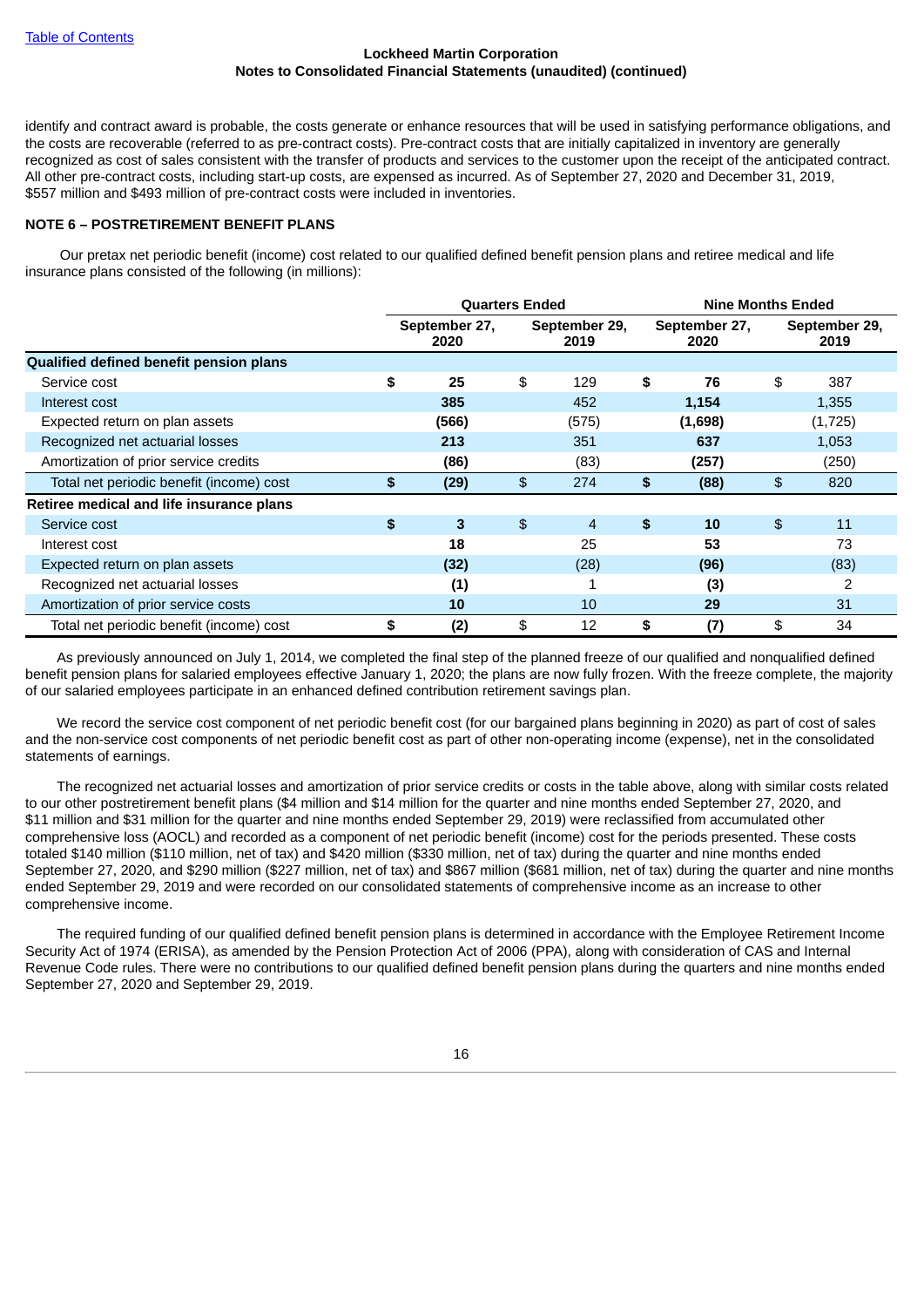### **NOTE 7 – LEGAL PROCEEDINGS AND CONTINGENCIES**

We are a party to or have property subject to litigation and other proceedings that arise in the ordinary course of our business, including matters arising under provisions relating to the protection of the environment, and are subject to contingencies related to certain businesses we previously owned. These types of matters could result in fines, penalties, cost reimbursements or contributions, compensatory or treble damages or non-monetary sanctions or relief. We believe the probability is remote that the outcome of each of these matters, including the legal proceedings described below, will have a material adverse effect on the corporation as a whole, notwithstanding that the unfavorable resolution of any matter may have a material effect on our net earnings in any particular interim reporting period. Among the factors that we consider in this assessment are the nature of existing legal proceedings and claims, the asserted or possible damages or loss contingency (if estimable), the progress of the case, existing law and precedent, the opinions or views of legal counsel and other advisers, our experience in similar cases and the experience of other companies, the facts available to us at the time of assessment and how we intend to respond to the proceeding or claim. Our assessment of these factors may change over time as individual proceedings or claims progress.

Although we cannot predict the outcome of legal or other proceedings with certainty, where there is at least a reasonable possibility that a loss may have been incurred, GAAP requires us to disclose an estimate of the reasonably possible loss or range of loss or make a statement that such an estimate cannot be made. We follow a thorough process in which we seek to estimate the reasonably possible loss or range of loss, and only if we are unable to make such an estimate do we conclude and disclose that an estimate cannot be made. Accordingly, unless otherwise indicated below in our discussion of legal proceedings, a reasonably possible loss or range of loss associated with any individual legal proceeding cannot be estimated.

#### **Legal Proceedings**

As a result of our acquisition of Sikorsky Aircraft Corporation (Sikorsky), we assumed the defense of and any potential liability for two civil False Claims Act lawsuits pending in the U.S. District Court for the Eastern District of Wisconsin. In October 2014, the U.S. Government filed a complaint in intervention in the first suit, which was brought by qui tam relator Mary Patzer, a former Derco Aerospace (Derco) employee. In May 2017, the U.S. Government filed a complaint in intervention in the second suit, which was brought by qui tam relator Peter Cimma, a former Sikorsky Support Services, Inc. (SSSI) employee. In November 2017, the Court consolidated the cases into a single action for discovery and trial.

The U.S. Government alleges that Sikorsky and two of its wholly-owned subsidiaries, Derco and SSSI, violated the civil False Claims Act and the Truth in Negotiations Act in connection with a contract the U.S. Navy awarded to SSSI in June 2006 to support the Navy's T-34 and T-44 fixed-wing turboprop training aircraft. SSSI subcontracted with Derco, primarily to procure and manage spare parts for the training aircraft. The U.S. Government contends that SSSI overbilled the Navy on the contract as the result of Derco's use of prohibited cost-pluspercentage-of-cost pricing to add profit and overhead costs as a percentage of the price of the spare parts that Derco procured and then sold to SSSI. The U.S. Government also alleges that Derco's claims to SSSI, SSSI's claims to the Navy, and SSSI's yearly Certificates of Final Indirect Costs from 2006 through 2012 were false and that SSSI submitted inaccurate cost or pricing data in violation of the Truth in Negotiations Act for a sole-sourced, follow-on "bridge" contract. The U.S. Government's complaints assert common law claims for breach of contract and unjust enrichment.

The U.S. Government further alleged violations of the Anti-Kickback Act and False Claims Act based on a monthly "chargeback," through which SSSI billed Derco for the cost of certain SSSI personnel, allegedly in exchange for SSSI's permitting a pricing arrangement that was "highly favorable" to Derco. On January 12, 2018, the Corporation filed a partial motion to dismiss intended to narrow the U.S. Government's claims, including by seeking dismissal of the Anti-Kickback Act allegations. The Corporation also moved to dismiss Cimma as a party under the False Claims Act's first-to-file rule, which permits only the first relator to recover in a pending case. The District Court granted these motions, in part, on July 20, 2018, dismissing the Government's claims under the Anti-Kickback Act and dismissing Cimma as a party to the litigation.

The U.S. Government seeks damages of approximately \$52 million, subject to trebling, plus statutory penalties. We believe that we have legal and factual defenses to the U.S. Government's remaining claims. Although we continue to evaluate our liability and exposure, we do not currently believe that it is probable that we will incur a material loss. If, contrary to our expectations, the U.S. Government prevails in this matter and proves damages at or near \$52 million and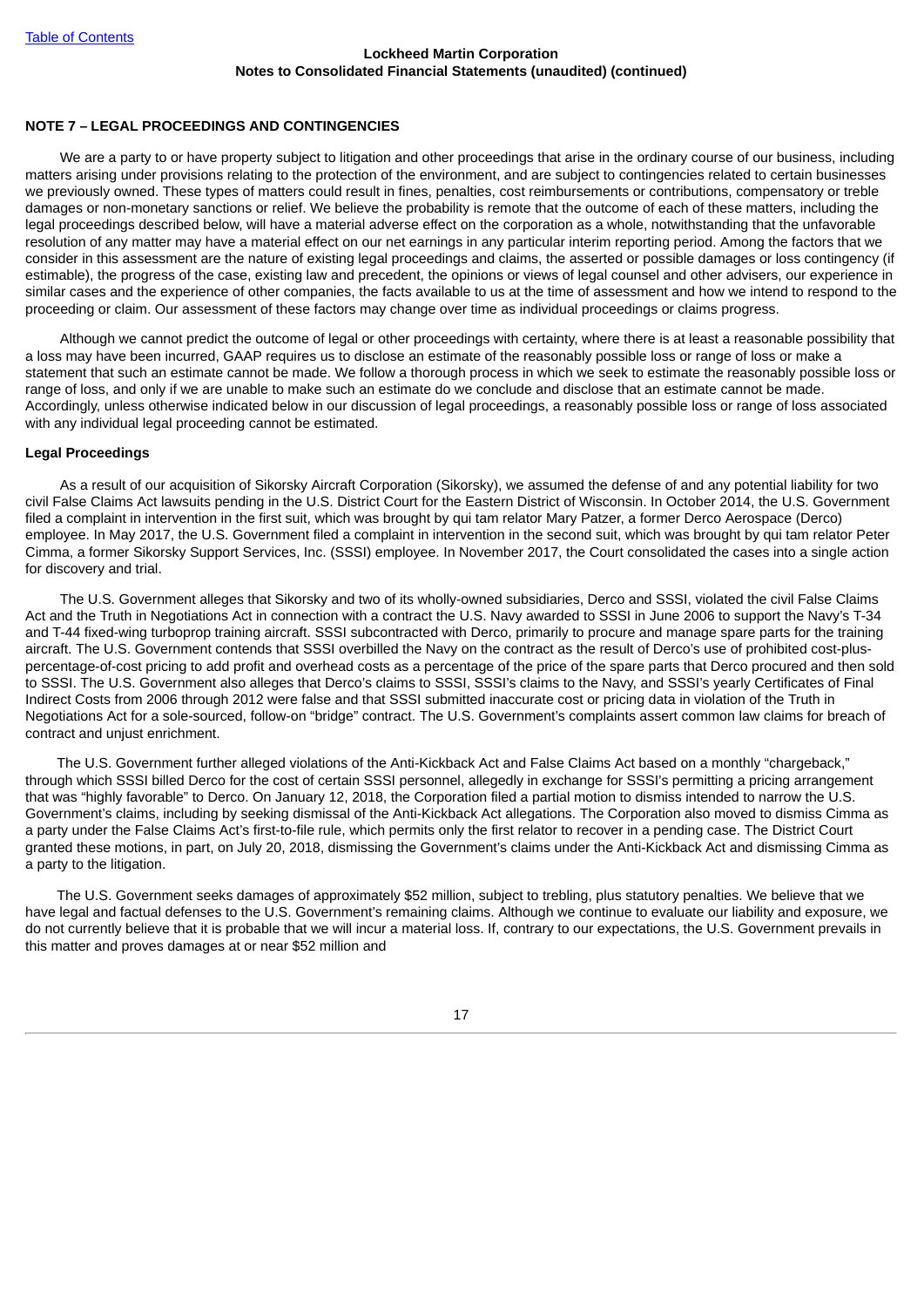is successful in having such damages trebled, the outcome could have an adverse effect on our results of operations in the period in which a liability is recognized and on our cash flows for the period in which any damages are paid.

On February 8, 2019, the Department of Justice (DOJ) filed a complaint in the U.S. District Court for the Eastern District of Washington alleging, among other counts, civil False Claims Act and civil Anti-Kickback Act violations against Mission Support Alliance, LLC (MSA), Lockheed Martin, Lockheed Martin Services, Inc. (LMSI) and a current Lockheed Martin vice president. The dollar amount of damages sought is not specified but DOJ seeks treble damages with respect to the False Claims Act and penalties that are subject to doubling under the Anti-Kickback Act. The allegations relate primarily to information technology services performed by LMSI under a subcontract to MSA and the pricing by MSA and LMSI of those services as well as Lockheed Martin's payment of standard incentive compensation to certain employees who were seconded to MSA, including the vice president. MSA is a joint venture that holds a prime contract to provide infrastructure support services at DOE's Hanford facility. On April 23, 2019, the parties each filed partial motions to dismiss the U.S. Government's False Claims Act and Anti-Kickback Act allegations. On January 13, 2020, the court dismissed the Anti-Kickback Act claim against all defendants with prejudice and denied the motions to dismiss the False Claims Act claims.

On August 16, 2016, we divested our former Information Systems & Global Solutions (IS&GS) business segment to Leidos Holdings, Inc. (Leidos) in a transaction that resulted in IS&GS becoming part of Leidos (the Transaction). In the Transaction, Leidos acquired IS&GS' interest in MSA and the liabilities related to Lockheed Martin's participation in MSA. Included within the liabilities assumed were those associated with this lawsuit. Lockheed Martin transferred to Leidos a reserve of approximately \$38 million established by Lockheed Martin with respect to its potential liability and that of its affiliates and agreed to indemnify Leidos with respect to the liabilities assumed for damages to Leidos for 100% of amounts in excess of this reserve up to \$64 million and 50% of amounts in excess of \$64 million.

We cannot reasonably estimate our exposure at this time, but it is possible that a settlement by or judgment against any of the defendants could implicate Lockheed Martin's indemnification obligations as described above. At present, in view of what we believe to be the strength of the defenses, our belief that Leidos assumed the liabilities, and our view of the structure of the indemnity, we do not believe it probable that we will incur a material loss and have not taken any reserve.

On April 24, 2009, we filed a declaratory judgment action against the New York Metropolitan Transportation Authority and its Capital Construction Company (collectively, the MTA) asking the U.S. District Court for the Southern District of New York to find that the MTA is in material breach of our agreement based on the MTA's failure to provide access to sites where work must be performed and the customerfurnished equipment necessary to complete the contract. The MTA filed an answer and counterclaim alleging that we breached the contract and subsequently terminated the contract for alleged default. The primary damages sought by the MTA are the costs to complete the contract and potential re-procurement costs. While we are unable to estimate the cost of another contractor to complete the contract and the costs of re-procurement, we note that our contract with the MTA had a total value of \$323 million, of which \$241 million was paid to us, and that the MTA is seeking damages of approximately \$190 million. We dispute the MTA's allegations and are defending against them. Additionally, following an investigation, our sureties on a performance bond related to this matter, who were represented by independent counsel, concluded that the MTA's termination of the contract was improper. Finally, our declaratory judgment action was later amended to include claims for monetary damages against the MTA of approximately \$95 million. This matter was taken under submission by the District Court in December 2014, after a five-week bench trial and the filing of post-trial pleadings by the parties. We continue to await a decision from the District Court. Although this matter relates to our former IS&GS business, we retained the litigation when we divested IS&GS in 2016.

### **Environmental Matters**

We are involved in proceedings and potential proceedings relating to soil, sediment, surface water, and groundwater contamination, disposal of hazardous substances, and other environmental matters at several of our current or former facilities, facilities for which we may have contractual responsibility, and at third-party sites where we have been designated as a potentially responsible party (PRP). A substantial portion of environmental costs will be included in our net sales and cost of sales in future periods pursuant to U.S. Government regulations. At the time a liability is recorded for future environmental costs, we record assets for estimated future recovery considered probable through the pricing of products and services to agencies of the U.S. Government, regardless of the contract form (e.g., costreimbursable, fixed-price). We continually evaluate the recoverability of our assets for the portion of environmental costs that are probable of

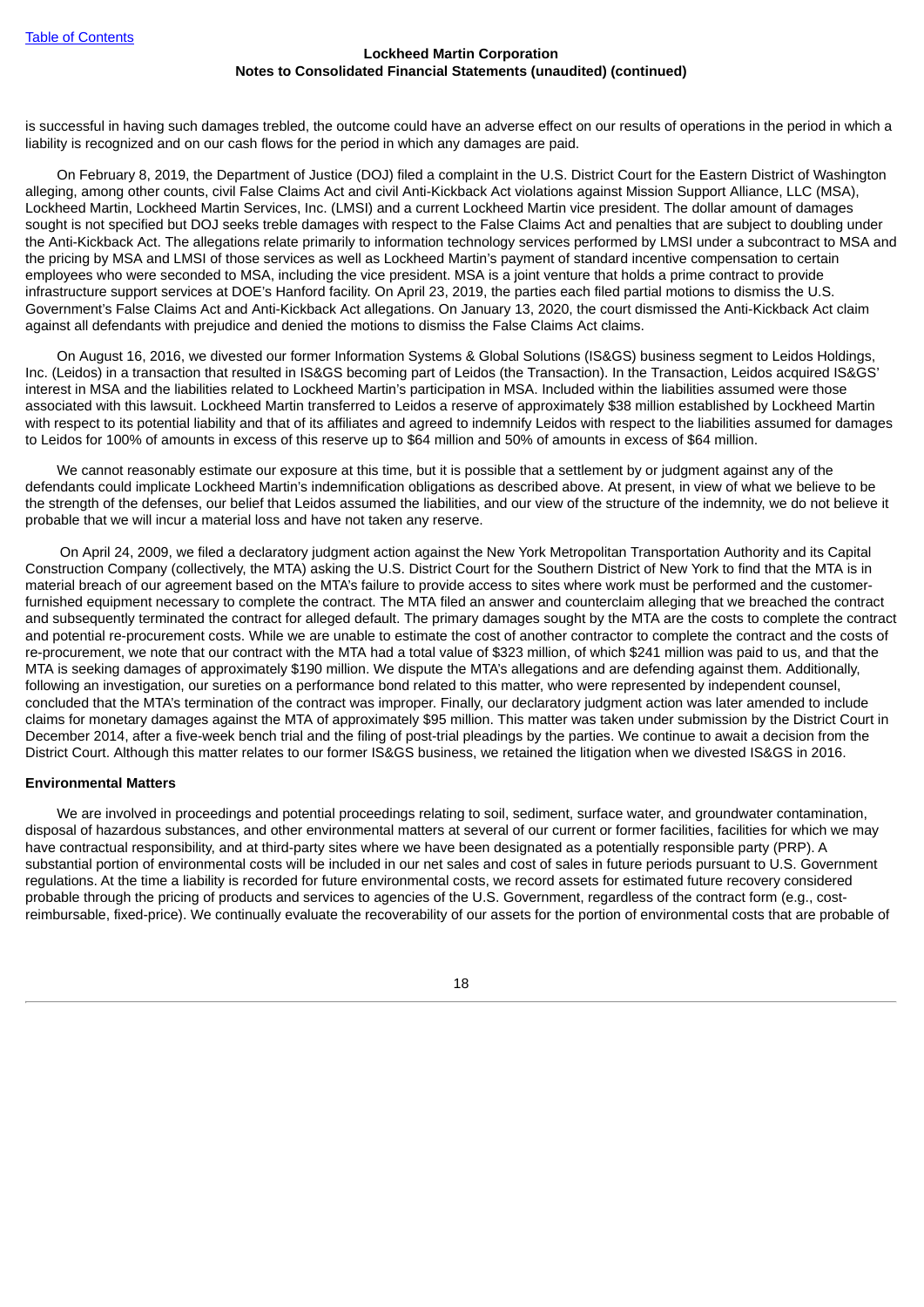future recovery by assessing, among other factors, U.S. Government regulations, our U.S. Government business base and contract mix, our history of receiving reimbursement of such costs, and efforts by some U.S. Government representatives to limit such reimbursement. We include the portions of those environmental costs expected to be allocated to our non-U.S. Government contracts or determined not to be recoverable under U.S. Government contracts in our cost of sales at the time the liability is established.

At September 27, 2020 and December 31, 2019, the aggregate amount of liabilities recorded relative to environmental matters was \$799 million and \$810 million, most of which are recorded in other noncurrent liabilities on our consolidated balance sheets. We have recorded assets for the portion of environmental costs that are probable of future recovery totaling \$694 million and \$703 million at September 27, 2020 and December 31, 2019, most of which are recorded in other noncurrent assets on our consolidated balance sheets, for the estimated future recovery of these costs, as we consider the recovery probable based on the factors previously mentioned. We project costs and recovery of costs over approximately 20 years.

Environmental remediation activities usually span many years, which makes estimating liabilities a matter of judgment because of uncertainties with respect to assessing the extent of the contamination as well as such factors as changing remediation technologies and changing regulatory environmental standards. We are monitoring or investigating a number of former and present operating facilities for potential future remediation. We perform quarterly reviews of the status of our environmental remediation sites and the related liabilities and receivables. Additionally, in our quarterly reviews, we consider these and other factors in estimating the timing and amount of any future costs that may be required for remediation activities, and we record a liability when it is probable that a loss has occurred or will occur and the loss can be reasonably estimated. The amount of liability recorded is based on our estimate of the costs to be incurred for remediation at a particular site. We do not discount the recorded liabilities, as the amount and timing of future cash payments are not fixed or cannot be reliably determined. We cannot reasonably determine the extent of our financial exposure in all cases as, although a loss may be probable or reasonably possible, in some cases it is not possible at this time to estimate the reasonably possible loss or range of loss.

We also pursue claims for recovery of costs incurred or for contribution to site remediation costs against other PRPs, including the U.S. Government, and are conducting remediation activities under various consent decrees, orders, and agreements relating to soil, groundwater, sediment, or surface water contamination at certain sites of former or current operations. Under agreements related to certain sites in California, New York, United States Virgin Islands and Washington, the U.S. Government and/or a private party reimburses us an amount equal to a percentage, specific to each site, of expenditures for certain remediation activities in their capacity as PRPs under the Comprehensive Environmental Response, Compensation and Liability Act (CERCLA).

In addition to the proceedings and potential proceedings discussed above, California previously established a maximum level of the contaminant hexavalent chromium in drinking water of 10 parts per billion (ppb). This standard was successfully challenged by the California Manufacturers and Technology Association (CMTA) for failure to conduct the required economic feasibility analysis. In response to the court's ruling, the State Water Resources Control Board (State Board), a branch of the California Environmental Protection Agency, withdrew the hexavalent chromium standard from the published regulations, leaving only the 50 ppb standard for total chromium. The State Board has indicated it will work to re-establish a hexavalent chromium standard. Further, the U.S. Environmental Protection Agency (U.S. EPA) is considering whether to regulate hexavalent chromium. California is also reevaluating its existing drinking water standard of 6 ppb for perchlorate. The U.S. EPA decided in June 2020 not to regulate perchlorate in drinking water at the federal level.

If substantially lower standards are adopted for perchlorate (in California) or for hexavalent chromium (in California or at the federal level), we expect a material increase in our estimates for environmental liabilities and the related assets for the portion of the increased costs that are probable of future recovery in the pricing of our products and services for the U.S. Government. The amount that would be allocable to our non-U.S. Government contracts or that is determined not to be recoverable under U.S. Government contracts would be expensed, which may have a material effect on our earnings in any particular interim reporting period.

We also are evaluating the potential impact of existing and contemplated legal requirements addressing a class of compounds known generally as per- and polyfluoroalkyl compounds (PFAS). PFAS compounds have been used ubiquitously, such as in fire-fighting foams, manufacturing processes, and stain- and stick-resistant products (e.g., Teflon, stain-resistant fabrics). Because we have used products and processes over the years containing some of those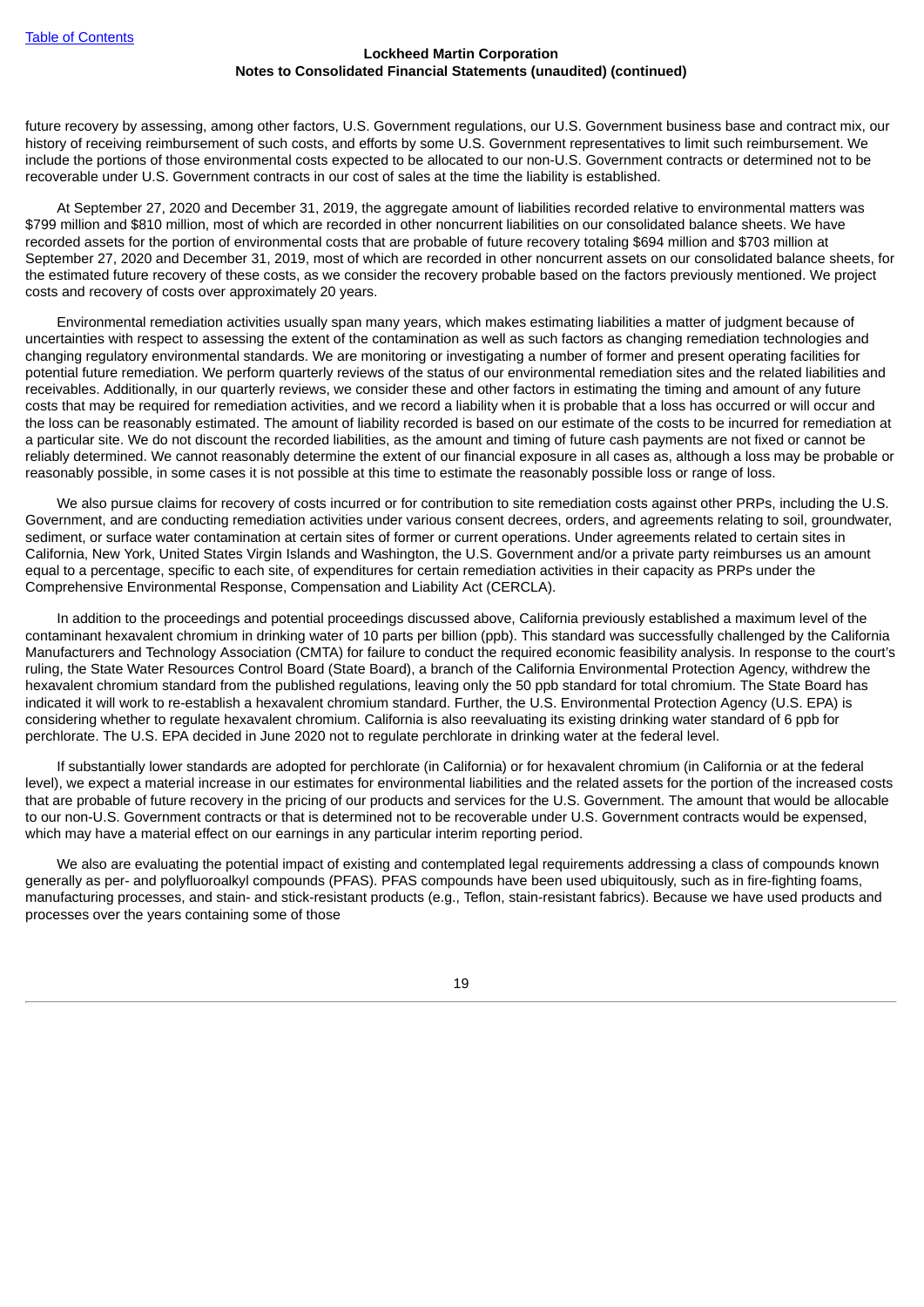compounds, they likely exist as contaminants at many of our environmental remediation sites. Governmental authorities have announced plans, and in some instances have begun, to regulate certain of these compounds at extremely low concentrations in drinking water, which could lead to increased cleanup costs at many of our environmental remediation sites.

### **Letters of Credit, Surety Bonds and Third-Party Guarantees**

We have entered into standby letters of credit and surety bonds issued on our behalf by financial institutions, and we have directly issued guarantees to third parties primarily relating to advances received from customers and the guarantee of future performance on certain contracts. Letters of credit and surety bonds generally are available for draw down in the event we do not perform. In some cases, we may guarantee the contractual performance of third parties such as joint venture partners. We had total outstanding letters of credit, surety bonds and third-party guarantees aggregating \$3.3 billion and \$3.6 billion at September 27, 2020 and December 31, 2019. Third-party guarantees do not include guarantees issued on behalf of subsidiaries and other consolidated entities.

At September 27, 2020 and December 31, 2019, third-party guarantees totaled \$846 million and \$996 million, of which approximately 71% and 76% related to guarantees of contractual performance of joint ventures to which we currently are or previously were a party. These amounts represent our estimate of the maximum amounts we would expect to incur upon the contractual non-performance of the joint venture, joint venture partners or divested businesses. Generally, we also have cross-indemnities in place that may enable us to recover amounts that may be paid on behalf of a joint venture partner.

In determining our exposures, we evaluate the reputation, performance on contractual obligations, technical capabilities and credit quality of our current and former joint venture partners and the transferee under novation agreements all of which include a guarantee as required by the FAR. At September 27, 2020 and December 31, 2019, there were no material amounts recorded in our financial statements related to third-party guarantees or novation agreements.

### **NOTE 8 – FAIR VALUE MEASUREMENTS**

Assets and liabilities measured and recorded at fair value on a recurring basis consisted of the following (in millions):

|                            |                  | <b>September 27, 2020</b> |      | December 31, 2019 |                            |              |      |         |    |                    |
|----------------------------|------------------|---------------------------|------|-------------------|----------------------------|--------------|------|---------|----|--------------------|
|                            | <b>Total</b>     | Level 1                   |      | Level 2           |                            | <b>Total</b> |      | Level 1 |    | Level <sub>2</sub> |
| <b>Assets</b>              |                  |                           |      |                   |                            |              |      |         |    |                    |
| Mutual funds               | \$<br>$1,152$ \$ | 1,152                     | - \$ |                   | $\boldsymbol{\mathsf{\$}}$ | 1,363        | - \$ | 1,363   | \$ |                    |
| U.S. Government securities | 63               |                           |      | 63                |                            | 99           |      |         |    | 99                 |
| Other securities           | 373              | 161                       |      | 212               |                            | 319          |      | 171     |    | 148                |
| <b>Derivatives</b>         | 42               |                           |      | 42                |                            | 18           |      |         |    | 18                 |
| <b>Liabilities</b>         |                  |                           |      |                   |                            |              |      |         |    |                    |
| <b>Derivatives</b>         | 19               |                           |      | 19                |                            | 23           |      |         |    | 23                 |
| Assets measured at NAV (a) |                  |                           |      |                   |                            |              |      |         |    |                    |
| Other commingled funds     | 19               |                           |      |                   |                            | 19           |      |         |    |                    |

(a) Net Asset Value (NAV) is the total value of the fund divided by the number of the fund's shares outstanding.

Substantially all assets measured at fair value, other than derivatives, represent investments held in a separate trust to fund certain of our nonqualified deferred compensation plans and are recorded in other noncurrent assets on our consolidated balance sheets. The fair values of mutual funds and certain other securities are determined by reference to the quoted market price per unit in active markets multiplied by the number of units held without consideration of transaction costs. The fair values of U.S. Government and other securities are determined using pricing models that use observable inputs (e.g., interest rates and yield curves observable at commonly quoted intervals), bids provided by brokers or dealers or quoted prices of securities with similar characteristics. The fair values of derivative instruments, which consist of foreign currency forward contracts, including embedded derivatives, and interest rate swap contracts, are primarily determined based on the present value of future cash flows using model-derived valuations that use observable inputs such as interest rates, credit spreads and foreign currency exchange rates.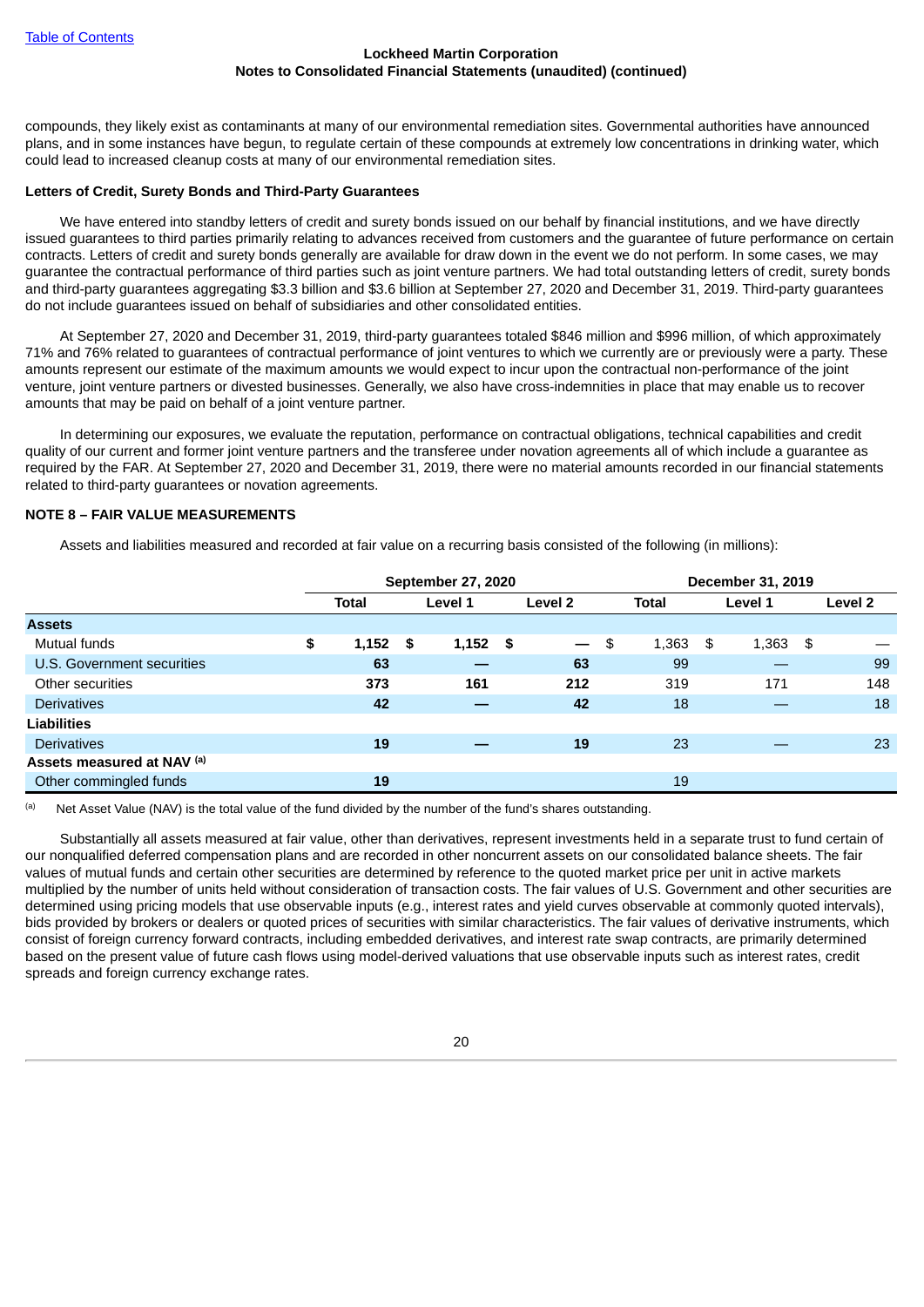The derivatives outstanding at both September 27, 2020 and December 31, 2019 consist of foreign currency forward contracts, interest rate swaps and foreign currency related contract embedded derivatives. We use derivative instruments principally to reduce our exposure to market risks from changes in foreign currency exchange rates and interest rates. We do not enter into or hold derivative instruments for speculative trading purposes. We transact business globally and are subject to risks associated with changing foreign currency exchange rates. We enter into foreign currency hedges such as forward and option contracts that change in value as foreign currency exchange rates change. Our most significant foreign currency exposures relate to the British pound sterling, the euro, the Canadian dollar and the Australian dollar. These contracts hedge forecasted foreign currency transactions in order to mitigate fluctuations in our earnings and cash flows associated with changes in foreign currency exchange rates. We designate foreign currency hedges as cash flow hedges. We also are exposed to the impact of interest rate changes primarily through our borrowing activities. For fixed rate borrowings, we may use variable interest rate swaps, effectively converting fixed rate borrowings to variable rate borrowings in order to reduce the amount of interest paid. These swaps are designated as fair value hedges. For variable rate borrowings, we may use fixed interest rate swaps, effectively converting variable rate borrowings to fixed rate borrowings in order to mitigate the impact of interest rate changes on earnings. These swaps are designated as cash flow hedges. We also may enter into derivative instruments that are not designated as hedges and do not qualify for hedge accounting, which are intended to mitigate certain economic exposures.

The aggregate notional amount of our outstanding interest rate swaps was \$572 million and \$750 million at September 27, 2020 and December 31, 2019. The aggregate notional amount of our outstanding foreign currency hedges at September 27, 2020 and December 31, 2019 was \$3.0 billion and \$3.8 billion. The fair values of our outstanding interest rate swaps and foreign currency hedges at September 27, 2020 and December 31, 2019 were not significant. Derivative instruments did not have a material impact on net earnings and comprehensive income during the quarters and nine months ended September 27, 2020 and September 29, 2019. Substantially all of our derivatives are designated for hedge accounting.

In addition to the financial instruments listed in the table above, we hold other financial instruments, including cash and cash equivalents, receivables, accounts payable and debt. The carrying amounts for cash and cash equivalents, receivables and accounts payable approximated their fair values. The estimated fair value of our outstanding debt was \$17.2 billion and \$15.9 billion at September 27, 2020 and December 31, 2019. The outstanding principal amount of debt was \$13.8 billion at both September 27, 2020 and December 31, 2019, excluding \$1.1 billion and \$1.2 billion of unamortized discounts and issuance costs at September 27, 2020 and December 31, 2019. The estimated fair values of our outstanding debt were determined based on observable inputs (Level 2).

### **NOTE 9 – STOCKHOLDERS' EQUITY**

### **Repurchases of Common Stock**

During the nine months ended September 27, 2020, we repurchased 3.0 million shares of our common stock for \$1.1 billion under repurchase plans pursuant to Rule 10b5-1 of the Securities Exchange Act of 1934 (Rule 10b5-1 plans) and an accelerated share repurchase (ASR) agreement. Under the Rule 10b5-1 plans, we repurchased 1.6 million shares for \$600 million. Pursuant to the ASR agreement, during the first half of 2020 we repurchased 1.4 million shares for \$500 million based on the volume-weighted average price (VWAP) of our common stock over the term of the agreement, less a negotiated discount.

The total remaining authorization for future common share repurchases under our share repurchase program was \$3.0 billion as of September 27, 2020, including a \$1.3 billion increase to the program authorized by our Board of Directors on September 25, 2020. As we repurchase our common shares, we reduce common stock for the \$1 of par value of the shares repurchased, with the excess purchase price over par value recorded as a reduction of additional paid-in capital. If additional paid-in capital is reduced to zero, we record the remainder of the excess purchase price over par value as a reduction of retained earnings. During the three months ended September 27, 2020, we repurchased \$59 million of our common shares, which were recognized as a reduction to common stock for the par value with the excess purchase price recorded as a reduction of additional paid-in capital.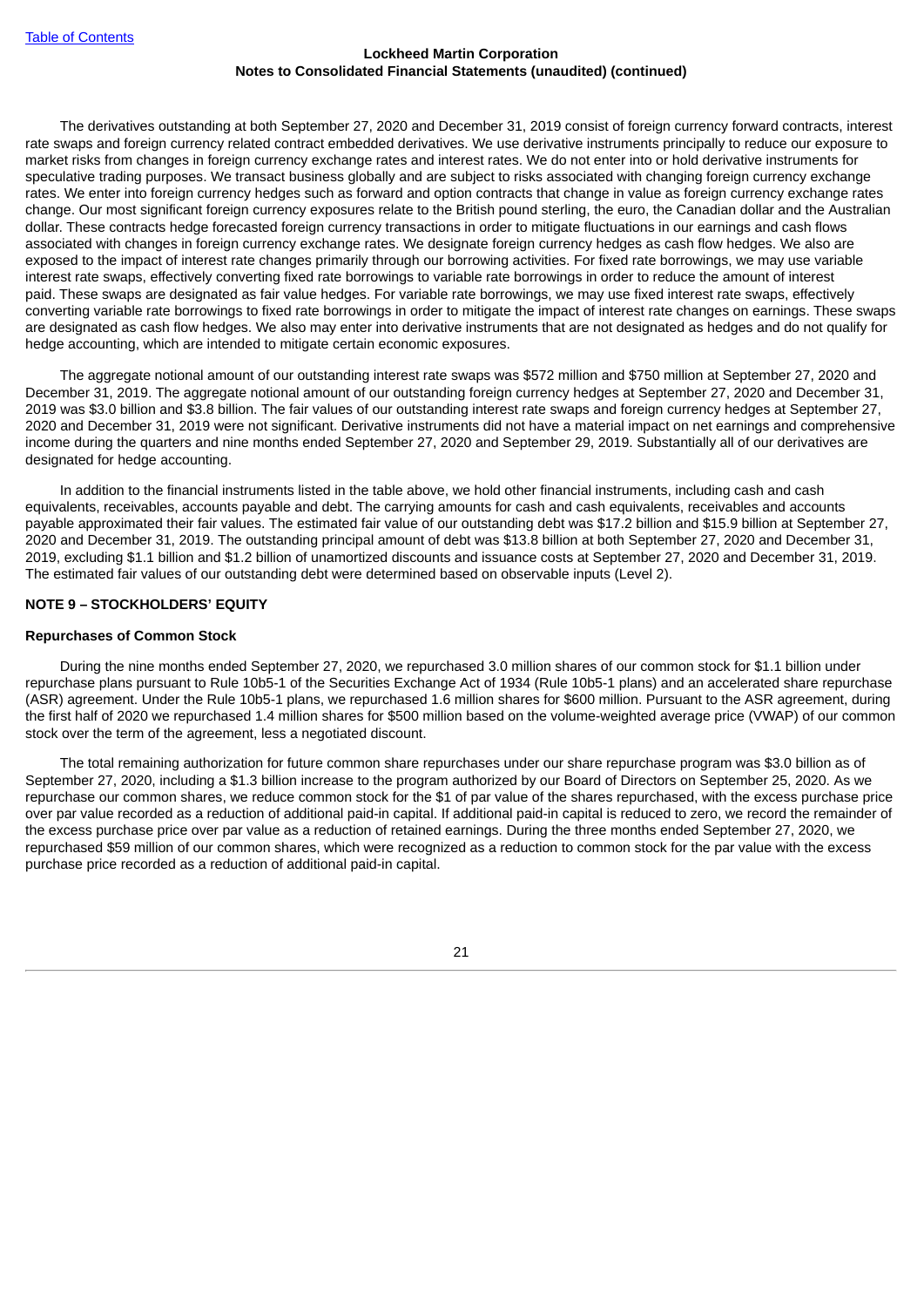#### **Dividends**

We declared cash dividends totaling \$730 million (\$2.60 per share) and \$2.8 billion (\$9.80 per share) during the quarter and nine months ended September 27, 2020. Dividends declared in the quarter ended September 27, 2020 represent our 2020 fourth quarter dividend payment, a per share increase of \$0.20 over our 2020 third quarter dividend of \$2.40 per share, which we declared in the second quarter of 2020. Our fourth quarter dividend will be paid in December 2020. We declared dividends totaling \$679 million (\$2.40 per share) and \$2.6 billion (\$9.00 per share) during the quarter and nine months ended September 29, 2019. During the quarter ended September 29, 2019, we declared our fourth quarter dividend of \$2.40 per share, an increase of \$0.20 over the third quarter 2019 dividend, which was declared during the second quarter of 2019.

#### **Restricted Stock Unit Grants**

During the nine months ended September 27, 2020, we granted certain employees approximately 0.5 million RSUs with a weighted average grant date fair value of \$384.06 per RSU. The grant date fair value of these RSUs is equal to the closing market price of our common stock on the grant date less a discount to reflect the delay in payment of dividend-equivalent cash payments that are made only upon vesting, which is generally three years from the grant date. We recognize the grant date fair value of RSUs, less estimated forfeitures, as compensation expense ratably over the requisite service period, which is shorter than the vesting period if the employee is retirement eligible on the date of grant or will become retirement eligible before the end of the vesting period.

### **Accumulated Other Comprehensive Loss**

Changes in the balance of AOCL, net of tax, consisted of the following (in millions):

|                                                     | <b>Postretirement</b> |                      |    |            |    |             |  |
|-----------------------------------------------------|-----------------------|----------------------|----|------------|----|-------------|--|
|                                                     |                       | <b>Benefit Plans</b> |    | Other, net |    | <b>AOCL</b> |  |
| Balance at December 31, 2019                        | \$                    | $(15,528)$ \$        |    | (26)       | \$ | (15, 554)   |  |
| Other comprehensive income before reclassifications |                       |                      |    | (40)       |    | (40)        |  |
| Amounts reclassified from AOCL                      |                       |                      |    |            |    |             |  |
| Recognition of net actuarial losses (a)             |                       | 517                  |    |            |    | 517         |  |
| Amortization of net prior service credits (a)       |                       | (187)                |    |            |    | (187)       |  |
| Other                                               |                       |                      |    | 5          |    | 5           |  |
| <b>Total reclassified from AOCL</b>                 |                       | 330                  |    | 5          |    | 335         |  |
| Total other comprehensive income                    |                       | 330                  |    | (35)       |    | 295         |  |
| Balance at September 27, 2020                       | \$                    | $(15, 198)$ \$       |    | $(61)$ \$  |    | (15, 259)   |  |
|                                                     |                       |                      |    |            |    |             |  |
| Balance at December 31, 2018                        | $\frac{1}{2}$         | $(14,254)$ \$        |    | $(67)$ \$  |    | (14, 321)   |  |
| Other comprehensive income before reclassifications |                       |                      |    | (30)       |    | (30)        |  |
| Amounts reclassified from AOCL                      |                       |                      |    |            |    |             |  |
| Recognition of net actuarial losses (a)             |                       | 861                  |    |            |    | 861         |  |
| Amortization of net prior service credits (a)       |                       | (180)                |    |            |    | (180)       |  |
| Other                                               |                       |                      |    | 17         |    | 17          |  |
| Total reclassified from AOCL                        |                       | 681                  |    | 17         |    | 698         |  |
| Total other comprehensive income                    |                       | 681                  |    | (13)       |    | 668         |  |
| Balance at September 29, 2019                       | \$                    | (13, 573)            | \$ | (80)       | \$ | (13, 653)   |  |

Reclassifications from AOCL related to our postretirement benefit plans were recorded as a component of net periodic benefit cost for each period presented (see "Note 6 – Postretirement Benefit Plans"). These amounts include \$110 million and \$227 million, net of tax, for the quarters ended September 27, 2020 and September 29, 2019, which are comprised of the recognition of net actuarial losses of \$173 million and \$287 million for the quarters ended September 27, 2020 and September 29, 2019, and the amortization of net prior service credits of \$63 million and \$60 million for the quarters ended September 27, 2020 and September 29, 2019.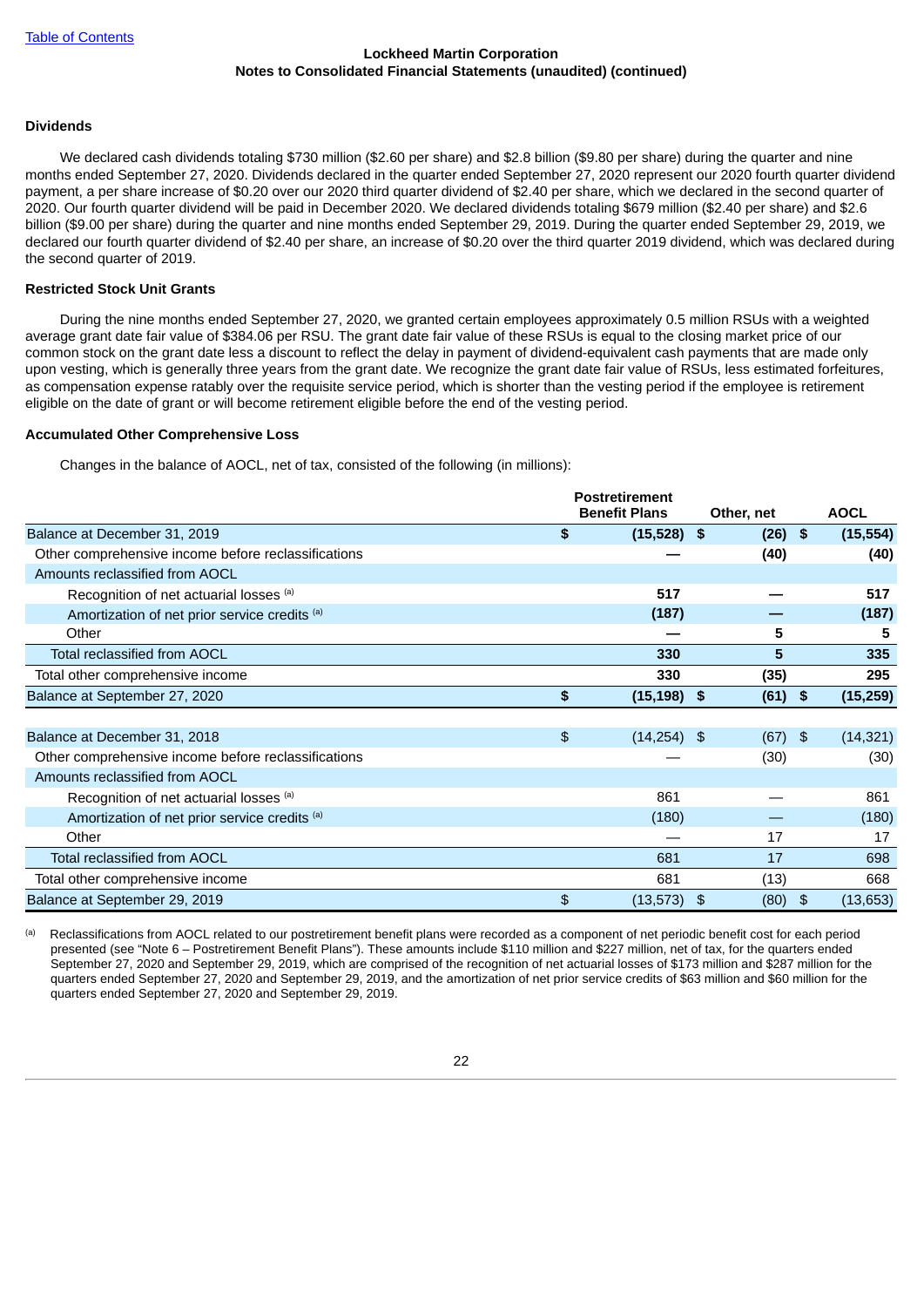### **NOTE 10 – OTHER**

### **Changes in Estimates**

Significant estimates and assumptions are made in estimating contract sales and costs, including the profit booking rate. At the outset of a long-term contract, we identify and monitor risks to the achievement of the technical, schedule and cost aspects of the contract, as well as variable consideration, and assess the effects of those risks on our estimates of sales and total costs to complete the contract. The estimates consider the technical requirements (e.g., a newly-developed product versus a mature product), the schedule and associated tasks (e.g., the number and type of milestone events) and costs (e.g., material, labor, subcontractor, overhead, general and administrative and the estimated costs to fulfill our industrial cooperation agreements, sometimes referred to as offset or localization agreements, required under certain contracts with international customers). The initial profit booking rate of each contract considers risks surrounding the ability to achieve the technical requirements, schedule and costs in the initial estimated total costs to complete the contract. Profit booking rates may increase during the performance of the contract if we successfully retire risks surrounding the technical, schedule and cost aspects of the contract, which decreases the estimated total costs to complete the contract or may increase the variable consideration we expect to receive on the contract. Conversely, our profit booking rates may decrease if the estimated total costs to complete the contract increase or our estimates of variable consideration we expect to receive decrease. All of the estimates are subject to change during the performance of the contract and may affect the profit booking rate. When estimates of total costs to be incurred on a contract exceed total estimates of the transaction price, a provision for the entire loss is determined at the contract level and is recorded in the period in which the loss is determined.

In addition, comparability of our segment sales, operating profit and operating margin may be impacted favorably or unfavorably by changes in profit booking rates on our contracts for which we recognize revenue over time using the percentage-of-completion cost-to-cost method to measure progress towards completion. Increases in the profit booking rates, typically referred to as risk retirements, usually relate to revisions in the estimated total costs to fulfill the performance obligations that reflect improved conditions on a particular contract. Conversely, conditions on a particular contract may deteriorate, resulting in an increase in the estimated total costs to fulfill the performance obligations and a reduction in the profit booking rate. Increases or decreases in profit booking rates are recognized in the current period and reflect the inception-to-date effect of such changes. Segment operating profit and margin may also be impacted favorably or unfavorably by other items, which may or may not impact sales. Favorable items may include the positive resolution of contractual matters, cost recoveries on severance and restructuring charges, insurance recoveries and gains on sales of assets. Unfavorable items may include the adverse resolution of contractual matters; restructuring charges, except for significant severance actions, which are excluded from segment operating results; reserves for disputes; certain asset impairments; and losses on sales of certain assets.

Our consolidated net adjustments not related to volume, including net profit booking rate adjustments and other matters, increased segment operating profit by approximately \$415 million and \$1.4 billion during the quarter and nine months ended September 27, 2020 and \$480 million and \$1.5 billion during the quarter and nine months ended September 29, 2019. These adjustments increased net earnings by approximately \$328 million (\$1.17 per share) and \$1.1 billion (\$3.82 per share) during the quarter and nine months ended September 27, 2020 and \$379 million (\$1.33 per share) and \$1.2 billion (\$4.07 per share) during the quarter and nine months ended September 29, 2019. We recognized net sales from performance obligations satisfied in prior periods of approximately \$487 million and \$1.5 billion during the quarter and nine months ended September 27, 2020, and \$495 million and \$1.7 billion during the quarter and nine months ended September 29, 2019, which primarily relate to changes in profit booking rates that impacted revenue.

As previously disclosed in our 2019 Form 10-K, we are responsible for a program to design, develop and construct a ground-based radar at our RMS business segment. The program has experienced performance issues for which we have periodically accrued reserves. As of September 27, 2020, cumulative losses were approximately \$250 million on this program. We may continue to experience issues related to customer requirements and our performance under this contract and have to record additional charges. However, based on the losses previously recorded and our current estimate of the sales and costs to complete the program, at this time we do not anticipate that additional losses, if any, would be material to our operating results or financial condition.

As previously disclosed in our 2019 Form 10-K, we have a program, EADGE-T, to design, integrate, and install an air missile defense command, control, communications, computers - intelligence (C4I) system for an international customer that has experienced performance issues and for which we have periodically accrued reserves at our RMS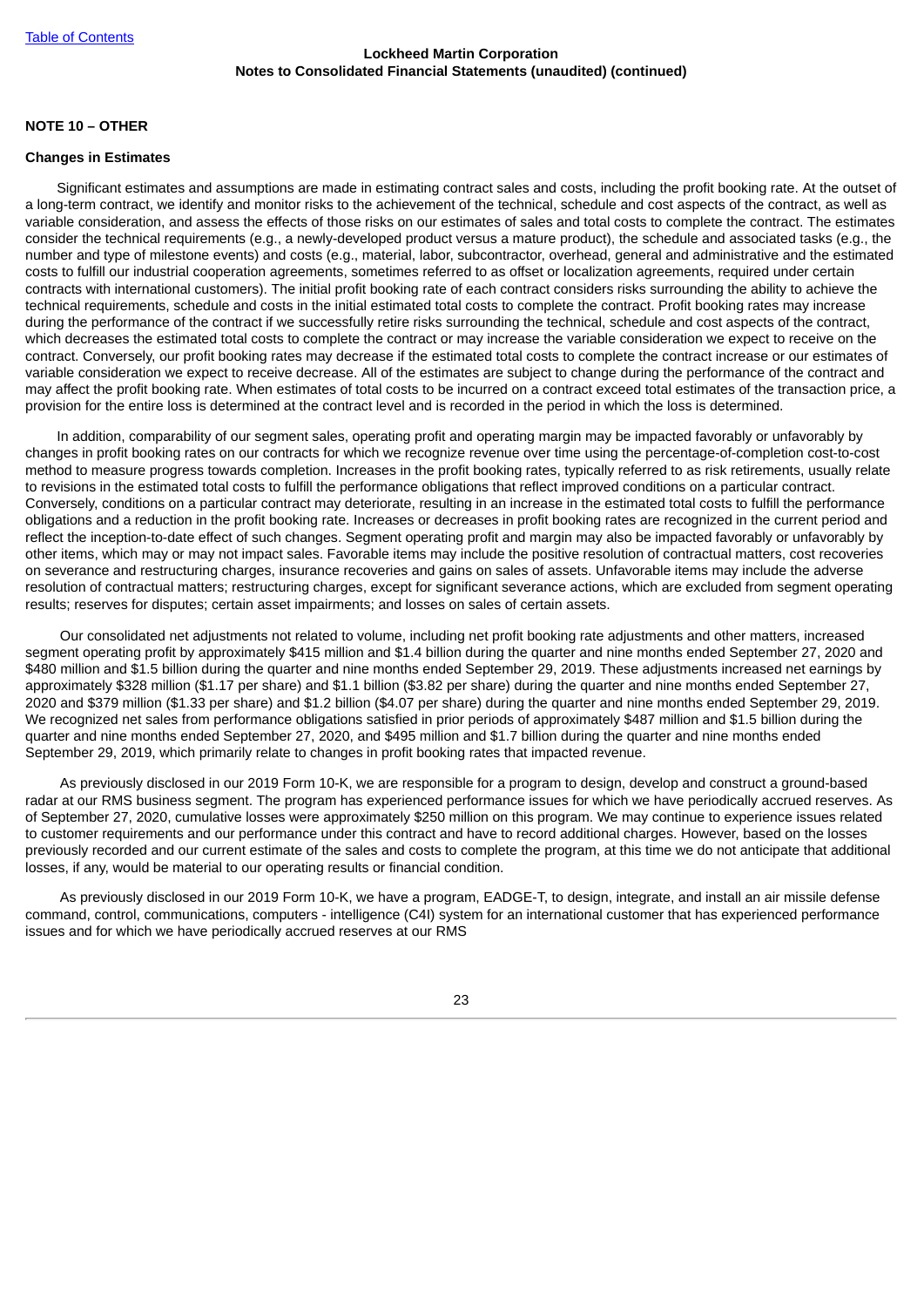business segment. As of September 27, 2020, cumulative losses remained at approximately \$260 million. We continue to monitor program requirements and our performance. At this time, we do not anticipate additional charges that would be material to our operating results or financial condition.

As previously disclosed in our 2019 Form 10-K, we have two commercial satellite programs at our Space business segment for which we have experienced performance issues related to the development and integration of a modernized LM 2100 satellite platform. These programs are for the delivery of three satellites in total, including two that launched in 2019 and one that launched in February 2020. As of September 27, 2020, cumulative losses to complete these developmental commercial programs remained at approximately \$410 million. During the third quarter of 2020, we retired all significant remaining risk to the programs and as a result, we anticipate that no additional losses will be incurred.

As previously disclosed in our 2019 Form 10-K, we are responsible for designing, developing and installing an upgraded turret for the Warrior Capability Sustainment Program. In 2018, we revised our estimated costs to complete the program as a consequence of performance issues, and recorded charges at our MFC business segment. As of September 27, 2020, cumulative losses remained at approximately \$140 million on this program. We may continue to experience issues related to customer requirements and our performance under this contract and may have to record additional reserves. However, based on the losses already recorded and our current estimate of the sales and costs to complete the program, at this time we do not anticipate that additional losses, if any, would be material to our operating results or financial condition.

#### **Investment in Advanced Military Maintenance, Repair and Overhaul Center LLC (AMMROC)**

As of September 27, 2020, we owned 40% of AMMROC, a joint venture located in the United Arab Emirates. We account for our investment in AMMROC using the equity method. AMMROC provides maintenance, repair and overhaul (MRO) and support services for fixed and rotary wing military aircraft in the South Asia, Middle East and North Africa (SAMENA) region. To date, substantially all of AMMROC's business was dependent on a single customer contract to provide performance based logistics (PBL) services that was in the process of being re-competed. During the first half of 2020, the customer awarded the contract to a competitor. As a result of the loss of this customer contract, we performed a strategic review of AMMROC's business and evaluated various options for our investment. As a result of this evaluation, we executed an agreement to sell our investment in AMMROC to our joint venture partner for \$307 million. Accordingly, in the second quarter of 2020, we adjusted the carrying value of our investment from \$435 million to the expected selling price of \$307 million, which resulted in the recognition of a noncash impairment charge of \$128 million (\$96 million, or \$0.34 per share, after tax) in our results of operations. The transaction, which is subject to closing conditions, is currently expected to close by early 2021 and the purchase price will be paid in cash installments through September 2021.

#### **Backlog**

Backlog (i.e., unfulfilled or remaining performance obligations) represents the sales we expect to recognize for our products and services for which control has not yet transferred to the customer. For our cost-reimbursable and fixed-priced-incentive contracts, the estimated consideration we expect to receive pursuant to the terms of the contract may exceed the contractual award amount. The estimated consideration is determined at the outset of the contract and is continuously reviewed throughout the contract period. In determining the estimated consideration, we consider the risks related to the technical, schedule and cost impacts to complete the contract and an estimate of any variable consideration. Periodically, we review these risks and may increase or decrease backlog accordingly. As the risks on such contracts are successfully retired, the estimated consideration from customers may be reduced, resulting in a reduction of backlog without a corresponding recognition of sales. As of September 27, 2020, our ending backlog was \$150.4 billion. We expect to recognize approximately 37% of our backlog over the next 12 months and approximately 61% over the next 24 months as revenue, with the remainder recognized thereafter.

### **Income Taxes**

Our effective income tax rate was 14.7% and 15.7% for the quarter and nine months ended September 27, 2020, and 9.7% and 12.5% for the quarter and nine months ended September 29, 2019. The rate for the quarter ended September 29, 2019 was lower primarily due to a \$62 million benefit, or \$0.22 per share, of additional tax deductions for 2018 attributable to foreign derived intangible income treatment based on proposed tax regulations released on March 4, 2019, and a change in tax accounting method, reflecting a 2012 Court of Federal Claims decision, which held that the tax basis in certain assets should be increased and realized upon the assets' disposition.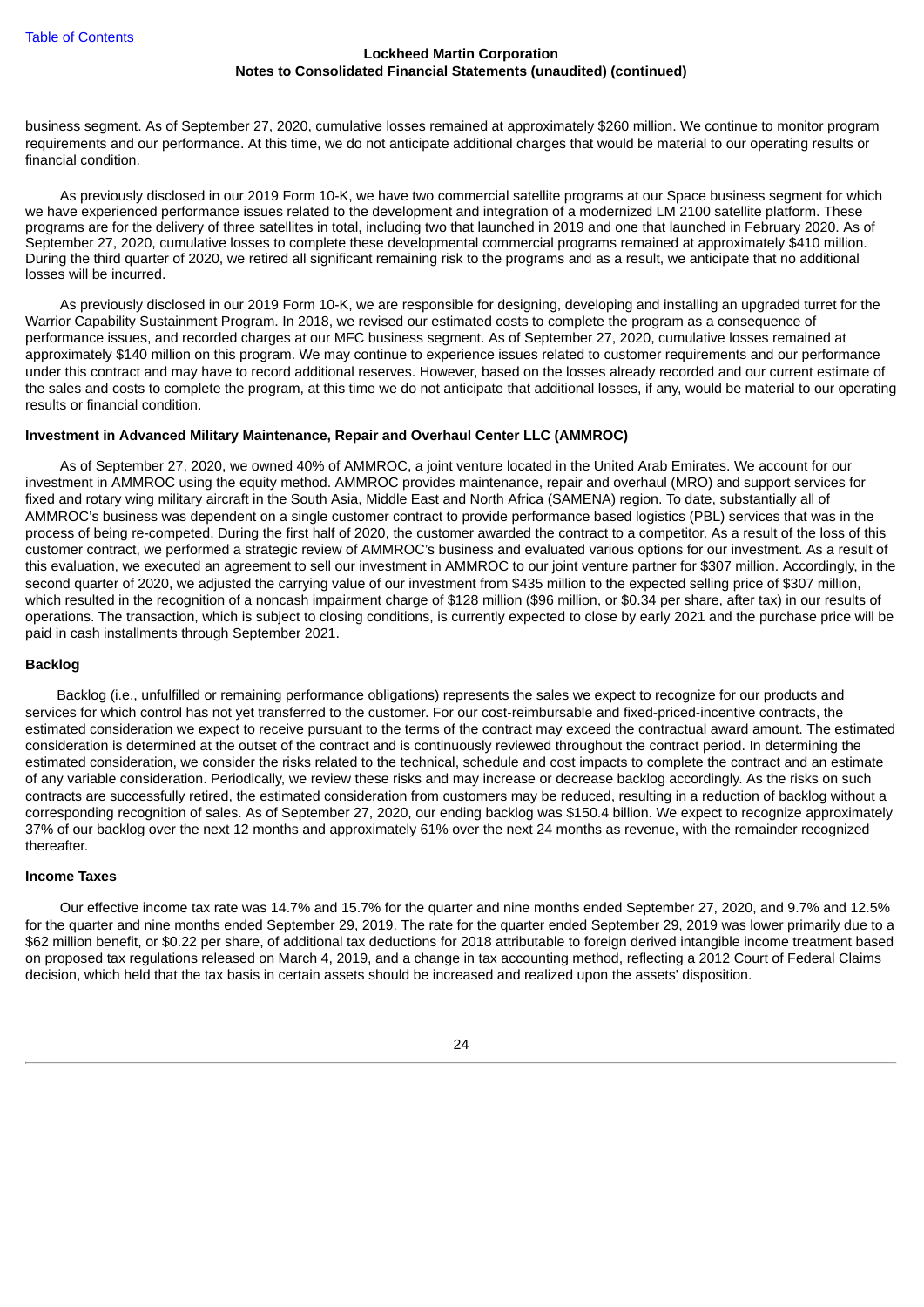The rates for all periods benefited from additional tax deductions based on proposed tax regulations released on March 4, 2019, which clarified that foreign military sales qualify for foreign derived intangible income treatment. On July 9, 2020, the U.S. Treasury Department issued final tax regulations related to foreign derived intangible income. The final tax regulations confirm foreign military sales qualify for foreign derived intangible income treatment. We continue to assess the other effects of the final regulations.

The rates for all periods also benefited from the research and development tax credit, dividends paid to the corporation's defined contribution plans with an employee stock ownership plan feature, and tax deductions for employee equity awards.

#### **Net Loss on Discontinued Operations**

During the third quarter of 2020, we recognized a \$55 million (\$0.20 per share) non-cash charge resulting from the resolution of certain tax matters related to the former IS&GS business divested in 2016.

#### **May 2020 Debt Issuance**

On May 20, 2020, we issued a total of \$1.2 billion of senior unsecured notes, consisting of \$400 million aggregate principal amount of 1.85% Notes due in 2030 (the "2030 Notes") and \$750 million aggregate principal amount of 2.80% Notes due in 2050 (the "2050 Notes" and, together with the 2030 Notes, the "Notes"). We may, at our option, redeem the Notes of any series in whole or in part at any time and from time to time at a redemption price equal to the greater of 100% of the principal amount of the notes to be redeemed or an applicable "make-whole" amount, plus accrued and unpaid interest to the date of redemption.

On June 16, 2020, we used the net proceeds from the offering plus cash on hand to redeem \$750 million of the outstanding \$1.25 billion in aggregate principal amount of our 2.50% Notes due in 2020, and \$400 million of the outstanding \$900 million in aggregate principal amount of our 3.35% Notes due in 2021 at their redemption price.

### **Sale of Customer Receivables**

On occasion, our customers may seek deferred payment terms to purchase our products. In connection with these transactions, we may, at our customer's request, enter into arrangements for the non-recourse sale of customer receivables to unrelated third-party financial institutions. For accounting purposes, these transactions are not discounted and are treated as a sale of receivables as we have no continuing involvement. The sale proceeds from the financial institutions are reflected in our operating cash flows on the statement of cash flows. We sold customer receivables of \$160 million and \$427 million during the quarter and nine months ended September 27, 2020 and \$80 million and \$280 million during the quarter and nine months ended September 29, 2019. There were no gains or losses related to sales of these receivables.

### **NOTE 11 – RECENT ACCOUNTING PRONOUNCEMENTS NOT YET ADOPTED**

In 2017, the United Kingdom's Financial Conduct Authority announced that after 2021 it would no longer compel banks to submit the rates required to calculate the London Interbank Offered Rate (LIBOR) and other interbank offered rates, which have been widely used as reference rates for various securities and financial contracts, including loans, debt and derivatives. This announcement indicates that the continuation of LIBOR on the current basis is not guaranteed after 2021. Regulators in the U.S. and other jurisdictions have been working to replace these rates with alternative reference interest rates that are supported by transactions in liquid and observable markets, such as the Secured Overnight Financing Rate (SOFR). Currently, our credit facility and certain of our debt and derivative instruments reference LIBORbased rates. The discontinuation of LIBOR will require these arrangements to be modified in order to replace LIBOR with an alternative reference interest rate, which could impact our future cost of funds. Our credit facility includes a provision for the determination of a successor LIBOR rate.

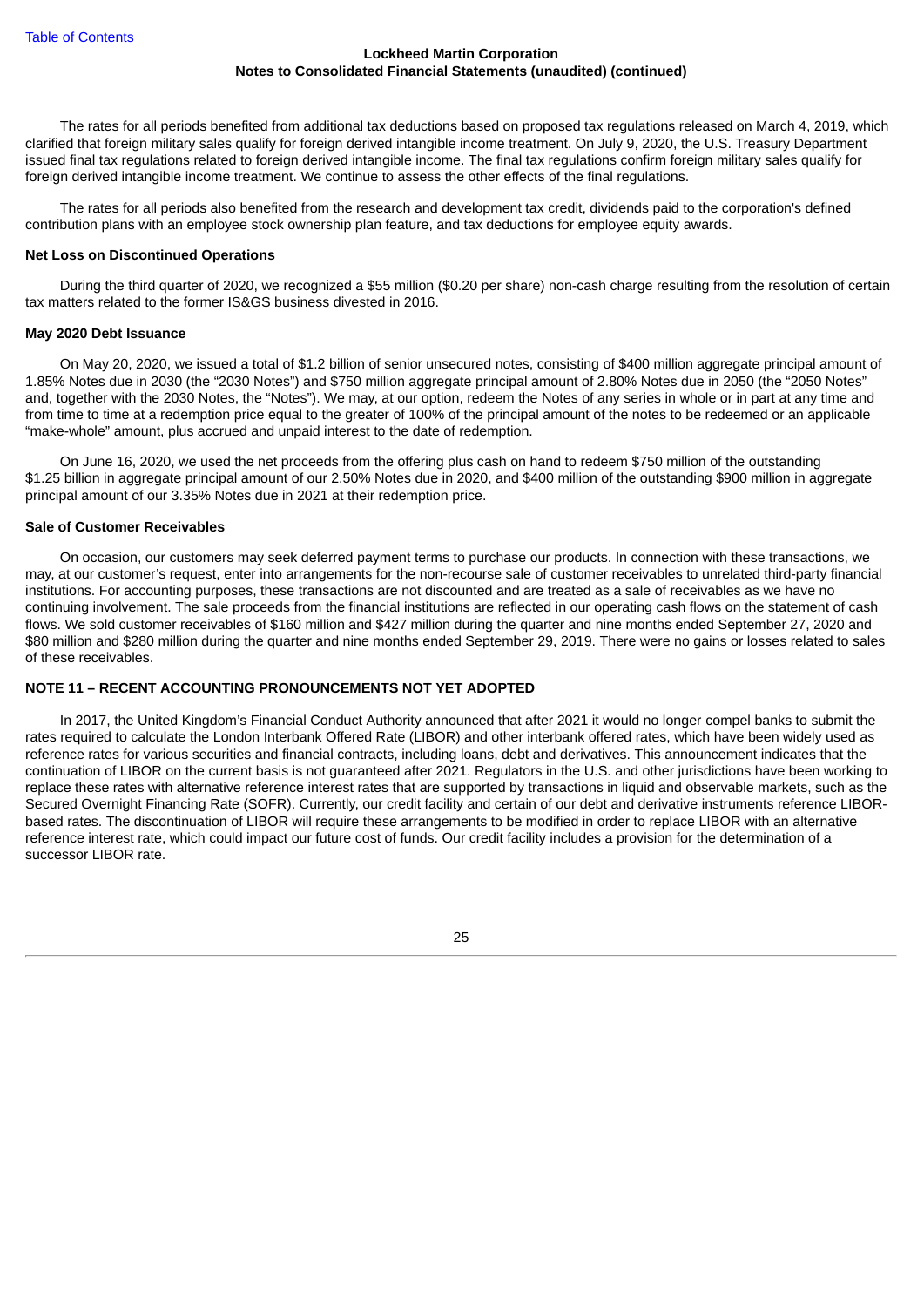<span id="page-25-0"></span>In March 2020, the FASB issued ASU 2020-04, *Reference Rate Reform (Topic 848): Facilitation of the Effects of Reference Rate Reform on Financial Reporting*, which temporarily simplifies the accounting for contract modifications, including hedging relationships, due to the transition from LIBOR and other interbank offered rates to alternative reference interest rates. For example, entities can elect not to remeasure the contracts at the modification date or reassess a previous accounting determination if certain conditions are met. Additionally, entities can elect to continue applying hedge accounting for hedging relationships affected by reference rate reform if certain conditions are met. The new standard was effective upon issuance and generally can be applied to applicable contract modifications through December 31, 2022. We are currently evaluating the impact of the transition from LIBOR to alternative reference interest rates, but do not expect a significant impact to our operating results, financial position or cash flows.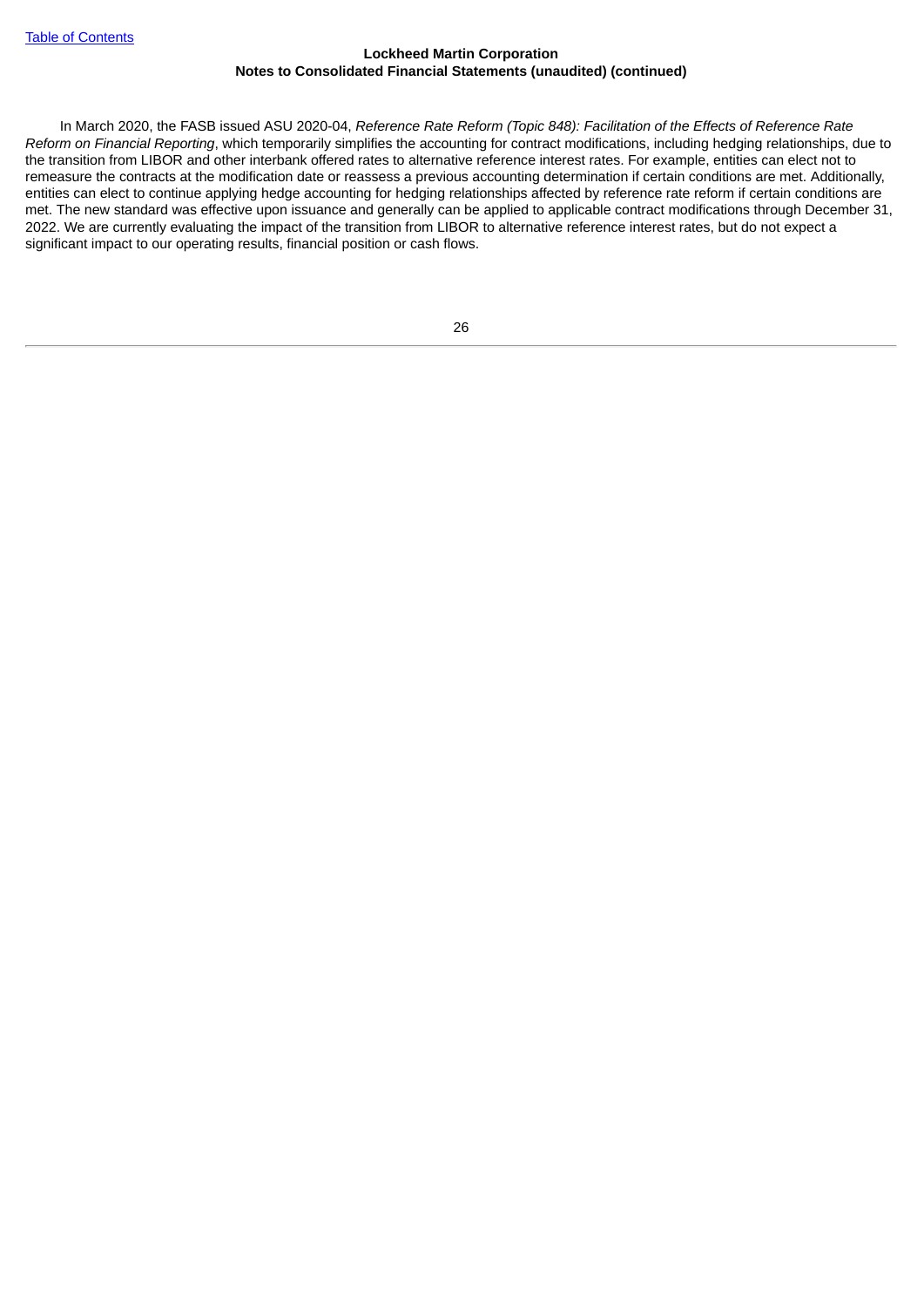#### **Report of Independent Registered Public Accounting Firm**

Board of Directors and Stockholders Lockheed Martin Corporation

### **Results of Review of Interim Financial Statements**

We have reviewed the accompanying consolidated balance sheet of Lockheed Martin Corporation (the Corporation) as of September 27, 2020, the related consolidated statements of earnings, comprehensive income and equity for the quarters and nine months ended September 27, 2020 and September 29, 2019 and consolidated statements of cash flows for the nine months ended September 27, 2020 and September 29, 2019, and the related notes (collectively referred to as the "consolidated interim financial statements"). Based on our reviews, we are not aware of any material modifications that should be made to the consolidated interim financial statements for them to be in conformity with U.S. generally accepted accounting principles.

We have previously audited, in accordance with the standards of the Public Company Accounting Oversight Board (United States) (PCAOB), the consolidated balance sheet of the Corporation as of December 31, 2019, the related consolidated statements of earnings, comprehensive income, cash flows and equity for the year then ended, and the related notes (not presented herein); and in our report dated February 7, 2020, we expressed an unqualified audit opinion on those consolidated financial statements. In our opinion, the information set forth in the accompanying consolidated balance sheet as of December 31, 2019, is fairly stated, in all material respects, in relation to the consolidated balance sheet from which it has been derived.

#### **Basis for Review Results**

These financial statements are the responsibility of the Corporation's management. We are a public accounting firm registered with the PCAOB and are required to be independent with respect to the Corporation in accordance with the U.S. federal securities laws and the applicable rules and regulations of the SEC and the PCAOB. We conducted our review in accordance with the standards of the PCAOB. A review of interim financial statements consists principally of applying analytical procedures and making inquiries of persons responsible for financial and accounting matters. It is substantially less in scope than an audit conducted in accordance with the standards of the PCAOB, the objective of which is the expression of an opinion regarding the financial statements taken as a whole. Accordingly, we do not express such an opinion.

/s/ Ernst & Young LLP

<span id="page-26-0"></span>Tysons, Virginia October 22, 2020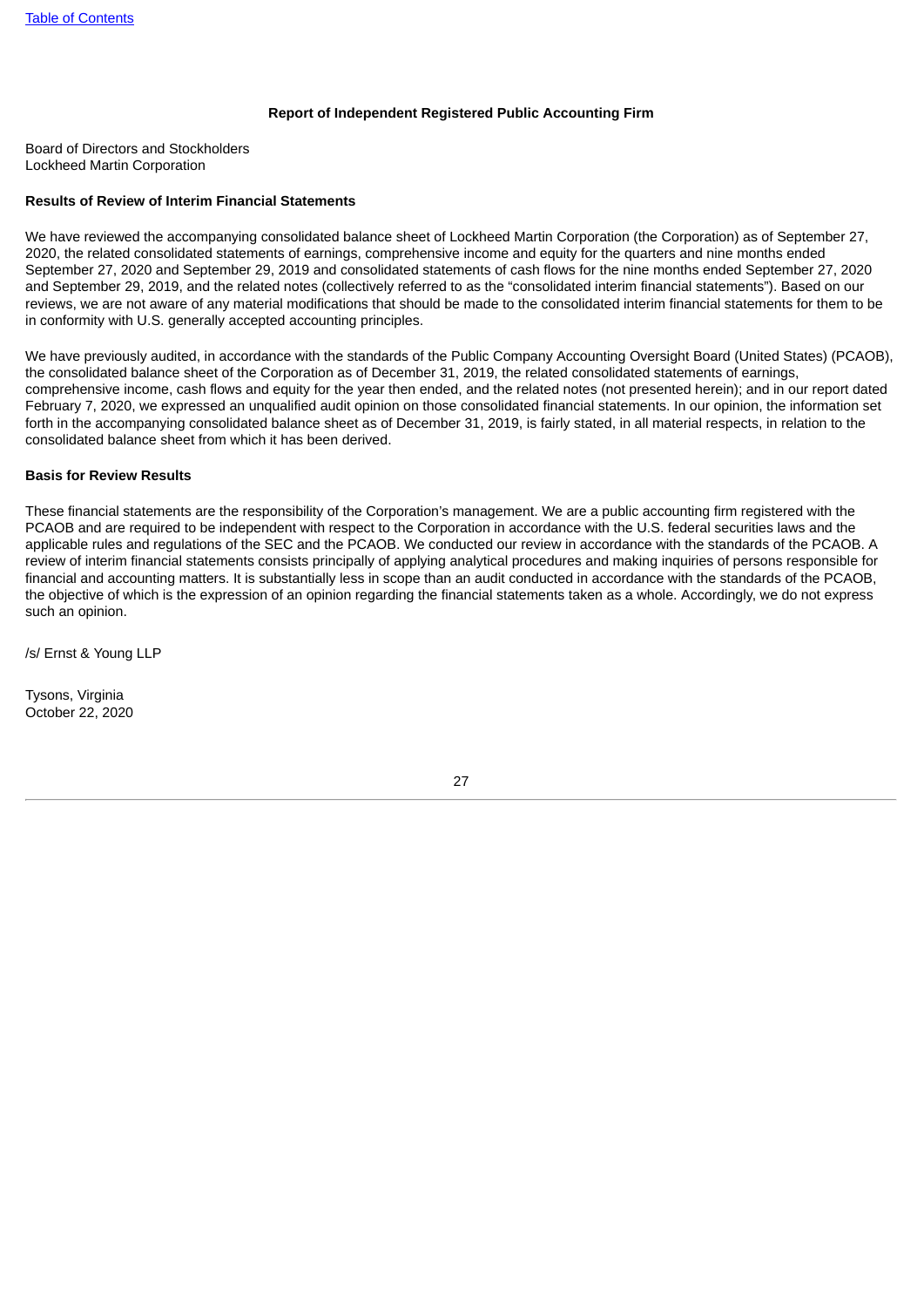### **ITEM 2. Management's Discussion and Analysis of Financial Condition and Results of Operations**

### **BUSINESS OVERVIEW**

We are a global security and aerospace company principally engaged in the research, design, development, manufacture, integration and sustainment of advanced technology systems, products and services. We also provide a broad range of management, engineering, technical, scientific, logistics, system integration and cybersecurity services. We serve both U.S. and international customers with products and services that have defense, civil and commercial applications, with our principal customers being agencies of the U.S. Government. During the nine months ended September 27, 2020, 74% of our \$48.4 billion in net sales were from the U.S. Government, either as a prime contractor or as a subcontractor (including 64% from the Department of Defense (DoD)), 25% were from international customers (including foreign military sales (FMS) contracted through the U.S. Government) and 1% were from U.S. commercial and other customers. Our main areas of focus are in defense, space, intelligence, homeland security and information technology, including cybersecurity.

### **COVID-19**

The global outbreak of the coronavirus disease 2019 (COVID-19) was declared a pandemic by the World Health Organization and a national emergency by the U.S. Government in March 2020 and has negatively affected the U.S. and global economies, disrupted global supply chains, resulted in significant travel and transport restrictions, including mandated closures and orders to "shelter-in-place" and quarantine restrictions, and created significant disruption of the financial markets. We have taken measures to protect the health and safety of our employees, work with our customers and suppliers to minimize disruptions and support our community in addressing the challenges posed by this ongoing global pandemic. The pandemic has presented unprecedented business challenges, and we have experienced impacts in each of our business areas related to COVID-19, primarily in increased coronavirus-related costs, delays in supplier deliveries, impacts of travel restrictions, site access and quarantine requirements, and the impacts of remote work and adjusted work schedules.

Despite these challenges, Lockheed Martin and the U.S. Government's pro-active efforts, especially with regard to the supply chain, helped to partially mitigate the disruptions caused by COVID-19 on our operations in the third quarter and nine months ended September 27. 2020. In addition, favorable contract award timing, strong operational performance and lower travel and overhead expenditures due to COVID-19 restrictions partially offset the impacts of COVID-19 on our financial results in the first nine months of 2020. However, the ultimate impact of COVID-19 on our operations and financial performance in 2020 and in future periods, including our ability to execute our programs in the expected timeframe, remains uncertain and will depend on future pandemic related developments, including the duration of the pandemic and any potential subsequent waves of COVID-19 infection, and related government actions to prevent and manage disease spread, all of which are uncertain and cannot be predicted. The long-term impacts of COVID-19 on government budgets and other funding priorities, including international priorities, that impact demand for our products and services and our business are also difficult to predict but could negatively affect our future results of operations. For additional risks to the corporation related to the COVID-19 pandemic, see "Part II, Item 1A. Risk Factors."

In accordance with the Department of Homeland Security's identification of the Defense Industrial Base as a critical infrastructure sector in March 2020, our U.S. production facilities have continued to operate in support of essential products and services required to meet national security commitments to the U.S. Government and the U.S. military. Although we are designated as a critical infrastructure workforce, operations have been adjusted in response to the pandemic, including, most significantly, a reduction in the F-35 production rate primarily due to supplier delays. The reduction is expected to delay 2020 F-35 deliveries by 18-24 aircraft. Due to the supplier delays, we implemented a temporary schedule adjustment for the F-35 production workforce in Fort Worth, Texas. While the F-35 production workforce resumed their pre-COVID-19 work schedule in the third quarter, staffing levels at our facilities, our customer facilities, and our supplier facilities have and could continue to fluctuate as a result of COVID-19, which could negatively impact our business. In addition, countries other than the U.S. have different responses to the pandemic that can affect our international operations and the operations of our suppliers and customers. Base closures, travel restrictions, and quarantine requirements both within and outside the U.S. have affected our normal operations and resulted in some schedule delays and future or prolonged occurrences of these could adversely affect our ability to achieve future contract milestones and our results of operations.

The U.S. Government has taken actions in response to COVID-19 to increase the progress payment rates in new and existing contracts and accelerate contract awards to provide cash flow and liquidity for companies in the Defense Industrial Base, including large prime contractors like Lockheed Martin and smaller suppliers. We continue to proactively

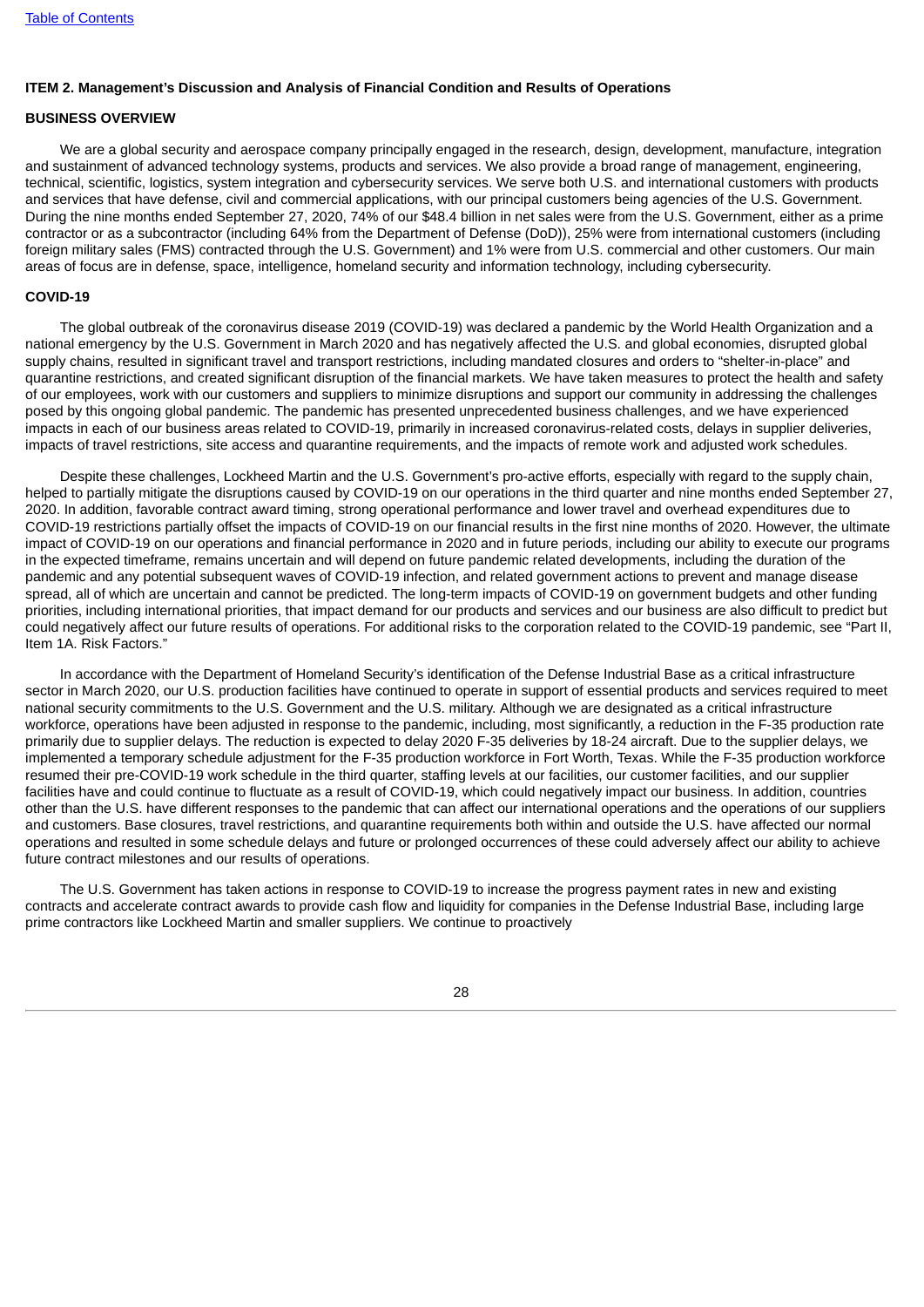monitor our supply chain and have implemented multiple actions to help mitigate the effects of COVID-19, including accelerating payments to suppliers within our global supply base as a result of the actions taken by the DoD in changing the progress payment policy. We plan to continue to accelerate payments to the supply chain for the remainder of the year in order to mitigate COVID-19 risks, prioritizing impacted suppliers and small businesses. As described in Item 1A, Risk Factors of our Annual Report on Form 10-K, we rely on other companies and the U.S. Government to provide materials, major components and products, and to perform a portion of the services that are provided to our customers under the terms of most of our contracts. Many of these suppliers also supply parts for commercial aviation businesses which have been more significantly impacted by the pandemic due to the impacts on these markets. Global supply chain disruption caused by the response to COVID-19 has impacted some of our programs and could impact our ability to perform on our contracts. We have identified a number of suppliers that have had potential delivery impacts due to COVID-19 and are working to manage those impacts. However, if we are not able to implement alternatives or other mitigations, deliveries and other milestones on affected programs could be adversely impacted.

Our work in production facilities and labs has continued throughout the pandemic, consistent with guidance from federal, state and local officials to minimize the spread of COVID-19. We have taken actions to equip employees with personal protective equipment, establish minimum staffing and social distancing policies, sanitize workspaces more frequently, adopt alternate work schedules and institute other measures aimed to sustain production and related services while minimizing the transmission of COVID-19. In addition, we have implemented a flexible teleworking policy for employees who can meet our customer commitments remotely, and a significant portion of our workforce is currently teleworking. It remains uncertain when and on what scale teleworking employees will return to work in person. We have not previously experienced such a significant portion of our workforce working remotely for a prolonged period, so its effects on our long-term operations are unknown.

Coronavirus-related costs for us and our suppliers are significant and we are seeking reimbursement of coronavirus-related costs under our U.S. Government contracts through a combination of equitable adjustments to the contract price and reimbursement of the costs under Section 3610 of the Coronavirus Aid, Relief and Economic Security Act (CARES Act), which allows federal agencies to reimburse contractors at the minimum applicable contract billing rate for costs arising from certain paid leave, including sick leave, a contractor provides to keep its employees or subcontractors in a ready state, as well as to protect the life and safety of government and contractor personnel from March 27, 2020 through December 11, 2020. Reimbursement of any costs under Section 3610 of the CARES Act increases sales, but is not expected to be at a profit or fee and so would have the effect of reducing our margins in future periods. These cost increases, including costs for employees whose jobs cannot be performed remotely and for certain costs incurred prior to March 27, 2020, may not be fully recoverable under our contracts, particularly fixed-price contracts, or adequately covered by insurance. We also have no assurance that Congress will appropriate funds to cover the reimbursement of defense contractors authorized by the CARES Act, which could reduce funds available for other U.S. Government defense priorities. We also are deferring certain payroll taxes as provided for in the CARES Act, which has the effect of increasing our cash from operations in 2020, but reducing cash from operations in 2021 and 2022.

We continue to work with our customers, employees, suppliers and communities to address the impacts of COVID-19 and to take actions in an effort to mitigate adverse consequences.

#### **2020 Financial Outlook**

We expect our 2020 net sales to increase to approximately \$65.3 billion. The projected growth is driven by the F-35 program at Aeronautics, increased production rate volume in the tactical and strike missiles and integrated air and missile defense businesses at MFC, Sikorsky volume at RMS, and Next Generation Overhead Persistent Infrared (Next Gen OPIR) and hypersonics volume at Space. Total business segment operating profit margin in 2020 is expected to be approximately 10.9%; and cash from operations is expected to be greater than or equal to \$8.0 billion. Changes in circumstances may require us to revise our assumptions, which could materially change our current estimate of 2020 net sales, operating margin and cash flows.

Given our current position and expectations for the remainder of 2020, we are updating our 2020 guidance as described above to reflect the recent performance across all four business areas. However, the ultimate impact of COVID-19 in future periods remains uncertain. Our 2020 outlook and 2021 financial trends discussed below assume, among other things, that our production facilities continue to operate and we do not experience significant work stoppages or closures, we are able to mitigate any supply chain disruptions and these do not worsen, and we are able to recover our costs under U.S. Government contracts and government funding priorities do not change. While these are our current assumptions for our 2020 outlook, they could change as described above. Risk related to these items are described above and under Item 1A, Risk Factors.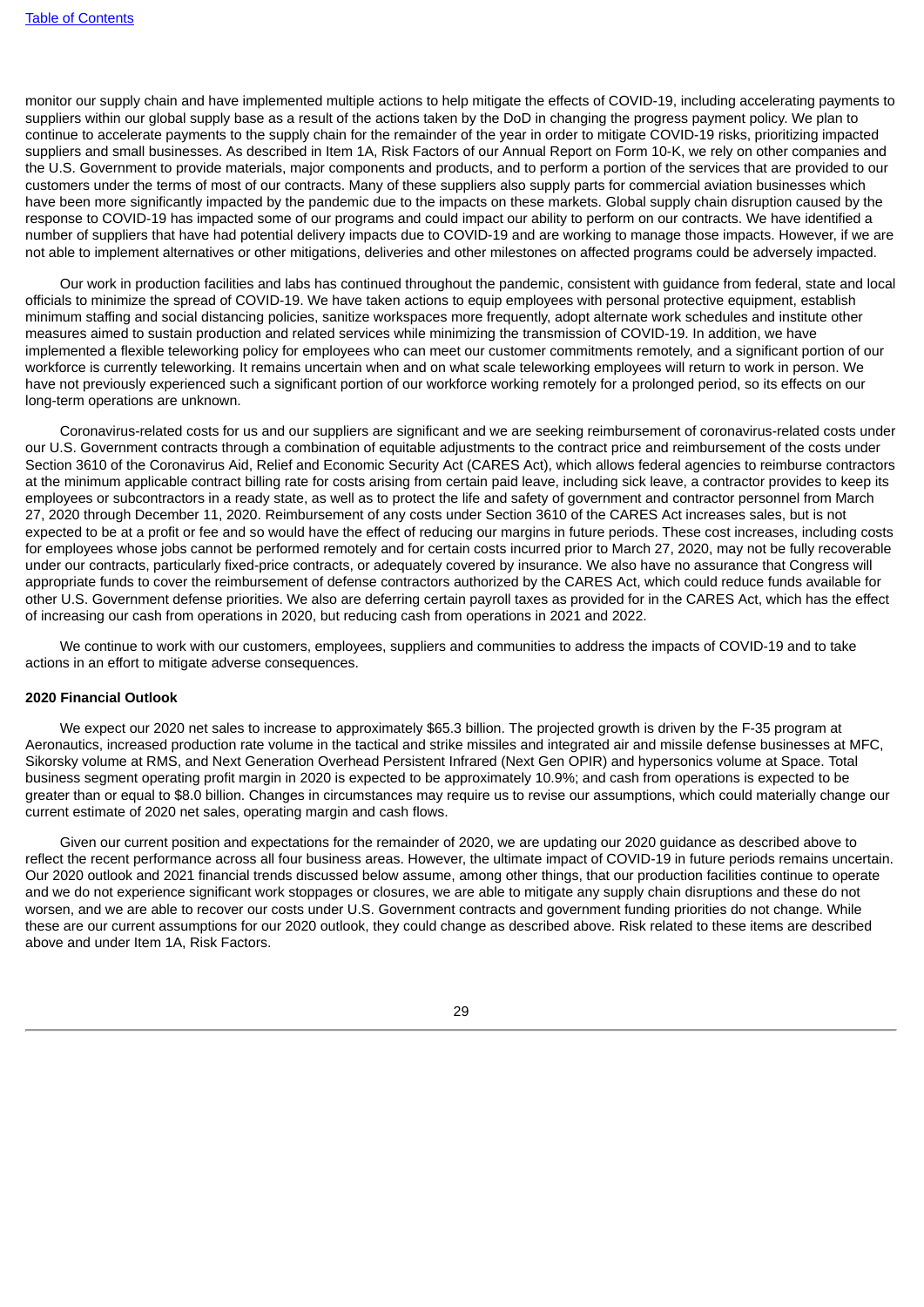#### **2021 Financial Trends**

We expect our 2021 net sales to increase to greater than or equal to \$67 billion. Total business segment operating margin in 2021 is expected to be in the 10.9% to 11.1% range and cash from operations is expected to be greater than or equal to \$8.1 billion, net of \$1.0 billion of planned pension contributions. The preliminary outlook for 2021 assumes continued support and funding of our programs, including recovery of COVID-19 cost impacts, and a statutory tax rate of 21%. Additionally, the preliminary outlook for 2021 assumes that there will not be significant reductions in customer budgets, changes in funding priorities and that the U.S. Government will not continue to operate under a continuing resolution for an extended period in which new contract and program starts are restricted. Changes in circumstances may require us to revise our assumptions, which could materially change our current estimate of 2021 net sales, operating margin and cash flows.

We currently expect a total net FAS/CAS pension benefit of approximately \$2.1 billion in 2021. This estimate assumes a 2.50% discount rate (a 75 basis point decrease from the end of 2019), a 7.00% return on plan assets in 2020, and a 7.00% expected long-term rate of return on plan assets in future years, among other assumptions. A change of plus or minus 25 basis points to the assumed discount rate, with all other assumptions held constant, would result in an incremental increase or decrease of approximately \$15 million to the estimated net 2021 FAS/CAS pension benefit. A change of plus or minus 100 basis points to the return on plan assets in 2020 only, with all other assumptions held constant, would result in an incremental increase or decrease of approximately \$15 million to the estimated net 2021 FAS/CAS pension benefit. We expect to make contributions of approximately \$1.0 billion to our qualified defined benefit pension plans in 2021 and anticipate recovering approximately \$2.1 billion of CAS pension cost. We will complete the annual remeasurement of our postretirement benefit plans and update our estimated 2021 FAS/CAS pension adjustment on December 31, 2020. The final assumptions and actual investment return for 2020 may differ materially from those discussed above.

The following discussion is a supplement to and should be read in conjunction with the accompanying consolidated financial statements and notes thereto and with our Annual Report on Form 10-K for the year ended December 31, 2019 (2019 Form 10-K).

### **INDUSTRY CONSIDERATIONS**

#### **U.S. Government Funding**

On February 10, 2020, the Administration submitted the fiscal year (FY) 2021 President's Budget, requesting \$1.34 trillion in total discretionary funding (a U.S. Government fiscal year starts on October 1 and ends on September 30). The FY 2021 budget requests \$672 billion for base discretionary national defense spending, the maximum permitted under the Bipartisan Budget Act of 2019 (BBA-19). The total national defense request is \$741 billion, which includes \$69 billion requested for Overseas Contingency Operations (OCO). OCO funding does not count toward discretionary spending caps.

The FY 2021 budget requests \$705 billion for the DoD, including \$636 billion for the base budget and \$69 billion for OCO. The DoD request is only \$800 million above the FY 2020 enacted level for both base national defense spending and OCO.

Between March and July 2020, Congress enacted eight pieces of legislation related to the COVID-19 pandemic and the economic impacts, authorizing roughly \$3.7 trillion of fiscal support. The CARES Act, signed by the President on March 27, 2020, provided relief aimed at helping American workers and businesses impacted by the COVID-19 pandemic. The bill included \$10.4 billion for DoD to fund COVID-19 response related expenses in defense health programs, operations, and the Defense Procurement Act fund. The funding is identified as emergency and is exempt from the discretionary spending limits of the Budget Control Act of 2011 (BCA).

On October 1, 2020, the President signed a continuing resolution to continue funding federal agencies at FY 2020 levels until December 11, 2020. Unless specifically exempted, under a continuing resolution there can be no new program starts or increases in procurement quantities. Under the continuing resolution, Section 3610 of the CARES Act, which was passed on March 27, 2020 to provide authorization for federal contractors to continue to support government initiatives despite COVID-19 disruption, was also extended through December 11, 2020. U.S. Government agencies may be subject to a government shutdown if new appropriations are not passed prior to the expiration of the current continuing resolution.

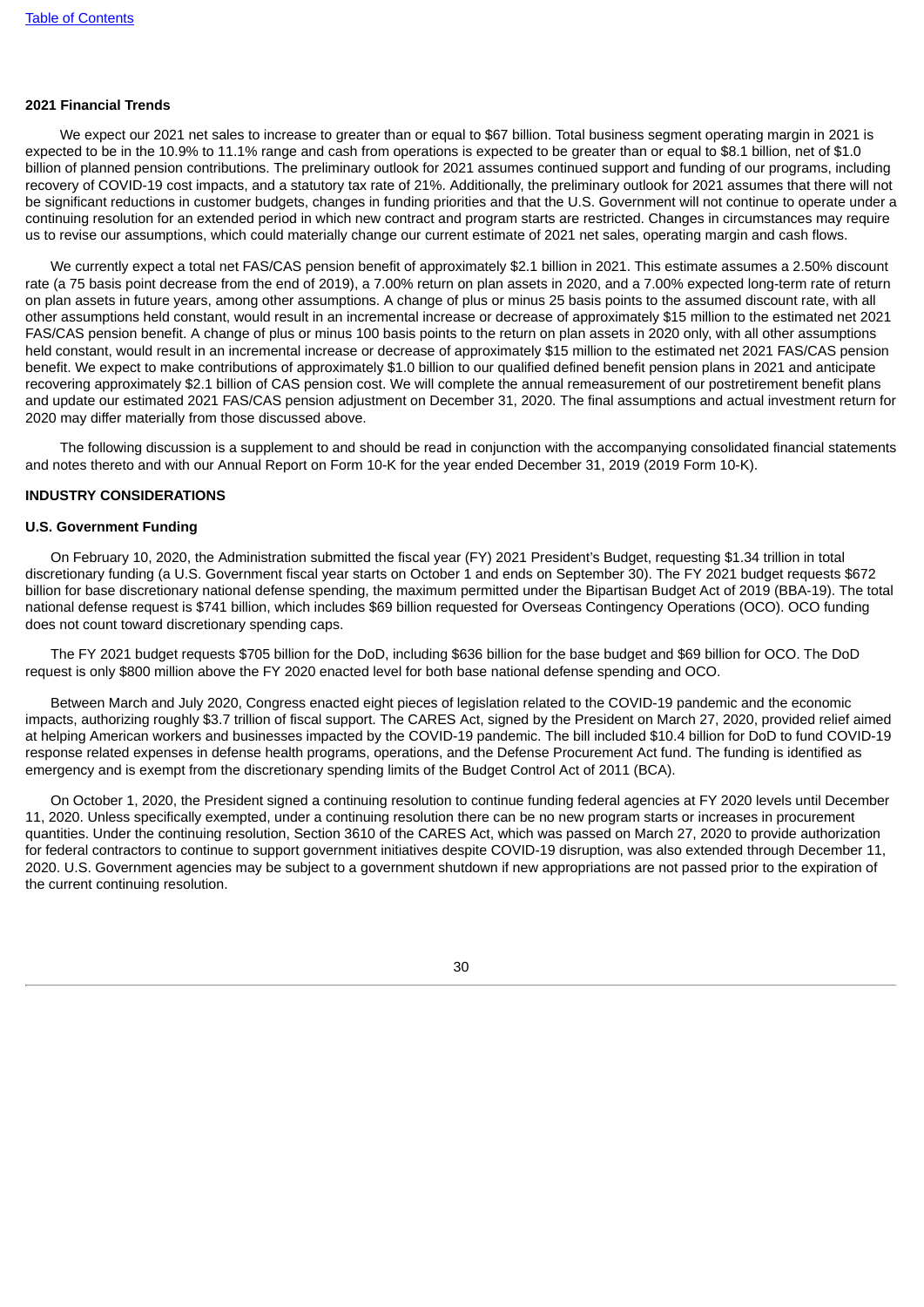Our key programs continue to be supported and funded despite the continuing resolution financing mechanism. However, during periods covered by continuing resolutions or in the event of a government shutdown, we may experience delays in procurement of products and services due to lack of funding, and those delays may affect our results of operations.

See also the discussion of U.S. Government funding risks within "Item 1A. Risk Factors" included in our 2019 Form 10-K.

### **CONSOLIDATED RESULTS OF OPERATIONS**

Our operating cycle is primarily long-term and involves many types of contracts for the design, development and manufacture of products and related activities with varying delivery schedules. Consequently, the results of operations of a particular period, or period-toperiod comparisons of sales and profits, may not be indicative of future operating results. The following discussions of comparative results among periods should be reviewed in this context. All per share amounts cited in these discussions are presented on a "per diluted share" basis, unless otherwise noted. Our consolidated results of operations were as follows (in millions, except per share data):

|                                                            | <b>Ouarters Ended</b> |                       | <b>Nine Months Ended</b> |                       |    |                       |  |  |  |
|------------------------------------------------------------|-----------------------|-----------------------|--------------------------|-----------------------|----|-----------------------|--|--|--|
|                                                            | September 27,<br>2020 | September 29,<br>2019 |                          | September 27,<br>2020 |    | September 29,<br>2019 |  |  |  |
| Net sales                                                  | \$<br>16,495          | \$<br>15,171          | \$                       | 48,366                | \$ | 43,934                |  |  |  |
| Cost of sales                                              | (14, 359)             | (13, 108)             |                          | (41, 926)             |    | (37,690)              |  |  |  |
| Gross profit                                               | 2,136                 | 2,063                 |                          | 6,440                 |    | 6,244                 |  |  |  |
| Other (expense) income, net                                | 11                    | 42                    |                          | (85)                  |    | 152                   |  |  |  |
| Operating profit                                           | 2,147                 | 2,105                 |                          | 6,355                 |    | 6,396                 |  |  |  |
| Interest expense                                           | (145)                 | (162)                 |                          | (442)                 |    | (496)                 |  |  |  |
| Other non-operating income (expense), net                  | 54                    | (162)                 |                          | 135                   |    | (491)                 |  |  |  |
| Earnings from continuing operations before income<br>taxes | 2,056                 | 1,781                 |                          | 6,048                 |    | 5,409                 |  |  |  |
| Income tax expense                                         | (303)                 | (173)                 |                          | (952)                 |    | (677)                 |  |  |  |
| Net earnings from continuing operations                    | 1,753                 | 1,608                 |                          | 5,096                 |    | 4,732                 |  |  |  |
| Net loss from discontinued operations                      | (55)                  |                       |                          | (55)                  |    |                       |  |  |  |
| Net earnings                                               | \$<br>1,698           | \$<br>1,608           | \$                       | 5,041                 | \$ | 4,732                 |  |  |  |
| Diluted earnings per common share                          |                       |                       |                          |                       |    |                       |  |  |  |
| Continuing operations                                      | \$<br>6.25            | \$<br>5.66            | \$                       | 18.12                 | \$ | 16.66                 |  |  |  |
| Discontinued operations                                    | (0.20)                |                       |                          | (0.20)                |    |                       |  |  |  |
| Total diluted earnings per common share                    | \$<br>6.05            | \$<br>5.66            | \$                       | 17.92                 | \$ | 16.66                 |  |  |  |

Certain amounts reported in other (expense) income, net, primarily our share of earnings or losses from equity method investees, are included in the operating profit of our business segments. Accordingly, such amounts are included in the discussion of our business segment results of operations.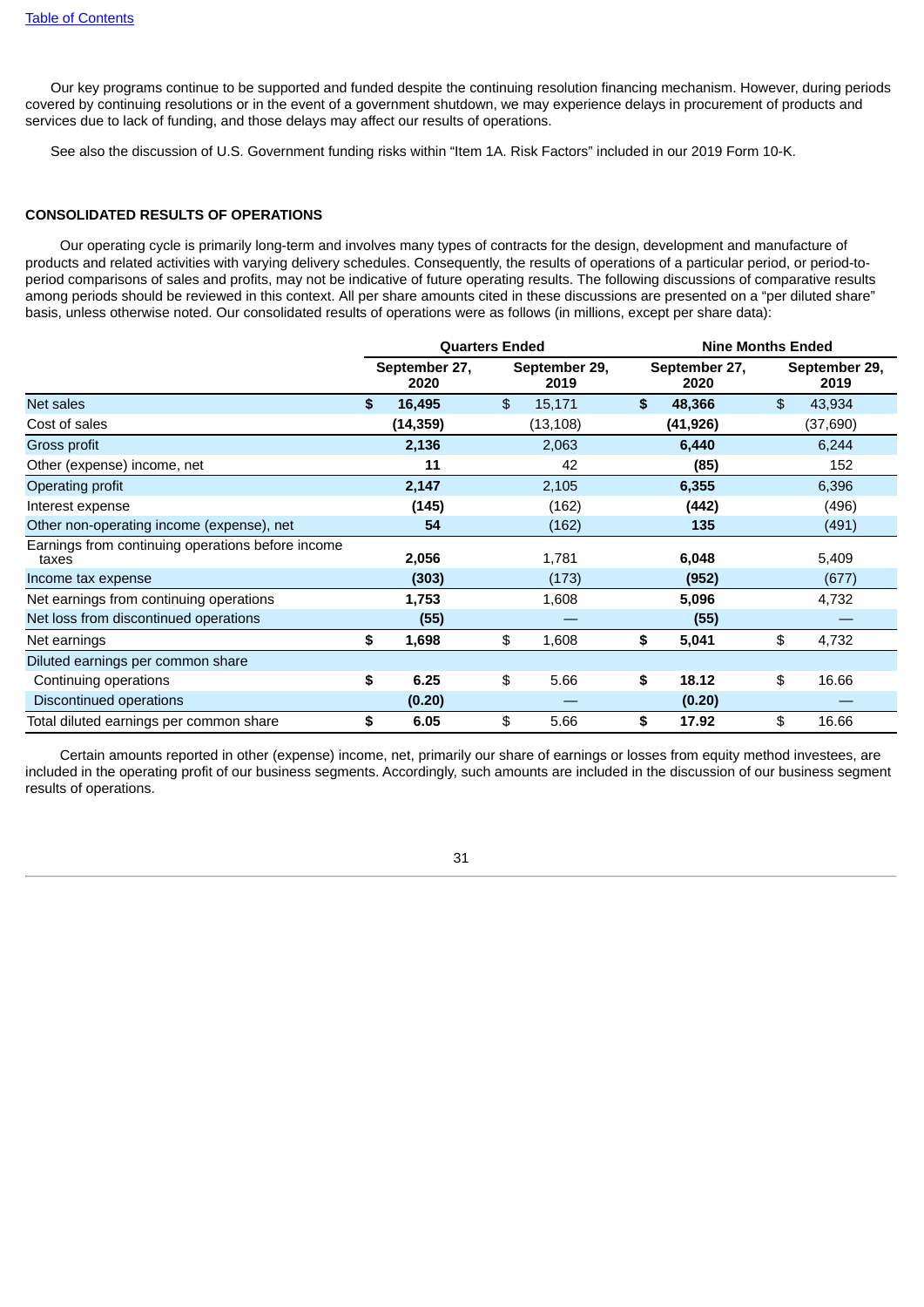#### **Net Sales**

We generate sales from the delivery of products and services to our customers. Our consolidated net sales were as follows (in millions):

|                      | <b>Ouarters Ended</b> |                       | Nine Months Ended     |        |                |                       |  |  |
|----------------------|-----------------------|-----------------------|-----------------------|--------|----------------|-----------------------|--|--|
|                      | September 27,<br>2020 | September 29.<br>2019 | September 27,<br>2020 |        |                | September 29,<br>2019 |  |  |
| <b>Products</b>      | \$<br>13,869          | \$<br>12,728          | \$                    | 40,607 | $\mathfrak{L}$ | 36,701                |  |  |
| % of total net sales | 84.1 %                | 83.9 %                |                       | 84.0 % |                | 83.5 %                |  |  |
| <b>Services</b>      | 2,626                 | 2.443                 |                       | 7.759  |                | 7,233                 |  |  |
| % of total net sales | 15.9 %                | 16.1 %                |                       | 16.0 % |                | 16.5 %                |  |  |
| Total net sales      | \$<br>16,495          | \$<br>15,171          | \$                    | 48,366 | $\mathfrak{p}$ | 43.934                |  |  |

Substantially all of our contracts are accounted for using the percentage-of-completion cost-to-cost method. Under the percentage-ofcompletion cost-to-cost method, we record net sales on contracts over time based upon our progress towards completion on a particular contract, as well as our estimate of the profit to be earned at completion. The following discussion of material changes in our consolidated net sales should be read in tandem with the subsequent discussion of changes in our consolidated cost of sales and our business segment results of operations because changes in our sales are typically accompanied by a corresponding change in our cost of sales due to the nature of the percentage-of-completion cost-to-cost method.

#### *Product Sales*

Product sales increased \$1.1 billion, or 9%, during the quarter ended September 27, 2020 compared to the same period in 2019. The increase in product sales was primarily due to higher product sales of approximately \$440 million at MFC, \$400 million at Aeronautics, \$160 million at Space and \$135 million at RMS. The increase in product sales at MFC was primarily due to increased volume for tactical and strike missile programs (primarily Guided Multiple Launch Rocket System (GMLRS) and High-Mobility Artillery Rocket Systems (HIMARS)) and increased volume for integrated air and missile defense programs (primarily Patriot Advanced Capability-3 (PAC-3) and Terminal High Altitude Area Defense (THAAD)). The increase in product sales at Aeronautics was primarily due to higher production volume for the F-35 program and classified development contracts. The increase in product sales at Space was primarily due to higher volume for government satellite programs (primarily Next Gen OPIR) and strategic and missile defense programs (primarily hypersonic development programs). The increase in product sales at RMS was primarily due to higher volume for Sikorsky helicopter programs (primarily Seahawk and VH-92A production contracts) and for integrated warfare systems and sensors (IWSS) programs (primarily Aegis Combat System (Aegis)), partially offset by lower volume on Littoral Combat Ship (LCS).

Product sales increased \$3.9 billion, or 11%, during the nine months ended September 27, 2020 compared to the same period in 2019. The increase in product sales was primarily due to higher product sales of approximately \$1.8 billion at Aeronautics, \$1.3 billion at MFC, \$550 million at Space and \$300 million at RMS. The increase in product sales at Aeronautics was primarily due to higher production volume for the F-35 program and classified development contracts. The increase in product sales at MFC was primarily due to increased volume for integrated air and missile defense programs (primarily PAC-3 and THAAD) and tactical and strike missile programs (primarily GMLRS and HIMARS). The increase in product sales at Space was primarily due to higher volume for government satellite programs (primarily Next Gen OPIR) and strategic and missile defense programs (primarily hypersonic development programs). The increase in product sales at RMS was primarily due to higher volume for Sikorsky helicopter programs (primarily Seahawk and Combat Rescue Helicopter (CRH) production contracts), C6ISR (command, control, communications, computers, cyber, combat systems, intelligence, surveillance, and reconnaissance) programs, and IWSS programs (primarily Aegis).

### *Service Sales*

Service sales increased \$183 million, or 7%, during the quarter ended September 27, 2020 compared to the same period in 2019. The increase in service sales was primarily due to higher sales of approximately \$155 million at RMS and \$100 million at Aeronautics, partially offset by lower sales of \$70 million at MFC. The increase in service sales at RMS was primarily due to higher volume for Sikorsky helicopter programs (primarily a Seahawk sustainment program) and various training and logistics solutions (TLS) programs. The increase in service sales at Aeronautics was primarily due to higher sustainment volume for the F-35, F-22 and F-16 programs. The decrease in service sales at MFC was primarily

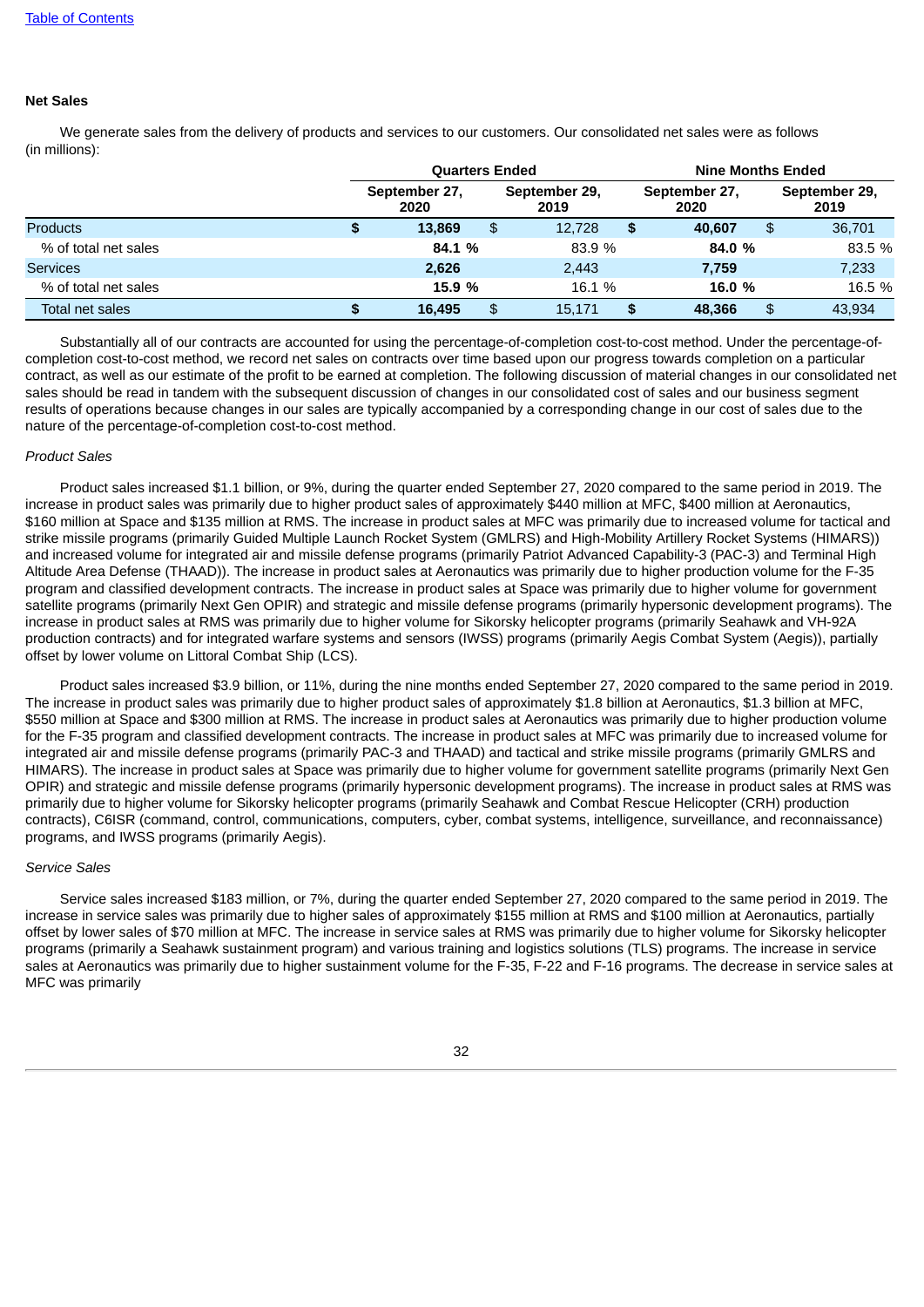due to lower volume on energy programs due to the divestiture of the Distributed Energy Solutions business in November 2019.

Service sales increased \$526 million, or 7%, during the nine months ended September 27, 2020 compared to the same period in 2019. The increase in service sales was primarily due to higher sales of approximately \$445 million at Aeronautics and \$245 million at RMS, partially offset by lower sales of \$230 million at MFC. The increase in service sales at Aeronautics was primarily due to higher sustainment volume for the F-35, F-22 and F-16 programs. The increase in service sales at RMS was primarily due to higher volume for Sikorsky helicopter programs (primarily a Seahawk sustainment program) and various TLS programs. The decrease in service sales at MFC was primarily due to lower volume on energy programs due to the divestiture of the Distributed Energy Solutions business and sensors and global sustainment programs (primarily Apache sensors program and Special Operations Forces Global Logistics Support Services (SOF GLSS)).

### **Cost of Sales**

Cost of sales, for both products and services, consist of materials, labor, subcontracting costs, an allocation of indirect costs (overhead and general and administrative), as well as the costs to fulfill our industrial cooperation agreements, sometimes referred to as offset agreements, required under certain contracts with international customers. For each of our contracts, we monitor the nature and amount of costs at the contract level, which form the basis for estimating our total costs to complete the contract. Our consolidated cost of sales were as follows (in millions):

|                          |    | <b>Ouarters Ended</b> |                       |   | Nine Months Ended     |    |                       |
|--------------------------|----|-----------------------|-----------------------|---|-----------------------|----|-----------------------|
|                          |    | September 27,<br>2020 | September 29,<br>2019 |   | September 27,<br>2020 |    | September 29,<br>2019 |
| Cost of sales – products | \$ | (12, 370)             | \$<br>(11, 339)       | S | (36, 204)             | \$ | (32, 638)             |
| % of product sales       |    | 89.2 %                | 89.1 %                |   | 89.2 %                |    | 88.9 %                |
| Cost of sales – services |    | (2, 363)              | (2,211)               |   | (6, 915)              |    | (6, 452)              |
| % of service sales       |    | 90.0%                 | 90.5%                 |   | 89.1 %                |    | 89.2 %                |
| Other unallocated, net   |    | 374                   | 442                   |   | 1.193                 |    | 1,400                 |
| Total cost of sales      | S  | (14, 359)             | \$<br>(13, 108)       | œ | (41, 926)             | \$ | (37,690)              |

The following discussion of material changes in our consolidated cost of sales for products and services should be read in tandem with the preceding discussion of changes in our consolidated net sales and our business segment results of operations. Except for impacts of COVID-19; potential impacts to our programs, including the F-35 program, resulting from U.S. Government actions related to Turkey; and projected FAS pension income in 2020 as a result of completing the planned freeze of our salaried pension plans effective January 1, 2020, we have not identified any additional developing trends in cost of sales for products and services that would have a material impact on our future operations (see "Other Matters" discussion below for further discussion).

#### *Product Costs*

Product costs increased \$1.0 billion, or 9%, during the quarter ended September 27, 2020 compared to the same period in 2019. The increase in product costs was primarily due to higher product costs of approximately \$390 million at MFC, \$380 million at Aeronautics and \$170 million at Space. The increase in product costs at MFC was primarily due to increased volume for tactical and strike missile programs (primarily GMLRS and HIMARS) and integrated air and missile defense programs (primarily PAC-3 and THAAD). The increase in product costs at Aeronautics was primarily due to higher production volume for the F-35 program and classified contracts. The increase in product costs at Space was primarily due to increased volume for government satellite programs (primarily Next Gen OPIR) and strategic and missile defense programs (primarily hypersonic development programs).

Product costs increased \$3.6 billion, or 11%, during the nine months ended September 27, 2020 compared to the same period in 2019. The increase in product costs was primarily due to higher product costs of approximately \$1.6 billion at Aeronautics, \$1.1 billion at MFC and \$610 million at Space. The increase in product costs at Aeronautics was primarily due to higher production volume for the F-35 program and classified contracts. The increase in product costs at MFC was primarily due to increased volume for integrated air and missile defense programs (primarily PAC-3 and THAAD) and tactical and strike missile programs (primarily GMLRS and HIMARS). The increase in product costs at Space was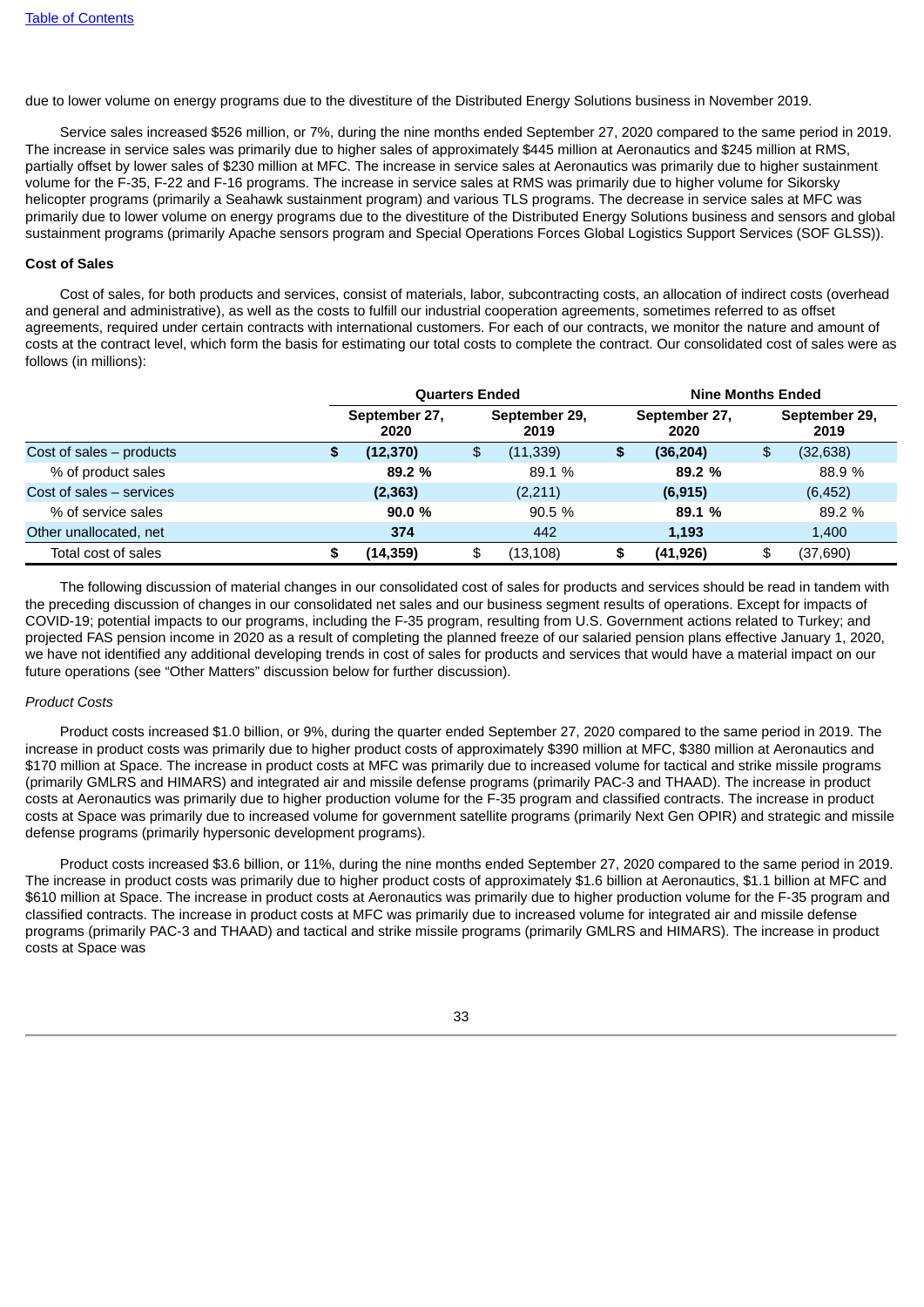primarily due to increased volume for government satellite programs (primarily Next Gen OPIR) and strategic and missile defense programs (primarily hypersonic development programs).

### *Service Costs*

Service costs increased \$152 million, or 7%, during the quarter ended September 27, 2020 compared to the same period in 2019. The increase in service costs was primarily due to higher service costs of approximately \$125 million at RMS and \$85 million at Aeronautics, partially offset by lower service costs of approximately \$60 million at MFC. The increase in service costs at RMS was primarily due to higher volume for Sikorsky helicopter programs (primarily a Seahawk sustainment program) and various TLS programs. The increase in service costs at Aeronautics was primarily due to higher sustainment volume for the F-35, F-22 and F-16 programs. The decrease in service costs at MFC was primarily due to lower volume on energy programs due to the divestiture of the Distributed Energy Solutions business.

Service costs increased \$463 million, or 7%, during the nine months ended September 27, 2020 compared to the same period in 2019. The increase in service costs was primarily due to higher service costs of approximately \$395 million at Aeronautics and \$160 million at RMS, partially offset by lower service costs of approximately \$160 million at MFC. The increase in service costs at RMS was primarily due to higher volume for Sikorsky helicopter programs (primarily a Seahawk sustainment program). The increase in service costs at Aeronautics was primarily due to higher sustainment volume for the F-35, F-22 and F-16 programs. The decrease in service costs at MFC was primarily due to lower volume on energy programs due to the divestiture of the Distributed Energy Solutions business and sensors and global sustainment programs (primarily Apache sensors program and SOF GLSS).

#### *Other Unallocated, Net*

Other unallocated, net primarily includes the FAS/CAS operating adjustment (which represents the difference between cost accounting standards (CAS) pension cost recorded in our business segment's results of operations and the service cost component of FAS pension income (expense)), stock-based compensation expense and other corporate costs. These items are not allocated to the business segments and, therefore, are not allocated to cost of sales for products or services. Other unallocated, net reduced cost of sales by \$374 million and \$1.2 billion during the quarter and nine months ended September 27, 2020, compared to \$442 million and \$1.4 billion during the quarter and nine months ended September 29, 2019. Other unallocated, net during the quarter and nine months ended September 27, 2020 was lower primarily due to a decrease in our FAS/CAS operating adjustment (see "Business Segment Results of Operations" discussion below for more detail).

#### **Other (Expense) Income, Net**

Other income, net during the quarter ended September 27, 2020, was \$11 million and other expense, net during the nine months ended September 27, 2020 was \$85 million, compared to other income, net of \$42 million and \$152 million during the quarter and nine months ended September 29, 2019. Other expense, net during the nine months ended September 27, 2020 included a non-cash asset impairment charge of \$128 million (\$96 million, or \$0.34 per share, after tax) recognized in the second quarter of 2020 for our international equity method investee, Advanced Military Maintenance, Repair and Overhaul Center LLC (AMMROC). Other income, net during the nine months ended September 29, 2019, included a previously deferred gain of approximately \$51 million (\$38 million, or \$0.13 per share, after tax) related to properties sold in 2015 as a result of completing our remaining obligations.

As of September 27, 2020, we owned 40% of AMMROC, a joint venture located in the United Arab Emirates. We account for our investment in AMMROC using the equity method. AMMROC provides maintenance, repair and overhaul (MRO) and support services for fixed and rotary wing military aircraft in the South Asia, Middle East and North Africa (SAMENA) region. To date, substantially all of AMMROC's business was dependent on a single customer contract to provide performance based logistics (PBL) services that was in the process of being re-competed. During the first half of 2020, the customer awarded the contract to a competitor. As a result of the loss of this customer contract, we performed a strategic review of AMMROC's business and evaluated various options for our investment. As a result of this evaluation, we executed an agreement to sell our investment in AMMROC to our joint venture partner for \$307 million. Accordingly, in the second quarter of 2020, we adjusted the carrying value of our investment from \$435 million to the expected selling price of \$307 million, which resulted in the recognition of a noncash impairment charge of \$128 million (\$96 million, or \$0.34 per share, after tax) in our results of operations. The transaction, which is subject to closing conditions, is currently expected to close by early 2021 and the purchase price will be paid in cash installments through September 2021.

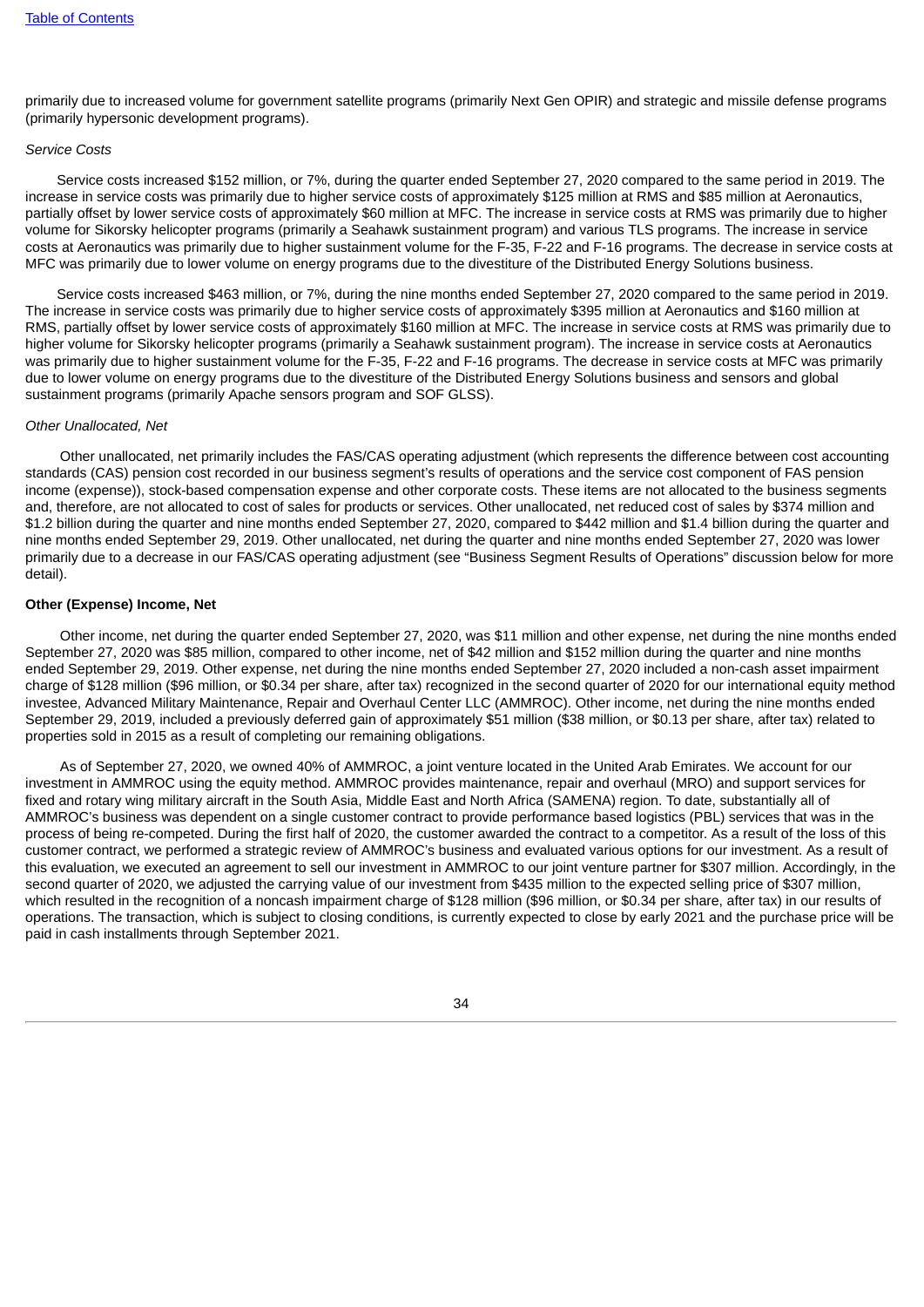### **Other Non-operating Income (Expense), Net**

Other non-operating income (expense), net primarily includes the non-service cost components of FAS pension and other postretirement benefit plan income (expense) (i.e., interest cost, expected return on plan assets, net actuarial gains or losses, and amortization of prior service cost or credits). During the quarter and nine months ended September 27, 2020, other non-operating income, net was \$54 million and \$135 million, compared to other non-operating expense, net of \$162 million and \$491 million during the quarter and nine months ended September 29, 2019. The increase during the quarter and nine months ended September 27, 2020 was primarily due to a reduction in non-service FAS pension expense for our qualified defined benefit pension plans.

### **Income Tax Expense**

Our effective income tax rate was 14.7% and 15.7% for the quarter and nine months ended September 27, 2020, and 9.7% and 12.5% for the quarter and nine months ended September 29, 2019. The rate for the quarter ended September 29, 2019 was lower primarily due to a \$62 million benefit, or \$0.22 per share, of additional tax deductions for 2018 attributable to foreign derived intangible income treatment based on proposed tax regulations released on March 4, 2019, and a change in tax accounting method, reflecting a 2012 Court of Federal Claims decision, which held that the tax basis in certain assets should be increased and realized upon the assets' disposition.

The rates for all periods benefited from additional tax deductions based on proposed tax regulations released on March 4, 2019, which clarified that foreign military sales qualify for foreign derived intangible income treatment. On July 9, 2020, the U.S. Treasury Department issued final tax regulations related to foreign derived intangible income. The final tax regulations confirm foreign military sales qualify for foreign derived intangible income treatment. We continue to assess the other effects of the final regulations.

The rates for all periods also benefited from the research and development tax credit, dividends paid to the corporation's defined contribution plans with an employee stock ownership plan feature, and tax deductions for employee equity awards.

On March 27, 2020, President Trump signed into law the CARES Act, which, along with earlier issued IRS guidance, provides for deferral of certain taxes. The CARES Act, among other things, also contains numerous other provisions which impact Lockheed Martin. The CARES Act and the projected annual financial impact of COVID-19 did not have a material impact on our effective tax rate for the quarter and nine months ended September 27, 2020.

Changes in U.S. federal or foreign tax laws and regulations, or their interpretation and application, including those with retroactive effect, including the amortization for research or experimental expenditures, could significantly impact our provision for income taxes, the amount of taxes payable, our deferred tax asset and liability balances, and stockholders' equity. The amount of net deferred tax assets will change periodically based on several factors, including the measurement of our postretirement benefit plan obligations, actual cash contributions to our postretirement benefit plans, and future changes in tax laws. In addition, we are regularly under audit or examination by tax authorities, including foreign tax authorities (including in, amongst others, Australia, Canada, India, Italy, Japan, Poland, and the United Kingdom). The final determination of tax audits and any related litigation could similarly result in unanticipated increases in our tax expense and affect profitability and cash flows.

#### **Net Earnings from Continuing Operations**

We reported net earnings from continuing operations of \$1.8 billion (\$6.25 per share) and \$5.1 billion (\$18.12 per share) during the quarter and nine months ended September 27, 2020, compared to \$1.6 billion (\$5.66 per share) and \$4.7 billion (\$16.66 per share) during the quarter and nine months ended September 29, 2019. Both net earnings and earnings per share were affected by the factors mentioned above. Earnings per share also benefited from a net decrease of approximately 2.5 million shares outstanding from September 29, 2019 to September 27, 2020 as a result of share repurchases, partially offset by share issuance under our stock-based awards and certain defined contribution plans.

#### **Net Loss from Discontinued Operations**

During the third quarter of 2020, we recognized a \$55 million (\$0.20 per share) non-cash charge resulting from the resolution of certain tax matters related to the former Information Systems & Global Solutions business divested in 2016.

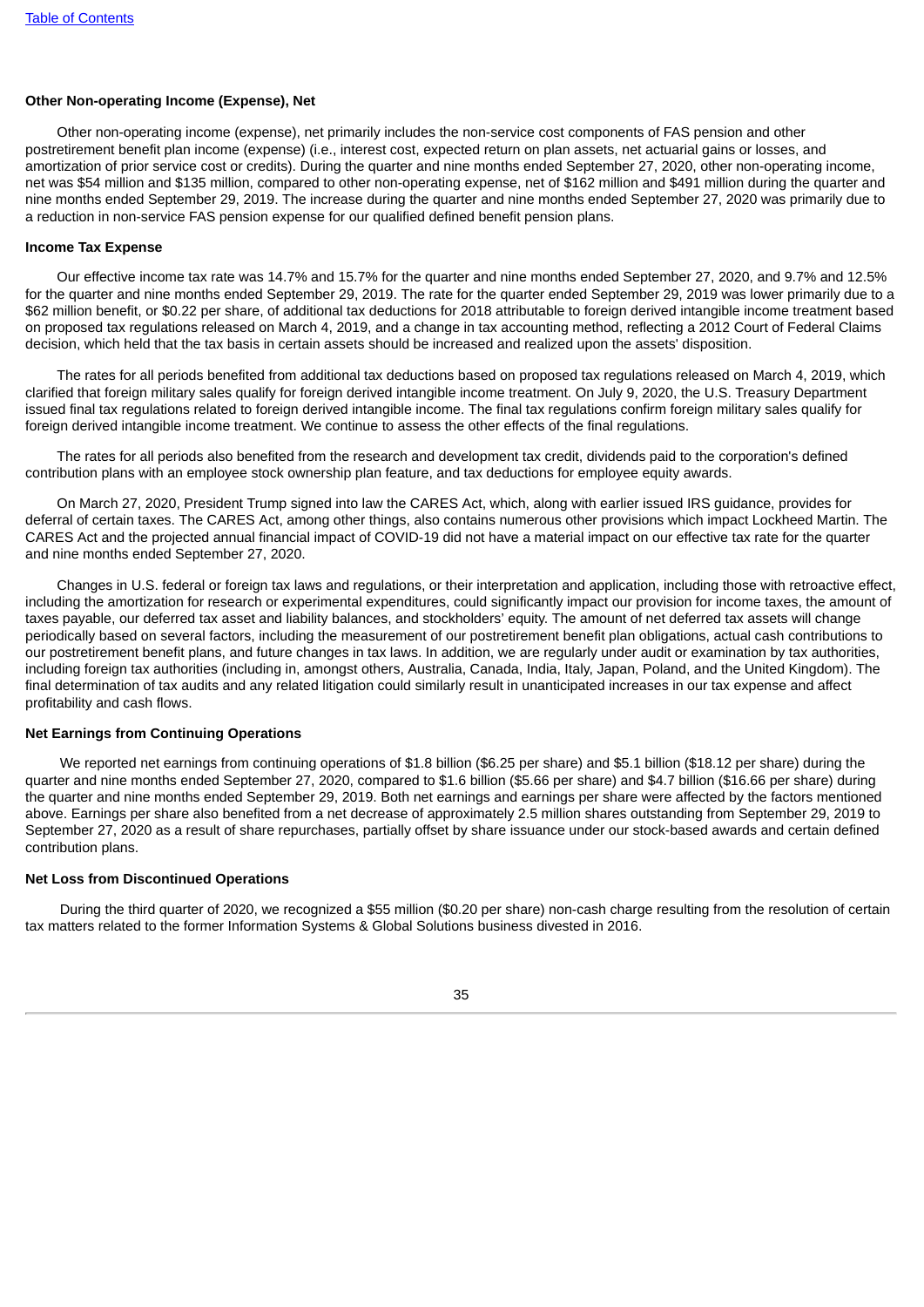### **BUSINESS SEGMENT RESULTS OF OPERATIONS**

We operate in four business segments: Aeronautics, MFC, RMS and Space. We organize our business segments based on the nature of products and services offered.

Net sales and operating profit of our business segments exclude intersegment sales, cost of sales, and profit as these activities are eliminated in consolidation. Business segment operating profit includes our share of earnings or losses from equity method investees as the operating activities of the equity method investees are closely aligned with the operations of our business segments.

Business segment operating profit also excludes the FAS/CAS operating adjustment described below, a portion of corporate costs not considered allowable or allocable to contracts with the U.S. Government under the applicable U.S. government cost accounting standards (CAS) or federal acquisition regulations (FAR), and other items not considered part of management's evaluation of segment operating performance such as a portion of management and administration costs, legal fees and settlements, environmental costs, stock-based compensation expense, retiree benefits, significant severance actions, significant asset impairments, gains or losses from significant divestitures, and other miscellaneous corporate activities.

Excluded items are included in the reconciling item "Unallocated items" between operating profit from our business segments and our consolidated operating profit. See "Note 10 – Other" included in our Notes to Consolidated Financial Statements for a discussion related to certain factors that may impact the comparability of net sales and operating profit of our business segments.

Summary operating results for each of our business segments were as follows (in millions):

|                                         | <b>Ouarters Ended</b> |        |    |                       |    | <b>Nine Months Ended</b> |    |                       |  |  |
|-----------------------------------------|-----------------------|--------|----|-----------------------|----|--------------------------|----|-----------------------|--|--|
|                                         | September 27,<br>2020 |        |    | September 29,<br>2019 |    | September 27,<br>2020    |    | September 29,<br>2019 |  |  |
| <b>Net sales</b>                        |                       |        |    |                       |    |                          |    |                       |  |  |
| Aeronautics                             | \$                    | 6,680  | \$ | 6,178                 | \$ | 19,552                   | \$ | 17,312                |  |  |
| <b>Missiles and Fire Control</b>        |                       | 2,971  |    | 2,601                 |    | 8,391                    |    | 7,362                 |  |  |
| Rotary and Mission Systems              |                       | 3,998  |    | 3,709                 |    | 11,783                   |    | 11,239                |  |  |
| Space                                   |                       | 2,846  |    | 2,683                 |    | 8,640                    |    | 8,021                 |  |  |
| Total net sales                         | \$                    | 16,495 | \$ | 15,171                | \$ | 48,366                   | \$ | 43,934                |  |  |
| <b>Operating profit</b>                 |                       |        |    |                       |    |                          |    |                       |  |  |
| Aeronautics                             | \$                    | 705    | \$ | 665                   | \$ | 2,116                    | \$ | 1,842                 |  |  |
| Missiles and Fire Control               |                       | 405    |    | 349                   |    | 1,171                    |    | 1,093                 |  |  |
| Rotary and Mission Systems              |                       | 404    |    | 342                   |    | 1,209                    |    | 1,068                 |  |  |
| Space                                   |                       | 248    |    | 309                   |    | 781                      |    | 931                   |  |  |
| Total business segment operating profit |                       | 1,762  |    | 1,665                 |    | 5,277                    |    | 4,934                 |  |  |
| Unallocated items                       |                       |        |    |                       |    |                          |    |                       |  |  |
| FAS/CAS operating adjustment (a)        |                       | 469    |    | 513                   |    | 1,407                    |    | 1,537                 |  |  |
| Stock-based compensation                |                       | (67)   |    | (54)                  |    | (182)                    |    | (158)                 |  |  |
| Other, net (b)                          |                       | (17)   |    | (19)                  |    | (147)                    |    | 83                    |  |  |
| Total unallocated items                 |                       | 385    |    | 440                   |    | 1,078                    |    | 1,462                 |  |  |
| Total consolidated operating profit     | \$                    | 2,147  | \$ | 2,105                 | \$ | 6,355                    | \$ | 6,396                 |  |  |

(a) The FAS/CAS operating adjustment represents the difference between the service cost component of financial accounting standards (FAS) pension income (expense) and total pension costs recoverable on U.S. Government contracts as determined in accordance with CAS.

(b) Other, net for the nine months ended September 27, 2020 includes a non-cash impairment charge of \$128 million (\$96 million, or \$0.34 per share, after tax) recognized on our investment in the international equity method investee, AMMROC.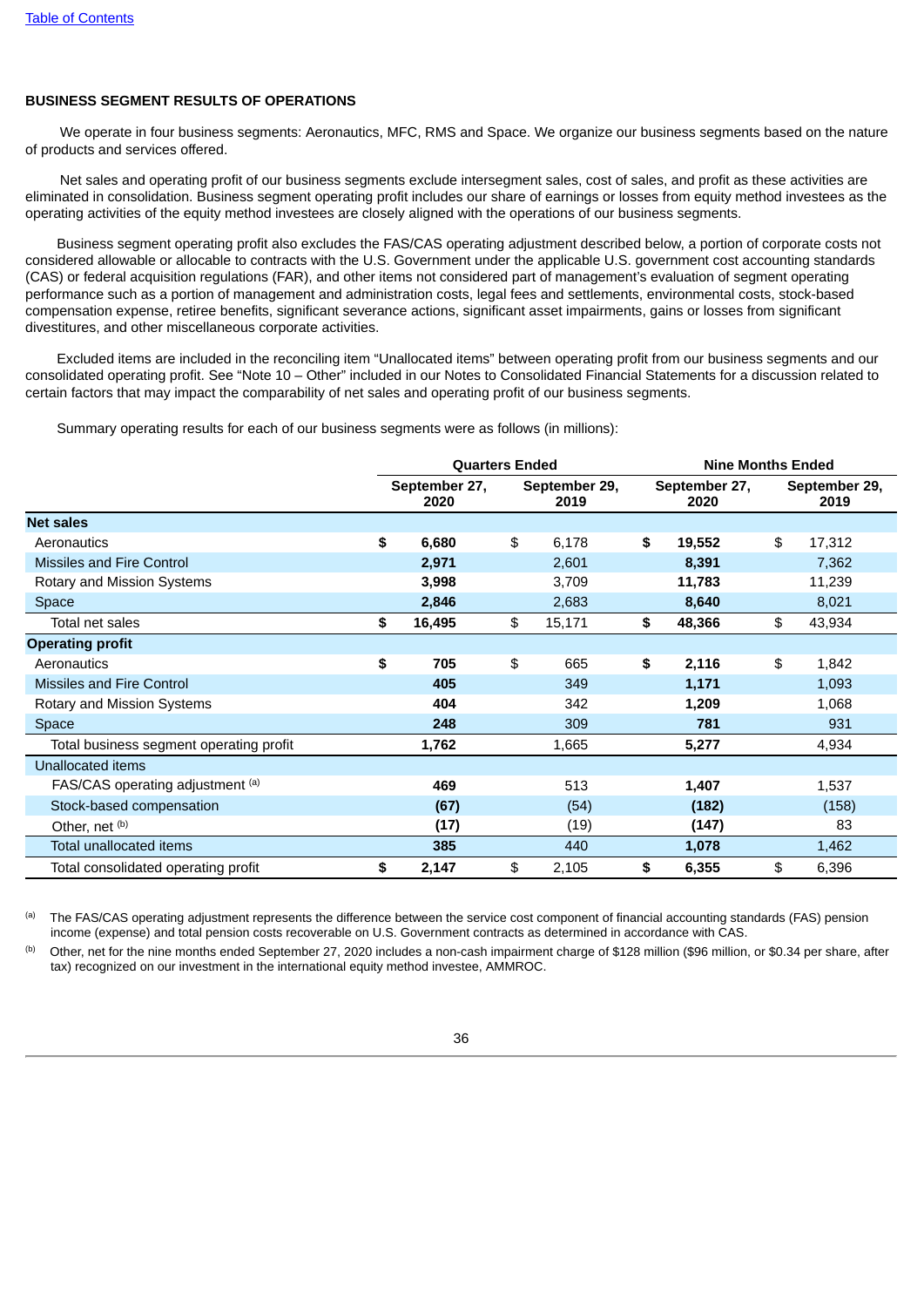Our total net FAS/CAS pension adjustment for the quarters and nine months ended September 27, 2020 and September 29, 2019, including the service and non-service cost components of FAS pension income (expense) for our qualified defined benefit pension plans, were as follows (in millions):

|                                                 | <b>Ouarters Ended</b> |      |                       |       |                       | <b>Nine Months Ended</b> |    |                       |  |
|-------------------------------------------------|-----------------------|------|-----------------------|-------|-----------------------|--------------------------|----|-----------------------|--|
|                                                 | September 27,<br>2020 |      | September 29,<br>2019 |       | September 27,<br>2020 |                          |    | September 29,<br>2019 |  |
| <b>Total FAS income (expense) and CAS costs</b> |                       |      |                       |       |                       |                          |    |                       |  |
| FAS pension income (expense)                    | \$                    | 29   | \$                    | (274) | \$                    | 88                       | \$ | (820)                 |  |
| Less: CAS pension cost                          |                       | 494  |                       | 642   |                       | 1,483                    |    | 1,924                 |  |
| Net FAS/CAS pension adjustment                  | \$                    | 523  | \$                    | 368   | \$                    | 1,571                    | \$ | 1,104                 |  |
|                                                 |                       |      |                       |       |                       |                          |    |                       |  |
| Service and non-service cost reconciliation     |                       |      |                       |       |                       |                          |    |                       |  |
| FAS pension service cost                        | \$                    | (25) | \$                    | (129) | \$                    | (76)                     | \$ | (387)                 |  |
| Less: CAS pension cost                          |                       | 494  |                       | 642   |                       | 1,483                    |    | 1,924                 |  |
| <b>FAS/CAS operating adjustment</b>             |                       | 469  |                       | 513   |                       | 1,407                    |    | 1,537                 |  |
| Non-operating FAS pension income (expense)      |                       | 54   |                       | (145) |                       | 164                      |    | (433)                 |  |
| Net FAS/CAS pension adjustment                  | \$                    | 523  | \$                    | 368   | S                     | 1.571                    | \$ | 1.104                 |  |

We recover CAS pension and other postretirement benefit plan cost through the pricing of our products and services on U.S. Government contracts and, therefore, recognize CAS cost in each of our business segment's net sales and cost of sales. Our consolidated financial statements must present FAS pension and other postretirement benefit plan expense calculated in accordance with FAS requirements under U.S. GAAP. The operating portion of the net FAS/CAS pension adjustment represents the difference between the service cost component of FAS pension income (expense) and total CAS pension cost. The non-service FAS pension income (expense) component is included in other non-operating income (expense), net in our consolidated statements of earnings. As a result, to the extent that CAS pension cost exceeds the service cost component of FAS pension income (expense), we have a favorable FAS/CAS operating adjustment.

Management evaluates performance on our contracts by focusing on net sales and operating profit and not by type or amount of operating expense. Consequently, our discussion of business segment performance focuses on net sales and operating profit, consistent with our approach for managing the business. This approach is consistent throughout the life cycle of our contracts, as management assesses the bidding of each contract by focusing on net sales and operating profit and monitors performance on our contracts in a similar manner through their completion.

We regularly provide customers with reports of our costs as the contract progresses. The cost information in the reports is accumulated in a manner specified by the requirements of each contract. For example, cost data provided to a customer for a product would typically align to the subcomponents of that product (such as a wing-box on an aircraft) and for services would align to the type of work being performed (such as aircraft sustainment). Our contracts generally allow for the recovery of costs in the pricing of our products and services. Most of our contracts are bid and negotiated with our customers under circumstances in which we are required to disclose our estimated total costs to provide the product or service. This approach for negotiating contracts with our U.S. Government customers generally allows for recovery of our actual costs plus a reasonable profit margin. We also may enter into long-term supply contracts for certain materials or components to coincide with the production schedule of certain products and to ensure their availability at known unit prices.

Many of our contracts span several years and include highly complex technical requirements. At the outset of a contract, we identify and monitor risks to the achievement of the technical, schedule and cost aspects of the contract and assess the effects of those risks on our estimates of total costs to complete the contract. The estimates consider the technical requirements (e.g., a newly-developed product versus a mature product), the schedule and associated tasks (e.g., the number and type of milestone events) and costs (e.g., material, labor, subcontractor, overhead and the estimated costs to fulfill our industrial cooperation agreements, sometimes referred to as offset agreements, required under certain contracts with international customers). The initial profit booking rate of each contract considers risks surrounding the ability to achieve the technical requirements, schedule and costs in the initial estimated total costs to complete the contract. Profit booking rates may increase during the performance of the contract if we successfully retire risks surrounding the technical, schedule and cost aspects of the contract, which decreases the estimated total costs to complete the contract. Conversely, our profit booking rates may decrease if the estimated total costs to complete the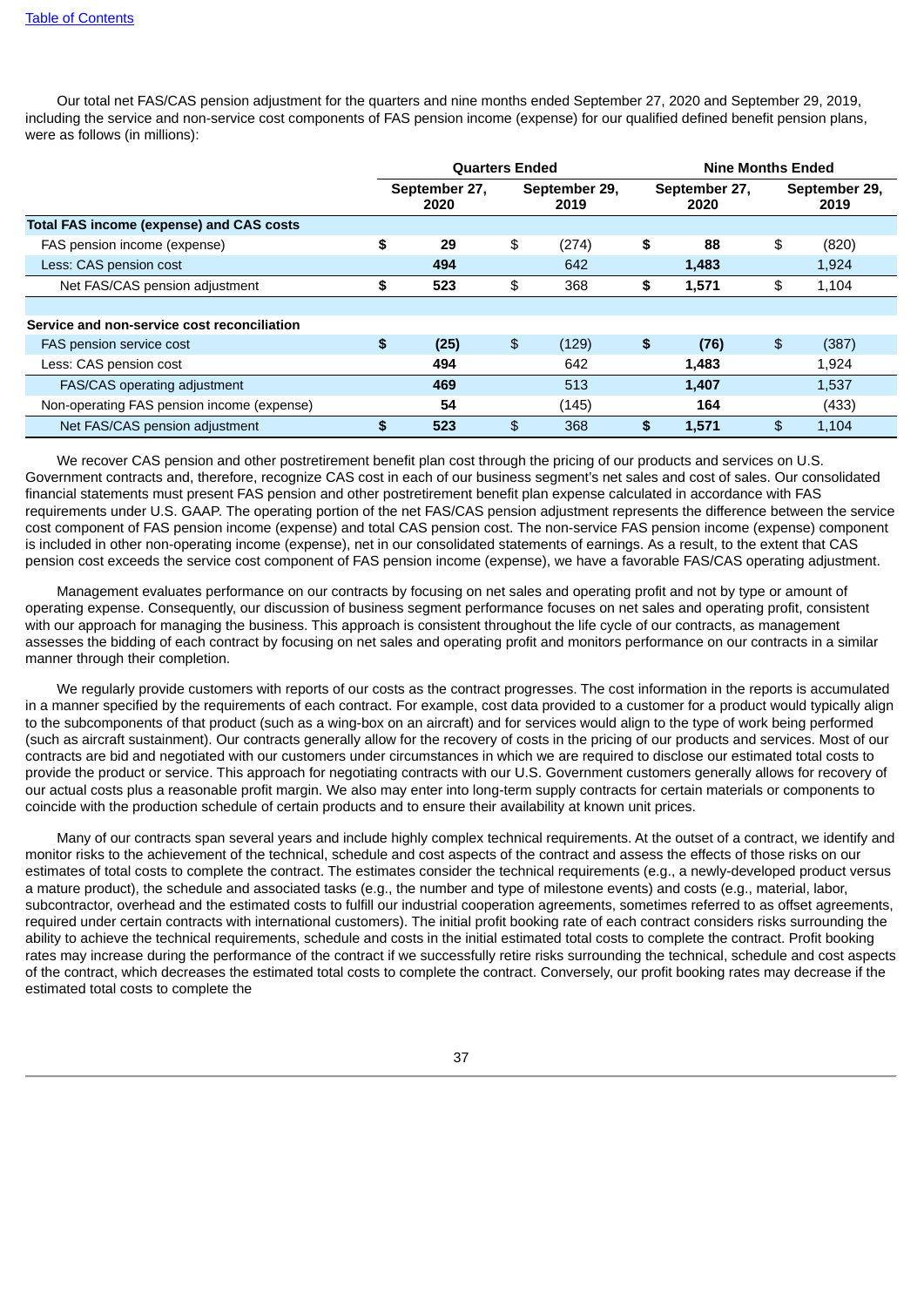contract increase. All of the estimates are subject to change during the performance of the contract and may affect the profit booking rate.

We have a number of programs that are designated as classified by the U.S. Government which cannot be specifically described. The operating results of these classified programs are included in our consolidated and business segment results and are subjected to the same oversight and internal controls as our other programs.

Our net sales are primarily derived from long-term contracts for products and services provided to the U.S. Government as well as FMS contracted through the U.S. Government. We recognize revenue as performance obligations are satisfied and the customer obtains control of the products and services. For performance obligations to deliver products with continuous transfer of control to the customer, revenue is recognized based on the extent of progress towards completion of the performance obligation, generally using the percentage-of-completion cost-to-cost measure of progress for our contracts because it best depicts the transfer of control to the customer as we incur costs on our contracts. For performance obligations in which control does not continuously transfer to the customer, we recognize revenue at the point in time in which each performance obligation is fully satisfied.

Changes in net sales and operating profit generally are expressed in terms of volume. Changes in volume refer to increases or decreases in sales or operating profit resulting from varying production activity levels, deliveries or service levels on individual contracts. Volume changes in segment operating profit are typically based on the current profit booking rate for a particular contract.

In addition, comparability of our segment sales, operating profit and operating margin may be impacted favorably or unfavorably by changes in profit booking rates on our contracts for which we recognize revenue over time using the percentage-of-completion cost-to-cost method to measure progress towards completion. Increases in the profit booking rates, typically referred to as risk retirements, usually relate to revisions in the estimated total costs to fulfill the performance obligations that reflect improved conditions on a particular contract. Conversely, conditions on a particular contract may deteriorate, resulting in an increase in the estimated total costs to fulfill the performance obligations and a reduction in the profit booking rate. Increases or decreases in profit booking rates are recognized in the current period and reflect the inception-to-date effect of such changes. Segment operating profit and margin may also be impacted favorably or unfavorably by other items, which may or may not impact sales. Favorable items may include the positive resolution of contractual matters, cost recoveries on severance and restructuring charges, insurance recoveries and gains on sales of assets. Unfavorable items may include the adverse resolution of contractual matters; restructuring charges, except for significant severance actions, which are excluded from segment operating results; reserves for disputes; certain asset impairments; and losses on sales of certain assets.

As previously disclosed in our 2019 Form 10-K, we are responsible for a program to design, develop and construct a ground-based radar at our RMS business segment. The program has experienced performance issues for which we have periodically accrued reserves. As of September 27, 2020, cumulative losses were approximately \$250 million on this program. We may continue to experience issues related to customer requirements and our performance under this contract and have to record additional charges. However, based on the losses previously recorded and our current estimate of the sales and costs to complete the program, at this time we do not anticipate that additional losses, if any, would be material to our operating results or financial condition.

As previously disclosed in our 2019 Form 10-K, we have a program, EADGE-T, to design, integrate, and install an air missile defense command, control, communications, computers - intelligence (C4I) system for an international customer that has experienced performance issues and for which we have periodically accrued reserves at our RMS business segment. As of September 27, 2020, cumulative losses remained at approximately \$260 million. We continue to monitor program requirements and our performance. At this time, we do not anticipate additional charges that would be material to our operating results or financial condition.

As previously disclosed in our 2019 Form 10-K, we have two commercial satellite programs at our Space business segment for which we have experienced performance issues related to the development and integration of a modernized LM 2100 satellite platform. These programs are for the delivery of three satellites in total, including two that launched in 2019 and one that launched in February 2020. As of September 27, 2020, cumulative losses to complete these developmental commercial programs remained at approximately \$410 million. During the third quarter of 2020, we retired all significant remaining risk to the programs and as a result, we anticipate that no additional losses will be incurred.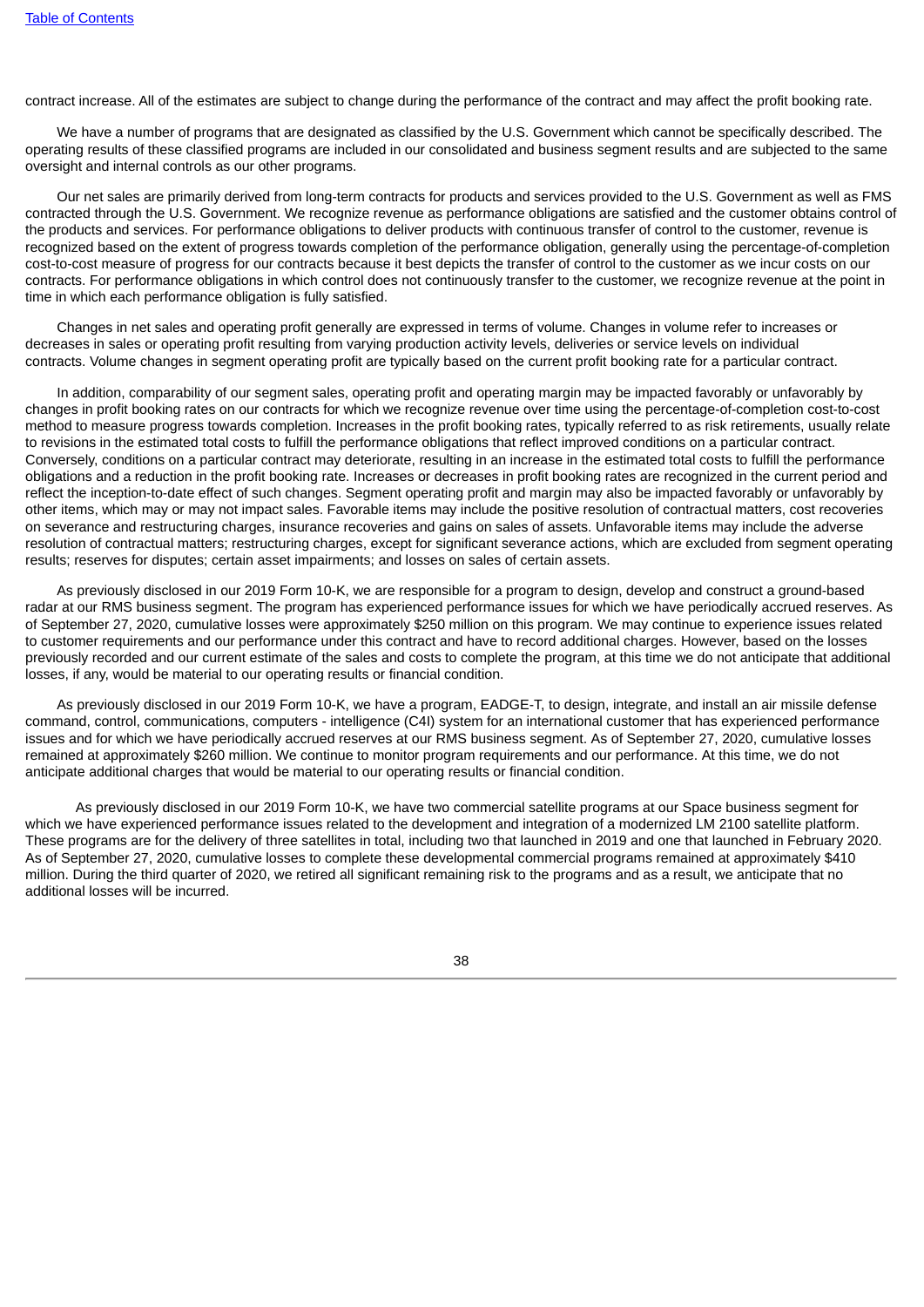As previously disclosed in our 2019 Form 10-K, we are responsible for designing, developing and installing an upgraded turret for the Warrior Capability Sustainment Program. In 2018, we revised our estimated costs to complete the program as a consequence of performance issues, and recorded charges at our MFC business segment. As of September 27, 2020, cumulative losses remained at approximately \$140 million on this program. We may continue to experience issues related to customer requirements and our performance under this contract and may have to record additional reserves. However, based on the losses already recorded and our current estimate of the sales and costs to complete the program, at this time we do not anticipate that additional losses, if any, would be material to our operating results or financial condition.

Our consolidated net adjustments not related to volume, including net profit booking rate adjustments and other matters, increased segment operating profit by approximately \$415 million and \$1.4 billion during the quarter and nine months ended September 27, 2020 and \$480 million and \$1.5 billion during the quarter and nine months ended September 29, 2019.

### **Aeronautics**

Summary operating results for our Aeronautics business segment were as follows (in millions):

|                  | <b>Ouarters Ended</b> |    |                       |  | Nine Months Ended     |   |                       |  |
|------------------|-----------------------|----|-----------------------|--|-----------------------|---|-----------------------|--|
|                  | September 27,<br>2020 |    | September 29,<br>2019 |  | September 27,<br>2020 |   | September 29,<br>2019 |  |
| Net sales        | 6,680                 | \$ | 6,178                 |  | 19.552                | Φ | 17,312                |  |
| Operating profit | 705                   |    | 665                   |  | 2,116                 |   | 1,842                 |  |
| Operating margin | 10.6 %                |    | 10.8 %                |  | 10.8 %                |   | 10.6 %                |  |

Aeronautics' net sales during the quarter ended September 27, 2020 increased \$502 million, or 8%, compared to the same period in 2019. The increase was primarily attributable to higher net sales of approximately \$325 million for the F-35 program due to increased volume on development, sustainment, and production contracts; and about \$130 million for higher volume on classified development contracts.

Aeronautics' operating profit during the quarter ended September 27, 2020 increased \$40 million, or 6%, compared to the same period in 2019. Operating profit increased approximately \$65 million for the F-35 program due to higher volume on production, development, and sustainment contracts and higher risk retirements on production contracts. This increase was partially offset by a decrease of approximately \$20 million for the F-16 program due to lower risk retirements on sustainment contracts. Adjustments not related to volume, including net profit booking rate adjustments, were comparable during the quarter ended September 27, 2020 compared to the same period in 2019.

Aeronautics' net sales during the nine months ended September 27, 2020 increased \$2.2 billion, or 13%, compared to the same period in 2019. The increase was primarily attributable to higher net sales of approximately \$1.7 billion for the F-35 program due to increased volume on production, sustainment, and development contracts; and about \$325 million for higher volume on classified development contracts.

Aeronautics' operating profit during the nine months ended September 27, 2020 increased \$274 million, or 15%, compared to the same period in 2019. Operating profit increased approximately \$275 million for the F-35 program due to higher volume and risk retirements on production, development, and sustainment contracts. Adjustments not related to volume, including net profit booking rate adjustments, were \$80 million higher during the nine months ended September 27, 2020 compared to the same period in 2019.

We currently expect Aeronautics' 2020 net sales to increase in the low-double digit percentage range from 2019 levels driven by increased volume on the F-35 program. Operating profit is also expected to increase in the low-double digit percentage range above 2019 levels. Operating profit margin for 2020 is expected to be slightly higher than 2019 levels.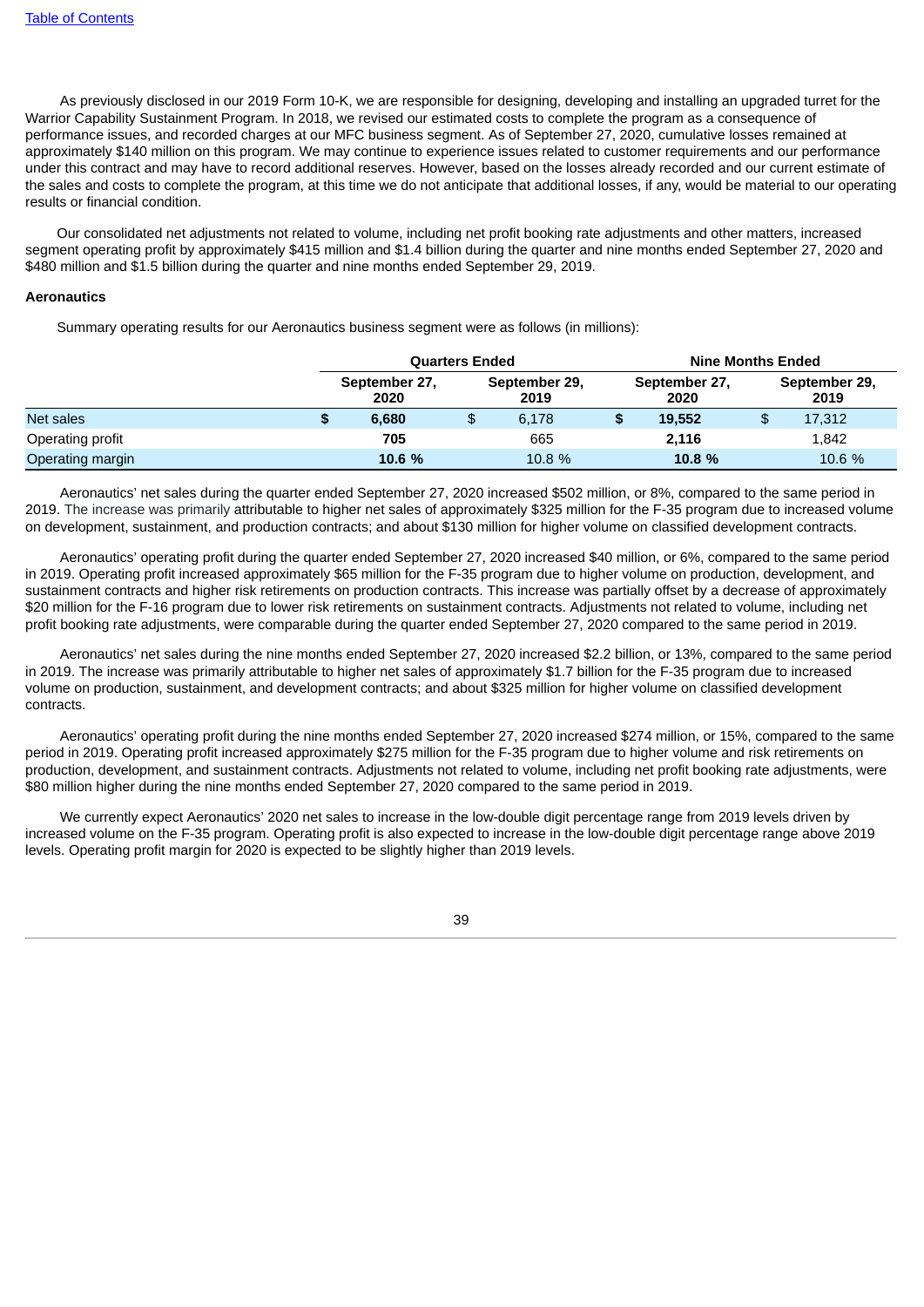### **Missiles and Fire Control**

Summary operating results for our MFC business segment were as follows (in millions):

|                  | <b>Ouarters Ended</b> |    |                                                |  | Nine Months Ended     |    |        |  |
|------------------|-----------------------|----|------------------------------------------------|--|-----------------------|----|--------|--|
|                  | September 27,<br>2020 |    | September 29,<br>September 27,<br>2019<br>2020 |  | September 29,<br>2019 |    |        |  |
| Net sales        | 2,971                 | \$ | 2.601                                          |  | 8.391                 | \$ | 7,362  |  |
| Operating profit | 405                   |    | 349                                            |  | 1,171                 |    | 1,093  |  |
| Operating margin | 13.6 %                |    | 13.4 %                                         |  | 14.0 %                |    | 14.8 % |  |

MFC's net sales during the quarter ended September 27, 2020 increased \$370 million, or 14%, compared to the same period in 2019. The increase was primarily attributable to higher net sales of approximately \$250 million for tactical and strike missile programs due to increased volume (primarily GMLRS and HIMARS); and about \$200 million for integrated air and missile defense programs due to increased volume (primarily PAC-3 and THAAD). These increases were partially offset by lower net sales of approximately \$60 million for sensors and global sustainment programs due to lower volume on the Apache sensors program; and about \$35 million due to the divestiture of the Distributed Energy Solutions business.

MFC's operating profit during the quarter ended September 27, 2020 increased \$56 million, or 16%, compared to the same period in 2019. Operating profit increased approximately \$50 million for integrated air and missile defense programs due to increased volume and higher risk retirements on international contracts (primarily PAC-3); and about \$45 million for tactical and strike missile programs due to higher volume (primarily GMLRS and HIMARS) and higher risk retirements (primarily Long Range Standoff Weapon (LRSO)). These increases were partially offset by a decrease of approximately \$40 million for sensors and global sustainment programs due primarily to lower risk retirements and a reduction in the profit booking rate on the Apache sensors program. Adjustments not related to volume, including net profit booking rate adjustments, were \$25 million lower during the quarter ended September 27, 2020 compared to the same period in 2019.

MFC's net sales during the nine months ended September 27, 2020 increased \$1.0 billion, or 14%, compared to the same period in 2019. The increase was primarily attributable to higher net sales of approximately \$620 million for integrated air and missile defense programs due to increased volume (primarily PAC-3 and THAAD); and about \$575 million for tactical and strike missile programs due to increased volume (primarily GMLRS and HIMARS). These increases were partially offset by a decrease of approximately \$70 million for sensors and global sustainment programs due to lower volume on the Apache sensors program; and about \$100 million as a result of the divestiture of the Distributed Energy Solutions business.

MFC's operating profit during the nine months ended September 27, 2020 increased \$78 million, or 7%, compared to the same period in 2019. Operating profit increased approximately \$70 million for tactical and strike missile programs due to higher volume (primarily GMLRS, HIMARS and hypersonics) and higher risk retirements (primarily LRSO); and about \$30 million for integrated air and missile defense programs due to higher risk retirements on PAC-3 contracts partially offset by lower risk retirements on THAAD contracts. These increases were partially offset by a decrease of approximately \$30 million for sensors and global sustainment programs due primarily to lower risk retirements and a reduction in the profit booking rate on the Apache sensors program. Adjustments not related to volume, including net profit booking rate adjustments, were \$55 million lower during the nine months ended September 27, 2020 compared to the same period in 2019.

We continue to expect MFC's 2020 net sales to increase in the low-double digit percentage range in 2020 as compared to 2019 driven by higher volume in the tactical and strike missiles and air and missile defense businesses, partially offset by a decrease in sales as a result of the divestiture of our Distributed Energy Solutions business. Operating profit is expected to increase in the mid-to-high-single digit percentage range in 2020 as compared to 2019 driven by the increase in sales volume. Operating profit margin for 2020 is expected to be lower than 2019 levels.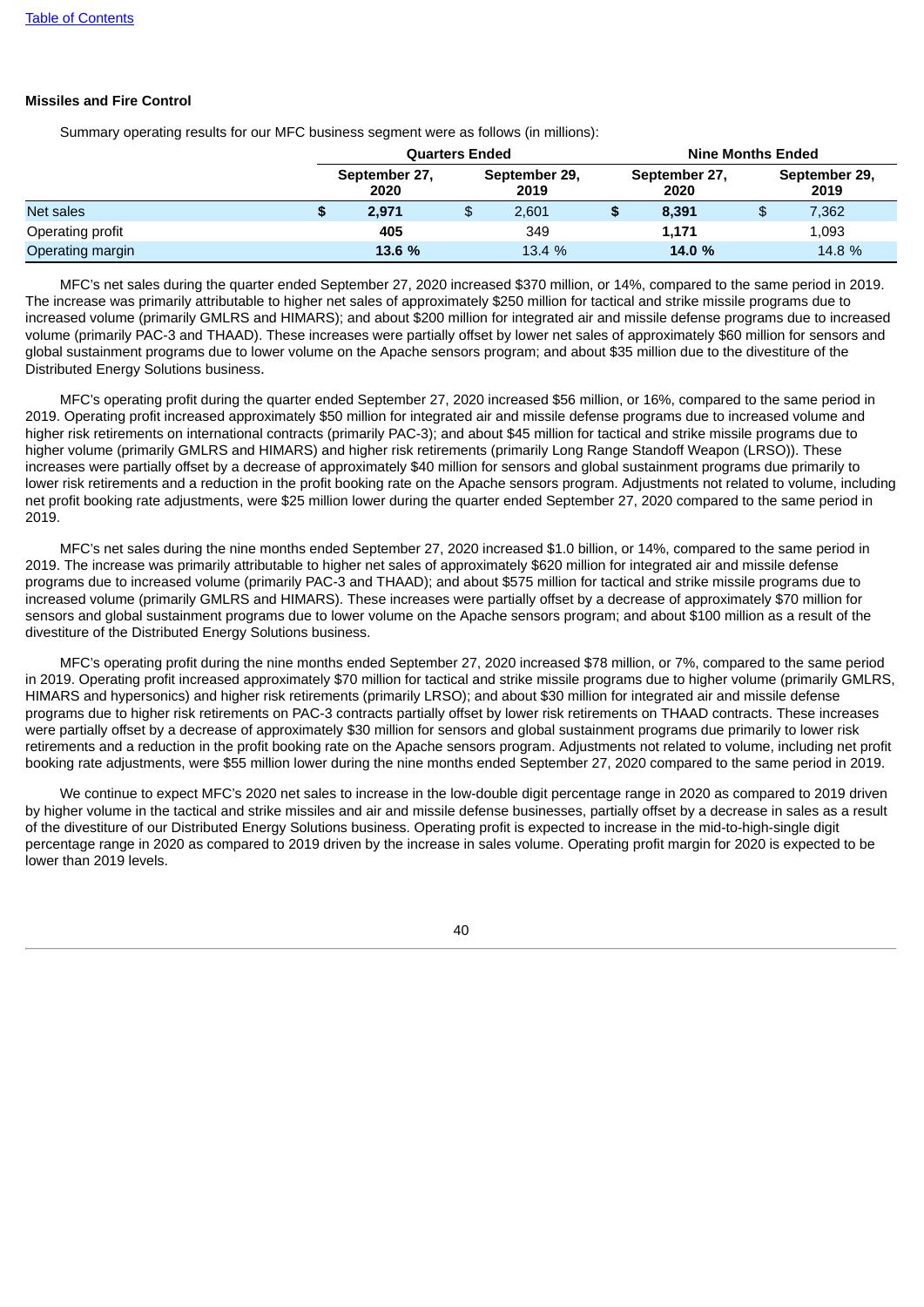# **Rotary and Mission Systems**

Summary operating results for our RMS business segment were as follows (in millions):

|                  | <b>Ouarters Ended</b>                          |    |         | Nine Months Ended     |                       |    |        |
|------------------|------------------------------------------------|----|---------|-----------------------|-----------------------|----|--------|
|                  | September 29,<br>September 27,<br>2020<br>2019 |    |         | September 27,<br>2020 | September 29,<br>2019 |    |        |
| Net sales        | 3,998                                          | \$ | 3.709   |                       | 11.783                | \$ | 11,239 |
| Operating profit | 404                                            |    | 342     |                       | 1,209                 |    | 1,068  |
| Operating margin | 10.1 %                                         |    | $9.2\%$ |                       | 10.3 %                |    | 9.5%   |

RMS' net sales during the quarter ended September 27, 2020 increased \$289 million, or 8%, compared to the same period in 2019. Net sales increased approximately \$180 million for Sikorsky helicopter programs due to higher volume primarily on production contracts (primarily Seahawk, VH-92A, and CRH); about \$55 million for various TLS programs due to higher volume; and about \$35 million for IWSS programs due to higher volume primarily on the Aegis partially offset by lower volume on LCS.

RMS' operating profit during the quarter ended September 27, 2020 increased \$62 million, or 18%, compared to the same period in 2019. Operating profit increased approximately \$30 million for Sikorsky helicopter programs due to higher volume on production contracts (primarily VH-92A and CRH), customer mix, and better cost performance on international military aircraft programs; and about \$30 million for IWSS programs due to higher risk retirements (primarily Radar Surveillance Systems and Aegis). Adjustments not related to volume, including net profit booking rate adjustments, were \$15 million lower in the quarter ended September 27, 2020 compared to the same period in 2019.

RMS' net sales during the nine months ended September 27, 2020 increased \$544 million, or 5%, compared to the same period in 2019. Net sales increased approximately \$355 million for Sikorsky helicopter programs due to higher volume (primarily Seahawk, VH-92A, and CRH production contracts) partially offset by lower volume on Black Hawk production; about \$120 million for C6ISR programs due to higher volume (primarily on undersea combat systems programs); and about \$45 million for IWSS programs due to higher volume primarily on Aegis.

RMS' operating profit during the nine months ended September 27, 2020 increased \$141 million, or 13%, compared to the same period in 2019. Operating profit increased approximately \$95 million for Sikorsky helicopter programs due to higher volume (primarily VH-92A and CRH production contracts), customer mix, and better cost performance and higher volume on international military aircraft programs; and about \$85 million for TLS programs due to \$70 million in charges for an army sustainment program in 2019 not repeated in 2020. These increases were partially offset by a \$20 million decrease for C6ISR programs due to higher charges (primarily undersea combat systems programs); and about \$15 million for IWSS programs due to lower risk retirements (primarily Aegis). Adjustments not related to volume, including net profit booking rate adjustments, were \$20 million lower during the nine months ended September 27, 2020 compared to the same period in 2019.

We continue to expect RMS' 2020 net sales to increase in the mid-single digit percentage range above 2019 levels driven primarily by Sikorsky. Operating profit is expected to increase in the low-double digit percentage range above 2019 levels driven by the increase in sales volume and improved performance at Sikorsky and training and logistics solutions. Operating profit margin for 2020 is expected to be higher than 2019 levels.

### **Space**

Summary operating results for our Space business segment were as follows (in millions):

|                  |                       | <b>Ouarters Ended</b> |                                                |      |                       | Nine Months Ended |        |  |  |
|------------------|-----------------------|-----------------------|------------------------------------------------|------|-----------------------|-------------------|--------|--|--|
|                  | September 27,<br>2020 |                       | September 29,<br>September 27,<br>2020<br>2019 |      | September 29,<br>2019 |                   |        |  |  |
| Net sales        | 2,846                 | \$                    | 2,683                                          | w    | 8.640                 | \$                | 8,021  |  |  |
| Operating profit | 248                   |                       | 309                                            |      | 781                   |                   | 931    |  |  |
| Operating margin | 8.7%                  | 11.5 %                |                                                | 9.0% |                       |                   | 11.6 % |  |  |

Space's net sales during the quarter ended September 27, 2020 increased \$163 million, or 6%, compared to the same period in 2019. The increase was primarily attributable to higher net sales of approximately \$90 million for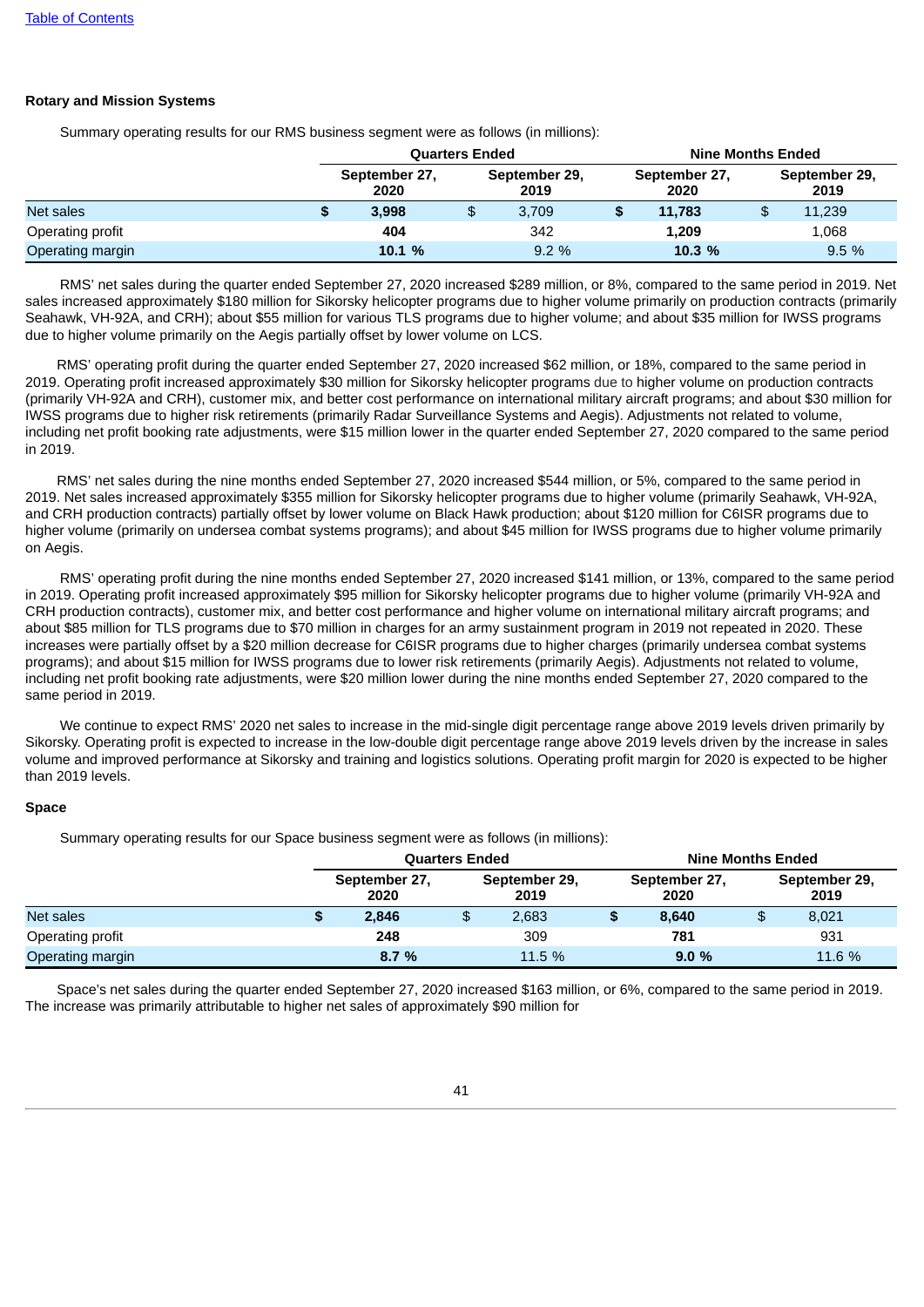government satellite programs due to higher volume (primarily Next Gen OPIR); and about \$60 million for strategic and missile defense programs due to higher volume (primarily hypersonic development programs).

Space's operating profit during the quarter ended September 27, 2020 decreased \$61 million, or 20%, compared to the same period in 2019. Operating profit decreased approximately \$50 million due to lower equity earnings from the corporation's investment in United Launch Alliance (ULA); about \$15 million for government satellite programs due to lower risk retirements (primarily Advanced Extremely High Frequency (AEHF)); and about \$15 million for strategic and missile defense programs due to lower risk retirements (primarily Fleet Ballistic Missiles). These decreases were partially offset by an increase of approximately \$15 million for commercial satellite programs due to charges recorded for performance matters in 2019 not repeated in 2020. Adjustments not related to volume, including net profit booking rate adjustments, were \$25 million lower in the quarter ended September 27, 2020 compared to the same period in 2019.

Space's net sales during the nine months ended September 27, 2020 increased \$619 million, or 8%, compared to the same period in 2019. The increase was primarily attributable to higher net sales of approximately \$325 million for strategic and missile defense programs due to higher volume (primarily hypersonic development programs); and about \$280 million for government satellite programs due to higher volume (primarily Next Gen OPIR).

Space's operating profit during the nine months ended September 27, 2020 decreased \$150 million, or 16%, compared to the same period in 2019. Operating profit decreased approximately \$90 million for government satellite programs due to lower risk retirements (primarily AEHF) partially offset by higher volume (primarily Next Gen OPIR); and about \$95 million due to lower equity earnings from ULA. These decreases were partially offset by an increase of \$35 million for commercial satellite programs for charges recorded for performance matters in 2019 not repeated in 2020. Adjustments not related to volume, including net profit booking rate adjustments, were \$110 million lower during the nine months ended September 27, 2020 compared to the same period in 2019.

Total equity earnings recognized by Space (primarily ULA) represented approximately \$5 million, or 2% and approximately \$45 million, or 6% of Space's operating profit during the quarter and nine months ended September 27, 2020, compared to approximately \$55 million, or 18% and \$140 million, or 15% during the quarter and nine months ended September 29, 2019.

We currently expect Space's 2020 net sales to increase in the high-single digit percentage range from 2019 levels largely driven by Next Gen OPIR and hypersonics. Operating profit in 2020 is expected to decrease in the low-single digit percentage range as compared to 2019 driven by lower profit rate adjustments in government satellites largely driven by AEHF and lower equity earnings in 2020 compared to 2019. As a result, operating profit margin in 2020 is expected to decrease from 2019 levels.

#### **FINANCIAL CONDITION**

#### **Liquidity and Cash Flows**

As of September 27, 2020, we had a cash balance of \$3.6 billion and no borrowings outstanding under our \$2.5 billion revolving credit facility (the credit facility), which is also available for borrowings in the event of a lack of short-term commercial paper availability. To date, the effects of COVID-19 have not had a significant negative impact on our liquidity, cash flows or capital resources. Actions taken by the U.S. Government to increase the rate of progress payments had the effect of increasing our cash from operations, but we used all of this benefit to accelerate payments to our suppliers. The effects of COVID-19 have led to disruption and volatility in the global capital markets, which, depending on future developments, could impact our capital resources and liquidity in the future. The economic impacts of COVID-19 have also caused volatility in the equity capital markets and investment return on our pension assets. As described in Item 1A, Risk Factors of our Annual Report on Form 10-K, changes in returns on plan assets may affect our plan funding, cash flows and stockholders' equity. Differences between the actual plan asset return and the expected long-term rate of return on plan assets (7.00% as of December 31, 2019) impact the measurement of the following year's Financial Accounting Standards (FAS) pension expense and pension funding requirements.

The CARES Act, provides a deferral of payroll tax payments from which we benefited by deferring cash outlays of \$315 million during the nine months ended September 27, 2020. This will have the effect of increasing cash outlays for payroll taxes during 2021 and 2022. Earlier issued IRS guidance provided that the April and June 2020 federal estimated income tax payments were extended to July 15, 2020; thus, in the third quarter of 2020, we paid \$400 million of estimated income tax amount deferred from second quarter to the third quarter. The CARES Act, among other things, also contains

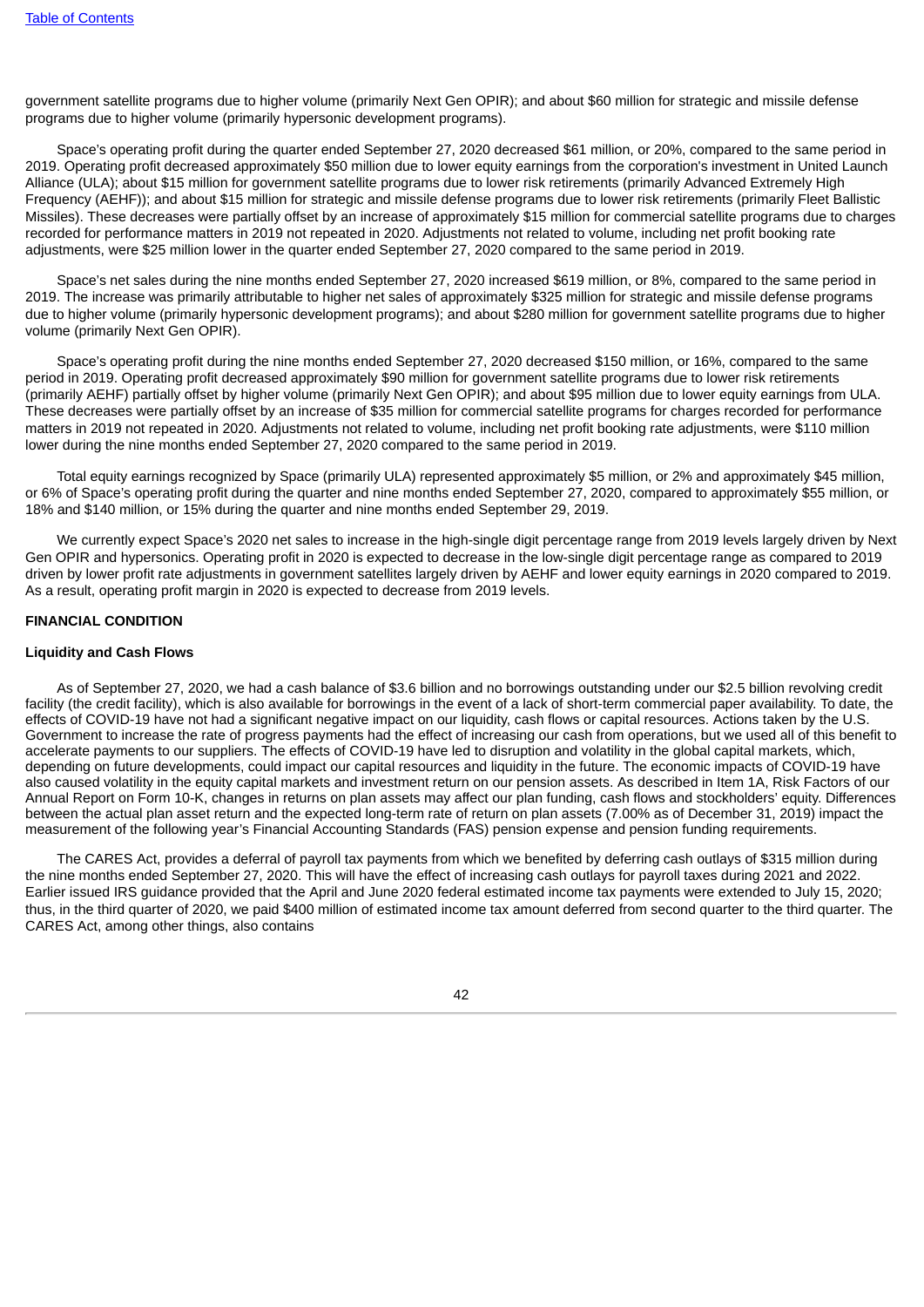numerous other provisions which may impact Lockheed Martin. We continue to refine the effect of the CARES Act and ongoing government guidance related to COVID-19 that may be issued.

We have a balanced cash deployment strategy to enhance stockholder value and position ourselves to take advantage of new business opportunities when they arise. Consistent with that strategy, we have continued to invest in our business, including capital expenditures, independent research and development, and selective business acquisitions and investments; returned cash to stockholders through dividends and share repurchases; and actively managed our debt levels and maturities, interest rates, and pension obligations.

We have generated strong operating cash flows, which have been the primary source of funding for our operations, capital expenditures, debt service and repayments, dividends, share repurchases and postretirement benefit plan contributions. The total remaining authorization for future common share repurchases under our share repurchase program was \$3.0 billion as of September 27, 2020.

Currently, we expect our cash from operations will continue to be sufficient to support our operations and anticipated capital expenditures for the foreseeable future. We also have access to credit markets, if needed, for liquidity or general corporate purposes, and letters of credit to support customer advance payments and for other trade finance purposes such as guaranteeing our performance on particular contracts. See our "Capital Resources" section below for a discussion on financial resources available to us.

The following table provides a summary of our cash flow information followed by a discussion of the key elements (in millions):

|                                                | <b>Nine Months Ended</b> |                       |    |                       |
|------------------------------------------------|--------------------------|-----------------------|----|-----------------------|
|                                                |                          | September 27,<br>2020 |    | September 29,<br>2019 |
| Cash and cash equivalents at beginning of year | S                        | 1,514                 | \$ | 772                   |
| Operating activities                           |                          |                       |    |                       |
| Net earnings                                   |                          | 5,041                 |    | 4,732                 |
| Non-cash adjustments                           |                          | 1,292                 |    | 974                   |
| Changes in working capital                     |                          | (564)                 |    | (1, 139)              |
| Other, net                                     |                          | 607                   |    | 1,254                 |
| Net cash provided by operating activities      |                          | 6,376                 |    | 5,821                 |
| Net cash used for investing activities         |                          | (1,017)               |    | (803)                 |
| Net cash used for financing activities         |                          | (3,288)               |    | (3,251)               |
| Net change in cash and cash equivalents        |                          | 2,071                 |    | 1,767                 |
| Cash and cash equivalents at end of period     | S                        | 3.585                 | \$ | 2,539                 |

#### *Operating Activities*

Net cash provided by operating activities increased \$555 million during the nine months ended September 27, 2020 compared to the same period in 2019. The increase was primarily due to a lower use of cash related to working capital, and the deferral of tax payments. The \$575 million improvement in cash flows related to working capital (defined as receivables, contract assets, and inventories less accounts payable and contract liabilities) was primarily attributable to liquidation of inventories (primarily classified programs at Aeronautics and Sikorsky helicopter programs at RMS), and timing of production and billing cycles affecting contract assets and contract liabilities (primarily the integrated air and missile defense programs at MFC and the F-35 program at Aeronautics), partially offset by timing of cash payments for accounts payable (primarily RMS). During the nine months ended September 27, 2020, we made net cash tax payments of approximately \$865 million compared to net cash tax payments of approximately \$690 million for the nine months ended September 29, 2019.

In addition, net cash provided by operating activities for the nine months ended September 27, 2020 included the receipt of approximately \$1.1 billion of net accelerated progress payments due to the U.S. Government's increase in the progress payment rate from 80% to 90%, and the deferral of \$315 million for the employer portion of payroll taxes to 2021 and 2022 pursuant to the CARES Act. We used the accelerated progress payments from the U.S. Government plus cash on hand to accelerate \$1.8 billion of payments to our suppliers as of September 27, 2020 that are due by their terms in future periods.

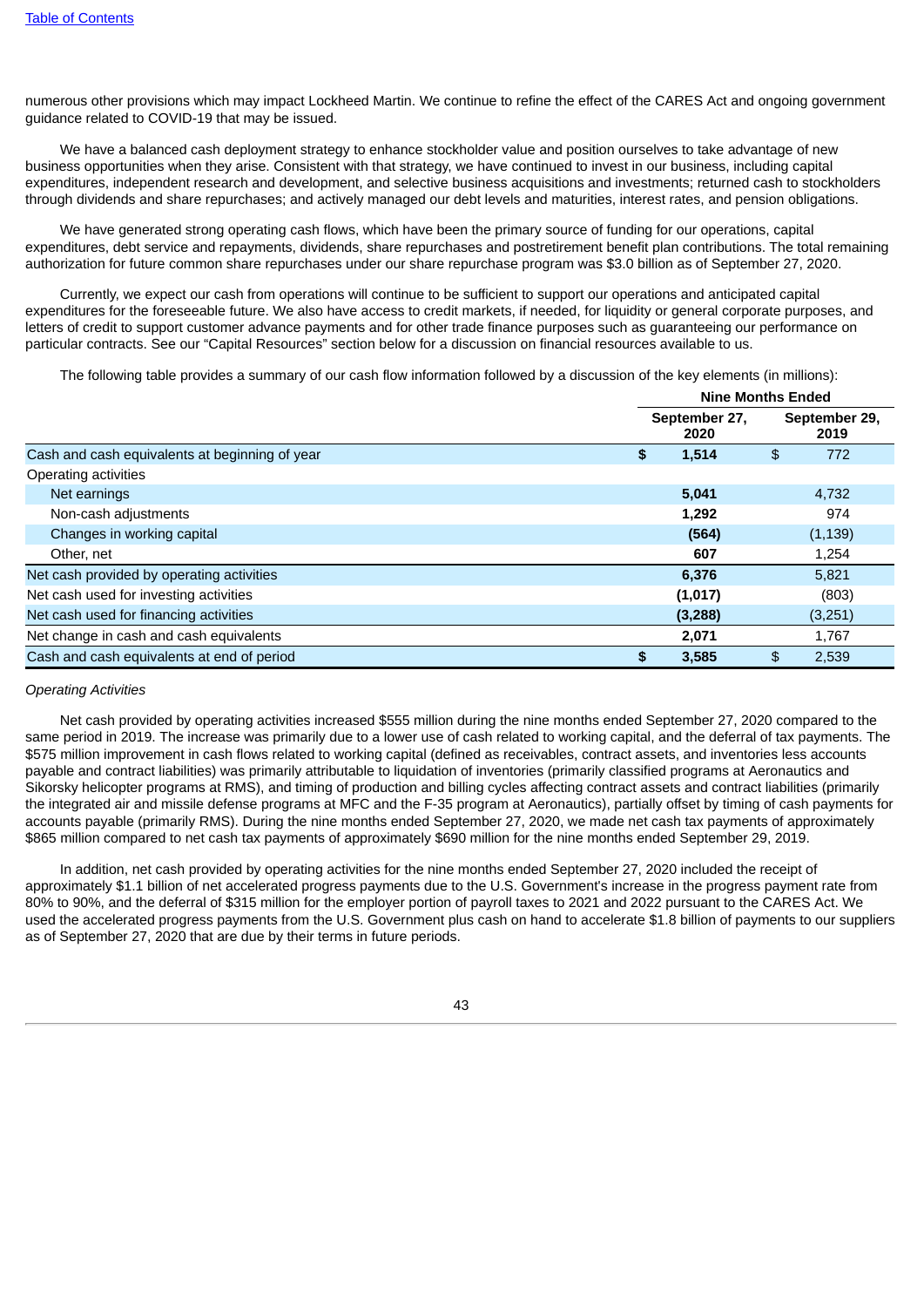#### *Investing Activities*

Net cash used for investing activities increased \$214 million during the nine months ended September 27, 2020 compared to the same period in 2019. Capital expenditures totaled \$1.0 billion and \$841 million during the nine months ended September 27, 2020 and September 29, 2019. The majority of our capital expenditures were for equipment and facilities infrastructure that generally are incurred to support new and existing programs across all of our business segments. We also incur capital expenditures for information technology to support programs and general enterprise information technology infrastructure, inclusive of costs for the development or purchase of internaluse software.

#### *Financing Activities*

Net cash used for financing activities was \$3.3 billion during the nine months ended September 27, 2020, compared to \$3.3 billion during the same period in 2019. Net cash used for financing activities during the nine months ended September 27, 2020 was primarily driven by dividend payments and share repurchases. During the nine months ended September 29, 2019 we also made net repayments of \$600 million for commercial paper.

On May 20, 2020, we received net cash proceeds of \$1.1 billion from issuance of senior unsecured notes, consisting of \$400 million aggregate principal amount of 1.85% Notes due in 2030 and \$750 million aggregate principal amount of 2.80% Notes due in 2050. On June 16, 2020, we used the net proceeds from the offering plus cash on hand to redeem \$750 million of the outstanding \$1.25 billion in aggregate principal amount of our 2.50% Notes due in 2020 and \$400 million of the outstanding \$900 million in aggregate principal amount of our 3.35% Notes due in 2021, each at their redemption price.

During the nine months ended September 27, 2020 and September 29, 2019, we paid dividends totaling \$2.0 billion (\$7.20 per share) and \$1.9 billion (\$6.60 per share). In addition, we repurchased 3.0 million shares of our common stock during the nine months ended September 27, 2020 for \$1.1 billion, which includes the \$500 million paid in the first quarter of 2020 to repurchase 1.4 million shares pursuant to the accelerated share repurchase (ASR) agreement. During the nine months ended September 29, 2019, we purchased 2.2 million shares of our common stock for \$718 million, some of which was settled subsequent to the end of the third quarter.

#### **Capital Resources**

At September 27, 2020, we held cash and cash equivalents of \$3.6 billion that was generally available to fund ordinary business operations without significant legal, regulatory, or other restrictions.

At September 27, 2020, we also had a \$2.5 billion revolving credit facility with various banks that is available for general corporate purposes with an expiration date of August 24, 2024. The undrawn portion of the credit facility also serves as a backup facility for the issuance of commercial paper. The total amount outstanding at any point in time under the combination of our commercial paper program and the credit facility cannot exceed the amount of the credit facility. We may request and the banks may grant, at their discretion, an increase in the borrowing capacity under the credit facility of up to an additional \$500 million. There were no borrowings outstanding under the credit facility at September 27, 2020.

We have agreements in place with financial institutions to provide for the issuance of commercial paper. The outstanding balance of commercial paper can fluctuate daily and the amount outstanding during the period may be greater than or less than the amount reported at the end of the period. There were no commercial paper borrowings outstanding as of September 27, 2020 and December 31, 2019. We may, as conditions warrant, from time to time issue commercial paper backed by our credit facility to manage the timing of cash flows. However, as described under Item 1A, Risk Factors, depending on market conditions, commercial paper may not be available on favorable terms or at all.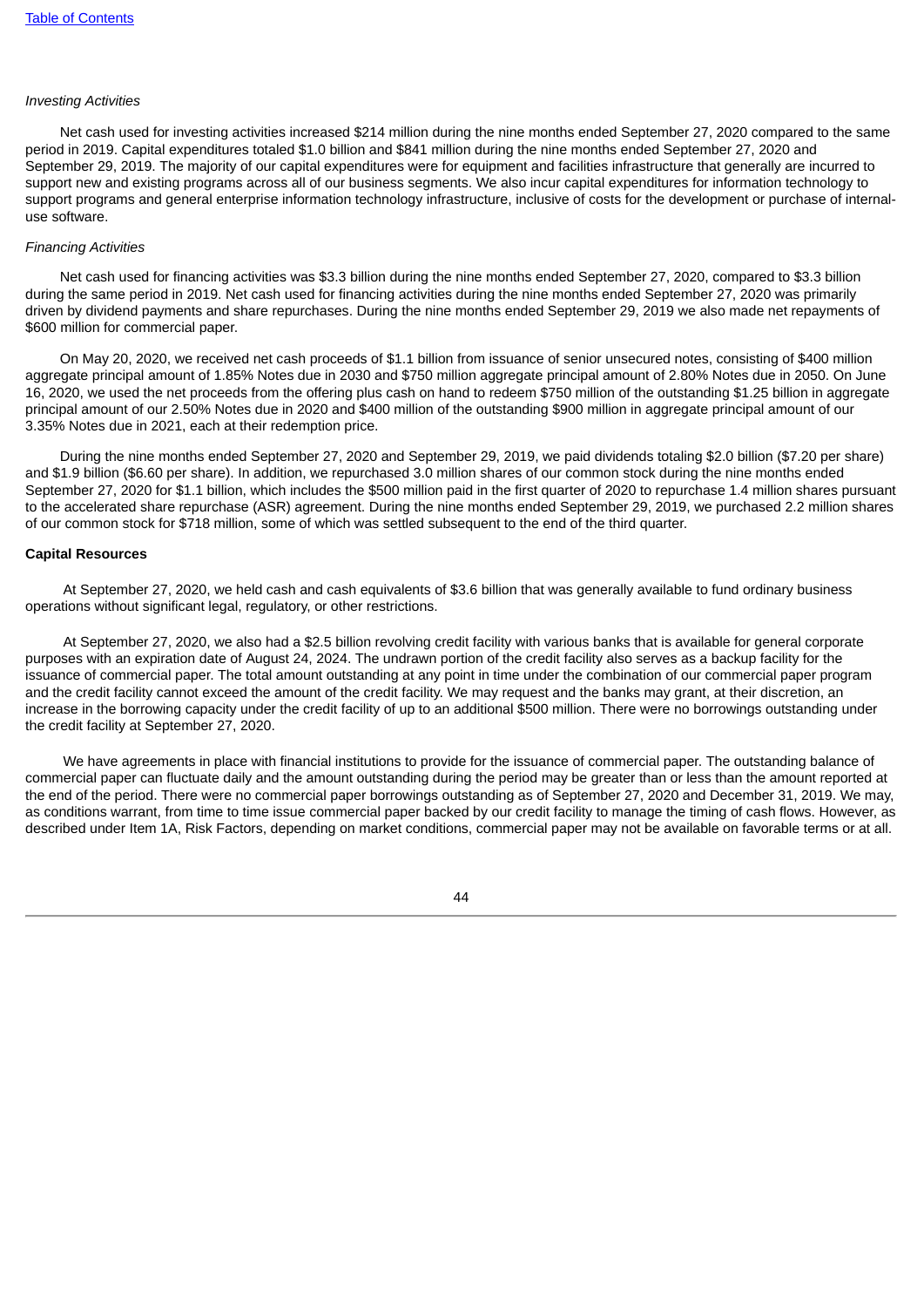Our outstanding debt, net of unamortized discounts and issuance costs was \$12.7 billion as of September 27, 2020 and mainly is in the form of publicly-issued notes that bear interest at fixed rates. The outstanding debt at September 27, 2020 is inclusive of the issuance of \$1.2 billion in aggregate principal amount of senior unsecured notes in May 2020 and the June 2020 redemption of \$750 million of the outstanding \$1.25 billion in aggregate principal amount of our 2.50% Notes due 2020 and \$400 million of the outstanding \$900 million in aggregate principal amount of our 3.35% Notes due 2021, as described in "Note 10 – Other" included in our Notes to Consolidated Financial Statements. As of September 27, 2020, we had \$500 million of borrowings scheduled to mature in November 2020 and an additional \$500 million of borrowings scheduled to mature in September 2021 with the remainder of our debt due from 2022 to 2052. On September 16, 2020 we gave notice of the early redemption of the outstanding \$500 million of 2.50% Notes due November 2020 at par on October 23, 2020 as permitted by the terms of the Notes. As of September 27, 2020, we were in compliance with all covenants contained in our debt and credit agreements. Other than the debt issuance and redemption, described in "Note 10 – Other" included in our Notes to Consolidated Financial Statements, there were no material changes during the quarter or nine months ended September 27, 2020 to our contractual commitments as presented in "Management's Discussion and Analysis of Financial Condition and Results of Operations" of our 2019 Form 10-K that were outside the ordinary course of our business.

On occasion, our customers may seek deferred payment terms to purchase our products. In connection with these transactions, we may, at our customer's request, enter into arrangements for the non-recourse sale of customer receivables to unrelated third-party financial institutions. For accounting purposes, these transactions are not discounted and are treated as a sale of receivables as we have no continuing involvement. The sale proceeds from the financial institutions are reflected in our operating cash flows on the statement of cash flows. We sold customer receivables of \$160 million and \$427 million during the quarter and nine months ended September 27, 2020 and \$80 million and \$280 million during the quarter and nine months ended September 29, 2019. There were no gains or losses related to sales of these receivables.

Our total equity was \$5.0 billion at September 27, 2020, an increase of \$1.8 billion from December 31, 2019. The increase was primarily attributable to net earnings of \$5.0 billion and amortization of \$330 million in pension and other postretirement benefit plan expense. These increases were partially offset by dividends declared of \$2.8 billion and the repurchase of 3.0 million shares for \$1.1 billion.

#### **OTHER MATTERS**

#### **Status of the F-35 Program**

The F-35 program primarily consists of production contracts, sustainment activities, and new development efforts. Production of the aircraft is expected to continue for many years given the U.S. Government's current inventory objective of 2,456 aircraft for the U.S. Air Force, U.S. Marine Corps, and U.S. Navy; commitments from our seven international partner countries and five international customers; as well as expressions of interest from other countries.

During the first half of 2020, the F-35 program completed several milestones both domestically and internationally. The U.S. Government continued testing the aircraft, including ship trials, mission and weapons systems evaluations, and the F-35 fleet recently surpassed 325,000 flight hours. During the third quarter of 2020, the U.S. Government awarded the production of 18 F-35 Block Buy aircraft in addition to the 448 aircraft previously awarded. Since program inception, we have delivered 569 production F-35 aircraft, demonstrating the F-35 program's continued progress and longevity. The first 569 F-35 aircraft delivered to U.S. and international customers include 404 F-35A variants, 121 F-35B variants, and 43 F-35C variants. The full-rate production decision, also known formally as Milestone C, is expected to be delayed by the DoD until Initial Operational Test and Evaluation (IOT&E) activities are complete in the Naval Air Systems Command (NAVAIR)-led Joint Simulation Environment (JSE). The JSE is used to conduct simulated evaluations of the F-35 in a range of high-threat scenarios. The data will be utilized by the U.S. Government as part of their evaluation to transition the F-35 program from Low Rate Initial Production (LRIP) into full-rate production.

During the third quarter of 2020, we delivered 31 production aircraft to our U.S. and international partner countries, and we have 398 production aircraft in backlog, including orders from our international partner countries.

In response to COVID-19 F-35 supplier delays and in conjunction with the F-35 Joint Program Office, we have tapered our production rate, and we anticipate resuming a pre-COVID-19 production rate in 2021. We estimate production delays of approximately 18-24 aircraft in 2020. See the discussion in Business Overview - COVID-19 and Item 1A, Risk Factors.

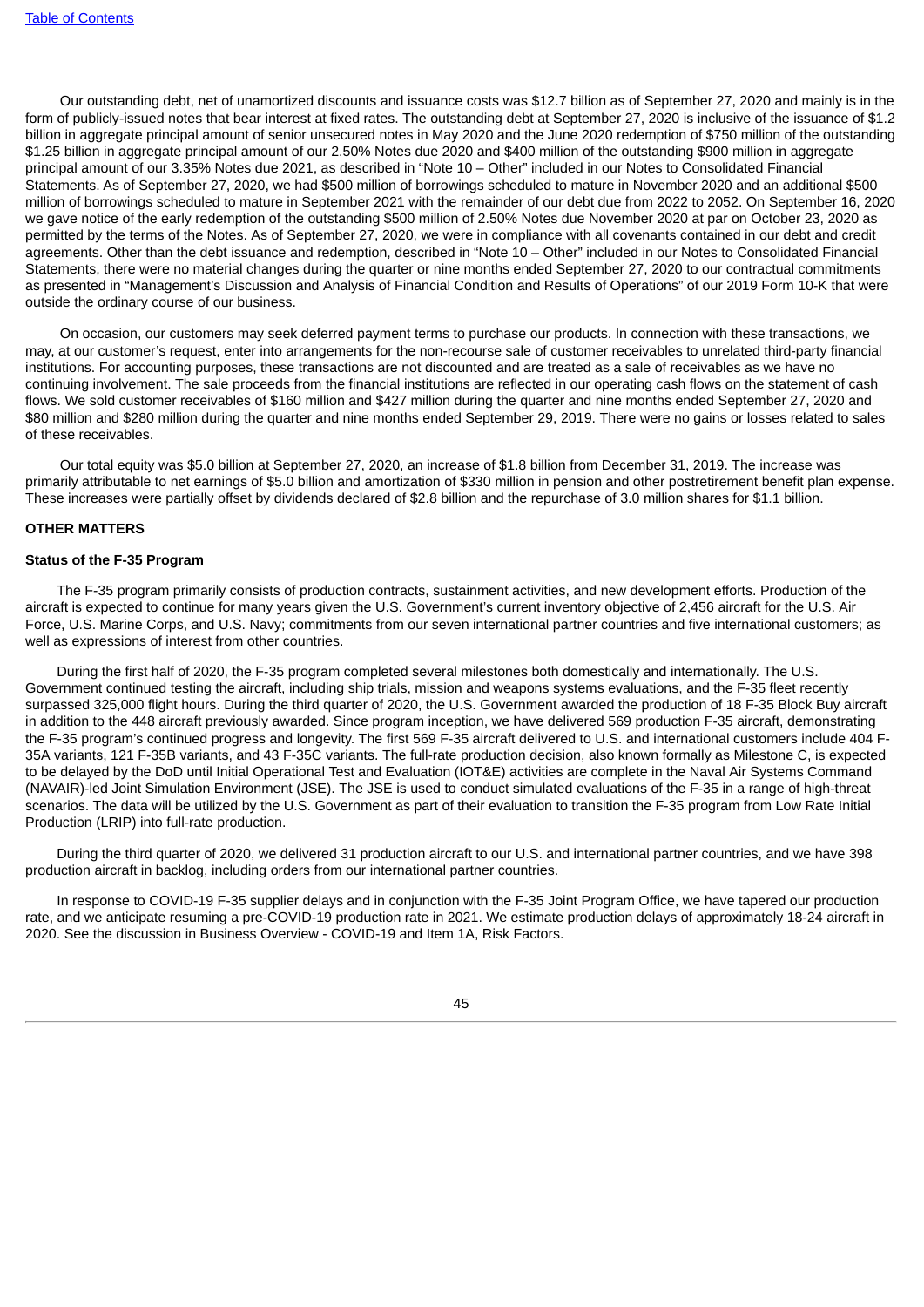On July 17, 2019, the U.S. Government suspended Turkey's participation in the F-35 program and initiated the process to formally remove Turkey from the program as a result of Turkey accepting delivery of the Russian S-400 air and missile defense system. To date, the Administration has not imposed sanctions on Turkish entities involved in the S-400 procurement, although sanctions under the Countering America's Adversaries Through Sanctions Act (CAATSA) remain a risk. Additionally, sanctions could be imposed against Turkey as a result of future legislation. We are monitoring developments in Congress and the potential impacts of any sanctions and other actions regarding Turkey on the F-35 program and on our other programs involving Turkey. Depending on the scope and applicability of any sanctions or other actions, the impact could be material to our operations, operating results, financial position or cash flows. Turkey previously committed to purchase up to 100 F-35 aircraft, of which six have completed production.

Turkish suppliers also produce component parts for the F-35 program, many of which are single-sourced. To minimize the risks of disruption of our supply chain and ensure continuity of F-35 production, we have been working closely with the DoD and supporting activities to identify and engage alternate suppliers for the component parts produced by Turkish suppliers. We have made significant progress toward this end, but due to the procedure to qualify new parts and suppliers, this collaborative process between DoD and Lockheed Martin is ongoing. Earlier this year, the DoD publicly confirmed that Turkey would be permitted to provide certain components for the F-35 through 2022. While the transition timeline is an important first step, it is equally important that our replacement capacity is re-established so that production is not impacted. Efforts to date have significantly reduced our risk, but final resolution on a limited number of remaining components could affect F-35 deliveries, and any accelerated work stoppage would impact cost. International sales of the F-35 are negotiated between the U.S. Government and international governments and the process that formally removed Turkey from the F-35 program is a government-to-government matter. We will continue to follow official U.S. Government guidance as it relates to completed Turkish aircraft and the export and import of component parts from the Turkish supply chain.

The effects of potential U.S. Government sanctions on Turkey, and Turkey's removal from the F-35 program do not appear to be significant at this time. However, unforeseen actions could impact the timing of orders, disrupt the production of aircraft, delay delivery of aircraft, disrupt delivery of sustainment components produced in Turkey and impact funding on the F-35 program to include the result of any reprogramming of funds that may be necessary to mitigate the impact of alternate sources for component parts made in Turkey. While, in the case of the F-35 program, we expect that these costs ultimately would be recovered from the U.S. Government, the availability or timing of any recovery could adversely affect our cash flows and results of operations. For additional discussion, including the risk of sanctions on other programs involving sales to Turkey or work with Turkish industry, see Item 1A - Risk Factors of our 2019 Annual Report on Form 10-K.

Given the size and complexity of the F-35 program, we anticipate that there will be continual reviews related to aircraft performance, program schedule, cost, and requirements as part of the DoD, Congressional, and international partner countries' oversight and budgeting processes. Current program challenges include, but are not limited to, supplier and partner performance, software development, level of cost associated with life cycle operations and sustainment and warranties, receiving funding for production contracts on a timely basis, executing future flight tests, and findings resulting from testing and operating the aircraft.

#### **Contingencies**

See "Note 7 – Legal Proceedings and Contingencies" included in our Notes to Consolidated Financial Statements for information regarding our contingent obligations, including off-balance sheet arrangements.

### **Critical Accounting Policies**

There have been no significant changes to the critical accounting policies disclosed in "Management's Discussion and Analysis of Financial Condition and Results of Operations" in our 2019 Annual Report on Form 10-K.

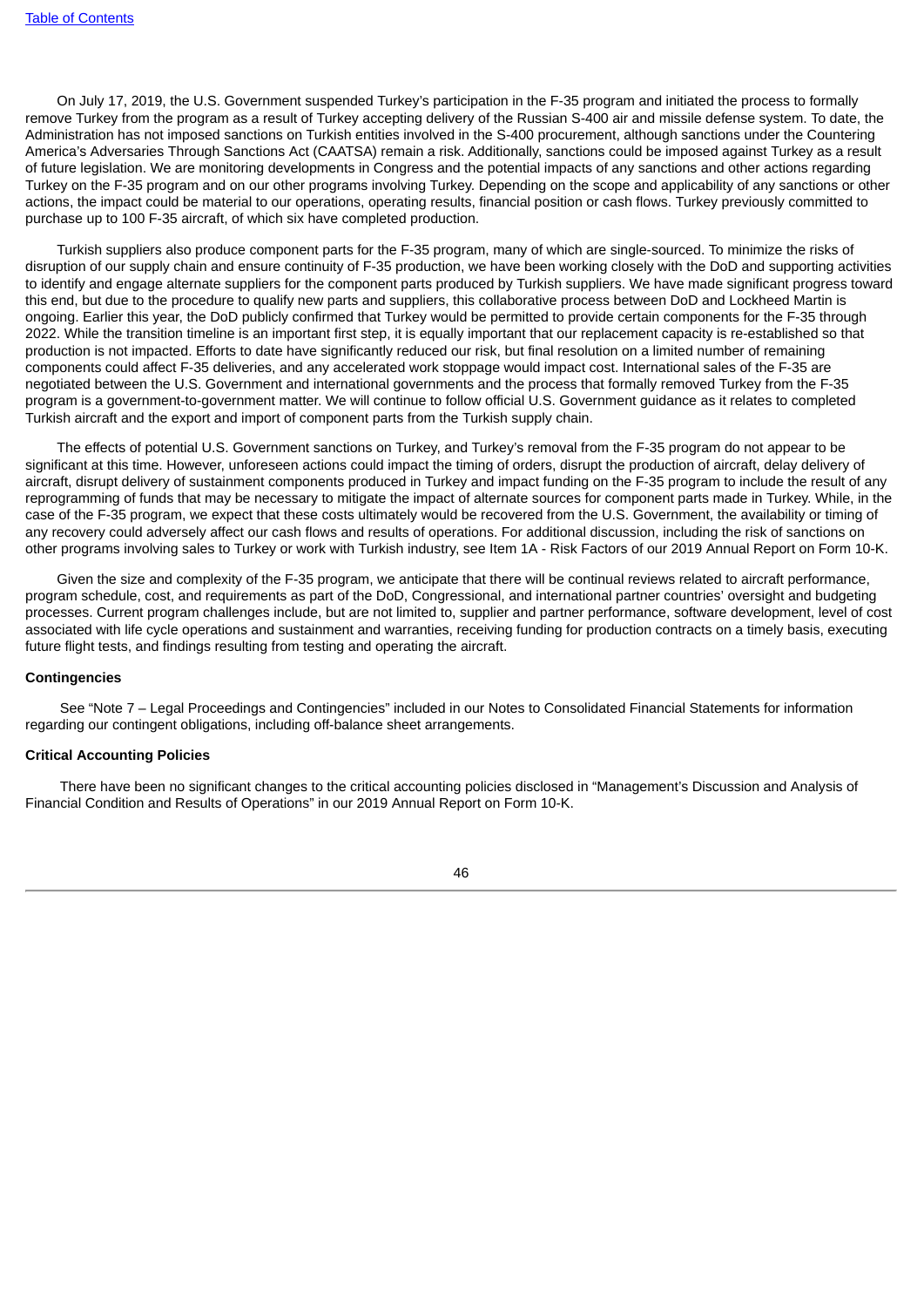#### *Postretirement Benefit Plans*

We measure our net obligations related to our postretirement benefit plans annually at year end, which are largely dependent upon several key economic and actuarial assumptions. If we assume a discount rate at the end of 2020 of 2.50% (a 75 basis point decrease from the end of 2019), a 7.00% return on plan assets in 2020, and a 7.00% expected long-term rate of return on plan assets in future years among other assumptions, we expect the total net 2021 FAS/CAS pension benefit to be approximately \$2.1 billion. With these assumptions, we expect the amount of the

qualified defined benefit pension plan obligation to be recorded at the end of 2020 to increase, resulting in a non-cash, after-tax decrease in stockholders' equity of approximately \$3.9 billion.

A change of plus or minus 25 basis points to the assumed discount rate, with all other assumptions held constant, would result in an incremental non-cash, after-tax increase or decrease to equity at the end of 2020 of approximately \$1.3 billion, with a corresponding incremental increase or decrease of approximately \$15 million to the estimated net 2021 FAS/CAS pension benefit.

A change of plus or minus 100 basis points to the return on plan assets in 2020 only, with all other assumptions held constant, would result in an incremental non-cash, after-tax increase or decrease to equity at the end of 2020 of approximately \$280 million, with a corresponding incremental increase or decrease of approximately \$15 million to the estimated net 2021 FAS/CAS pension benefit.

We expect to make contributions of approximately \$1.0 billion to our qualified defined benefit pension plans in 2021 and anticipate recovering approximately \$2.1 billion of CAS pension cost.

Accounting for postretirement benefit plans under GAAP requires that the amounts we record are computed using actuarial valuations. These valuations utilize many assumptions, including those we make regarding financial markets and other economic conditions and longevity. Changes in those annual assumptions can impact our total equity at any given year end, and the amount of expense we record for our postretirement benefits plans in the following year. We will finalize the postretirement benefit plan assumptions and determine the 2020 actual return on plan assets on December 31, 2020. The final assumptions and the actual investment returns for 2020 may differ materially from those discussed above.

Please refer to our critical accounting policies under the caption "Postretirement Benefit Plans" in our 2019 Annual Report on Form 10-K for a more detailed discussion of the significant assumptions we must make, in addition to information regarding our ability to recover our pension costs in the pricing of our contracts.

#### *Goodwill and Intangible Assets*

The carrying value of our Sikorsky reporting unit included goodwill of \$2.7 billion, an indefinite-lived trademark intangible asset of \$887 million, and finite-lived customer program intangible assets of \$2.1 billion as of September 27, 2020. In the fourth quarter of 2019, we performed our annual impairment test for goodwill and indefinite-lived trademark intangible asset. We were not required to test the finite-lived program intangible asset because there were no indicators of a possible impairment. As of the date of our 2019 annual impairment test, we estimated that the fair value of our Sikorsky reporting unit exceeded its carrying value for goodwill by a margin of approximately 40% and the fair value of the intangible asset exceeded its carrying value by a margin of approximately 10%.

The fair values and carrying values of our goodwill and indefinite-lived trademark intangible asset at our Sikorsky business are closely aligned. Therefore, any business deterioration, contract cancellations or terminations, or changes in expected future orders could cause our sales, earnings and cash flows to decline below current projections and could cause goodwill and intangible assets to be impaired. Similarly, market factors utilized in the impairment analysis, including long-term growth rates and discount rates could negatively impact the fair value of our reporting units. As previously disclosed, based on our assessment of these circumstances, we have determined that goodwill and indefinite-lived trademark intangible assets at our Sikorsky business are at risk for impairment should there be deterioration of projected cash flows. While we do not currently anticipate any material impairments on our assets as a result of COVID-19, any business deterioration, contract cancellations or terminations, or market pressures could cause our sales, earnings and cash flows to decline below our current projections and could cause goodwill and intangibles to be impaired. See Item 1A, Risk Factors for a discussion of the potential impacts of COVID-19 on the fair value of our assets.

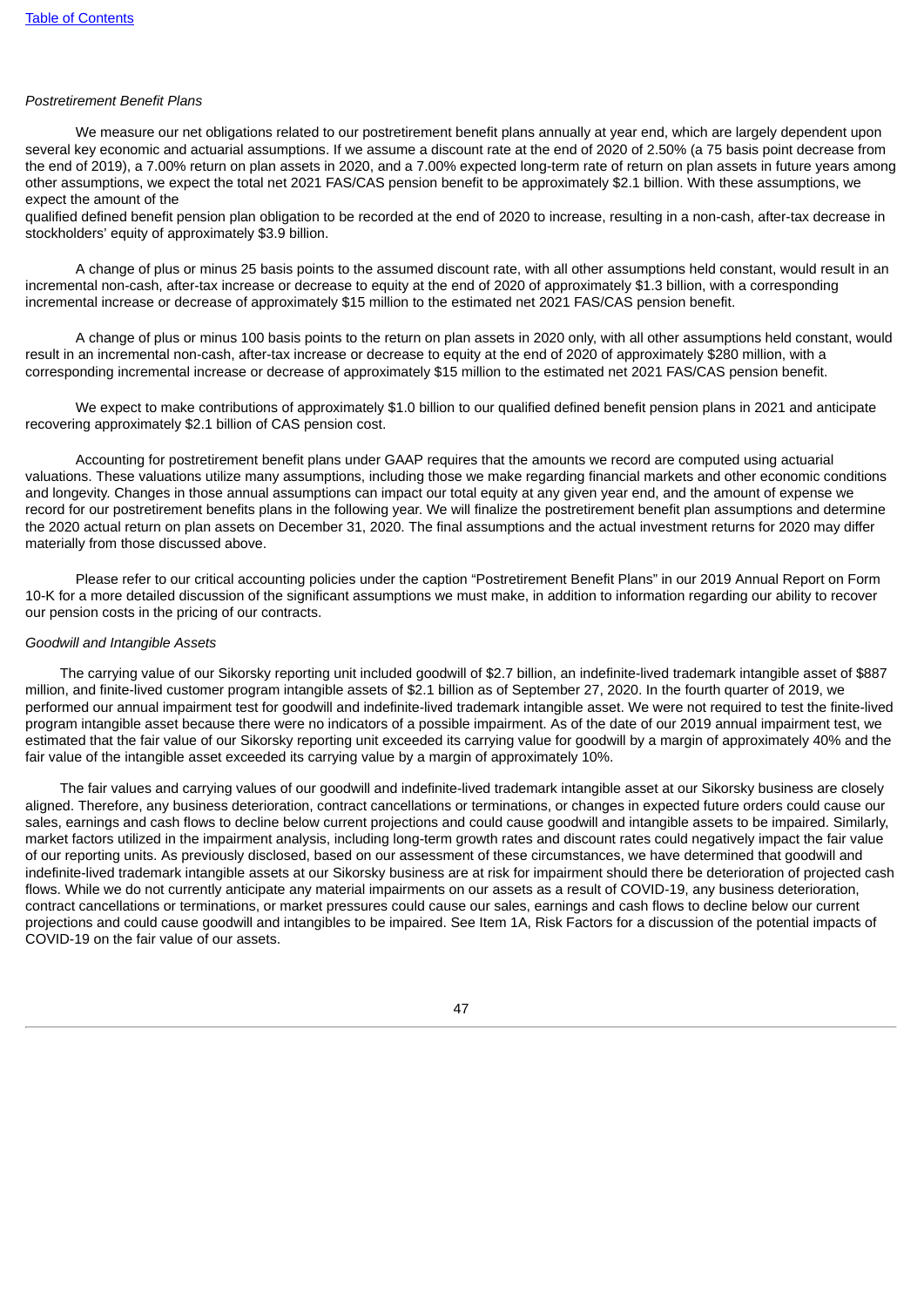### **Recent Accounting Pronouncements**

See Note 1 – Basis of Presentation and "Note 11 – Recent Accounting Pronouncements Not Yet Adopted" included in our Notes to Consolidated Financial Statements for information related to new accounting standards.

### <span id="page-47-0"></span>**ITEM 3. Quantitative and Qualitative Disclosures About Market Risk**

As disclosed in "Item 7A. Quantitative and Qualitative Disclosures About Market Risk" of our Annual Report on Form 10-K for the year ended December 31, 2019, we transact business globally and are subject to risks associated with changing foreign currency exchange rates. We enter into foreign currency hedges such as forward and option contracts that change in value as foreign currency exchange rates change. Our other exposures to market risk have not changed materially since December 31, 2019. See "Note 8 – Fair Value Measurements" included in our Notes to Consolidated Financial Statements for additional discussion.

### <span id="page-47-1"></span>**ITEM 4. Controls and Procedures**

We performed an evaluation of the effectiveness of our disclosure controls and procedures as of September 27, 2020. The evaluation was performed with the participation of senior management of each business segment and key corporate functions, under the supervision of the Chief Executive Officer (CEO) and Chief Financial Officer (CFO). Based on this evaluation, the CEO and CFO concluded that our disclosure controls and procedures were operating and effective as of September 27, 2020.

There were no changes in our internal control over financial reporting during the quarter ended September 27, 2020 that materially affected, or are reasonably likely to materially affect, our internal control over financial reporting.

### **Forward-Looking Statements**

This Form 10-Q contains statements that, to the extent they are not recitations of historical fact, constitute forward-looking statements within the meaning of the federal securities laws, and are based on our current expectations and assumptions. The words "believe," "estimate," "anticipate," "project," "intend," "expect," "plan," "outlook," "scheduled," "forecast" and similar expressions are intended to identify forward-looking statements. These statements are not guarantees of future performance and are subject to risks and uncertainties. Actual results may differ materially due to factors such as:

- the impact of the COVID-19 disease or future epidemics on our business, including the potential for facility closures or work stoppages, supply chain disruptions, program delays, our ability to recover our costs under contracts, changing government funding and acquisition priorities and payment policies and regulations; and potential impacts to the fair value of our assets;
- our reliance on contracts with the U.S. Government, which are conditioned upon the availability of funding and can be terminated by the U.S. Government for convenience, and our ability to negotiate favorable contract terms;
- budget uncertainty, affordability initiatives or the risk of future budget cuts;
- risks related to the development, production, sustainment, performance, schedule, cost and requirements of complex and technologically advanced programs including our largest, the F-35 program;
- planned production rates for significant programs; compliance with stringent performance and reliability standards; materials availability;
- the performance and financial viability of key suppliers, teammates, joint ventures, joint venture partners, subcontractors and customers;
- economic, industry, business and political conditions including their effects on governmental policy and government actions that disrupt our supply chain or prevent the sale or delivery of our products (such as delays in obtaining Congressional approvals for exports requiring Congressional notification and export license delays due to COVID-19);
- trade policies or sanctions (including potential Chinese sanctions on us or our suppliers, teammates or partners; Turkey's removal from the F-35 program and potential U.S. Government sanctions on Turkey and the Kingdom of Saudi Arabia);
- our success expanding into and doing business in adjacent markets and internationally and the differing risks posed by international sales;
- changes in foreign national priorities and foreign government budgets;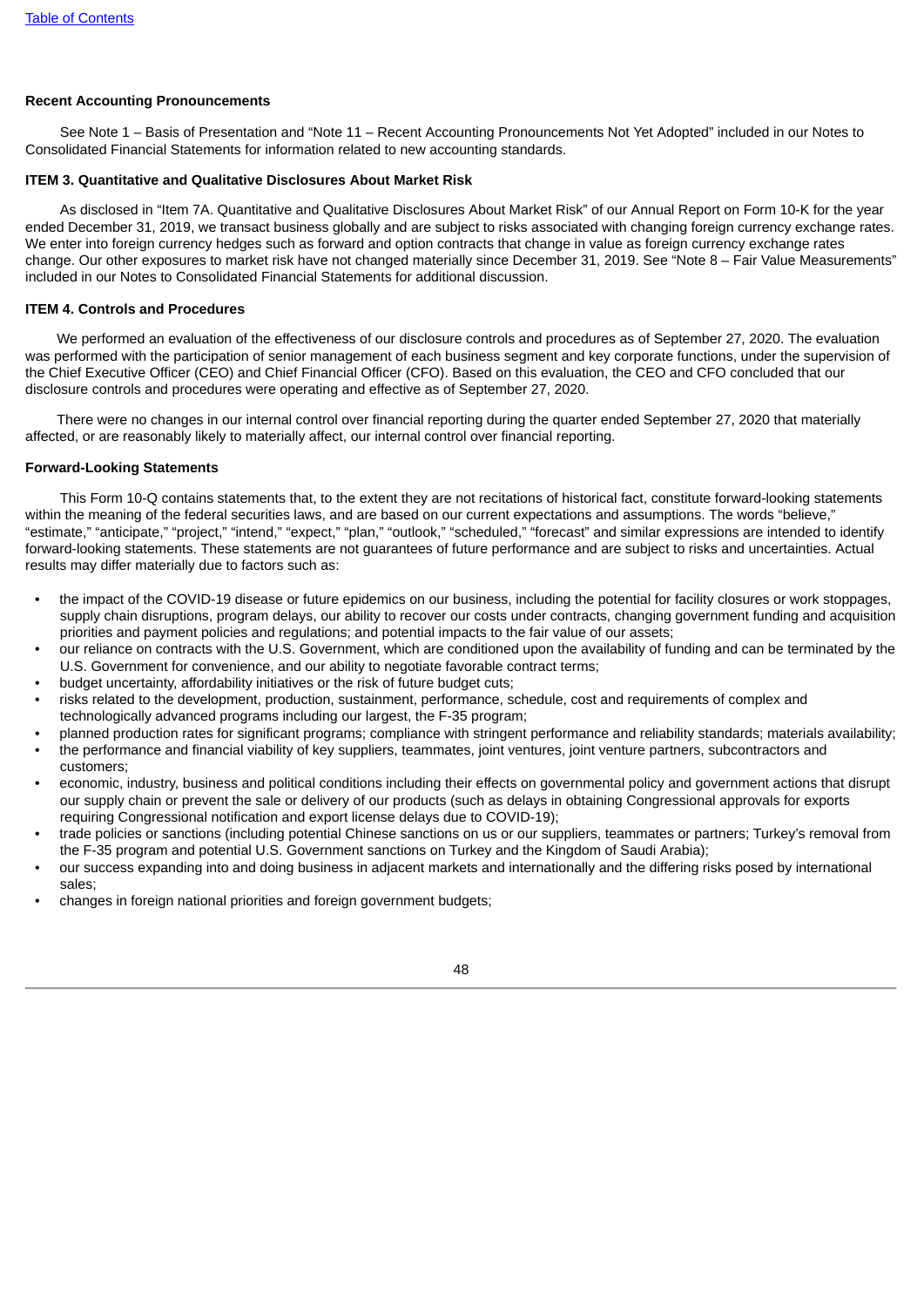- the competitive environment for our products and services, including increased pricing pressures, aggressive pricing in the absence of cost realism evaluation criteria, competition from outside the aerospace and defense industry, and bid protests;
- the timing and customer acceptance of product deliveries;
- our ability to continue to innovate and develop new products and to attract and retain key personnel and transfer knowledge to new personnel; the impact of work stoppages or other labor disruptions;
- the impact of cyber or other security threats or other disruptions to our businesses;
- our ability to implement and continue, and the timing and impact of, capitalization changes such as share repurchases and dividend payments;
- our ability to recover costs under U.S. Government contracts and changes in contract mix;
- the accuracy of our estimates and projections and the potential impact of changes in U.S. or foreign tax laws;
- timing and estimates regarding pension funding and movements in interest rates and other changes that may affect pension plan assumptions, stockholders' equity, the level of the FAS/CAS adjustment and actual returns on pension plan assets;
- the successful operation of joint ventures that we do not control and our ability to recover our investments;
- realizing the anticipated benefits of acquisitions or divestitures, joint ventures, teaming arrangements or internal reorganizations;
- our efforts to increase the efficiency of our operations and improve the affordability of our products and services;
- the risk of an impairment of our assets, including the potential impairment of goodwill, intangible assets and inventory recorded as a result of the acquisition of the Sikorsky business;
- the availability and adequacy of our insurance and indemnities:
- our ability to benefit fully from or adequately protect our intellectual property rights;
- procurement and other regulations and policies affecting our industry, including federal rules prohibiting the use of certain Chinese telecommunications equipment, export of our products, cost allowability or recovery, preferred contract type, and performance and progress payments policy, including a reversal or modification to the DoD's increase to the progress payment rate in response to COVID-19;
- the effect of changes in accounting, taxation, or export laws, regulations, and policies and their interpretation or application; and
- the outcome of legal proceedings, bid protests, environmental remediation efforts, audits, government investigations or government allegations that we have failed to comply with law, other contingencies and U.S. Government identification of deficiencies in our business systems.

These are only some of the factors that may affect the forward-looking statements contained in this Form 10-Q. For a discussion identifying additional important factors that could cause actual results to differ materially from those anticipated in the forward-looking statements, see our filings with the U.S. Securities and Exchange Commission (SEC) including, but not limited to, "Management's Discussion and Analysis of Financial Condition and Results of Operations" and "Risk Factors" in our Annual Report on Form 10-K for the year ended December 31, 2019 and subsequent Quarterly Reports on Form 10-Q. Our filings may be accessed through the Investor Relations page of our website, www.lockheedmartin.com/investor, or through the website maintained by the SEC at www.sec.gov.

<span id="page-48-0"></span>Our actual financial results likely will be different from those projected due to the inherent nature of projections. Given these uncertainties, forward-looking statements should not be relied on in making investment decisions. The forward-looking statements contained in this Form 10-Q speak only as of the date of its filing. Except where required by applicable law, we expressly disclaim a duty to provide updates to forward-looking statements after the date of this Form 10-Q to reflect subsequent events, changed circumstances, changes in expectations, or the estimates and assumptions associated with them. The forward-looking statements in this Form 10-Q are intended to be subject to the safe harbor protection provided by the federal securities laws.

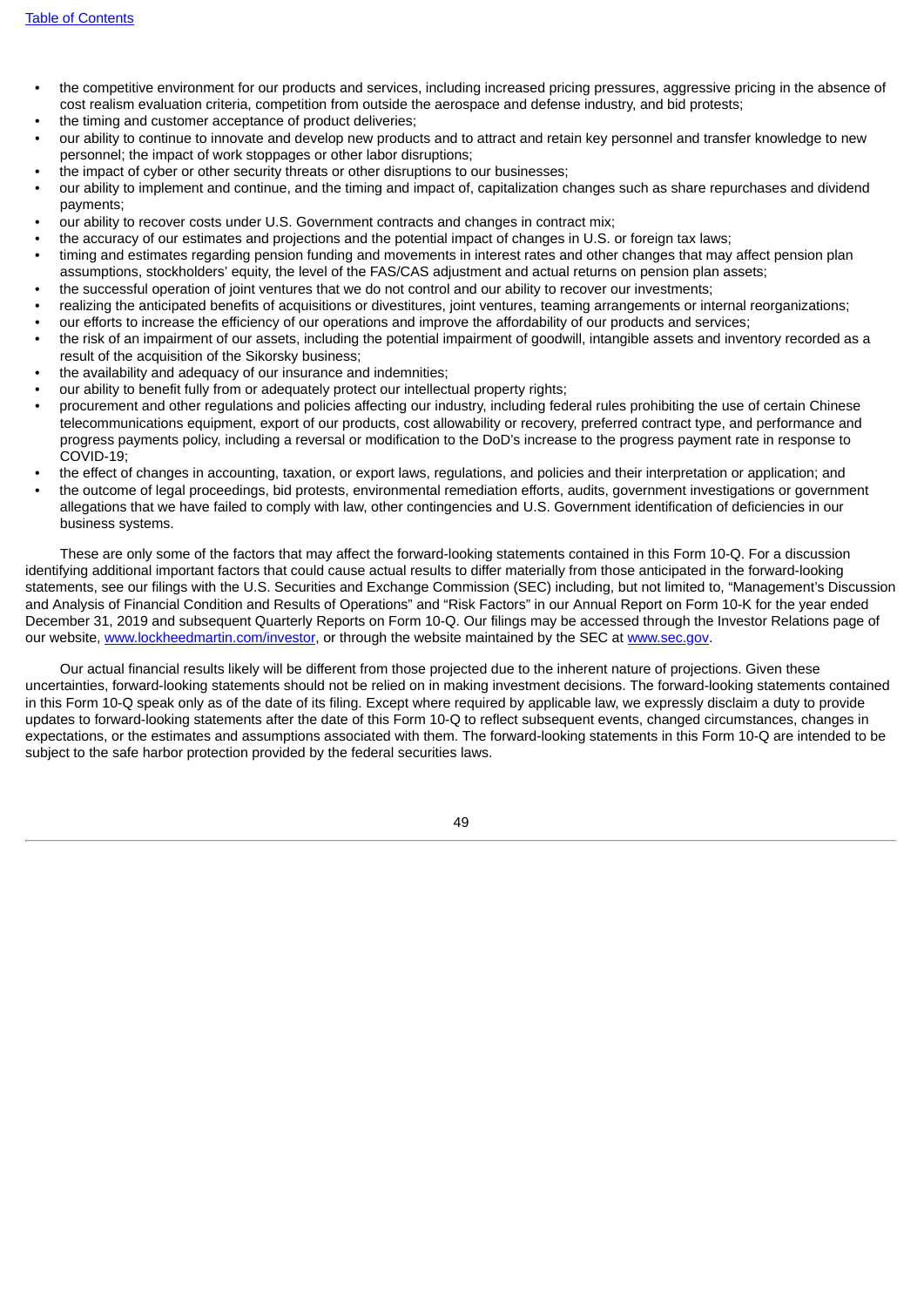#### <span id="page-49-0"></span>**PART II. OTHER INFORMATION**

#### **ITEM 1. Legal Proceedings**

We are a party to or have property subject to litigation and other proceedings that arise in the ordinary course of our business, including matters arising under provisions relating to protection of the environment, and are subject to contingencies related to certain businesses we previously owned. These types of matters could result in fines, penalties, cost reimbursements or contributions, compensatory or treble damages or non-monetary sanctions or relief. We believe the probability is remote that the outcome of each of these matters will have a material adverse effect on the corporation as a whole, notwithstanding that the unfavorable resolution of any matter may have a material effect on our net earnings in any particular interim reporting period. We cannot predict the outcome of legal or other proceedings with certainty. These matters include the proceedings summarized in "Note 7 – Legal Proceedings and Contingencies" included in our Notes to Consolidated Financial Statements and "Note 14 – Legal Proceedings, Commitments and Contingencies" in our Annual Report on Form 10-K for the year ended December 31, 2019 (2019 Form 10-K) filed with the U.S. Securities and Exchange Commission.

We are subject to federal, state, local and foreign requirements for the protection of the environment, including those for discharge of hazardous materials and remediation of contaminated sites. Due in part to the complexity and pervasiveness of these requirements, we are a party to or have property subject to various lawsuits, proceedings and remediation obligations. The extent of our financial exposure cannot in all cases be reasonably estimated at this time. For information regarding the matters discussed above, including current estimates of the amounts that we believe are required for remediation or clean-up to the extent estimable, see "Note 7 – Legal Proceedings and Contingencies" included in our Notes to Consolidated Financial Statements. See also "Critical Accounting Policies – Environmental Matters" in "Management's Discussion and Analysis of Financial Condition and Results of Operations" and "Note 14 – Legal Proceedings, Commitments and Contingencies", each in our 2019 Form 10-K, for a description of previously reported matters.

As a U.S. Government contractor, we are subject to various audits and investigations by the U.S. Government to determine whether our operations are being conducted in accordance with applicable regulatory requirements. U.S. Government investigations of us, whether relating to government contracts or conducted for other reasons, could result in administrative, civil or criminal liabilities, including repayments, fines or penalties being imposed upon us, suspension, proposed debarment, debarment from eligibility for future U.S. Government contracting or suspension of export privileges. Suspension or debarment could have a material adverse effect on us because of our dependence on contracts with the U.S. Government. U.S. Government investigations often take years to complete and many result in no adverse action against us. We also provide products and services to customers outside of the U.S., which are subject to U.S. and foreign laws and regulations and foreign procurement policies and practices. Our compliance with local regulations or applicable U.S. Government regulations also may be audited or investigated.

#### <span id="page-49-1"></span>**ITEM 1A. Risk Factors**

While we attempt to identify, manage and mitigate risks and uncertainties associated with our business to the extent practical under the circumstances, some level of risk and uncertainty will always be present. "Item 1A. Risk Factors" of our 2019 Form 10-K describes some of the risks and uncertainties associated with our business, including U.S. Government funding, as further described in the "Industry Considerations" section of "Management's Discussion and Analysis of Financial Condition and Results of Operations" of this Form 10-Q. These risks and uncertainties have the potential to materially affect our business, results of operations, financial condition, cash flows, projected results and future prospects. Except for the risk factors discussed below, we do not believe that there have been any material changes to the risk factors disclosed in our 2019 Form 10-K.

### The effects of COVID-19 and other potential future public health crises, epidemics, pandemics or similar events on our business, **operating results and cash flows are uncertain.**

The global outbreak of the coronavirus disease 2019 (COVID-19) was declared a pandemic by the World Health Organization and a national emergency by the U.S. Government in March 2020 and has negatively affected the U.S. and global economies, disrupted global supply chains, resulted in significant travel and transport restrictions, including mandated closures and orders to "shelter-in-place" and quarantine restrictions, and created significant disruption of the financial markets. The pandemic has presented unprecedented business challenges, and we have experienced impacts in each of our business areas related to COVID-19, primarily in increased coronavirus-related costs, delays in supplier deliveries, impacts of travel restrictions, site access and quarantine requirements, and the impacts of remote work and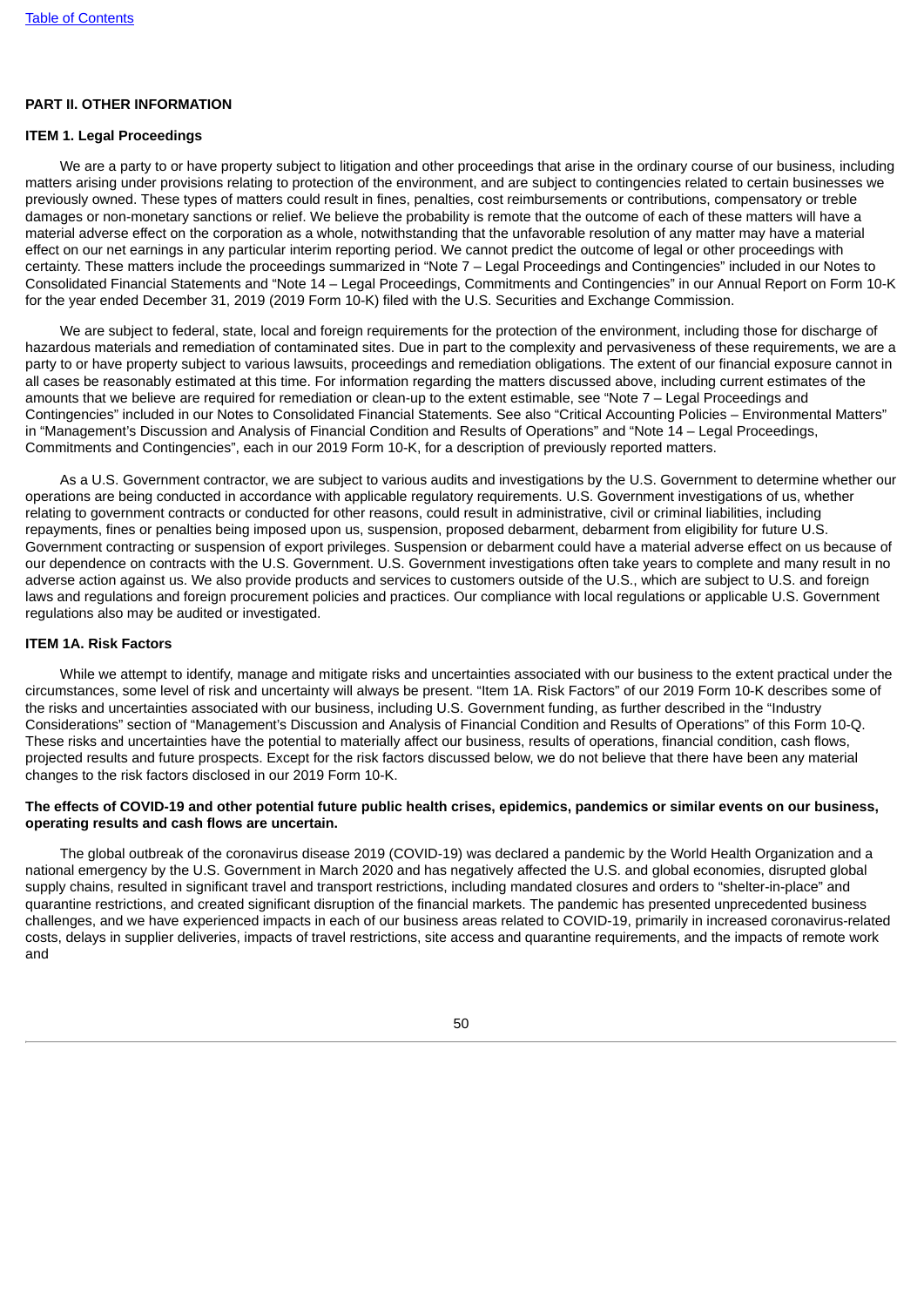adjusted work schedules. The extent of the impact of the COVID-19 pandemic on our operational and financial performance, including our ability to execute our programs in the expected timeframe, remains uncertain and will depend on future pandemic related developments, including the duration of the pandemic and any potential subsequent waves of COVID-19 infection, and related government actions to prevent and manage disease spread, all of which are uncertain and cannot be predicted. The long-term impacts of COVID-19 on government budgets and other funding priorities, including international priorities, that impact demand for our products and services and our business are also difficult to predict.

In accordance with the Department of Homeland Security's identification of the Defense Industrial Base as a critical infrastructure sector in March 2020, our U.S. production facilities have continued to operate in support of essential products and services required to meet national security commitments to the U.S. Government and the U.S. military. Although we are designated as a critical infrastructure workforce, operations have been adjusted in response to the pandemic, including, most significantly, a reduction in the F-35 production rate primarily due to supplier delays. The reduction is expected to delay 2020 F-35 deliveries by 18-24 aircraft. Due to the supplier delays, we implemented a temporary schedule adjustment for the F-35 production workforce in Fort Worth, Texas. While the F-35 production workforce resumed their pre-COVID-19 work schedule in the third quarter, staffing levels at our facilities, our customer facilities, and our supplier facilities have and could continue to fluctuate as a result of COVID-19, which could negatively impact our business. In addition, countries other than the U.S. have different responses to the pandemic that can affect our international operations and the operations of our suppliers and customers. Base closures, travel restrictions, and quarantine requirements both within and outside the U.S. have affected our normal operations and resulted in some schedule delays and future or prolonged occurrences of these could adversely affect our ability to achieve future contract milestones and our results of operations.

The U.S. Government has taken actions in response to COVID-19 to increase the progress payment rates in new and existing contracts and accelerate contract awards to provide cash flow and liquidity for companies in the Defense Industrial Base, including large prime contractors like Lockheed Martin and smaller suppliers. We continue to proactively monitor our supply chain and have implemented multiple actions to help mitigate the effects of COVID-19, including accelerating payments to suppliers within our global supply base as a result of the actions taken by the DoD in changing the progress payment policy. We plan to continue to accelerate payments to the supply chain for the remainder of the year in order to mitigate COVID-19 risks, prioritizing impacted suppliers and small businesses. As described in Item 1A, Risk Factors of our Annual Report on Form 10-K, we rely on other companies and the U.S. Government to provide materials, major components and products, and to perform a portion of the services that are provided to our customers under the terms of most of our contracts. Many of these suppliers also supply parts for commercial aviation businesses which have been more significantly impacted by the pandemic due to the impacts on these markets. Global supply chain disruption caused by the response to COVID-19 has impacted some of our programs and could impact our ability to perform on our contracts. We have identified a number of suppliers that have had potential delivery impacts due to COVID-19 and are working to manage those impacts. However, if we are not able to implement alternatives or other mitigations, deliveries and other milestones on affected programs could be adversely impacted.

Delays in inspection, acceptance and payment by our customers, many of whom are teleworking, could also affect our sales and cash flows. This is particularly an issue with respect to classified work that is unable to be done remotely. Limitations on government operations can also impact regulatory approvals such as export licenses that are needed for international sales and deliveries. In addition, we could experience delays in new program starts or awards of future work as well as the uncertain impact of contract modifications to respond to the national emergency. Current limitations on travel to customers could impact international orders. We have been granted some travel exemptions to allow us to continue certain activities but we have no assurance that they will continue or additional restrictions will not be imposed. If significant portions of our workforce are unable to work effectively, including because of illness, quarantines, absenteeism, government actions, facility closures, travel restrictions or other restrictions due to COVID-19, our operations will be impacted and this could create risks to the effectiveness of our internal controls. Additionally, we have not previously experienced such a significant portion of our workforce working remotely for a prolonged period, so its effects on our long-term operations are unknown. The impact of COVID-19 could worsen depending on the duration and spread of the COVID-19 outbreak or potential subsequent waves of COVID-19 infection in affected regions after they have begun to experience improvement.

Coronavirus-related costs for us and our suppliers are significant and we are seeking reimbursement of coronavirus-related costs under our U.S. Government contracts through a combination of equitable adjustments to the contract price and reimbursement of the costs under Section 3610 of the Coronavirus Aid, Relief and Economic Security Act (CARES Act), which allows federal agencies to reimburse contractors at the minimum applicable contract billing rate for costs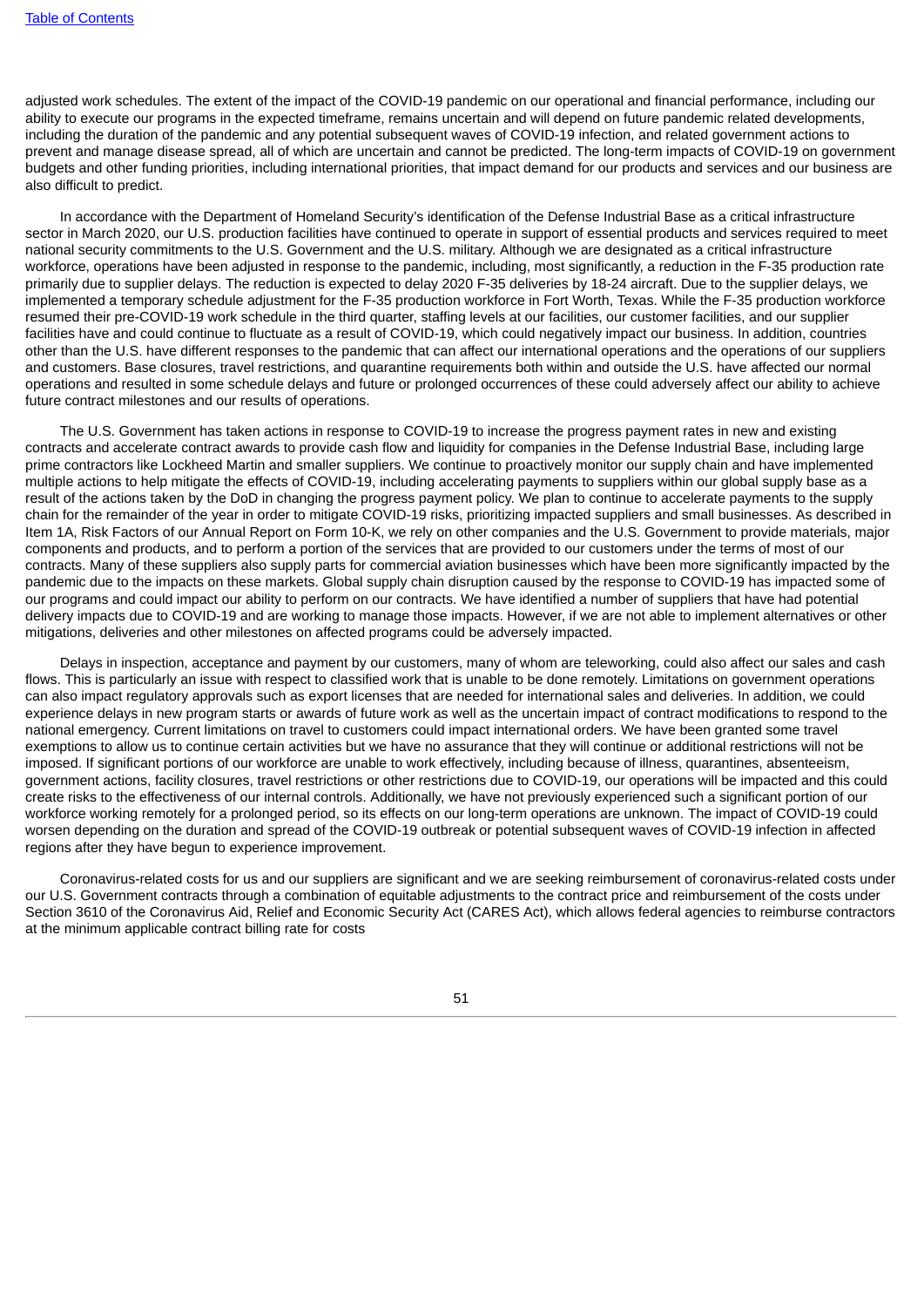arising from certain paid leave, including sick leave, a contractor provides to keep its employees or subcontractors in a ready state, as well as to protect the life and safety of government and contractor personnel from March 27, 2020 through December 11, 2020. Reimbursement of any costs under Section 3610 of the CARES Act increases sales, but is not expected to be at a profit or fee and so would have the effect of reducing our margins in future periods. These cost increases, including costs for employees whose jobs cannot be performed remotely and for certain costs incurred prior to March 27, 2020, may not be fully recoverable under our contracts, particularly fixed-price contracts, or adequately covered by insurance. We also have no assurance that Congress will appropriate funds to cover the reimbursement of defense contractors authorized by the CARES Act, which could reduce funds available for other U.S. Government defense priorities.

The continued spread of COVID-19 has also led to disruption and volatility in the global capital markets, which depending on future developments could impact our capital resources and liquidity in the future. From time to time, we have used commercial paper backed by our revolving credit facility to manage the timing of cash flows. The commercial paper market was temporarily disrupted in March 2020 as a result of COVID-19, and while these markets are currently operating in a normal manner, depending on future market conditions and volatility, commercial paper may not be available on favorable terms or at all, or in the capacity desired. COVID-19 has also caused volatility in the equity capital markets and the investment returns on our pension assets. As described in Item 1A, Risk Factors of our Annual Report on Form 10-K, changes in returns on plan assets may affect our plan funding, cash flows and stockholders' equity. We are also monitoring the impacts of COVID-19 on the fair value of our assets. While we do not currently anticipate any material impairments on our assets as a result of COVID-19, future changes in expectations for sales, earnings and cash flows related to intangible assets and goodwill below our current projections could cause these assets to be impaired. As disclosed in Item 1A, Risk Factors of our Annual Report on Form 10-K, the carrying value and fair value of our Sikorsky reporting unit are closely aligned and any business deterioration, contract cancellations or terminations, or market pressures could cause our sales, earnings and cash flows to decline below our current projections and could cause goodwill and intangibles to be impaired.

### Political issues and considerations, both in the U.S. and internationally, could have a significant effect on our business.

Our international business is highly sensitive to changes in regulations (including tariffs, sanctions, embargoes, export and import controls and other trade restrictions), political environments or security risks that may affect our ability to conduct business outside of the U.S., including those regarding investment, procurement, taxation and repatriation of earnings.

On July 14, 2020, the People's Republic of China (China) announced it may impose sanctions against Lockheed Martin in response to a recent Congressional Notification of the potential Foreign Military Sale of Repair and Recertification Patriot Advanced Capability-3 (PAC-3) Missiles to Taiwan. Foreign Military Sales are government-to-government transactions, and we work closely with the U.S. Government on any military sales to international customers. We will continue to follow official U.S. Government guidance as it relates to sales to Taiwan and do not see a material impact on Lockheed Martin sales at this time. China has not specified the nature of any such sanctions, but could seek to restrict our commercial sales or supply chain, including our supply of rare earth or other raw materials, and could also impose sanctions on our suppliers, teammates or partners. As further described in Item 1A, Risk Factors of our Annual Report on Form 10-K, we rely on other companies to provide materials, major components and products, and to perform a portion of the services that are provided to our customers, which involve risks, and some raw materials required for our products are largely controlled by a single country and, therefore, can be adversely affected by potential trade actions involving that country. The nature, timing and potential impact of any sanctions that may be imposed by China or any other related actions that may be taken cannot be determined at this time.

We continue to evaluate the potential effect of the United Kingdom's (UK) departure from the European Union (EU) (commonly referred to as Brexit) on our business operations and financial results. We anticipate that the most probable near-term effects are likely to reflect the pressure Brexit is placing on the UK government, which may influence the government's ability to make decisions on large complex programs of the type we perform. Brexit also may have adverse implications on the movement of products or sustainment activities between the UK and EU or may increase costs. Additionally, Brexit may impact the value of the pound sterling. If the pound sterling were to remain depressed against the U.S. dollar, this could negatively impact the ability of the UK government to afford our products and services. While we have operations in the UK and these operations have activity between the UK and the EU (e.g., sales, supply chain, or reliance on personnel), we currently do not anticipate that Brexit will have a material impact on our operations or our

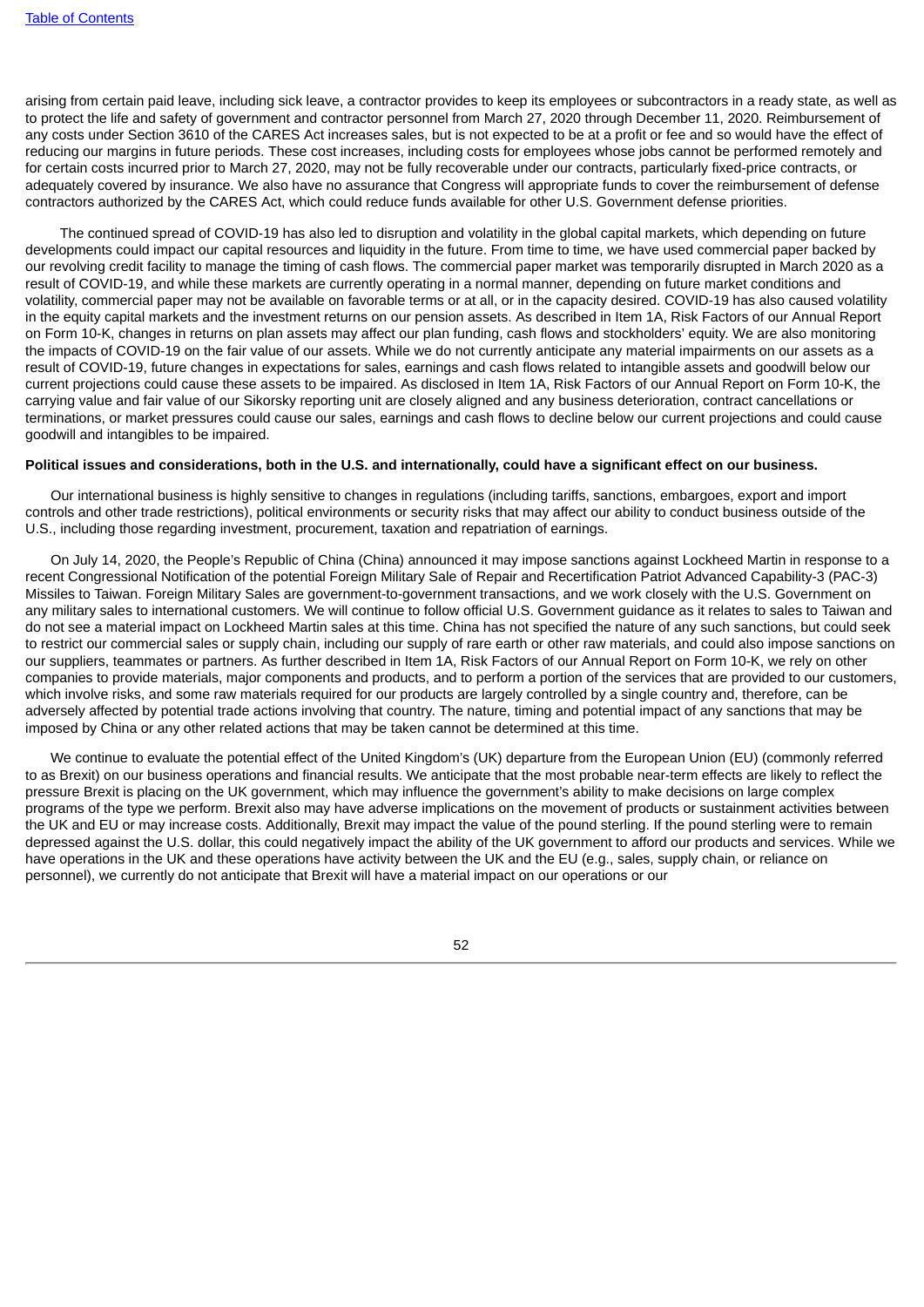financial results. Additionally, our practice is to substantially hedge our transactional currency exposure and, therefore, we do not have material currency transaction exposure to the pound sterling or the euro.

International sales also may be affected by actions taken by the U.S. Government in the exercise of foreign policy, Congressional oversight or the financing of particular programs. For example, Congress may act to prevent or impose conditions upon the sale or delivery of our products, such as delays in obtaining Congressional approvals for exports requiring Congressional notification to the Kingdom of Saudi Arabia and Turkey and potential sanctions on those or other countries. Our international business also may be impacted by changes in foreign national priorities, foreign government budgets, global economic conditions, and fluctuations in foreign currency exchange rates. Sales of military products are also affected by defense budgets and U.S. foreign policy, including trade restrictions and disputes, and there could be significant delays or other issues in reaching definitive agreements for announced programs and international customer priorities could change. Additionally, the timing of orders from our international customers can be less predictable than for our U.S. customers and may lead to fluctuations in the amount reported each year for our international sales.

#### <span id="page-52-0"></span>**ITEM 2. Unregistered Sales of Equity Securities and Use of Proceeds**

There were no sales of unregistered equity securities during the quarter ended September 27, 2020.

The following table provides information about our repurchases of our common stock that is registered pursuant to Section 12 of the Securities Exchange Act of 1934 during the quarter ended September 27, 2020.

| Period <sup>(a)</sup>                | <b>Total Number</b><br>of Shares<br><b>Purchased</b> |    |        | <b>Total Number of</b><br><b>Shares</b><br><b>Purchased as</b><br>Average<br><b>Part of Publicly</b><br><b>Price Paid</b><br><b>Announced Plans</b><br><b>Per Share</b><br>or Programs <sup>(b)</sup> |               | <b>Approximate Dollar</b><br><b>Value of Shares That</b><br>May Yet be Purchased<br>Under the Plans or<br>Programs <sup>(b)</sup> |
|--------------------------------------|------------------------------------------------------|----|--------|-------------------------------------------------------------------------------------------------------------------------------------------------------------------------------------------------------|---------------|-----------------------------------------------------------------------------------------------------------------------------------|
|                                      |                                                      |    |        |                                                                                                                                                                                                       |               | (in millions)                                                                                                                     |
| July 1, 2020 - July 26, 2020         | 163,514                                              | \$ | 363.74 | 163.220                                                                                                                                                                                               | \$            | 1,711                                                                                                                             |
| July 27, 2020 - August 30, 2020      | 1,262                                                | \$ | 386.62 |                                                                                                                                                                                                       | $\frac{1}{2}$ | 1,711                                                                                                                             |
| August 31, 2020 - September 27, 2020 | 161                                                  | \$ | 390.26 |                                                                                                                                                                                                       | \$            | 3.011                                                                                                                             |
| Total $(c)$                          | 164.937                                              | \$ | 363.94 | 163,220                                                                                                                                                                                               |               |                                                                                                                                   |

(a) We close our books and records on the last Sunday of each month to align our financial closing with our business processes, except for the month of December, as our fiscal year ends on December 31. As a result, our fiscal months often differ from the calendar months. For example, July 26, 2020 was the last day of our July 2020 fiscal month.

(b) In October 2010, our Board of Directors approved a share repurchase program pursuant to which we are authorized to repurchase our common stock in privately negotiated transactions or in the open market at prices per share not exceeding the then-current market prices. From time to time, our Board of Directors authorizes increases to our share repurchase program. The total remaining authorization for future common share repurchases under our share repurchase program was \$3.0 billion as of September 27, 2020, including a \$1.3 billion increase to the program authorized by our Board of Directors on September 25, 2020. Under the program, management has discretion to determine the dollar amount of shares to be repurchased and the timing of any repurchases in compliance with applicable law and regulation. This includes purchases pursuant to Rule 10b5-1 plans, including accelerated share repurchases. The program does not have an expiration date.

<span id="page-52-1"></span>(c) During the quarter ended September 27, 2020, the total number of shares purchased included 1,717 shares that were transferred to us by employees in satisfaction of tax withholding obligations associated with the vesting of restricted stock units. These purchases were made pursuant to a separate authorization by our Board of Directors and are not included within the program.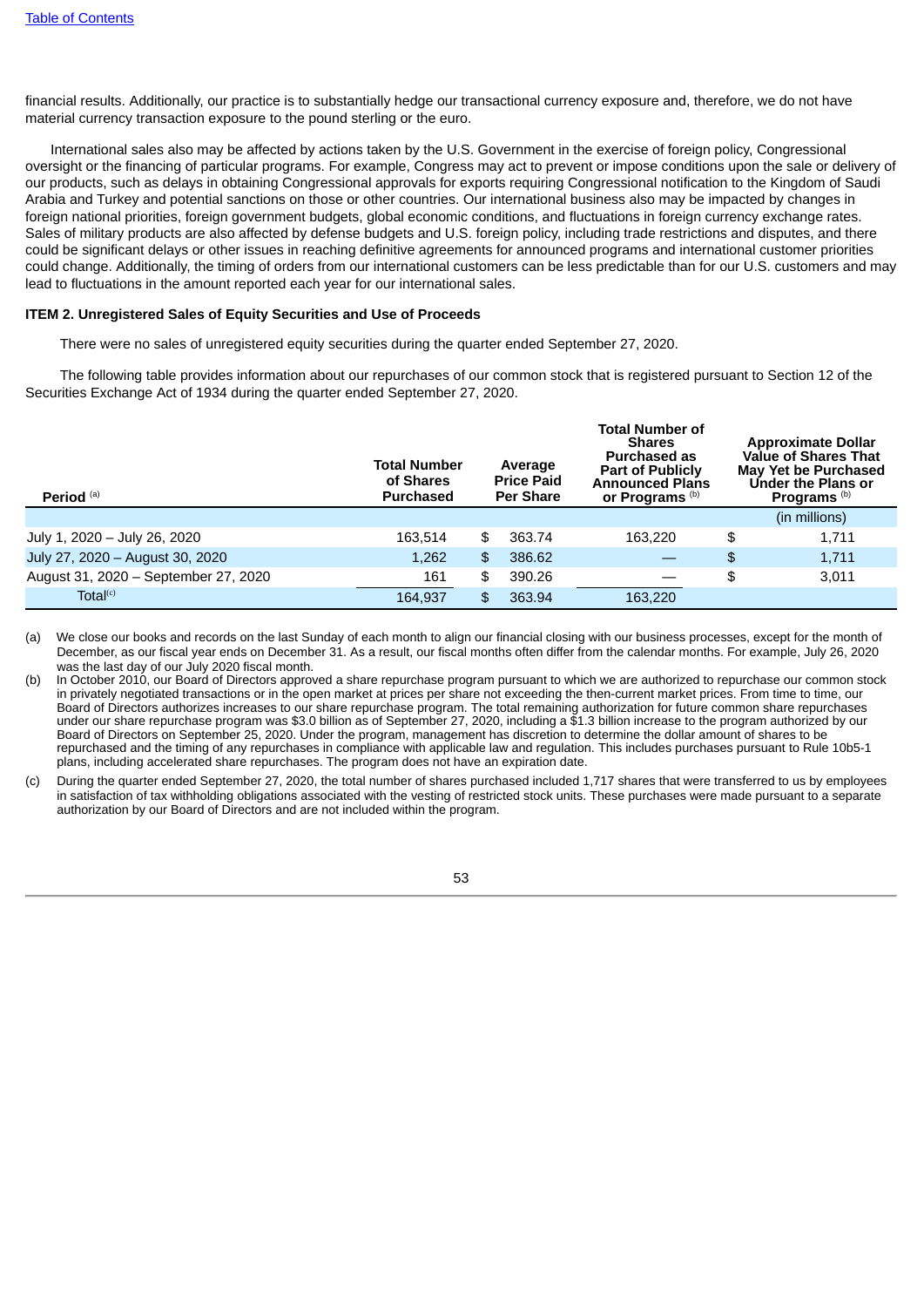<span id="page-53-0"></span>

| <b>ITEM 6. Exhibits</b> |                                                                                                                                                                          |
|-------------------------|--------------------------------------------------------------------------------------------------------------------------------------------------------------------------|
| Exhibit No.             | Description                                                                                                                                                              |
| 10.1                    | Amendment No. 3 to Lockheed Martin Corporation Executive Severance Plan, as amended and restated effective<br>December 1, 2016                                           |
| 10.2                    | Amendment to Outstanding Long-Term Incentive Performance and Performance Stock Unit Award Agreements                                                                     |
| 15                      | <b>Acknowledgment of Independent Registered Public Accounting Firm</b>                                                                                                   |
| 31.1                    | Certification of James D. Taiclet pursuant to Section 302 of the Sarbanes-Oxley Act of 2002                                                                              |
| 31.2                    | Certification of Kenneth R. Possenriede pursuant to Section 302 of the Sarbanes-Oxley Act of 2002                                                                        |
| 32                      | Certification of James D. Taiclet and Kenneth R. Possenriede pursuant to 18 U.S.C. Section 1350, as adopted pursuant to<br>Section 906 of the Sarbanes-Oxley Act of 2002 |
| 101.INS                 | XBRL Instance Document - the instance document does not appear in the Interactive Data File because its XBRL tags are<br>embedded within the Inline XBRL document        |
| 101.SCH                 | Inline XBRL Taxonomy Extension Schema Document                                                                                                                           |
| 101.CAL                 | Inline XBRL Taxonomy Extension Calculation Linkbase Document                                                                                                             |
| 101.DEF                 | Inline XBRL Taxonomy Extension Definition Linkbase Document                                                                                                              |
| 101.LAB                 | Inline XBRL Taxonomy Extension Label Linkbase Document                                                                                                                   |
| 101.PRE                 | Inline XBRL Taxonomy Extension Presentation Linkbase Document                                                                                                            |
| 104                     | Cover Page Interactive Data File - the cover page XBRL tags are embedded within the Inline XBRL document contained in<br>Exhibit 101                                     |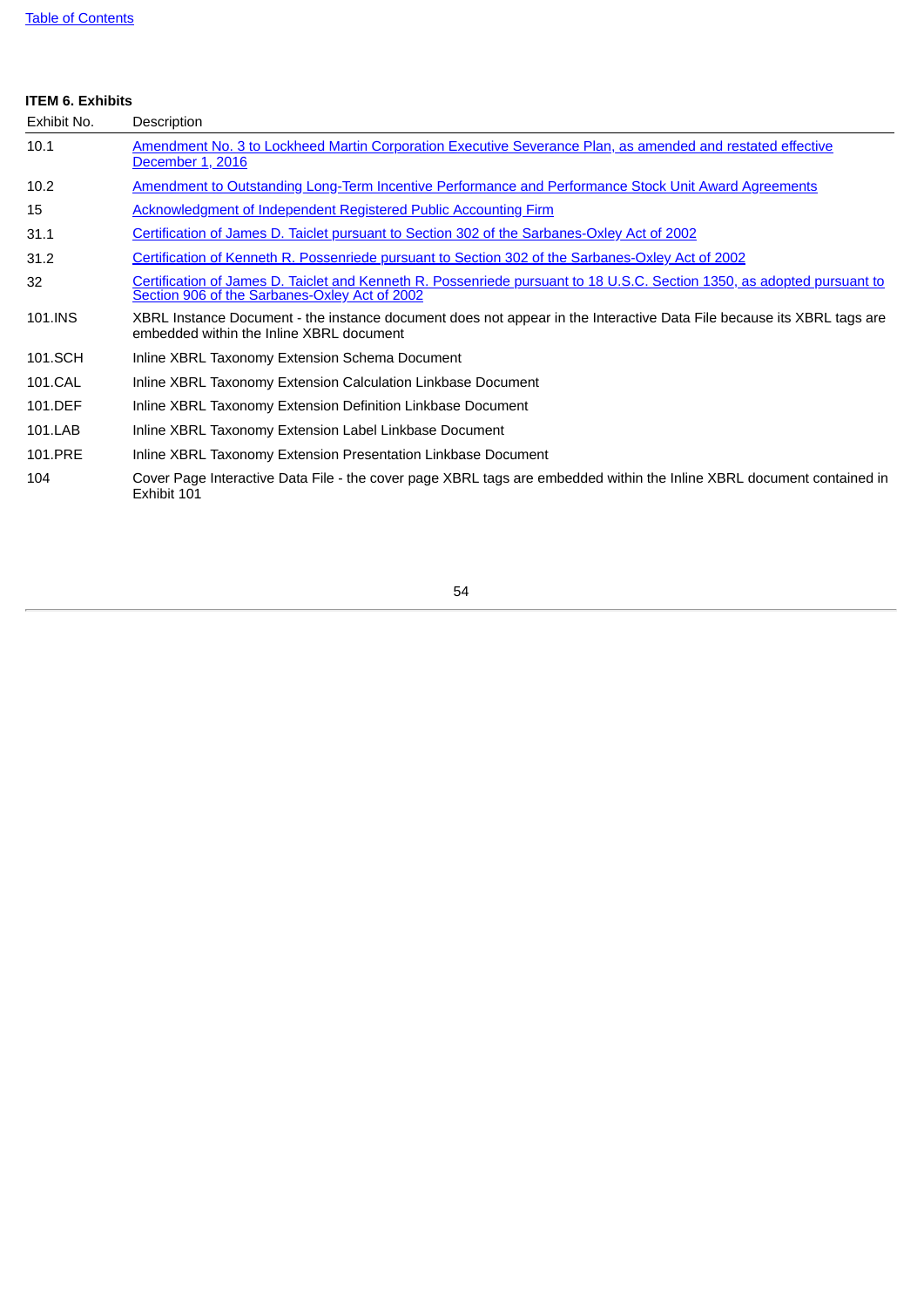### **SIGNATURE**

Pursuant to the requirements of the Securities Exchange Act of 1934, the registrant has duly caused this report to be signed on its behalf by the undersigned thereunto duly authorized.

> Lockheed Martin Corporation (Registrant)

Brian P. Colan Vice President and Controller (Duly Authorized Officer and Chief Accounting Officer)

55

Date: October 22, 2020 By: /s/ Brian P. Colan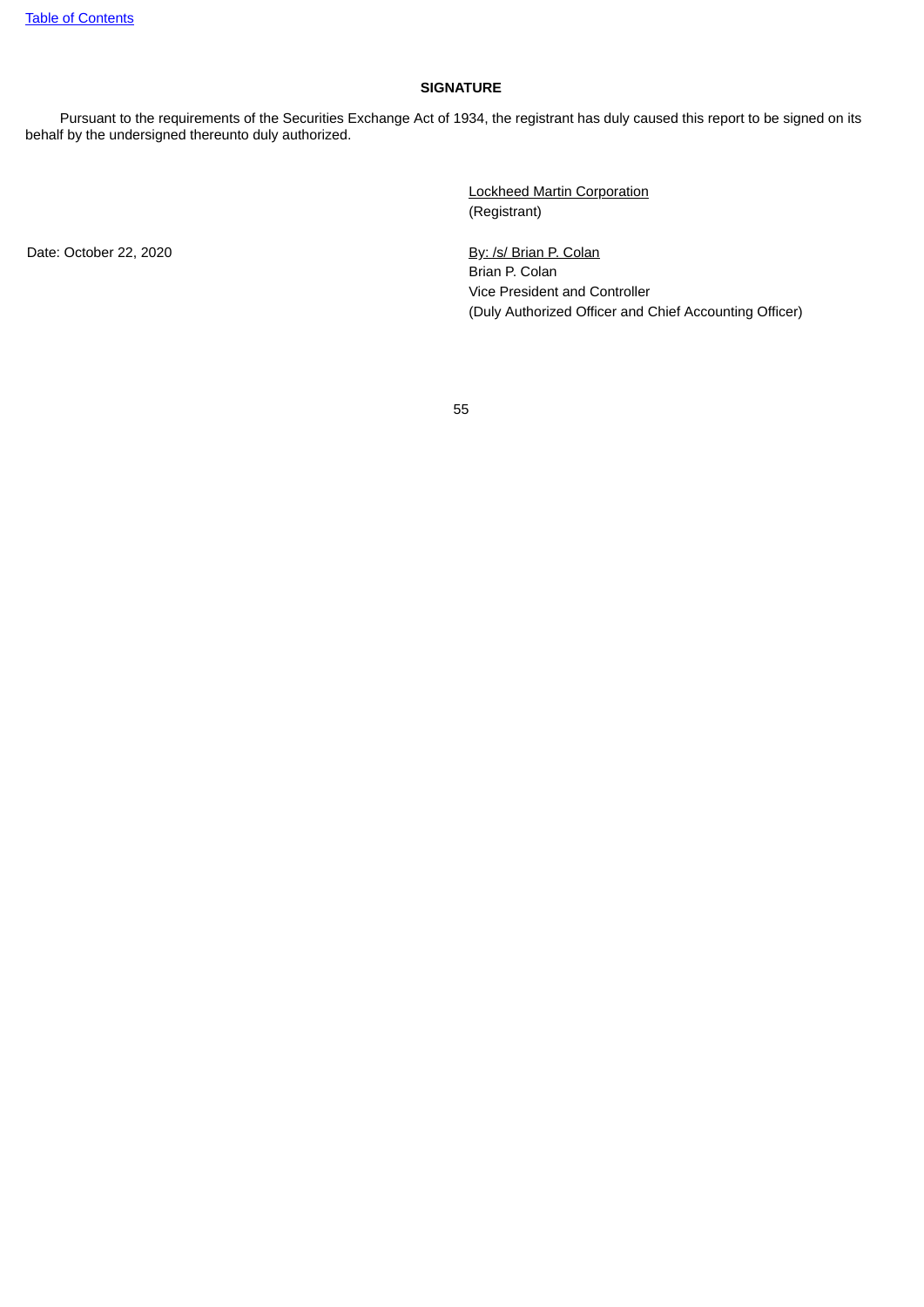# **LOCKHEED MARTIN CORPORATION EXECUTIVE SEVERANCE PLAN (As Amended and Restated Effective December 1, 2016)**

# **Amendment No. 3**

<span id="page-55-0"></span>Lockheed Martin Corporation wishes to revise the Lockheed Martin Corporation Executive Severance Plan (the "Plan") to clarify the time by which an executed Release and PECA must be received by the Company with respect to Supplement Severance Benefits, effective as of the date this amendment is executed.

1. The first sentence of Section 5(b) of the Plan is amended and restated in its entirety to read as follows:

The following Supplemental Severance Benefits are in addition to the Basic Severance Benefit and are available only to Eligible Employees who execute (i) a valid and binding written release of the Company and its directors, officers and Employees of claims of any kind or nature in respect of the Employee's employment with the Company and any predecessor employer (and each of their affiliates) in the form supplied by the Company ("Release"); and do not revoke any such Release within any revocation period provided for in the Release, and, (ii) except where prohibited under applicable law, a Post-Employment Conduct Agreement substantially in the form attached to the Plan as Exhibit A.1 (for Officers) or A.2 (for Eligible Employees who are not Officers) and as amended to reflect specific jurisdictional or other requirements ("PECA"); provided such Release and PECA are executed no earlier than the date of the Eligible Employee's Termination of Employment; and provided further that such executed Release and PECA are received by the Company by the later of (i) 45 days after they are provided to the Eligible Employee and (ii) the date of the Eligible Employee's Termination of Employment.

# LOCKHEED MARTIN CORPORATION

By: /s/ Greg Karol

Greg Karol Senior Vice President of Human Resources

Date: July 1, 2020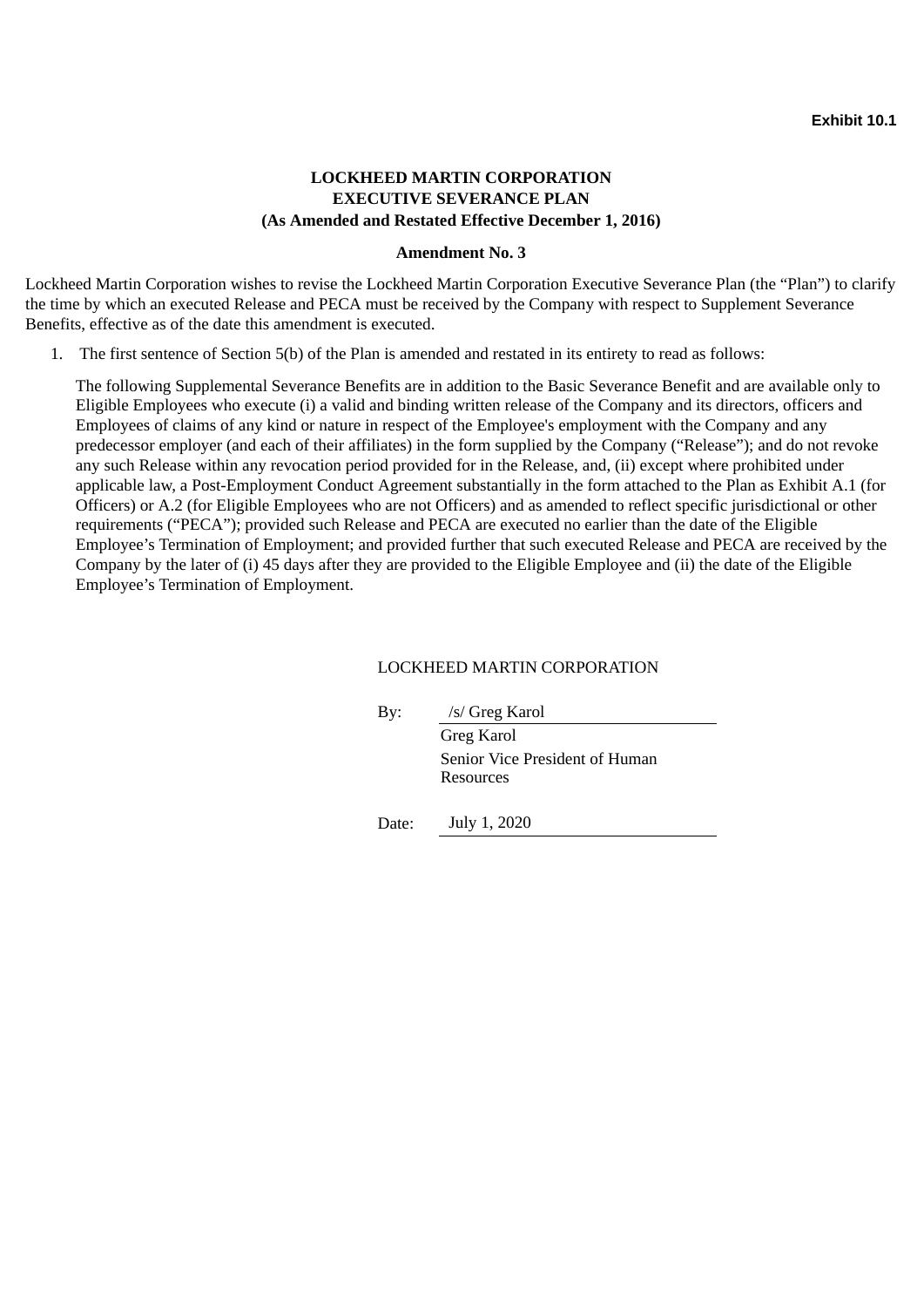### <span id="page-56-0"></span>**AMENDMENT TO OUTSTANDING LONG-TERM INCENTIVE PERFORMANCE AND PERFORMANCE STOCK UNIT AWARD AGREEMENTS UNDER THE LOCKHEED MARTIN CORPORATION 2011 INCENTIVE PERFORMANCE AWARD PLAN AND LOCKHEED MARTIN CORPORATION 2020 INCENTIVE PERFORMANCE AWARD PLAN**

The Management Development and Compensation Committee (the "Committee") of the Board of Directors of Lockheed Martin Corporation (the "Corporation"), as administrator of the Lockheed Martin Corporation 2011 Incentive Performance Award Plan, as amended ("2011 Plan"), and the Lockheed Martin Corporation 2020 Incentive Performance Award Plan ("2020 Plan" and, together with the 2011 Plan, the "Plans"), approved clarifying amendments to the terms of the outstanding, unvested long-term incentive performance awards and performance stock unit awards granted to employees under the Plans as set forth in the table below (each, an "Affected Agreement"). Effective as of September 14, 2020, each of the Affected Agreements shall be amended as provided for herein (this Amendment, the "Amendment").

| <b>Affected Agreement</b>                                                              | Applicable Plan |
|----------------------------------------------------------------------------------------|-----------------|
| Long-Term Incentive Performance Award Agreement for the 2018 - 2020 Performance Period | 2011 Plan       |
| Performance Stock Unit Award Agreement for the 2018 - 2020 Performance Period          | 2011 Plan       |
| Long-Term Incentive Performance Award Agreement for the 2019 - 2021 Performance Period | 2011 Plan       |
| Performance Stock Unit Award Agreement for the 2019 - 2021 Performance Period          | 2011 Plan       |
| Long-Term Incentive Performance Award Agreement for the 2020 - 2022 Performance Period | 2011 Plan       |
| Performance Stock Unit Award Agreement for the 2020 - 2022 Performance Period          | 2011 Plan       |
| Long-Term Incentive Performance Award Agreement for the 2020 - 2022 Performance Period | 2020 Plan       |
| Performance Stock Unit Award Agreement for the 2020 - 2022 Performance Period          | 2020 Plan       |

Capitalized terms used in this Amendment are defined in the 2011 Plan or 2020 Plan, as applicable, or the Affected Agreements.

1. ROIC Definition. The following is added to the end of Section 4.1(a) of each of the Affected Agreements:

Notwithstanding the foregoing, for purposes of defining ROIC herein, net income will be adjusted to exclude any non-cash settlement charge to earnings resulting solely from one or more risk transfer transactions to manage the Corporation's pension liabilities that were not included in the applicable Long Range Plan, including any transactions involving the purchase of a group annuity contract for a portion of the Corporation's outstanding defined benefit pension obligations that are treated as a settlement for accounting purposes.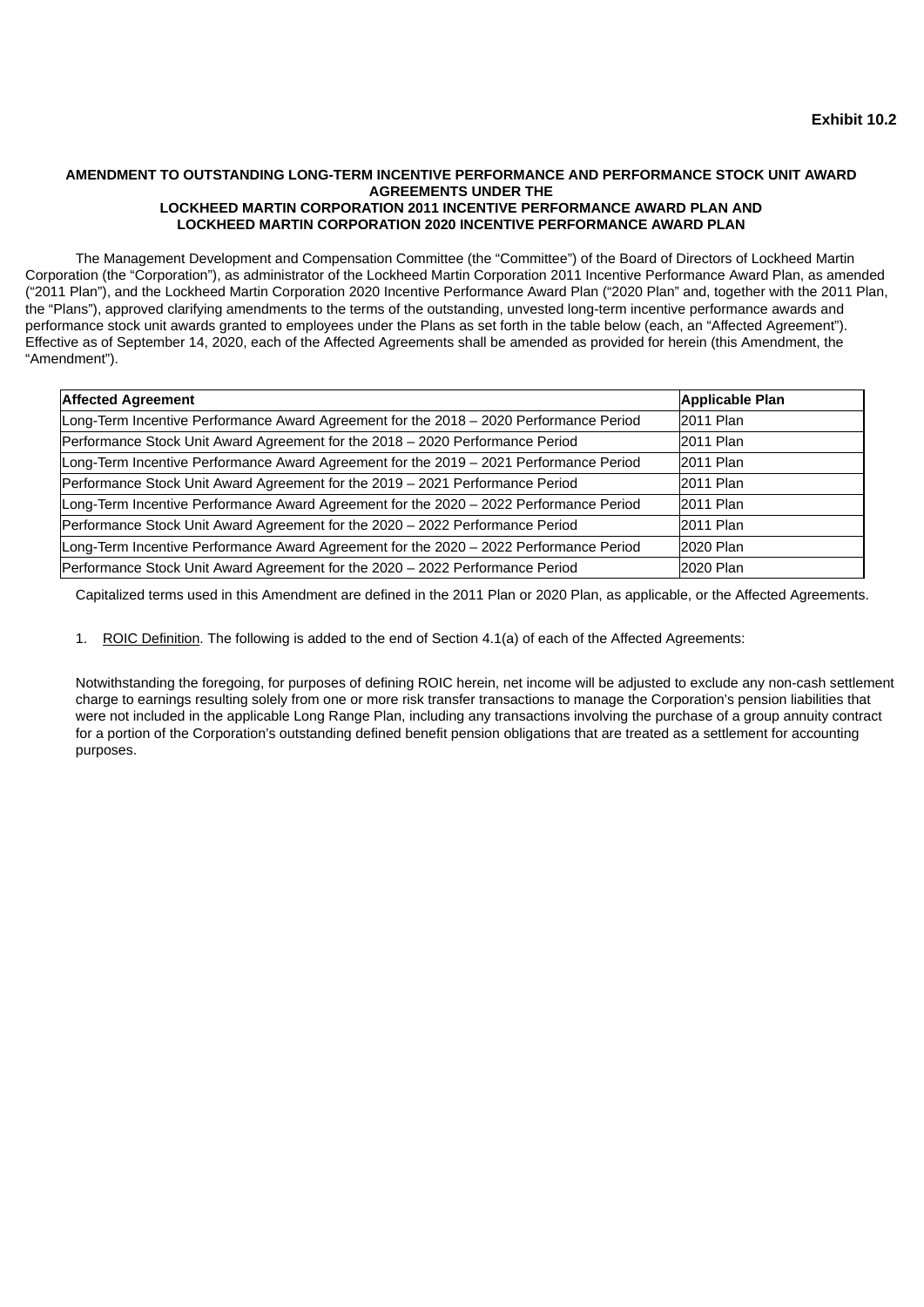2. Cash Flow Definition. The following is added to the end of Section 4.2(a) of each of the Affected Agreements:

Notwithstanding the foregoing, for purposes of defining Cash Flow herein, cash flow from operations will be adjusted to exclude the impact of any net increase or decrease to cash flow from operations during the Performance Period resulting from (i) the deferral of payroll taxes per Section 2302 of the Coronavirus Aid, Relief, and Economic Security Act of 2020, (ii) impacts to net progress invoice receipts per changes to Defense Federal Acquisition Regulation Supplement 232.501-1, as described in the Class Deviation issued by the U.S. Department of Defense in March 2020 (or any subsequent revisions), (iii) cash flow impacts due to accelerated payments to suppliers directly related to neutralizing (i) and (ii) above during any Performance Period, and (iv) any other relief, support, stimulus, assistance or other program provided by any U.S. governmental authority solely and directly in response to the COVID-19 pandemic (and any evolutions thereof) on or after the date hereof that creates a material cash flow impact on the business similar in nature to the items described in (i) and (ii) above.

- 3. In all other respects, the Affected Agreements will remain unchanged.
- 4. This Amendment is subject to the terms of the applicable Plan, and the applicable Plan is hereby incorporated by reference.

5. Please acknowledge receipt and consent to this Amendment by completing the electronic receipt on the Stock Plan System at http://www.stockplanconnect.com. Regardless of whether the Participant provides consent, this Amendment will be deemed automatically effective except in circumstances where the Amendment is determined to require the consent of any Participant under Section 9 of the Affected Agreements, in which case this Amendment shall only apply to an Affected Agreement with a Participant if consented to using the Stock Plan System.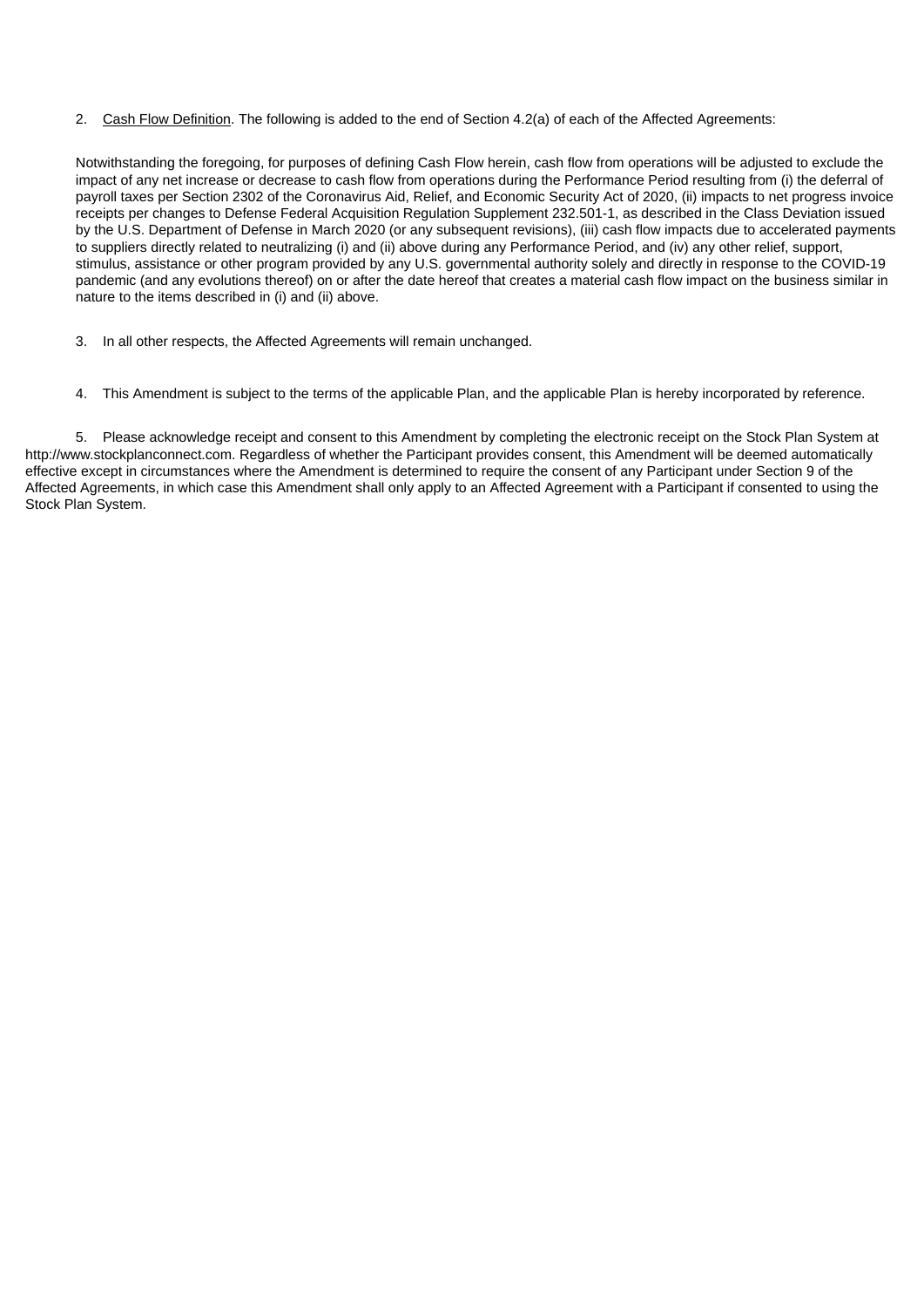### **Acknowledgment of Independent Registered Public Accounting Firm**

<span id="page-58-0"></span>Board of Directors and Stockholders Lockheed Martin Corporation

We are aware of the incorporation by reference of our report dated October 22, 2020, relating to the unaudited consolidated interim financial statements of Lockheed Martin Corporation that is included in its Form 10-Q for the quarter ended September 27, 2020, in the following Registration Statements of Lockheed Martin Corporation:

- 333-92363 on Form S-8, dated December 8, 1999;
- 333-115357 on Form S-8, dated May 10, 2004;
- 333-155684 on Form S-8, dated November 25, 2008 and August 23, 2011 (Post-Effective Amendment No. 1);
- 333-155687 on Form S-8, dated November 25, 2008;
- 333-176440 on Form S-8, dated August 23, 2011 and April 24, 2020 (Post-Effective Amendment No. 1);
- 333-188118 on Form S-8, dated April 25, 2013;
- 333-195466 on Form S-8, dated April 24, 2014, July 23, 2014 (Post-Effective Amendment No.1) and April 24, 2020 (Post-Effective Amendment No. 2);
- 333-237829, 333-237831, and 333-237832 on Form S-8, each dated April 24, 2020;
- 333-237834 on Form S-3, dated April 24, 2020; and
- 333-237836 on Form S-3, dated April 24, 2020.

/s/ Ernst & Young LLP

Tysons, Virginia October 22, 2020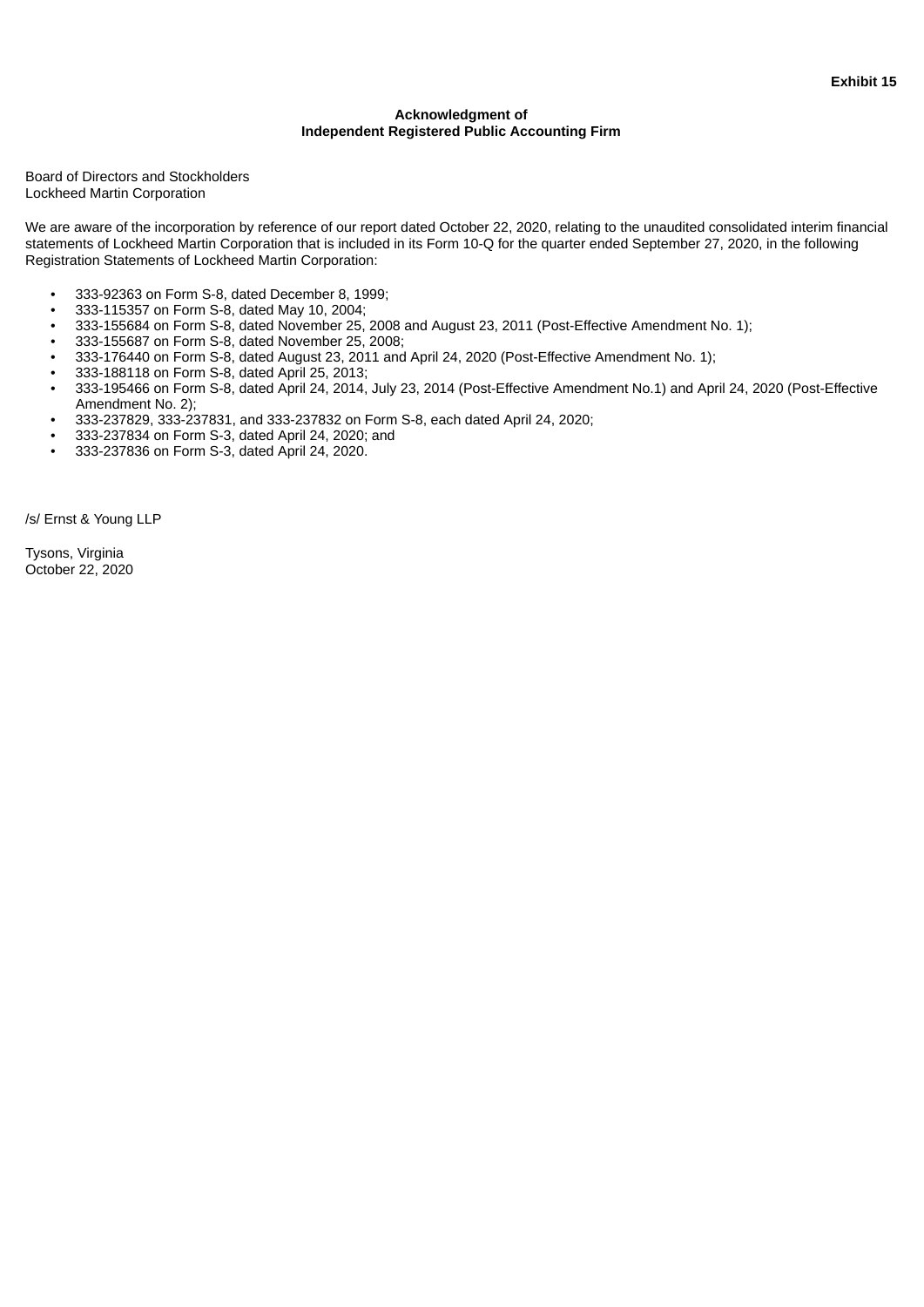#### **CERTIFICATION OF JAMES D. TAICLET PURSUANT TO SECTION 302 OF THE SARBANES-OXLEY ACT OF 2002**

<span id="page-59-0"></span>I, James D. Taiclet, certify that:

- 1. I have reviewed this Quarterly Report on Form 10-Q of Lockheed Martin Corporation;
- 2. Based on my knowledge, this report does not contain any untrue statement of a material fact or omit to state a material fact necessary to make the statements made, in light of the circumstances under which such statements were made, not misleading with respect to the period covered by this report;
- 3. Based on my knowledge, the financial statements, and other financial information included in this report, fairly present in all material respects the financial condition, results of operations, and cash flows of the registrant as of, and for, the periods presented in this report;
- 4. The registrant's other certifying officer and I are responsible for establishing and maintaining disclosure controls and procedures (as defined in Exchange Act Rules 13a-15(e) and 15d-15(e)) and internal control over financial reporting (as defined in Exchange Act Rules 13a-15(f) and 15d-15(f)) for the registrant and have:
	- a) Designed such disclosure controls and procedures, or caused such disclosure controls and procedures to be designed under our supervision, to ensure that material information relating to the registrant, including its consolidated subsidiaries, is made known to us by others within those entities, particularly during the period in which this report is being prepared;
	- b) Designed such internal control over financial reporting, or caused such internal control over financial reporting to be designed under our supervision, to provide reasonable assurance regarding the reliability of financial reporting and the preparation of financial statements for external purposes in accordance with generally accepted accounting principles;
	- c) Evaluated the effectiveness of the registrant's disclosure controls and procedures, and presented in this report our conclusions about the effectiveness of the disclosure controls and procedures, as of the end of the period covered by this report based on such evaluation; and
	- d) Disclosed in this report any change in the registrant's internal control over financial reporting that occurred during the registrant's most recent fiscal quarter (the registrant's fourth fiscal quarter in the case of an annual report) that has materially affected, or is reasonably likely to materially affect, the registrant's internal control over financial reporting; and
- 5. The registrant's other certifying officer and I have disclosed, based on our most recent evaluation of internal control over financial reporting, to the registrant's auditors and the audit committee of the registrant's board of directors (or persons performing the equivalent functions):
	- a) All significant deficiencies and material weaknesses in the design or operation of internal control over financial reporting which are reasonably likely to adversely affect the registrant's ability to record, process, summarize, and report financial information; and
	- b) Any fraud, whether or not material, that involves management or other employees who have a significant role in the registrant's internal control over financial reporting.

| /s/ James D. Taiclet           |
|--------------------------------|
| James D. Taiclet               |
| <b>Chief Executive Officer</b> |

Date: October 22, 2020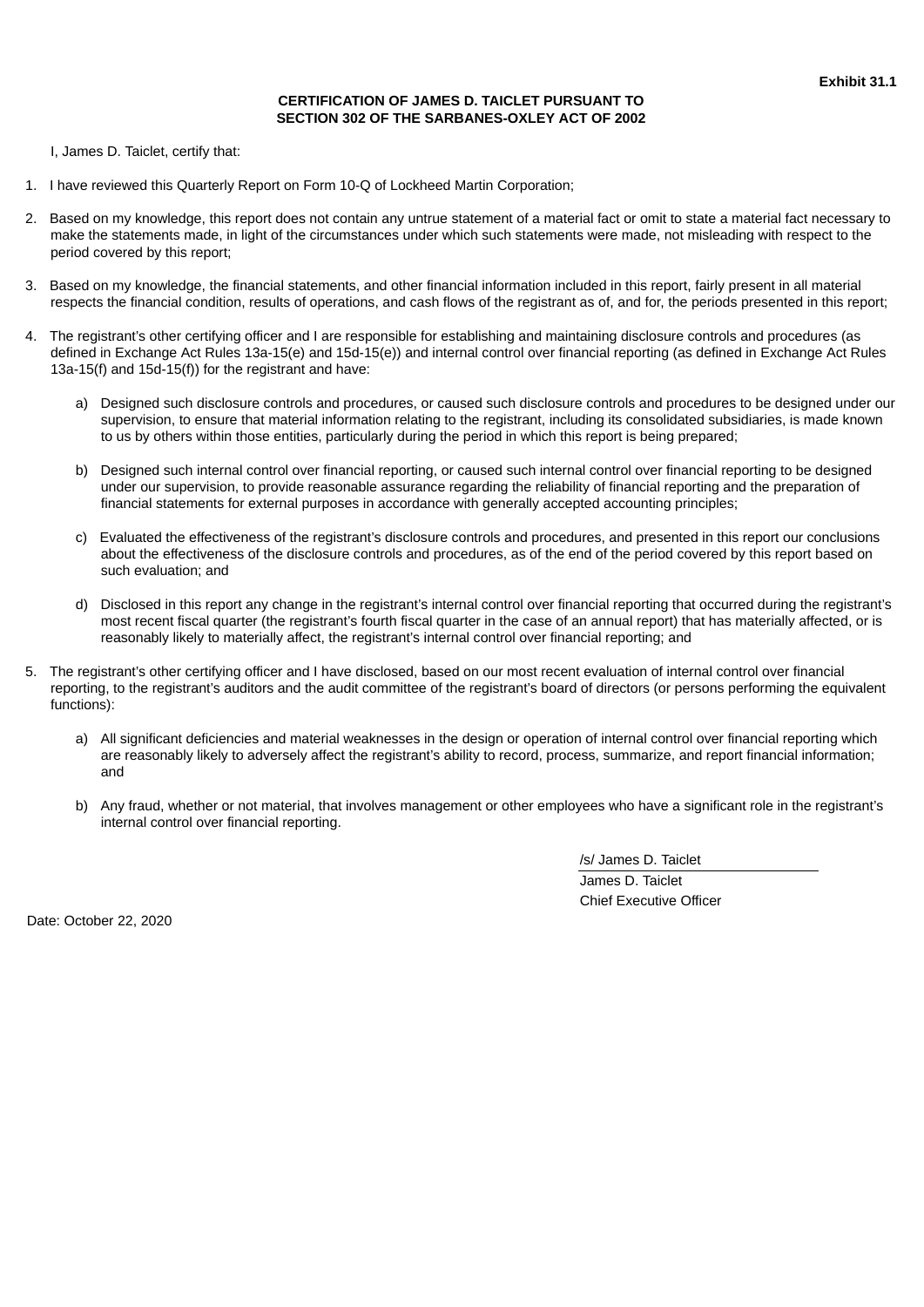#### **CERTIFICATION OF KENNETH R. POSSENRIEDE PURSUANT TO SECTION 302 OF THE SARBANES-OXLEY ACT OF 2002**

<span id="page-60-0"></span>I, Kenneth R. Possenriede, certify that:

- 1. I have reviewed this Quarterly Report on Form 10-Q of Lockheed Martin Corporation;
- 2. Based on my knowledge, this report does not contain any untrue statement of a material fact or omit to state a material fact necessary to make the statements made, in light of the circumstances under which such statements were made, not misleading with respect to the period covered by this report;
- 3. Based on my knowledge, the financial statements, and other financial information included in this report, fairly present in all material respects the financial condition, results of operations, and cash flows of the registrant as of, and for, the periods presented in this report;
- 4. The registrant's other certifying officer and I are responsible for establishing and maintaining disclosure controls and procedures (as defined in Exchange Act Rules 13a-15(e) and 15d-15(e)) and internal control over financial reporting (as defined in Exchange Act Rules 13a-15(f) and 15d-15(f)) for the registrant and have:
	- a) Designed such disclosure controls and procedures, or caused such disclosure controls and procedures to be designed under our supervision, to ensure that material information relating to the registrant, including its consolidated subsidiaries, is made known to us by others within those entities, particularly during the period in which this report is being prepared;
	- b) Designed such internal control over financial reporting, or caused such internal control over financial reporting to be designed under our supervision, to provide reasonable assurance regarding the reliability of financial reporting and the preparation of financial statements for external purposes in accordance with generally accepted accounting principles;
	- c) Evaluated the effectiveness of the registrant's disclosure controls and procedures, and presented in this report our conclusions about the effectiveness of the disclosure controls and procedures, as of the end of the period covered by this report based on such evaluation; and
	- d) Disclosed in this report any change in the registrant's internal control over financial reporting that occurred during the registrant's most recent fiscal quarter (the registrant's fourth fiscal quarter in the case of an annual report) that has materially affected, or is reasonably likely to materially affect, the registrant's internal control over financial reporting; and
- 5. The registrant's other certifying officer and I have disclosed, based on our most recent evaluation of internal control over financial reporting, to the registrant's auditors and the audit committee of the registrant's board of directors (or persons performing the equivalent functions):
	- a) All significant deficiencies and material weaknesses in the design or operation of internal control over financial reporting which are reasonably likely to adversely affect the registrant's ability to record, process, summarize, and report financial information; and
	- b) Any fraud, whether or not material, that involves management or other employees who have a significant role in the registrant's internal control over financial reporting.

/s/ Kenneth R. Possenriede Kenneth R. Possenriede Chief Financial Officer

Date: October 22, 2020